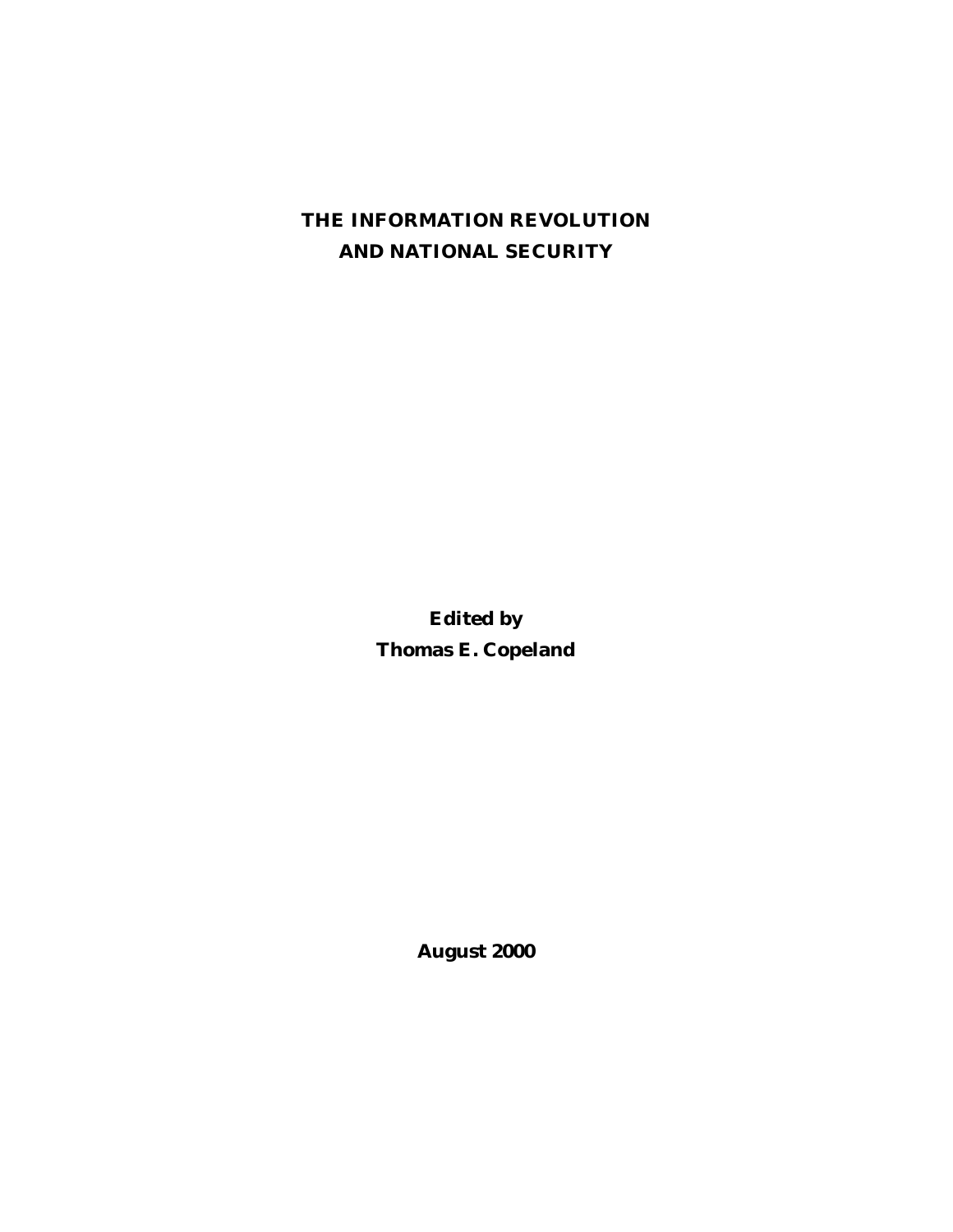#### **\*\*\*\*\***

The views expressed in this report are those of the authors and do not necessarily reflect the official policy or position of the Department of the Army, the Department of Defense, or the U.S. Government. This report is cleared for public release; distribution is unlimited.

#### **\*\*\*\*\***

Comments pertaining to this report are invited and should be forwarded to: Director, Strategic Studies Institute, U.S. Army War College, 122 Forbes Ave., Carlisle, PA 17013-5244. Copies of this report may be obtained from the Publications and Production Office by calling commercial (717) 245-4133, FAX (717) 245-3820, or via the Internet at rummelr@awc.carlisle.army.mil

#### **\*\*\*\*\***

Most 1993, 1994, and all later Strategic Studies Institute (SSI) monographs are available on the SSI Homepage for electronic dissemination. SSI's Homepage address is: http://carlisle-www.army. mil/usassi/welcome.htm

#### **\*\*\*\*\***

The Strategic Studies Institute publishes a monthly e-mail newsletter to update the national security community on the research of our analysts, recent and forthcoming publications, and upcoming conferences sponsored by the Institute. Each newsletter also provides a strategic commentary by one of our research analysts. If you are interested in receiving this newsletter, please let us know by e-mail at outreach@awc.carlisle.army.mil or by calling (717) 245-3133.

ISBN 1-58487-031-1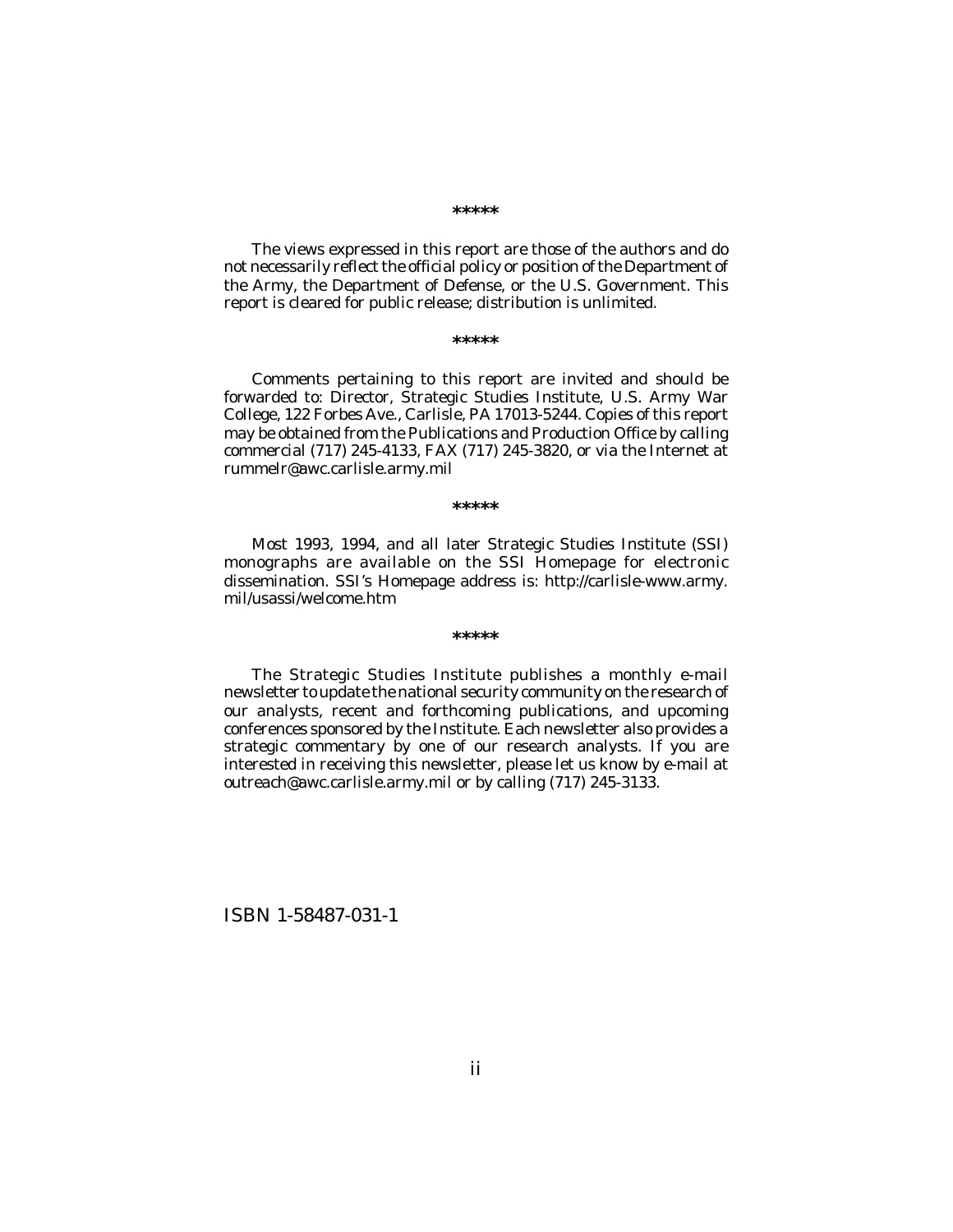# **CONTENTS**

| Biographical Sketch of the Editor vii                                  |
|------------------------------------------------------------------------|
|                                                                        |
| Session 1                                                              |
| Session 2<br>Information and Decisionmaking31                          |
| Session 3<br>Information and Institutional Adaption 47                 |
| Session 4<br>Signaling and Perception in the                           |
| Session 5<br>The Information Revolution and<br>Threats to Security. 81 |
| Session 6<br>Responding to Security Threats 107                        |
| <b>Noon Session</b><br>Video Teleconference 117                        |
| Session 7<br>The U.S. Military and Information Operations. . 129       |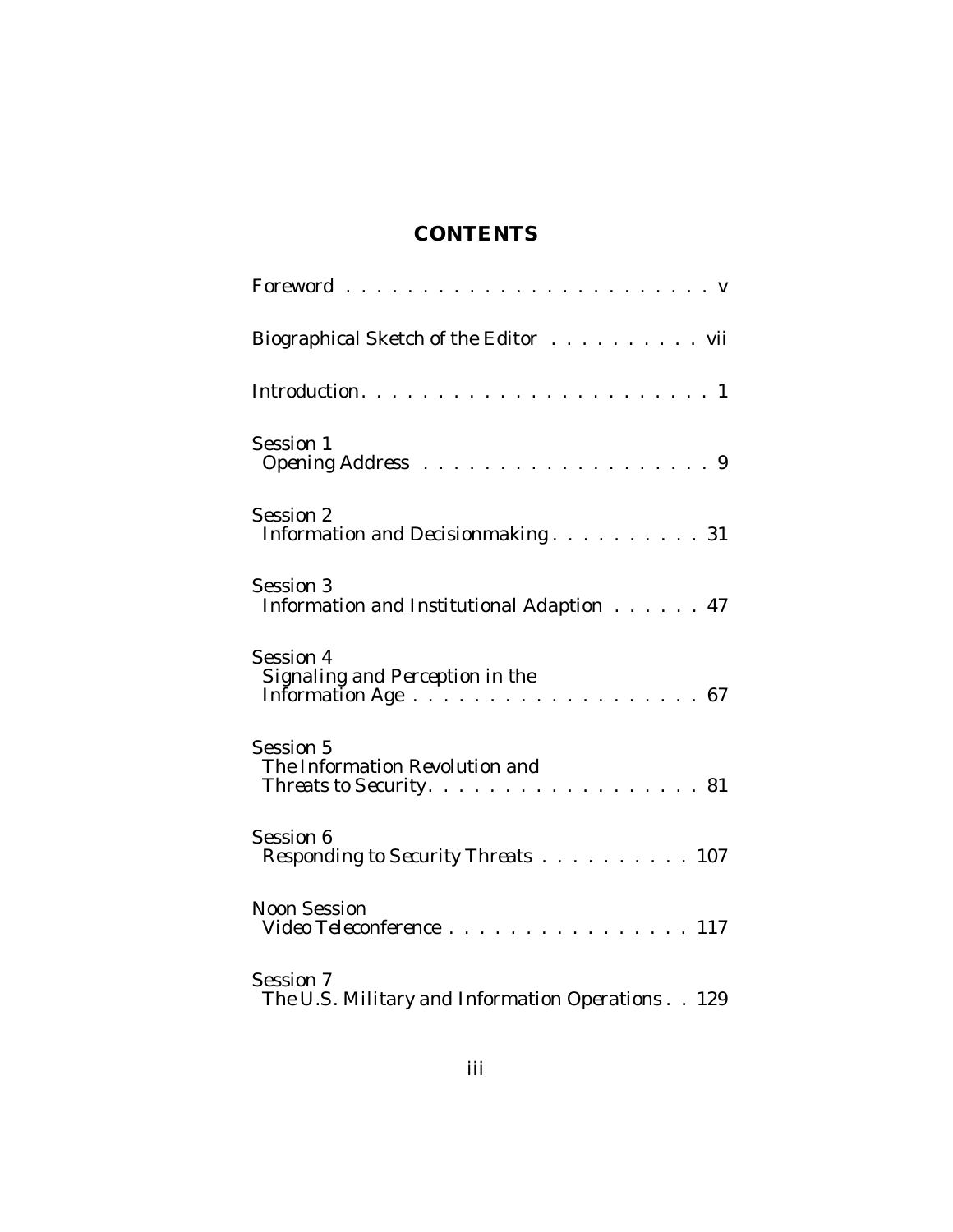# **TABLES**

| 1. Taxonomy of Problem Types 42         |  |
|-----------------------------------------|--|
| 2. The Three Virus Domains 82           |  |
| 3. The Ideational Tenets and Associated |  |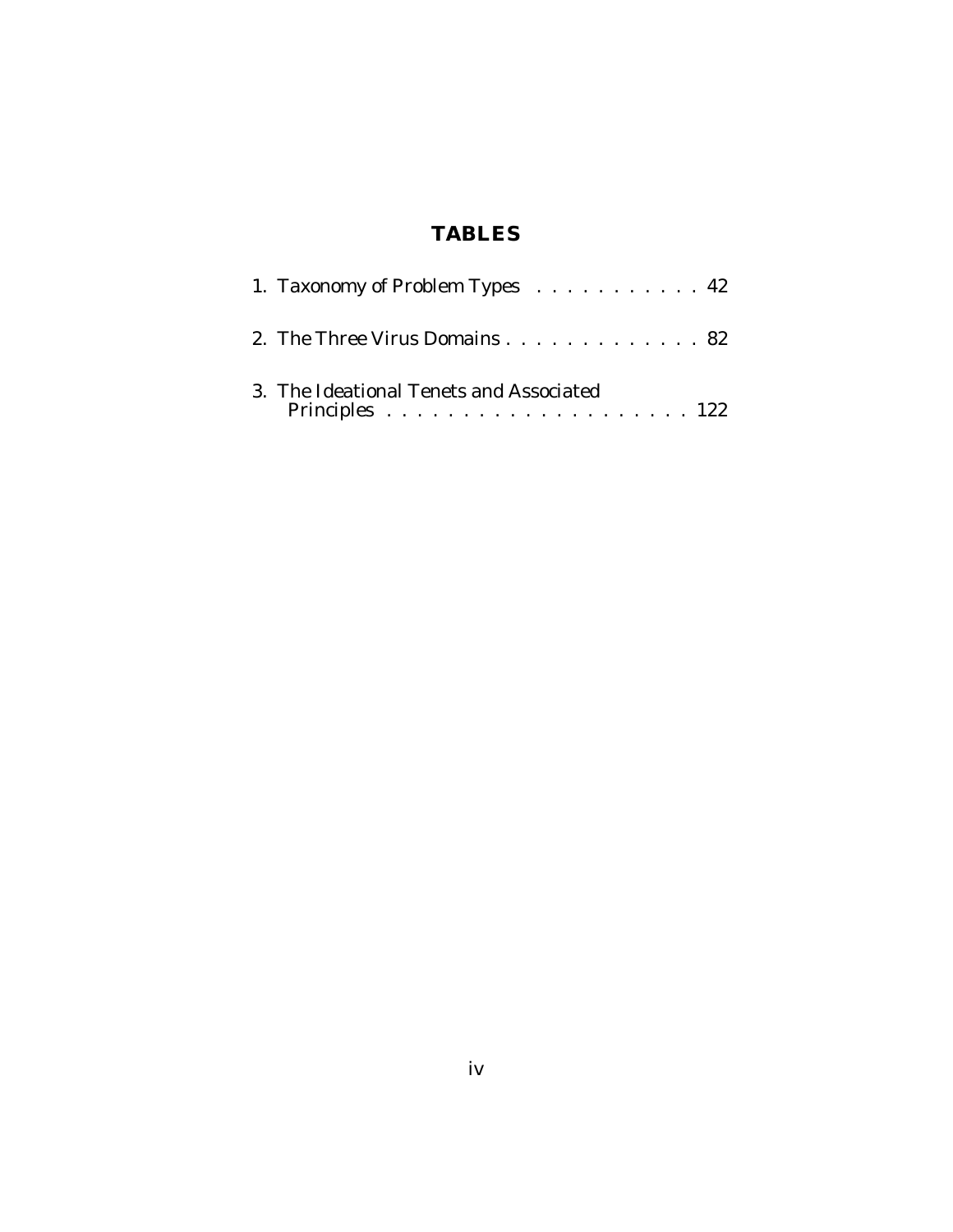# **FOREWORD**

The current era has seen more rapid and extensive change than any time in human history. The profusion of information and the explosion of information technology is the driver, reshaping all aspects of social, political, cultural, and economic life. The effects of the information revolution are particularly profound in the realm of national security strategy. They are creating new opportunities for those who master them. The U.S. military, for instance, is exploring ways to seize information superiority during conflicts and thus gain decisive advantages over its opponents. But the information revolution also creates new security threats and vulnerabilities. No nation has made more effective use of the information revolution than the United States, but none is more dependent on information technology. To protect American security, then, military leaders and defense policymakers must understand the information revolution.

The essays in this volume are intended to contribute to such an understanding. They grew from a December 1999 conference co-sponsored by the U.S. Army War College Strategic Studies Institute and the University of Pittsburgh Matthew B. Ridgway Center for International Security Studies. The conference brought together some of the foremost members of the academic strategic studies community with representatives of the U.S. Government and U.S. military. As could be expected when examining a topic as complex as the relationship between the information revolution and national security, the presentations and discussions were far-ranging, covering such issues as the global implications of the information revolution, the need for a national information security strategy, and the role of information in U.S. military operations. While many more questions than answers emerged, the conference did suggest some vital tasks that military leaders and defense policymakers must undertake.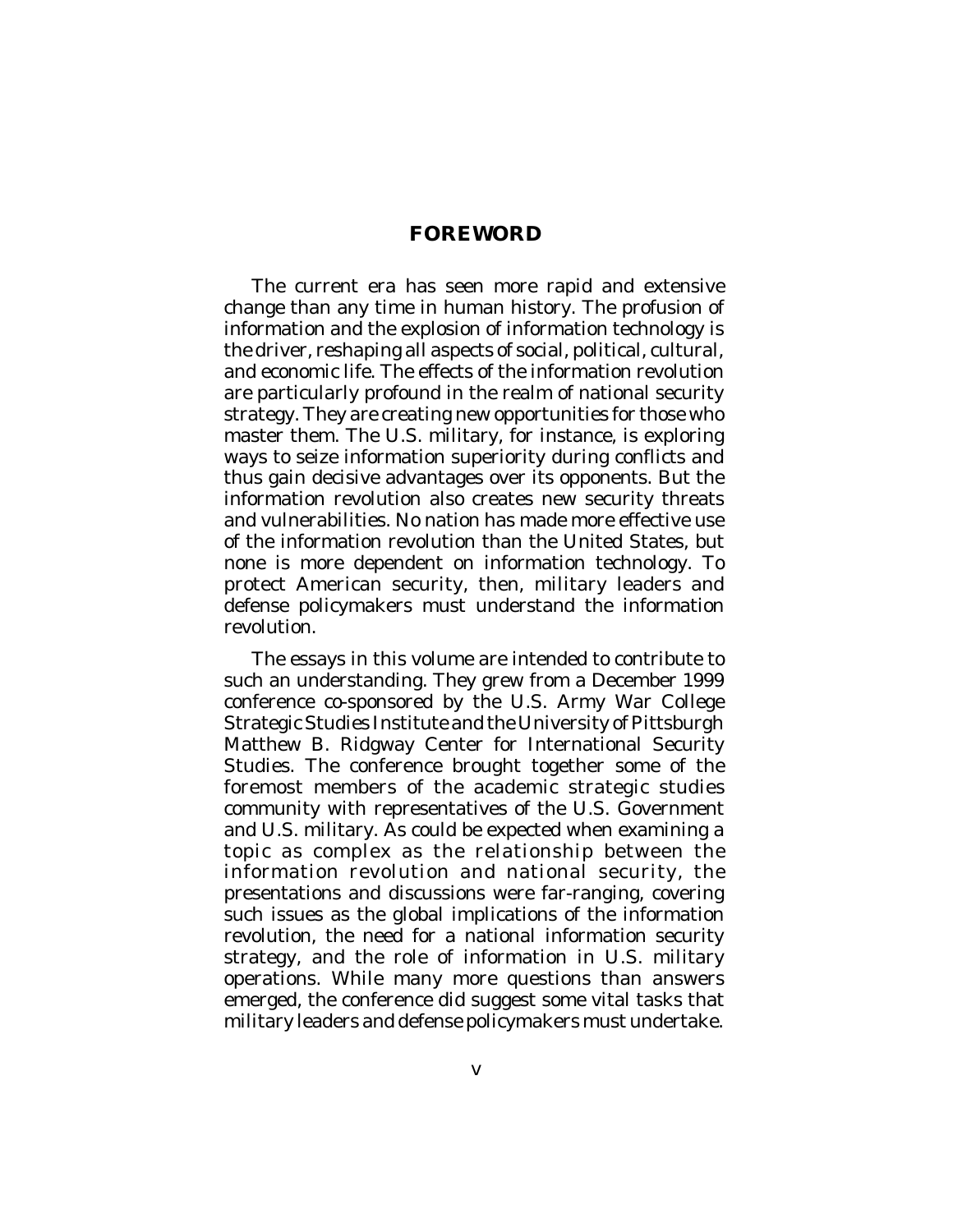The Strategic Studies Institute is pleased to offer the essays as part of the vital national debate over the changing nature of security in the information age.

> DOUGLAS C. LOVELACE, JR. **Director** Strategic Studies Institute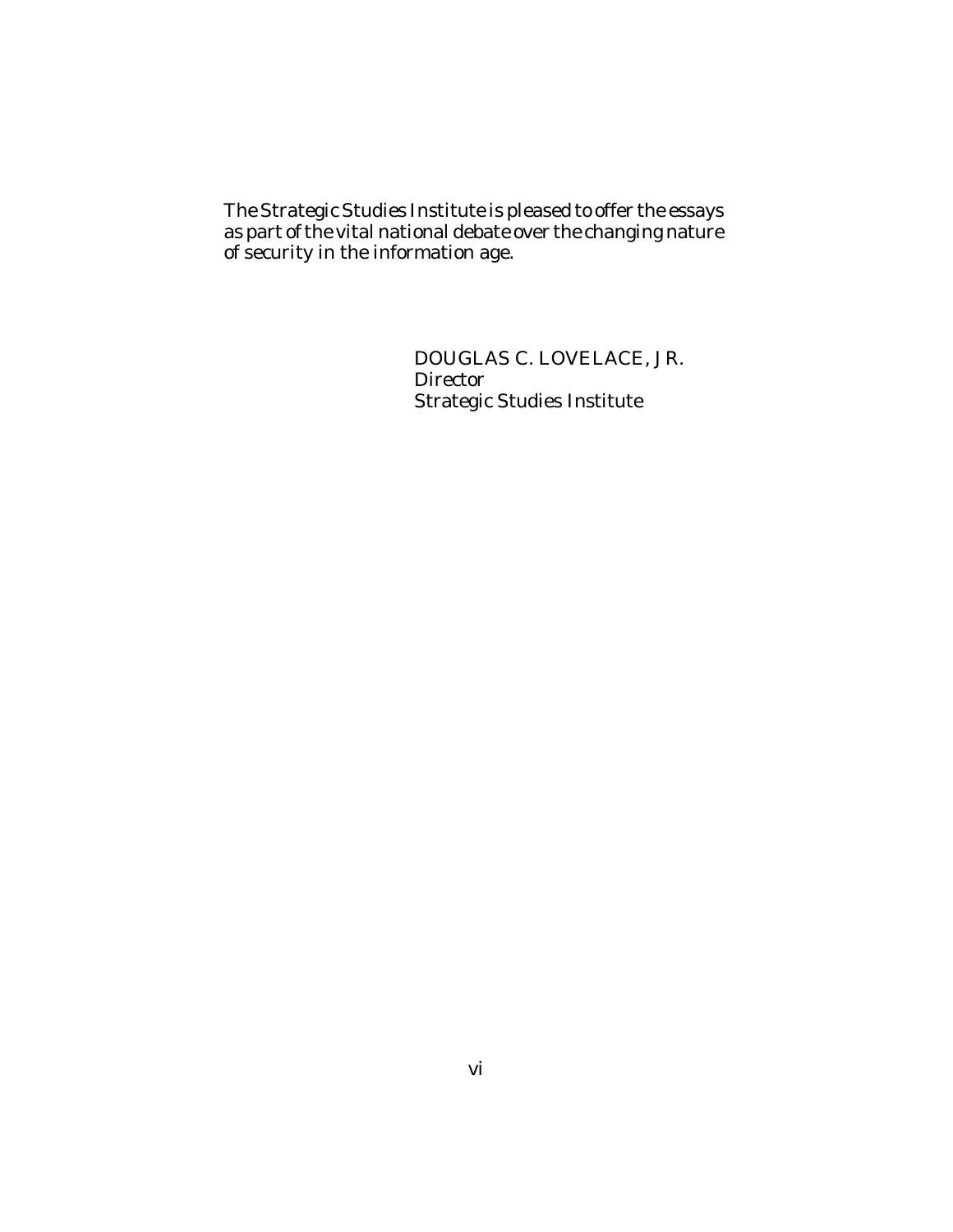# **BIOGRAPHICAL SKETCH OF THE EDITOR**

THOMAS E. COPELAND is a Doctoral Research Fellow at the Matthew B. Ridgway Center for International Security Studies at the University of Pittsburgh. His previous publications include papers on U.S. technology transfer policy and the effect of insubordination on civil-military relations, and he has researched and written on terrorism, transnational organized crime, and the misuse of historical analogy in American foreign policy. Mr. Copeland has taught classes in international relations and public administration at Geneva College and the University of Pittsburgh. His professional experience includes service with the Office of the Chief of Naval Research, the Washington Post Company, and the Institute of World Politics. He is currently a research consultant to the Federal Government with LEXIS-NEXIS, Inc.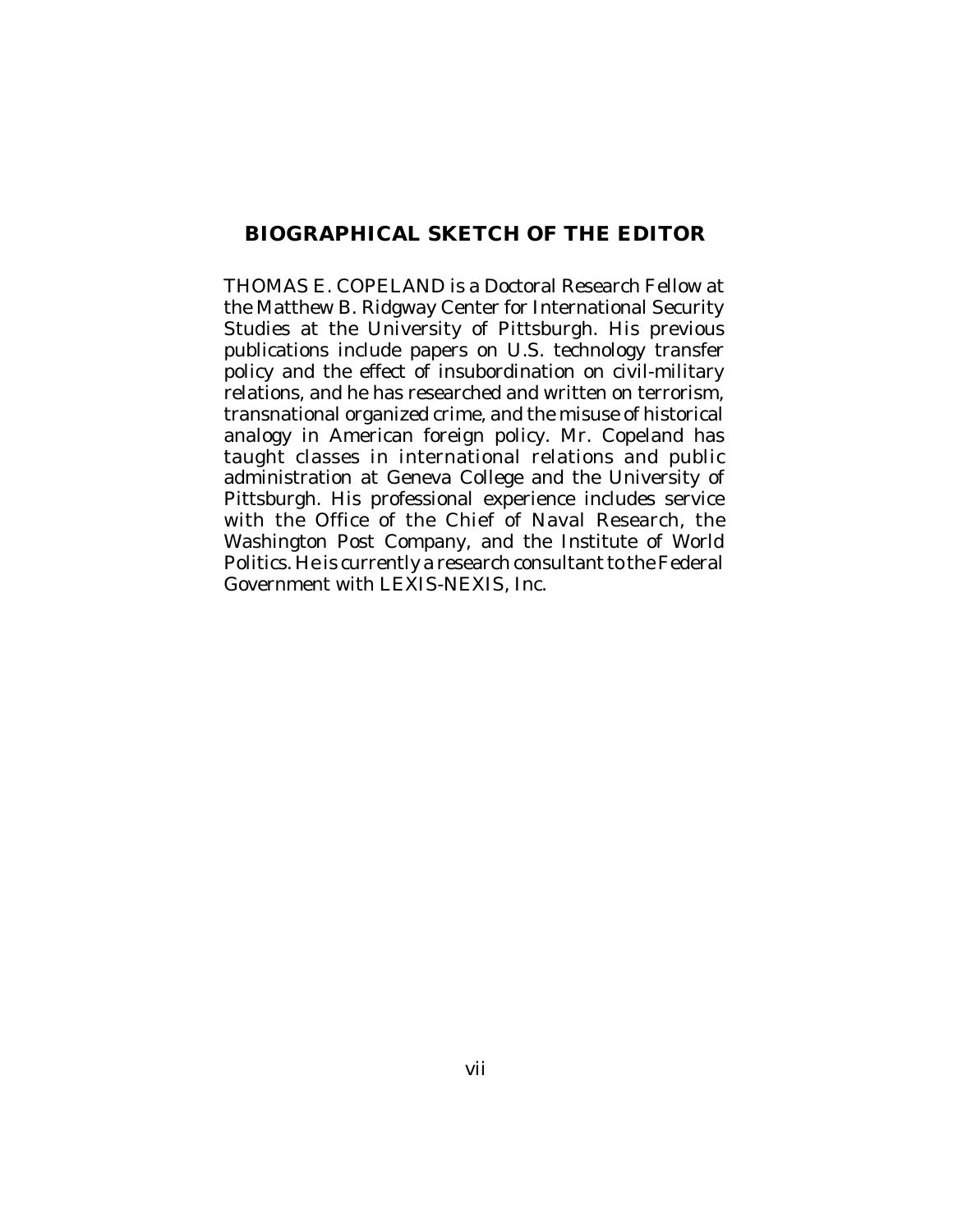# **INTRODUCTION**

At the beginning of the 21st century, Americans are content with their lot in life. Unemployment is at a 30-year low, incomes are rising, and inflation is minimal. The world seems to be free of major conflict, and—just in case it is needed—the U.S. military is the most advanced and capable in the world. These are the good old days.

However, the apparent calm hides a number of crises—the future of democratic capitalism in transition states in Europe, Asia, and Africa; ongoing internal and external debates over the proper role of America in the world; differing approaches to guaranteeing the stability of world ecosystems; the radicalization of many religious and ethno-nationalist causes; and the declining sovereignty and legitimacy of the nation-state as it struggles to respond to economic, social, and political challenges brought on by the information revolution. The Chinese symbols for "crisis" mean both danger and opportunity. This might also be true of revolutions, including the information revolution.

The information revolution is a phenomenon that defies simple characterization. Its origins lie in the not-so-distant past—the British codebreakers at Bletchley Park during World War II created "Colossus," the world's first working computer. That crude device is now outperformed by a hand-held calculator. Yet the origins of the information revolution really go further back to the inventions of the radio, the telephone, and even the telegraph. In many ways, information has been making the world a smaller place since the invention of the printing press.

But the information revolution, as it is commonly understood today, is heralded as the greatest global transition since the Industrial Revolution. It is transforming the world's most advanced nations from industrial societies to information-based societies. Citizens, firms, and governments in information societies rely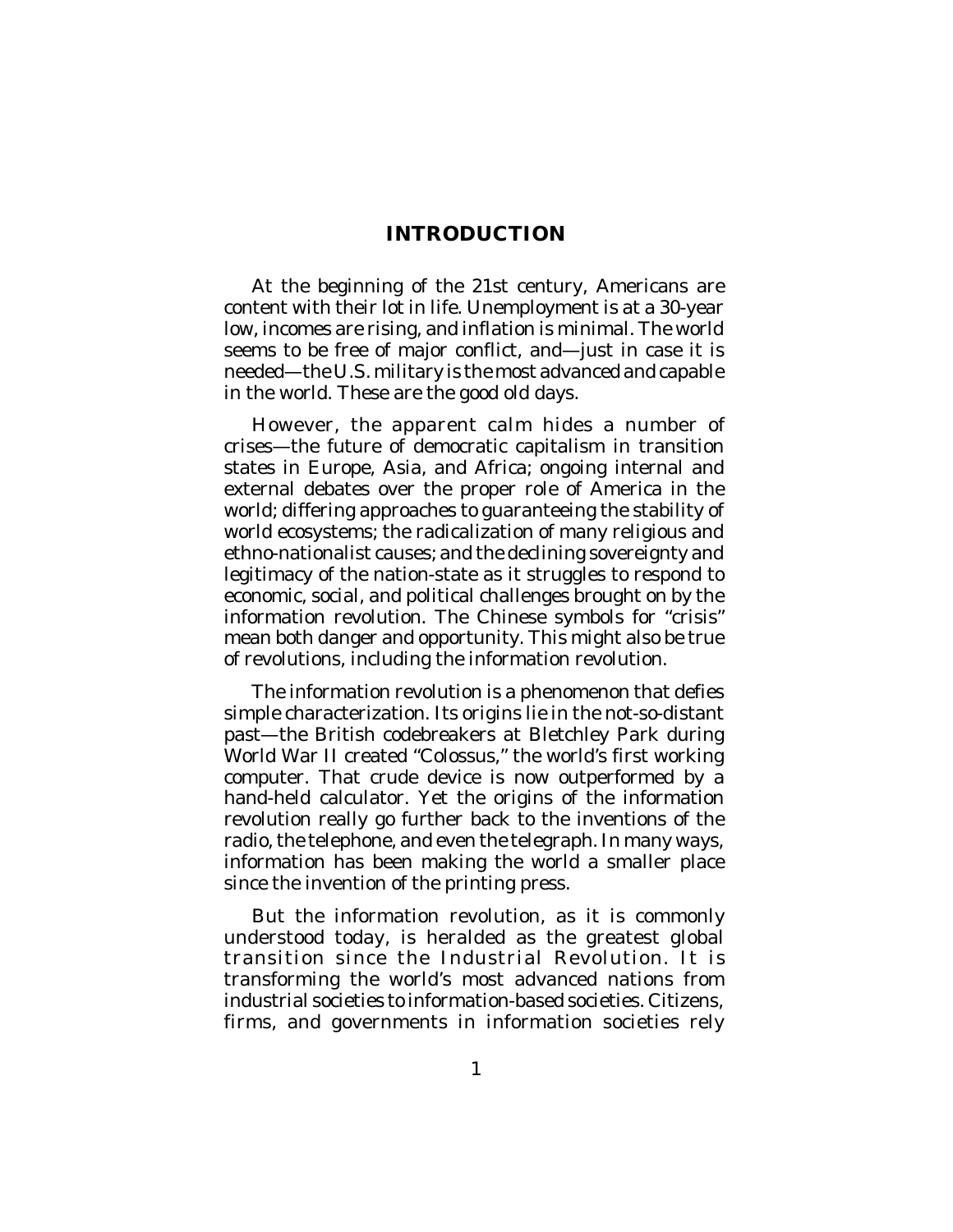increasingly on high-speed and high-quality information to conduct their daily functions and operations. Pieces of data have become the building blocks of many modes of human interaction and activity.

The revolution is perhaps best illustrated by its results. The speed and volume of computing power have increased exponentially while costs have been dramatically reduced, bringing personal computers to half of all American homes. The revolution has created the Internet, which from its origins as a secure, nuclear-proof communications system for the military has become a true global information system, home to more than 40 million web sites with more than 800 million pages of information, accessed by more than 165 million users. The information revolution is moving beyond computer networks; even small countries like Finland have gone wireless—more than 80 telecom service providers service the two-thirds of all Finns who own mobile phones.

## **Opportunity.**

The information revolution seems to hold a lot of promise. The U.S. economy saw tremendous growth in the 1990s, thanks to information technologies. Indeed, expectations of future economic growth fueled by the information revolution have driven the New York and NASDAQ stock exchanges to record levels. The promise of economic growth and development applies elsewhere as well; technological advances are allowing the least developed countries to leapfrog ahead in time, cost, and technology, from having no telephones to acquiring wireless telecommunications. Improved person-to-person contact and understanding—thanks to new communications technologies resulting in the creation of a "global village"—seem to offer hope that the use of military force may become far less necessary in the future.

Advances in technology and communications are also revolutionizing other areas of human interaction such as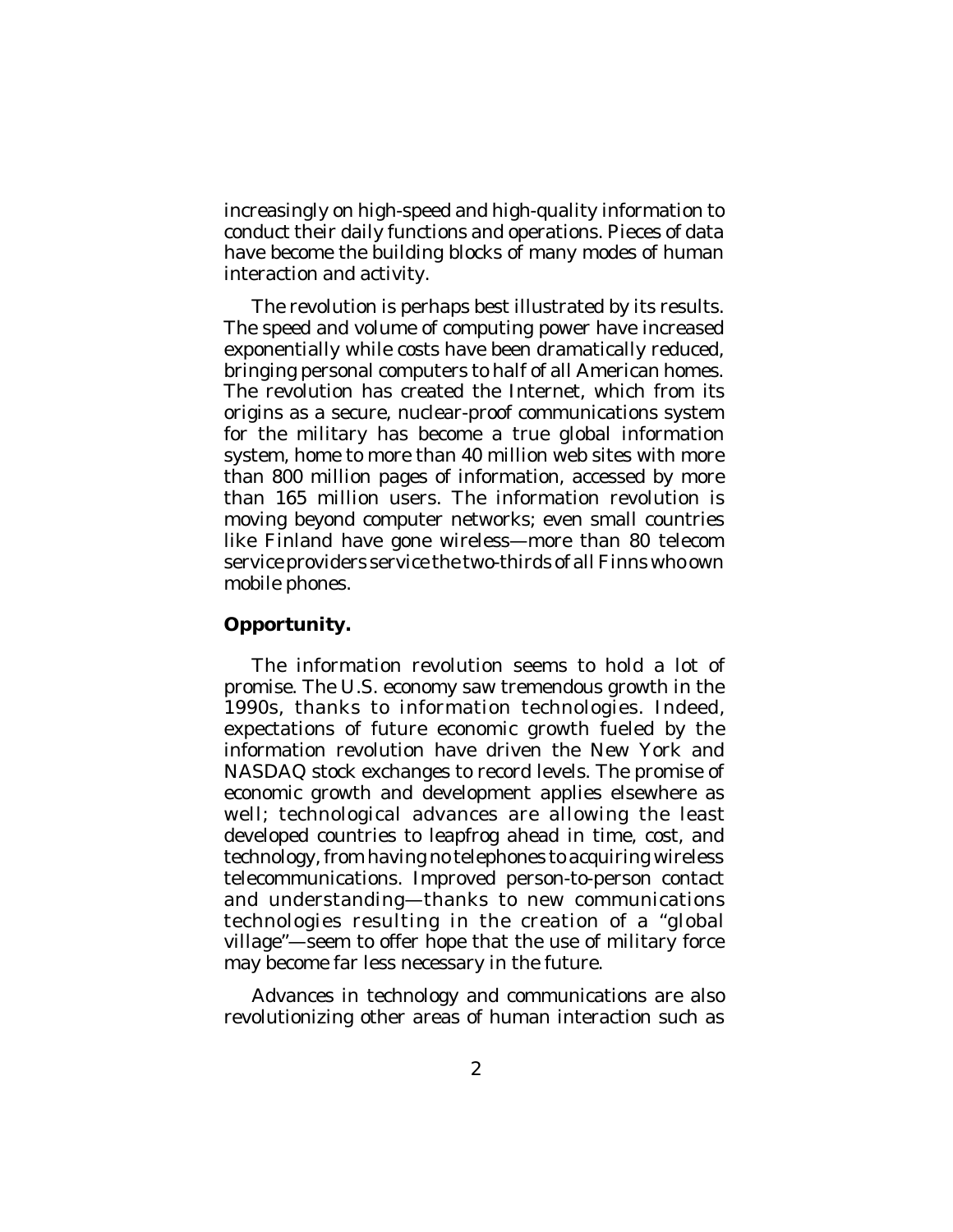politics and medicine. Election candidates now put significant time and money into building web sites intended to get their message out to voters, who are able to check the candidates' records, read news stories, participate in polls, make campaign donations, and register to vote, all while on-line. The state of Oregon is the first to consider allowing citizens to vote over the Internet. These same computer users are also able to access the latest research reports and advice on medical issues, network with others suffering from similar diseases or conditions, and even set up appointments on-line. New information technologies are being used for distributed medicine, allowing doctors in urban hospitals and research centers to work with medical professionals in remote areas to diagnose and treat patients. Changes in politics and medicine are matched by developments in education, entertainment, travel, and trade.

#### **Danger.**

At the same time, there is a dark side to the information revolution. The gap between the information "haves" and the information "have-nots" is getting larger; perhaps only 20 percent of the world is being influenced by globalization and the information revolution. While the United States is the world's superpower in information technology, driven primarily by the corporate sector, our dependence upon information systems creates enormous vulnerabilities. Even though President Truman warned many years ago that the critical infrastructure of the United States was vulnerable, it has taken the country a long time to begin to realize its weaknesses in the face of new threats. Those new threats are becoming more potent; advances in telecommunications enable opportunists and individuals with malign intentions—terrorists, political extremists, and criminal groups—to organize themselves effectively and to conduct new kinds of activities counter to U.S. interests.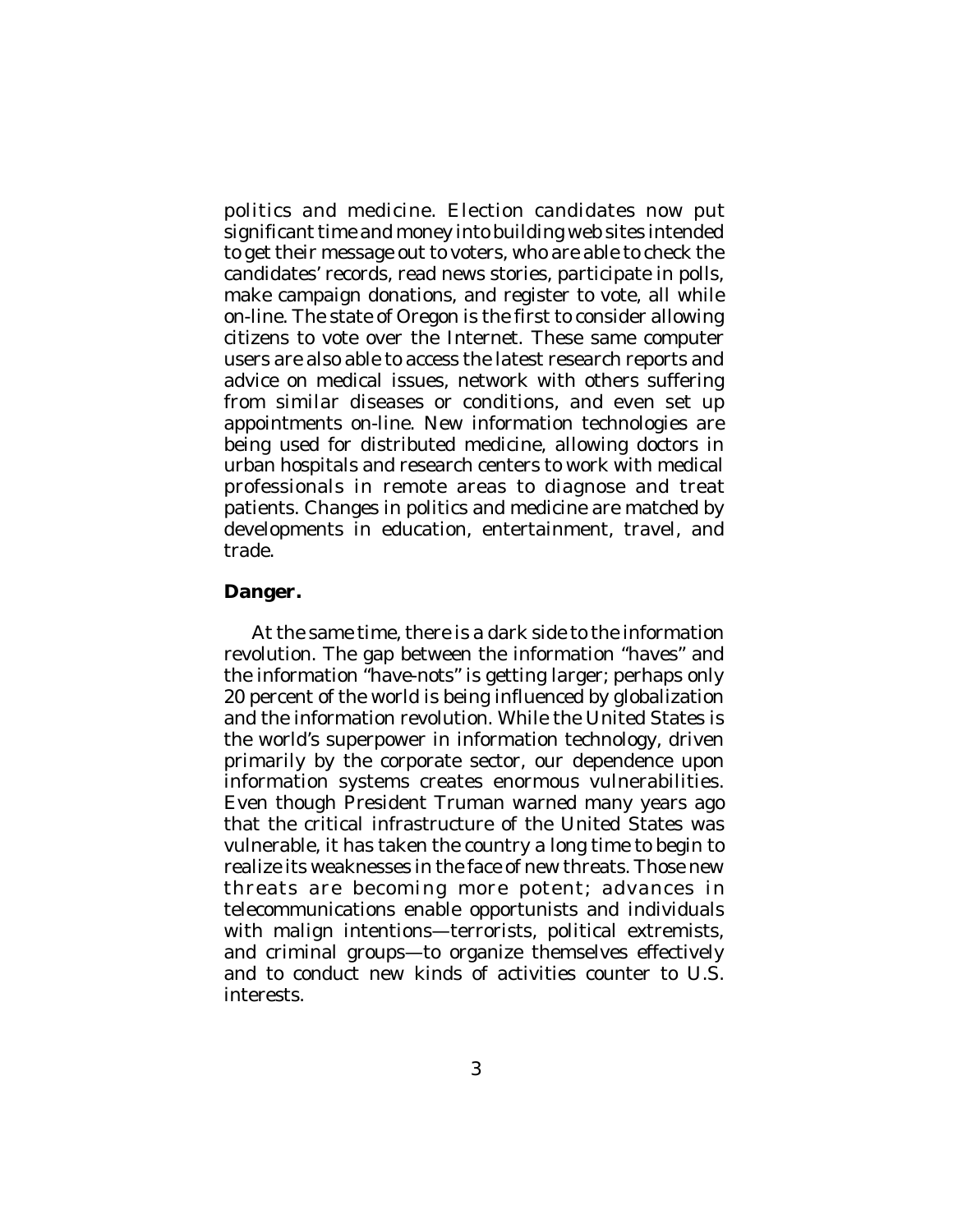The U.S. Army War College's Strategic Studies Institute and the Matthew B. Ridgway Center for International Security Studies at the University of Pittsburgh in December 1999 sponsored a conference on the information revolution and its impact on national security. The goal was to bring together the corporate, academic, and government communities to share lessons learned from their respective efforts to conceptualize and deal with the new threats and opportunities presented by the information revolution. Discussions at the conference suggested a number of important implications.

### **Technological Threats Need to Be Carefully Assessed.**

The technological threats most often discussed in public—cyber-terrorists, hackers, and asymmetrical attacks—are not yet as significant as some of the dominant policy debates suggest. We have seen very little evidence of cyber-terror attacks. Although the information revolution has created vulnerabilities and expanded the scope for criminal activity, most hackers are juveniles who thus far have done little damage against relatively unimportant targets, using fairly simple tactics like denial-of-service. As a type of asymmetrical threat, terrorism in the past has benefited from technological advances like the jetliner and television. But while terrorists certainly make use of some of the latest technologies, they still rely primarily on tried-and-true tactics and weapons. Terrorists face serious challenges in acquiring the technological tools, expertise, and access needed to successfully attack critical information systems. Thus the information revolution has not yet brought new kinds of terrorist threats, but it has increased the power available to traditional terror groups and other opportunists.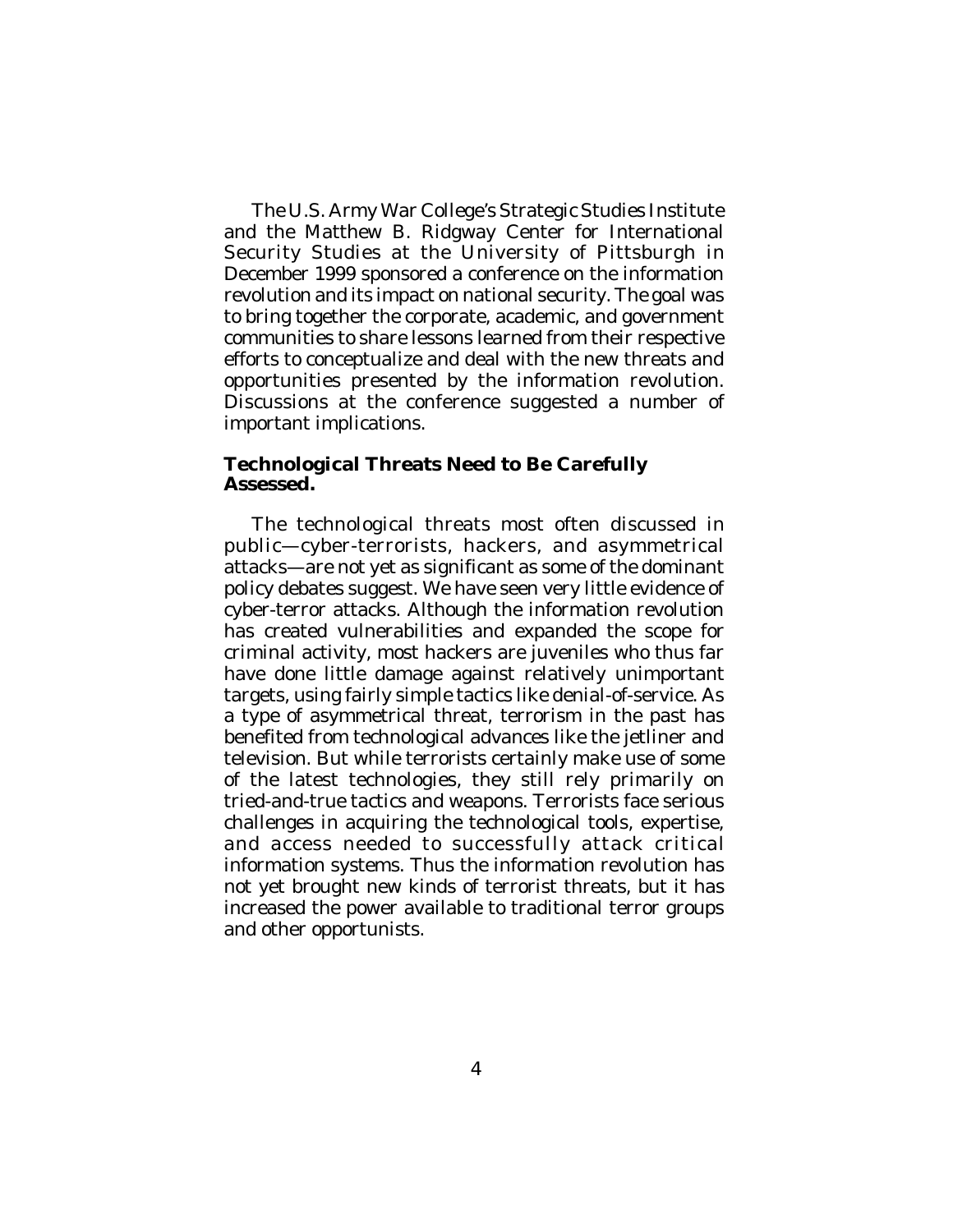# **Technological Opportunities Abound.**

At the same time, technological solutions are being pursued to exploit opportunities made possible by the information revolution. Access to open sources through new information technologies (such as the Internet and commercial satellites) levels the playing field in intelligence collection between public and private entities. Today's intelligence consumer has many new choices, even as public institutions like the vaunted National Security Agency find themselves falling behind the latest technological developments. The Information Dominance Center at the U.S. Army Land Information Warfare Center (LIWC) takes advantage of new software programs, wireless technology, and video teleconferencing to train for and coordinate information operations in the complex physical and informational environment—such as peacekeeping—in which today's Army often operates. Private sector companies are producing new software programs that bring together databases with structured augmentation processes to create a system of virtual collaboration among intelligence analysts that is open and logical. And technological advances such as data mining and automated learning and discovery are being used by the Computer Emergency Response Team (CERT) at Carnegie Mellon University to create useful intelligence from information it has collected on nearly 23,000 computer security incidents.

# **Organizational Adaptation is Problematic.**

The U.S. military and most other traditional institutions, including firms and governments, are ill-prepared to meet new organizational challenges posed by nonhierarchical, amorphous, networked opponents. It was argued that at the international level we see a lack of agreement among nation-states on how they should regulate things like the Internet and e-commerce, the growing empowerment of (and outright challenges from) nontraditional actors, and the inadequacy of traditional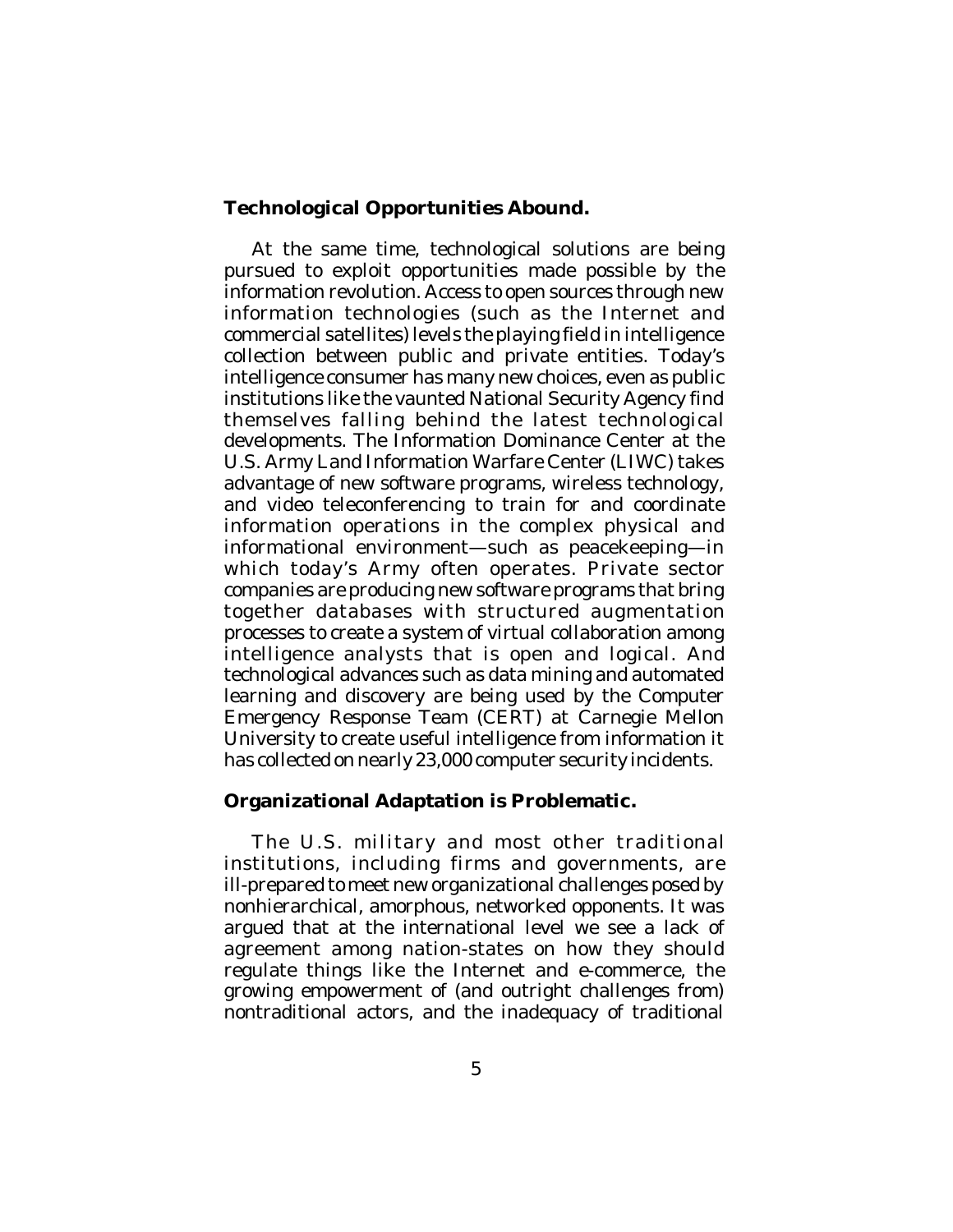intergovernmental forums for dealing with many global issues. Further difficulties arise at lower levels.

Rigid bureaucratic hierarchies make it extremely difficult for national governments to prevent or respond to many new kinds of transnational threats. Both strategic and temporary alliances among criminal organizations are hard to track, as are emerging terrorist organizations that are small or include only one individual. Hacker attacks, often carried out through a network of proxies or "zombie" computers, are not typical investigative subjects for law enforcement and intelligence agencies. This is not to suggest that the U.S. Government is neglecting to respond to these threats or to consider changes to organizational structures. It is probably farther ahead than any other government in understanding and responding to new threats, but it is still ill-prepared and inadequately organized to address these problems.

The U.S. military has adapted unevenly to the information revolution. It has been relatively successful in applying technology to the battlefield and in tackling new roles and missions, but it has not addressed the disadvantages of its hierarchical and centralized system when facing flexible, networked opponents in the new information environment. This failure must be corrected.

#### **Opportunities Exist to Make Organizational Change.**

The undisputed predominance that the U.S. military enjoys over military forces anywhere in the world, and the relative lack of serious national security threats facing the country at the moment, have created a unique environment wherein the military should be free to make organizational changes. Some traditional roles and missions will still need to be fulfilled in the future through traditional structures, but the military must adapt itself more fully to a decentralized, nonhierarchical system. The kind of networked, flexible organization that is called for is not a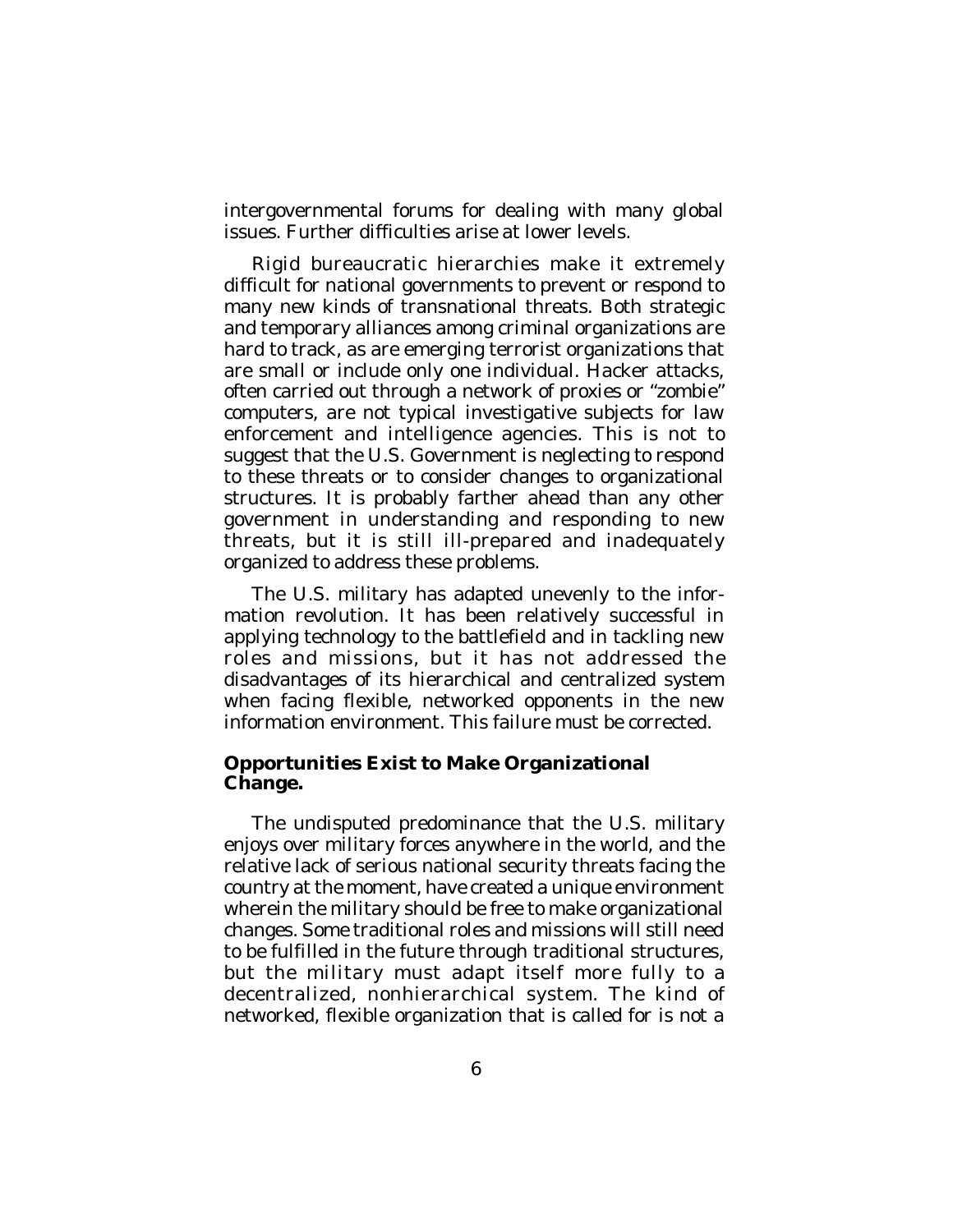radical idea—40 years ago Morris Janowitz suggested in *The Professional Soldier* that technology had changed warfare to such a degree that coordination, cooperation, and teamwork are more fundamental to operational success than are authoritarian leadership and structure. The military has pushed decisionmaking further and further down the chain of command, and is experimenting with new technologies that link soldiers and commanders in real time. However, the military's willingness to make needed organizational changes—required by amorphous and networked opponents of the future—will continue to be constrained by institutional inertia, service rivalries, and conservative thinking.

The business community has been somewhat quicker than the military to respond to the organizational adaptation imperative, particularly in regards to competitive intelligence. A handful of best-practice companies are carefully establishing unique organizational networks and practices that enable them to coordinate strategic and tactical competitive intelligence in ways that significantly enhance their successful adaptation to changes in the global market. Businesses are finding new ways to organize themselves to carry out risk assessment and management and to provide critical and timely services. There is much for the military to learn from the business community about flexible organization, and the private sector can learn a great deal from the military about things like the redundancy of critical systems.

### **New Concepts Are Needed.**

Dr. John Arquilla of the Naval Postgraduate School proposed that much of the normal discussion of information strategy is located only at the technological and organizational levels, and therefore there is a need for more new thinking at the level of ideational tenets. Members of the academic, think tank, business, and military communities who participated in this conference provided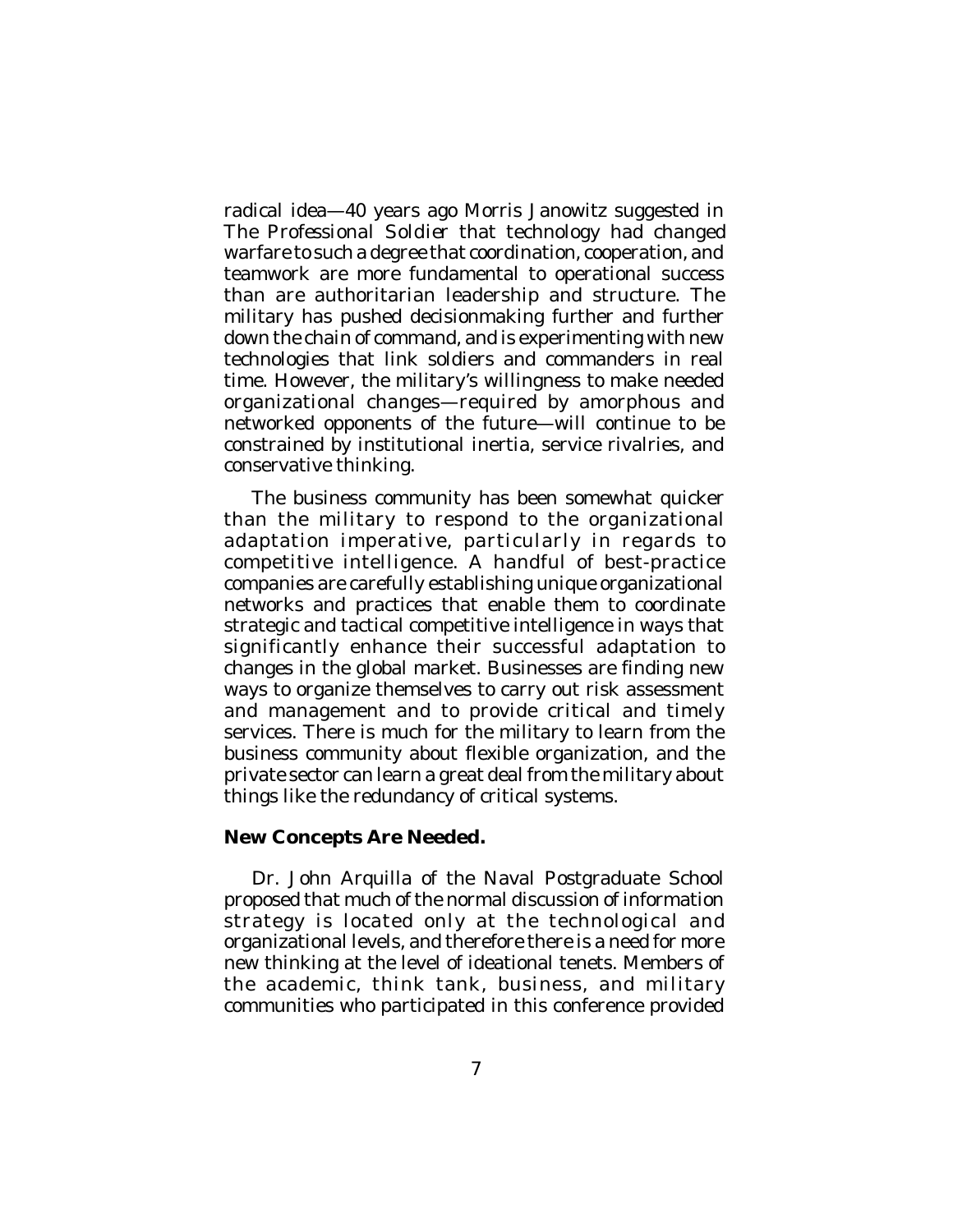some unique and important contributions to the conceptualization of the information revolution and its impact on national security. Participants offered new and more complex characterizations of the nature of the information revolution, new definitions and understandings of theoretical and operational elements of information operations and warfare, and components of a national information security strategy. They also urged deeper consideration of the implications of information for the security dilemma, deterrence and coercion, perception and misperception, alliances, and conflict resolution.

### **Conclusion.**

If indeed current technological threats are not as significant as they appear in the public debate, one might question whether dramatic organizational changes and ground-breaking new concepts are really necessary. However, it is clear that technology is changing and improving so rapidly that the dangers and opportunities created, exacerbated, or illuminated by the information revolution will only grow in importance. We hope that the following summaries of presentations and papers at the conference will be an important contribution to the debate over the information revolution and national security.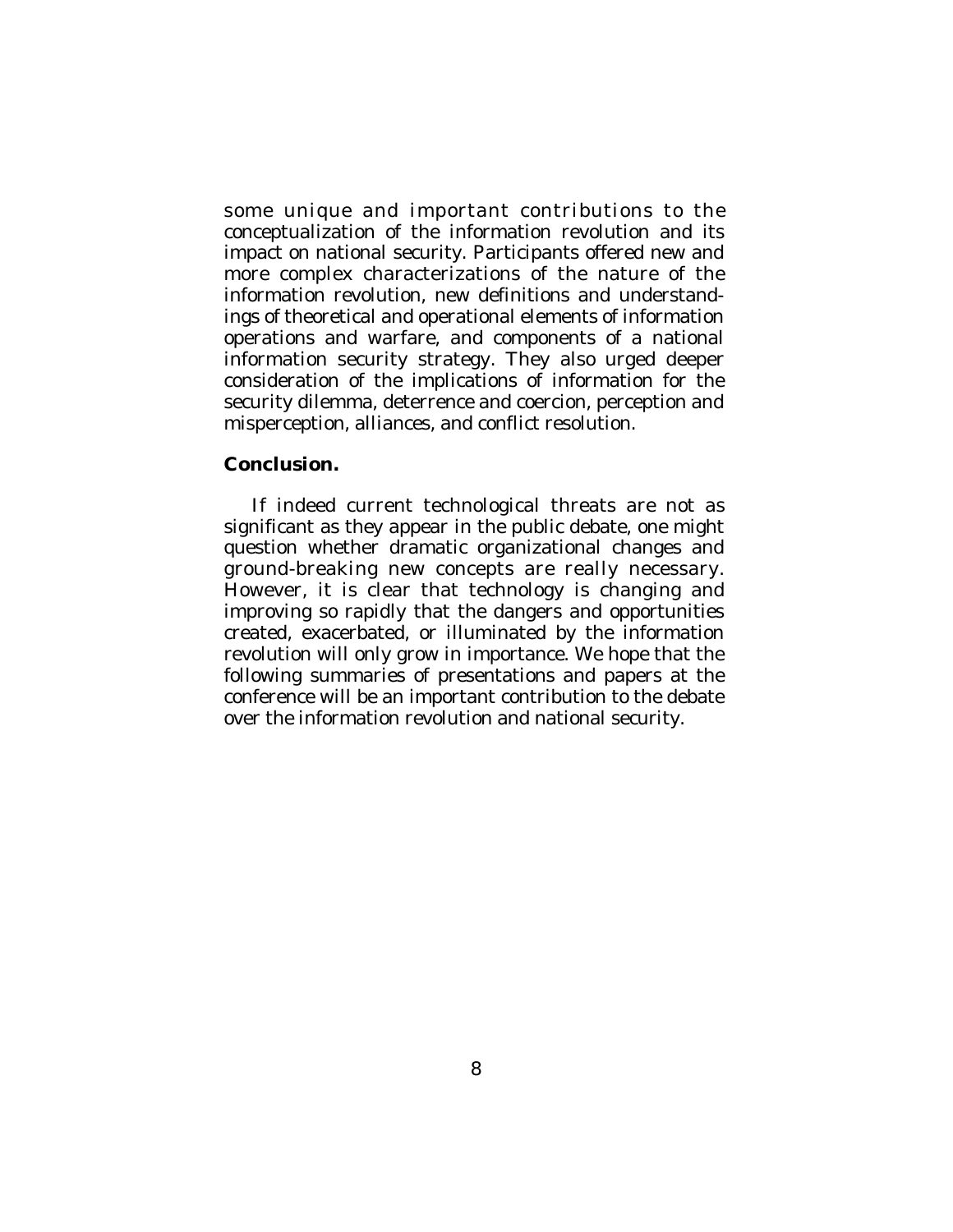## **SESSION 1: OPENING ADDRESS**

# **"The Information Revolution: Both Powerful and Neutral"**

### **James N. Rosenau University Professor of International Relations The George Washington University**

Much of my presentation may prove to be controversial. So let me start with an observation that I believe is incontrovertible, namely, that the information revolution, by providing technologies that have continued to greatly accelerate the collapse of time and space, has added substantially to the complexities that mark our time. Perhaps most notably, the revolution has rendered what once was remote close-at-hand; it has transformed the linear into the nonlinear, the sequential into the simultaneous; and in so doing, it has pervaded world affairs with what I like to call "distant proximities."

This label for the consequences of the information revolution is useful because it reeks of complexity, of nuance, and the need to guard against simplistic conclusions. For there can be no mistaking distant proximities for simple interrelationships, readily discernible and easily understood. Distant proximities encompass the tensions between core and periphery, between national and transnational systems, between communitarianism and cosmopolitanism, between cultures and subcultures, between states and markets, between decentralization and centralization, between universalism and particularism, between pace and space, between the global and the local—to note only the more conspicuous links between opposites that have been accelerated by the information revolution. And each of these tensions is marked by numerous variants; they take different forms in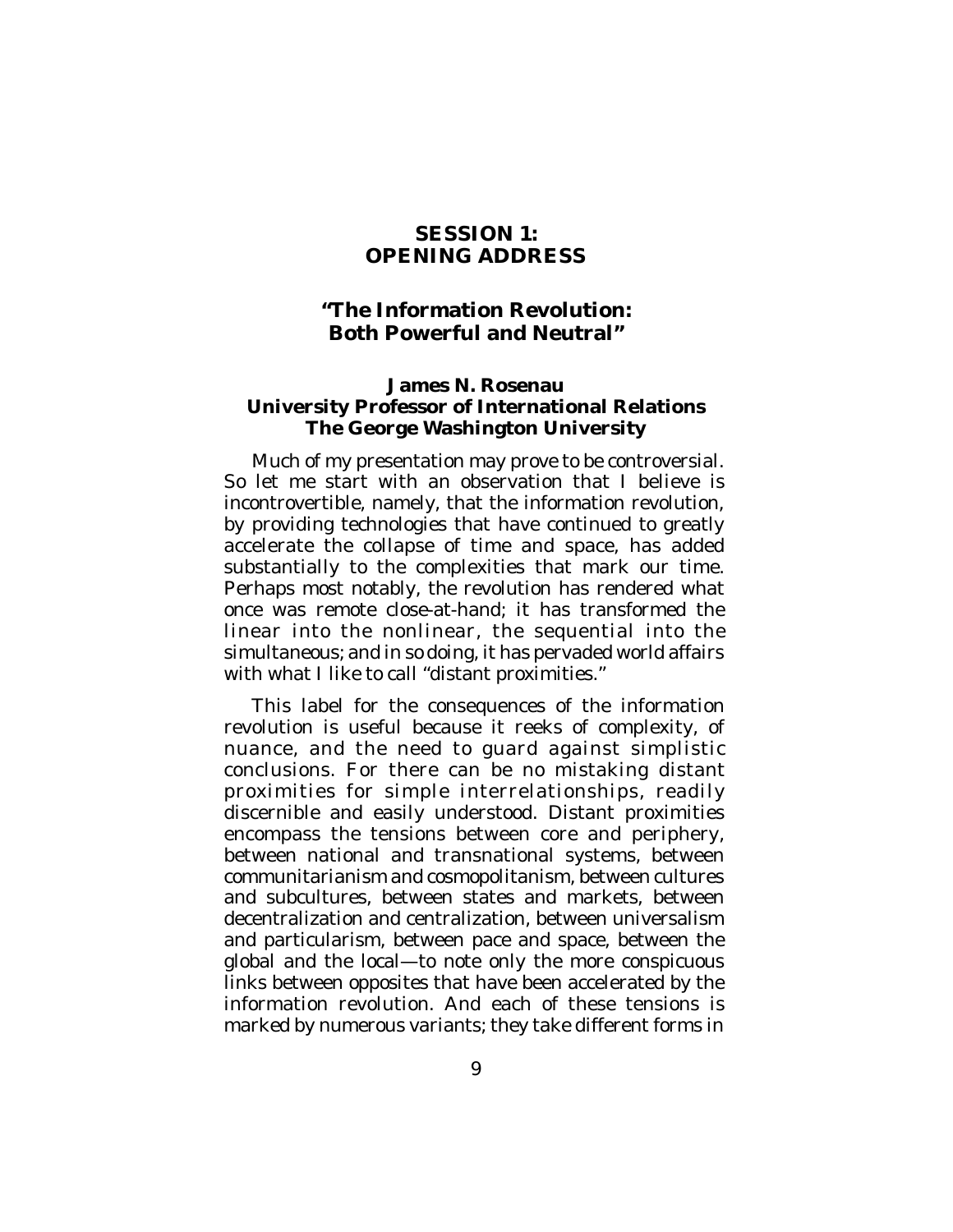different parts of the world, in different countries, in different markets, in different communities, in different professions, and in different cyberspaces, with the result that there is enormous diversity in the way people experience the simultaneity of the distant proximities that the information revolution has intruded upon their lives.

Put differently, distance is not measured only in miles across land and sea; it can also involve less tangible, more abstract conceptions in which distance is assessed across organizational hierarchies, event sequences, social strata, market relationships, migration patterns, and a host of other nonterritorial spaces. Thus to a large extent, distant proximities are subjective appraisals, what people feel or think is remote and what they think or feel is close-at-hand. There is no self-evident line that divides the distant from the proximate, no established criteria for differentiating between the more-remote or close-at-hand environments. In other words, nearness and farness connote scale as well as place. They are a context, a "habitat of meaning," <sup>1</sup> a mind set that may often correspond with spatial distance even as there are other scalar contexts which can make the close-at-hand feel very remote and the faraway seem immediately present.

#### **The Neutrality of the Revolution.**

In short, clearly we need to be sensitive to nuance if we are to begin to grasp the meaning and potentials of the information revolution. I have tried to highlight this need in the title of my presentation, in characterizing the information revolution as powerful but neutral. Surely, some would argue, anything that is powerful cannot also be neutral, that the word "revolution" suggests power, that power suggests purpose, and that, by their very nature, purposes are laden with values. Thus, such a line of reasoning would conclude, to speak of the information revolution as powerful but neutral is not to trace nuance; it is be profoundly erroneous!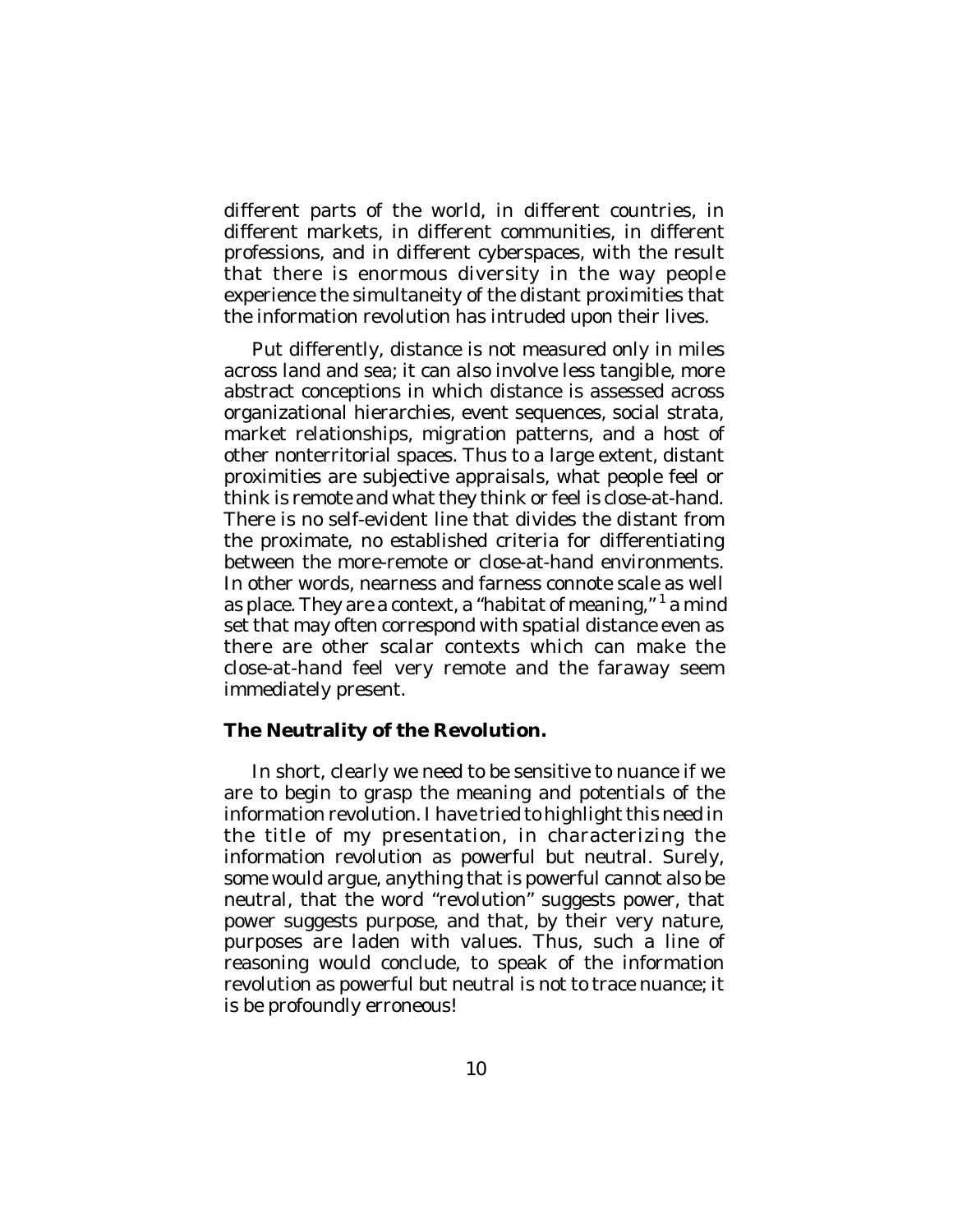No, I shall contend, it is nuance and not error if one treats the revolution in terms of the technologies that facilitate the rapid spread of information and the simultaneity of distant proximities rather than in terms of the information itself. Information is anything but neutral. It can be skewed and designed to distort; it reflects, to repeat, subject appraisals. This is not the case, however, with information technologies. They are essentially neutral because they do not in themselves tilt in the direction of any particular values—neither toward good or bad, nor left or right, nor open or closed systems. They are neutral, in the sense that their tilt is provided by people. People and their collectivities infuse values into information. For better or worse, individuals and organizations introduce information into political arenas and thereby render it good or bad. The neutrality of information technologies enables the democrat as well as the authoritarian to use information in whatever way he or she sees fit.

There is, in other words, some utility in starting with the premise that the technologies that generate and circulate information are neutral. It enables us to avoid deterministic modes of thought in which people are seen as being deprived of choice by the dictates of information technologies. Put more positively, the neutrality premise compels us to focus on human agency and how it does or does not make use of information technologies.

This is not to imply, of course, that consequences do not follow from the power of information technologies and the degree to which information technologies are available. Indeed, a prime reason why consequences follow is that the technologies have facilitated human choice. Through the Internet people can now make choices in a vast global market, in the political realm, in the types of entertainment they enjoy; and there are endless other ways in which the Internet is disaggregating the power of choice down to the individual level. Clearly, then, the availability of information technologies facilitates the exercise of human agency. Yet, to posit choices as facilitated by information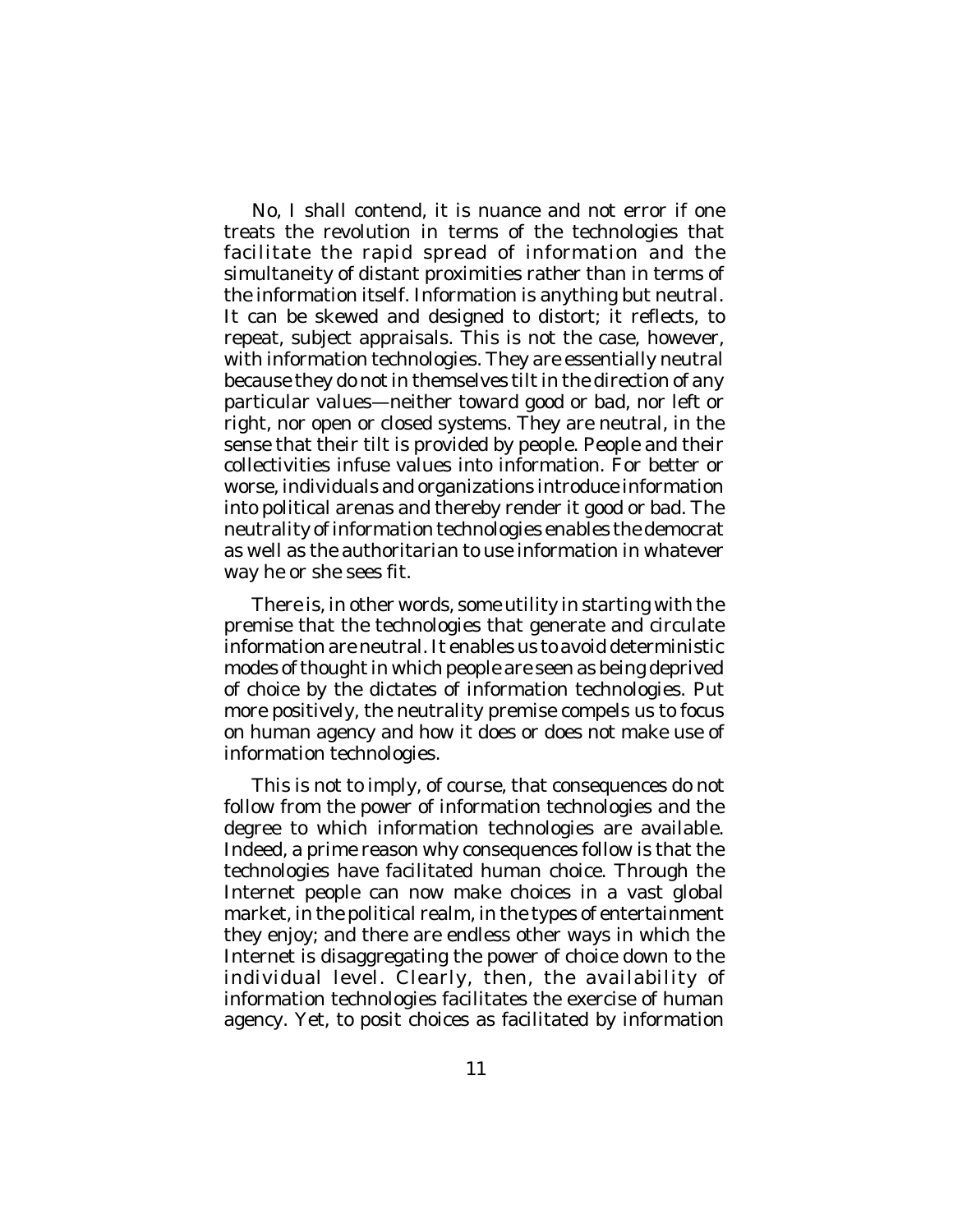availability is not to refer to the impact of values. Information technologies are about the contexts within which decisional alternatives are considered. They set the range within which ends and means are framed, alternatives pondered, and choices made.

If we view this matter in this way, it is misleading to analyze information technologies in causal terms. That is, it is misleading if one confines the meaning of causation, as I do, to human agency. So viewed, causality accounts for the choices that are made, and why information is interpreted in one way rather than another. But information technologies are not human agents. They are simply equipment, inanimate hardware, gadgetry. Yet, as such, they are both powerful and neutral.

By treating information technologies as neutral, we cast them as background conditions and not as immediate stimuli to action—as second-order dynamics that influence, contextualize, facilitate, permit, or inhibit courses of action, but not as first-order dynamics that change, transform, foster, impose, or shape courses of action. The distinction between the two types of dynamics is important; it differentiates between the operation of structures and those of agents. Put more forcefully, the distinction prevents the analyst from mistaking second-order for first-order dynamics, for treating information technologies as an unseen hand that somehow gets people, groups, or communities to pursue goals and undertake actions without awareness of why they do what they do and, accordingly, without taking responsibility for their conduct.

A good illustration of the dangers of positing information technologies as first-order causal dynamics is evident in the adaptation of vertical business organizations in the 1980s to the horizontal flexibility required by the globalization of national economies. When diverse enterprises first seized upon the new technologies, they treated them as labor-saving devices and as means to control labor rather than as mechanisms for organizational adaptation. The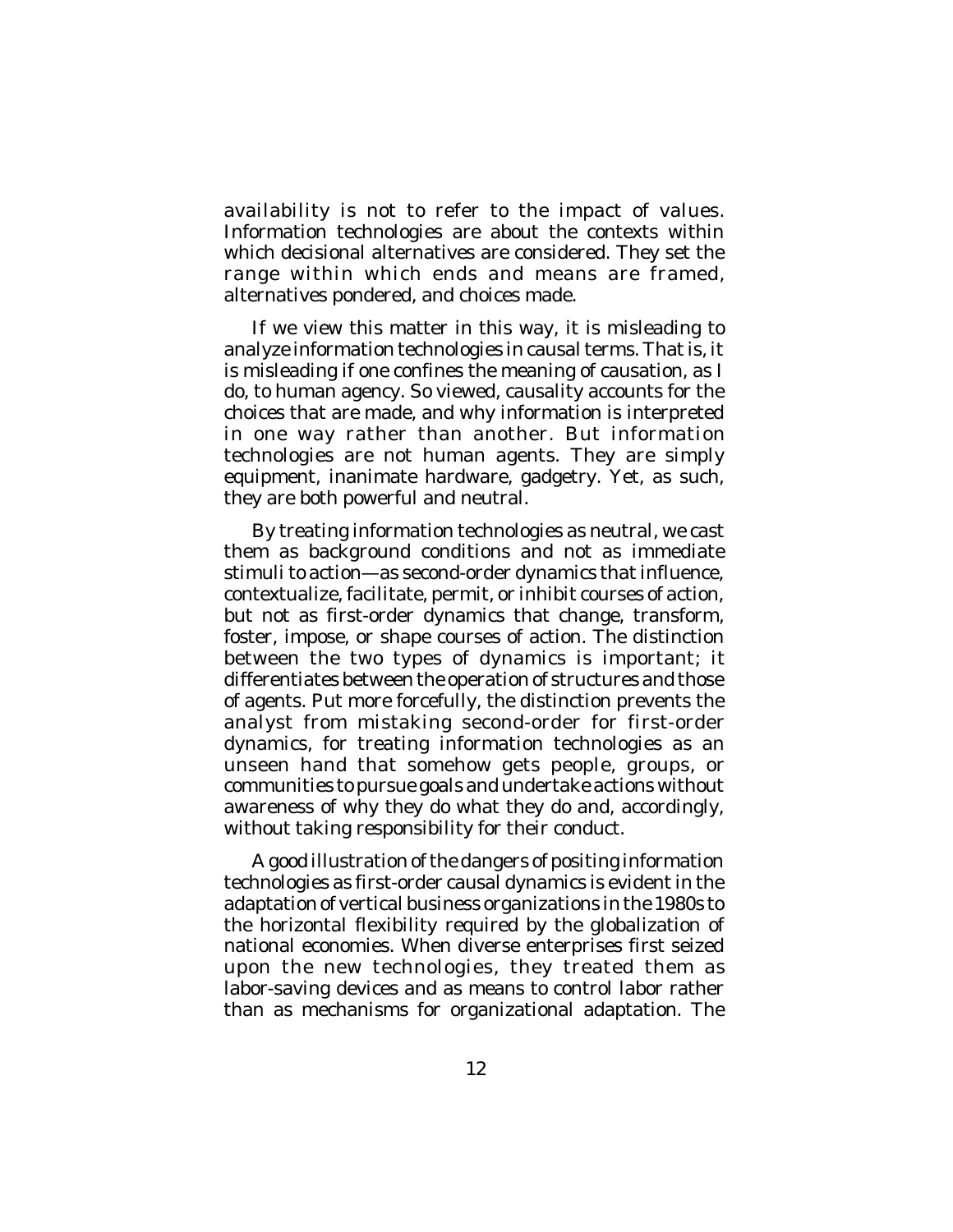result was an aggravation of their vertical bureaucratic rigidities. It was only after they made the necessary organizational changes in order to keep abreast of their operational environments that the information technologies "extraordinarily enhanced" the success of their enterprises.<sup>2</sup> For all practical purposes, in other words, the restructuring of businesses away from hierarchical and toward network forms of organization preceded the considerable impact of information technologies, even as the latter then facilitated eye-catching growth on the part of the former.

In the same way, the notion of information as neutral does not ignore the convertibility of information into knowledge and, thus, into power. More accurately, information technologies facilitate the exercise of what has been called "soft power," a concept that differentiates information from the conventional dimensions of material power such as oil production, troops in uniform, military .<br>hardware, and agricultural production.<sup>3</sup> As clearly demonstrated during the Gulf War and the Kosovo conflict, military capabilities today highly depend on advanced information technologies; the targeting of missiles, the distribution of ideas through short-wave broadcasts, and the dropping of leaflets over cities exemplify the application of information to modern security strategies. Yet, despite the innumerable ways in which soft power can be used, it is nonetheless the case that the information technologies on which it is based are neutral. To repeat, what counts is how officials and governments generate and employ the technologies, and how publics interpret the information and knowledge that comes their way.

Needless to say, as conditions with which humans must cope, information technologies are crucial dimensions of the political scene. As they change, so do the contexts in which choices are made. As new technologies are developed, so is the range of plausible choices altered. Among other things, for example, technological innovations pose the question of how the range of choice is expanded by the availability of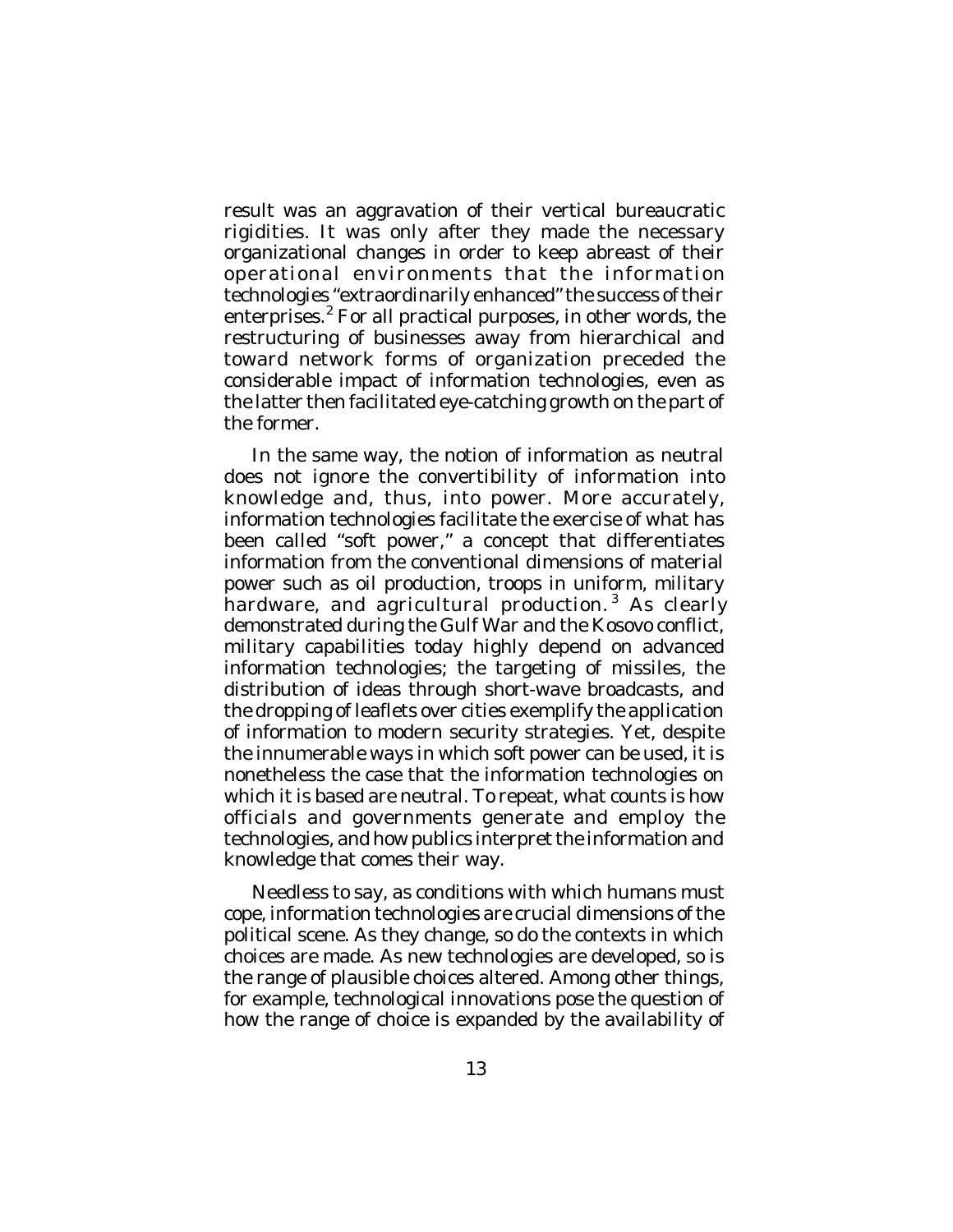information for those who are, so to speak, informationally rich and how it is narrowed for those who are informationally poor—and, indeed, how the discrepancies between the rich and the poor configure the context within which the two perceive each other and interact.

These contextual factors have been mostly neglected by political scientists who study world affairs, a neglect I seek to highlight here by addressing four main ways in which information technologies contribute to the context within which world affairs unfold. More specifically, I undertake to explore (1) how the technologies have made possible an alteration of the skills of individuals; (2) how they may be affecting the circumstances whereby the gap between the informationally rich and poor is undergoing transformation; (3) how they may be changing the conditions under which individuals and groups interact; and, (4) how they may be contributing to the evolution of new global structures.

#### **The Skill Revolution.**

While the world's present population may not be more skillful than earlier generations, there are good reasons to presume that the skills of today's person-in-the-street are different than was the case for his or her predecessor. The latter may have been more skillful in building fireplaces or cathedrals, but today's citizenries are more skillful in linking themselves to world affairs, in tracing distant events through complex sequences back into their homes and pocketbooks. These changes seem so extensive as to warrant labeling them as a "skill revolution," as a transformation that has three basic dimensions—an analytic dimension, an emotional dimension, and an imaginative dimension—all of which have been greatly facilitated by the recent advent of technologies that bring ideas, information, and pictures into the lives of people in ways that had not previously been possible. Global television, the Internet, the fax machine, fiber optic cable,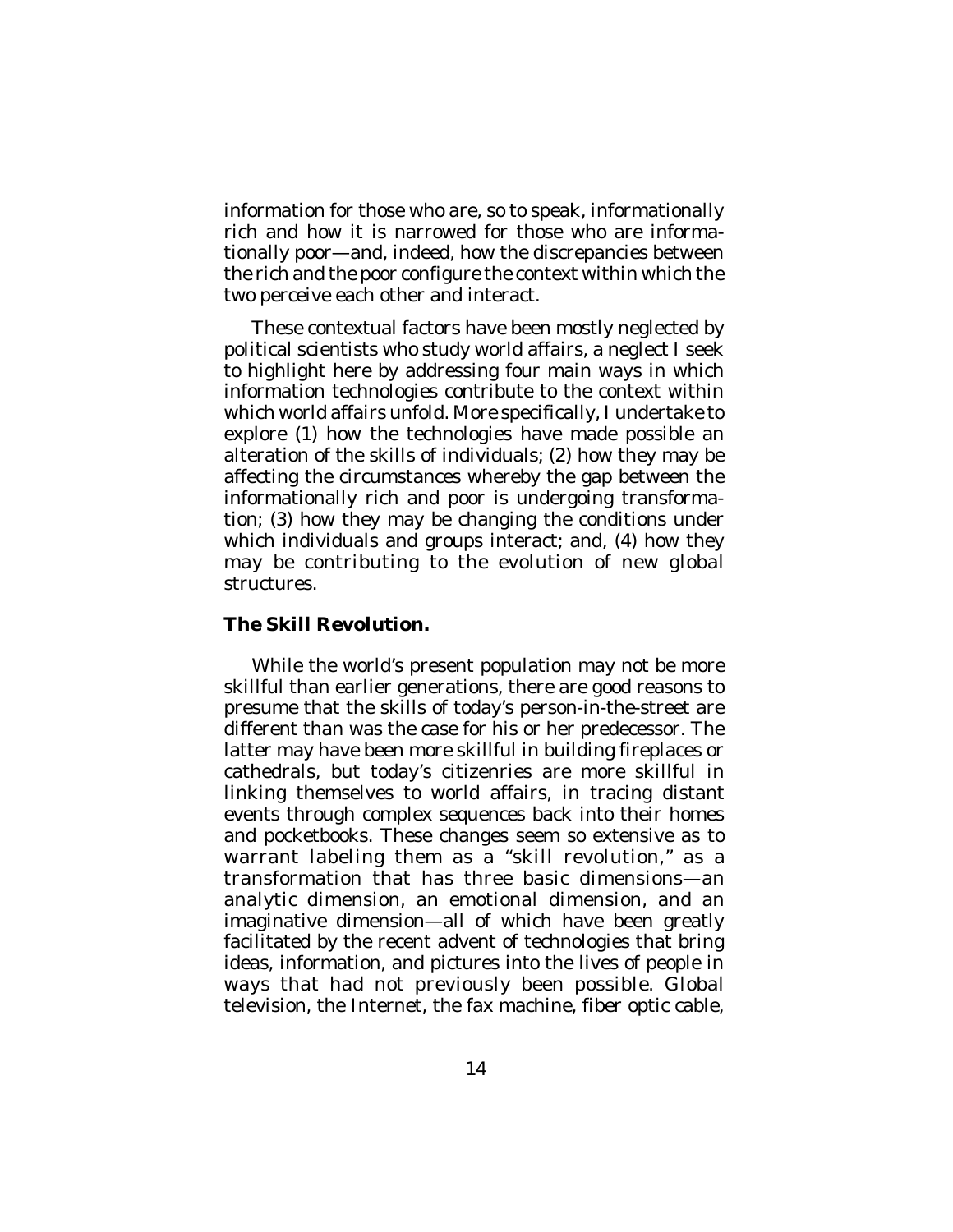e-mail, the computer, and, most recently, a mobile phone that links one's e-mail and computer, have all enabled people to alter their skills in such a way as to adapt more effectively to the demands of an ever more complex world. 4

Some have argued that people tend to adapt to the information age by turning away from the realm of ideas and politics. However, quite the opposite proved to be the case in a systematic survey of Americans who make extensive use of at least four of five information technologies and were classified as Connected or Superconnected to the digital world: $^5$ 

Despite the national lament that technology undermines literacy, Connected Americans are… more likely to spend time reading books than any other segment of the population broken down in this survey. Seventy percent of the Connected say they spend 1 to 10 hours reading a book during a typical week; another 16 percent read for 11 to 20 hours a week. Far from being distracted by the technology, Digital Citizens appear startlingly close to the Jeffersonian ideal—they are informed, outspoken, participatory, passionate about freedom, proud of their culture, and committed to the free nation in which it has evolved.<sup>6</sup>

Furthermore, the dynamics of change fueling the skill revolution are likely to accelerate as increasingly e-mail and computer-literate generations of children and adolescents move into adulthood. For example, it is portentous, or at least noteworthy, that a 1999 survey of young people between the ages of 13 and 17 in the United States revealed that 63 percent used a computer at home (compared to 45 percent in 1994) and 42 percent had e-mail addresses.<sup>7</sup> These findings suggest that the ranks of Superconnected and the Connected are likely to swell with the passage of time and the advent of new generations, thus adding to the ways in which the skill revolution is a powerful source of change in world affairs.

While the acceleration rate of the skill revolution elsewhere in the world may not match or exceed the rate in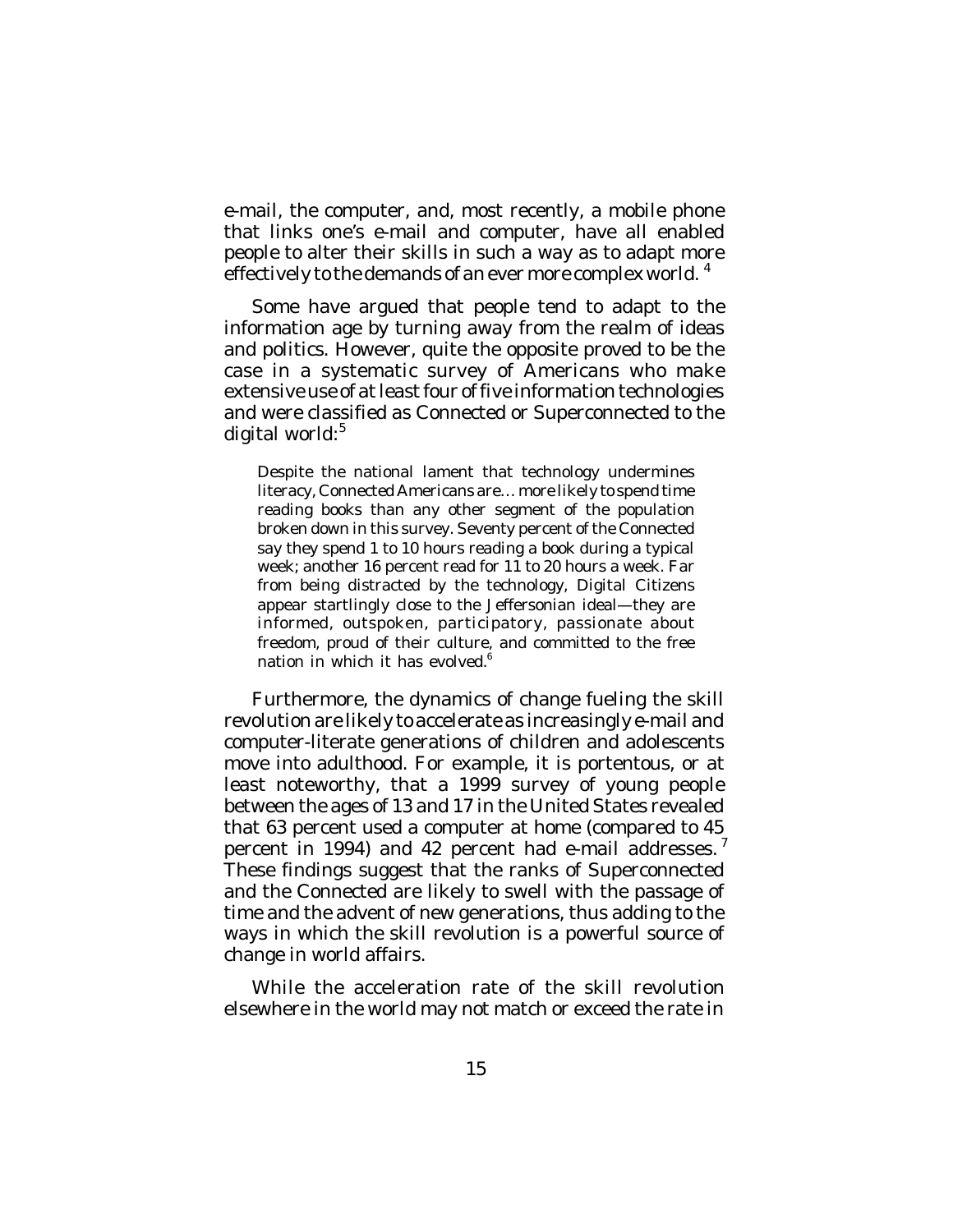the United States, it is important to stress that the changing skills of people everywhere matter. As indicated in the ensuing analysis, the newly acquired analytic, emotional, and imaginative skills have enabled individuals to join and participate in organizations appropriate to their interests and thereby to know when, where, and how to engage in collective action. In addition, as will be seen, the enhanced public affairs oriented skills of people have contributed to a major transformation of the global structures that govern world affairs.

### **Bridging the Information Gap.**

There is little question that the benefits of the information revolution have been enjoyed by only a small proportion of the world's population, and that the gap between those who are rich and poor with respect to their access to information is huge. For example, while North America and Western Europe had, respectively, 43.5 and 28.3 percent of the world information technology market in 1995, the comparable figures for Latin America on the one hand and Eastern Europe, the Middle East, and Africa on the other were 2.0 and 2.6 percent. Put even more starkly, while the number of personal computers per 1,000 people in low-income and lower-middle-income economies in 1995 was 1.6 and 10.0, the comparable figures for those in newly industrialized economies (NIEs) and high-income economies were 114.8 and 199.3. Or consider Internet users per 1,000 people in 1996: for the former two types of economies the number was 0.01 and 0.7, respectively, whereas the number in the latter two types of economies was 12.9 and 111.0. $^{8}$ 

Notwithstanding the importance of these huge gaps between the informationally rich and poor—gaps which provide the rich with advantages and opportunities not available to the poor—such data tell only part of the story. Most notably, they do not depict the trend line that readily allows for the assertion that not only are the informa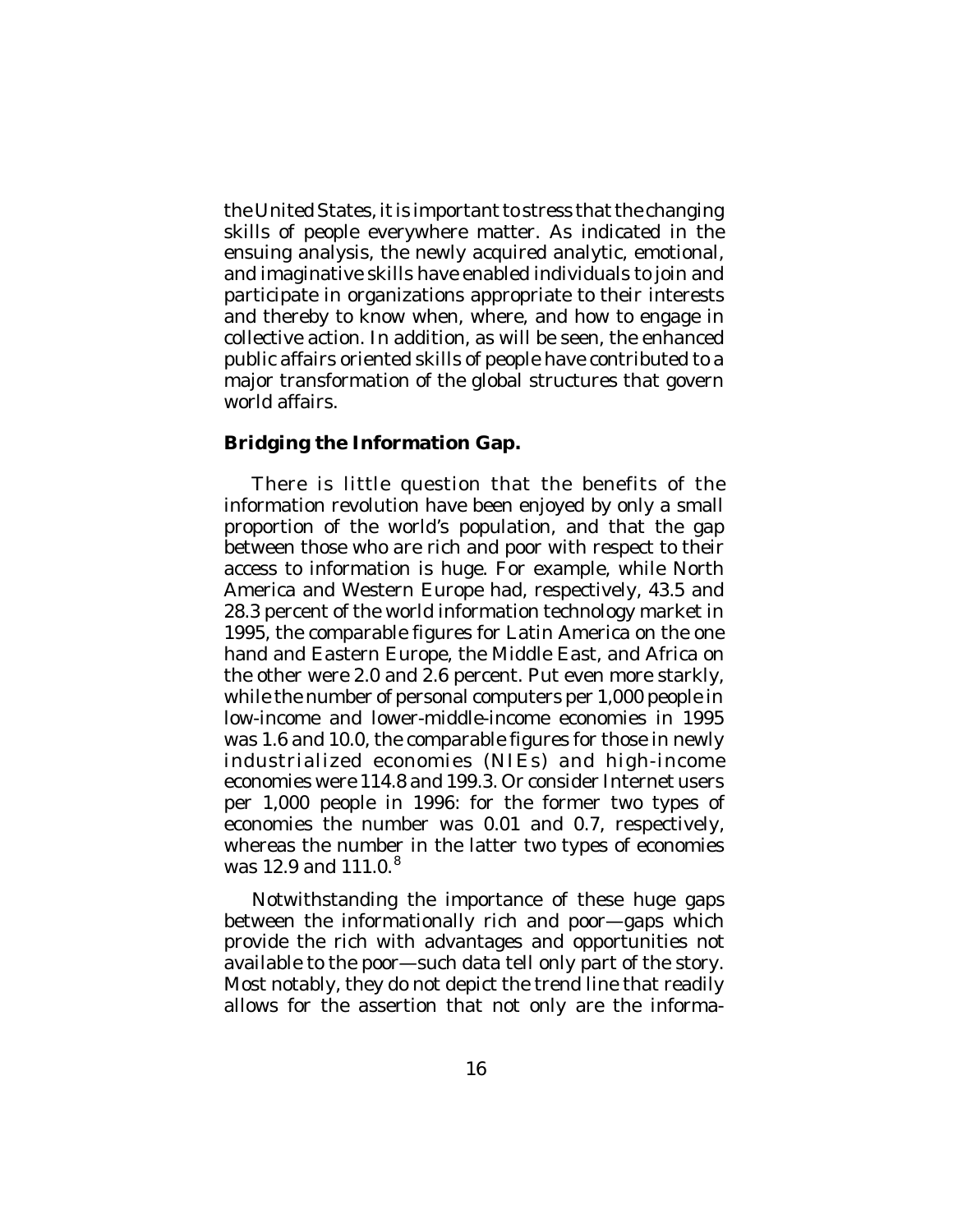tionally rich getting richer, but the informationally poor are also getting richer. The gap remains huge, but it is nonetheless the case that in a variety of ways the information revolution is also unfolding in the developing world and that, along several dimensions, the gap is narrowing and likely to continue to narrow in the years ahead. This shrinking of the gap stems from several sources. One is the enormous decline in the costs of information technologies, a decline that is brilliantly suggested by the fact that, for diverse reasons, "computing power per dollar invested has risen by a factor of 10,000 over the past 20 years" and that the "cost of voice transmission circuits has fallen by a factor of 10,000 over those same 20 years."<sup>9</sup> Another source of the narrowing gap involves the capacity of developing countries to "leapfrog the industrial countries by going straight from underdeveloped networks to fully digitized networks, bypassing the traditional analog technology that still forms the backbone of the system in most industrial countries." 10 Likewise, while most of the developing world has yet to be wired, its peoples can get a cellular phone and do not have to wait for the installation of fixed lines. It is noteworthy, for instance, that the

number of cellular phones per fixed line is already as high in some low- and middle-income economies as in some industrialized countries; some developing countries with low density in both traditional telephone service and cellular phones have recently invested in cellular technology at a very fast rate . . . . The Philippines, a country with low telephone density (only 2.5 main lines per 100 people), has a higher ratio of mobile phone subscribers to main lines than Japan, the United Kingdom, the United States, or several other industrial countries with densities of more than 50 main lines per 100 people.<sup>11</sup>

Put differently, not long ago it was conventional to regret that development in Africa lagged because the continent was not wired. But now this lag is less portentous because communications in and to Africa are on the verge of becoming wireless. In other words,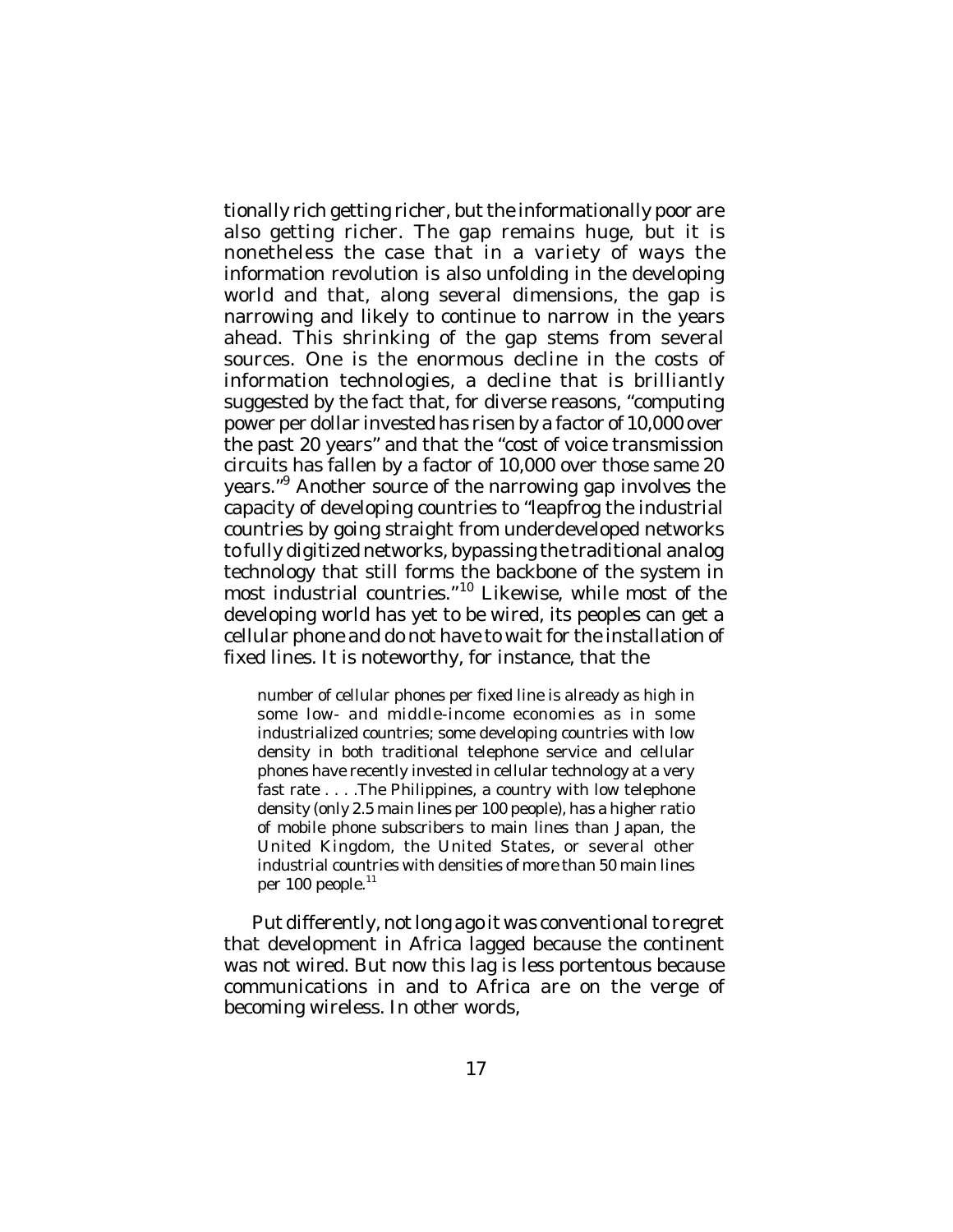The wireless revolution is ending the dictatorship of place in ... profound way[s] . . . . In the past, one of the biggest disadvantages of being born in the poor world was that you were isolated from modern communications—and hence locked into the local economy. But mobile phones are great levelers, spreading the latest tools of communication to areas were traditional phone companies could not reach. The phone ladies of Bangladesh are going around with mobile phones that would turn heads in Hollywood restaurants, and enabling their customers to plug themselves into the global economy.<sup>12</sup>

Of course, the rise in the trend line in developing countries is especially noticeable among their elite and educated populations. Once the Internet was introduced into Kuwait in 1992, for example, scientists, scholars, and students came on-line in increasing numbers. Within 6 years their ranks had increased to some 45,000, and many of these are younger people who hang out in any of seven Internet cafes in Kuwait City, where they escape the heat and at the same time use the Internet for chatting, dating, or otherwise reinforcing their local culture.<sup>13</sup> The information revolution has also reached the small villages of the Middle East: in the case of Al Karaka, Egypt, there was electricity but only one telephone in the 1970s; however, less than two decades later all its houses had electricity, and "there are also 20 telephones and more than 55 television sets. . . ."<sup>14</sup>

Nor are authoritarian countries able to hold back the information revolution. China, for example, has some 1.2 million Internet accounts, many of which are shared by several users, and it would appear that the number of accounts and users grows continually.<sup>15</sup> Likewise, Iran has an estimated 30,000 people with Internet accounts even as it also seeks to control the flow of information to and among them.<sup>16</sup> Whether such controls can ever be adequately established is, however, problematic.

In sum, while there are billions of persons who do not have access to the Internet, their numbers are dwindling as more and more people and organizations everywhere are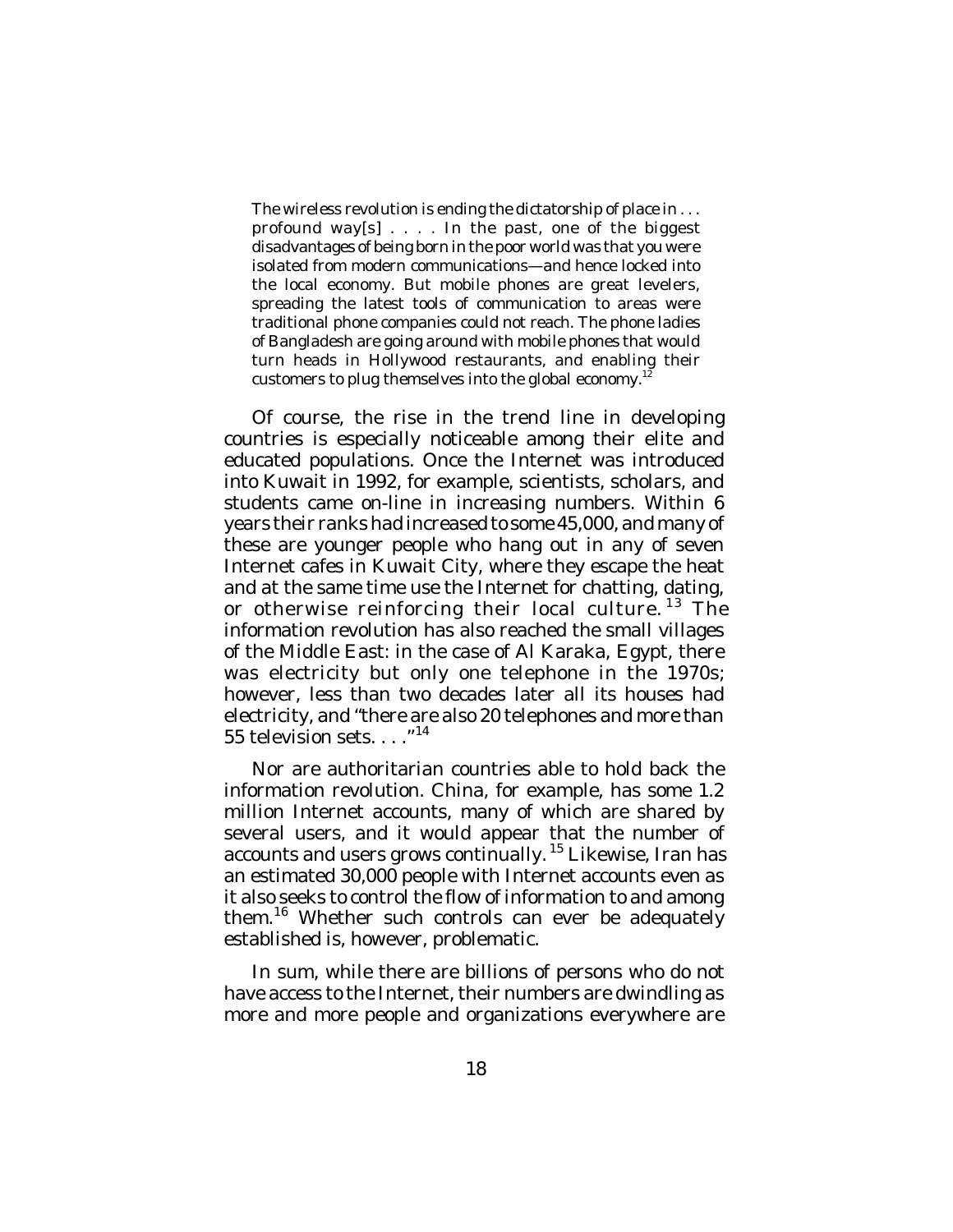coming on-line. Put differently, and to recast a commonplace metaphor, to focus on those who lack access may be to see the glass as 19/20 empty, but the trend line is in the direction of it being increasingly more than 1/20 full.

#### **Interactive Contexts.**

Perhaps the single most important consequence of the newer information technologies—and probably the consequence that justifies a continuing reference to the "information revolution"—concerns their impact on the modes through which individuals and organizations interact. Until the advent of the most recent technologies, and especially the Internet, the vast majority of these interactions were hierarchical in nature, both within organizations and across organizations engaged in similar pursuits. The former hierarchies tended to be formally established, with ranks and positions that allowed for top-down flows of authority and policy directives, whereas the across-organization hierarchies were also marked by top-down arrangements but were more in the nature of, so to speak, pecking orders—informal but widely shared rankings of prestige, influence, and power. Both the formal and informal hierarchies, however, have been supplemented by the horizontal networks that the newer technologies permit. As a consequence of the capacities for networking facilitated by the newer information technologies, the present era is marked by a veritable explosion of organizations and associations, an explosion so vast that fully tracing and documenting it is virtually impossible. At every level of community in every part of the world, new organizations are continuously being formed that are preponderantly sustained by network rather than hierarchical structures.<sup>17</sup>

Note that hierarchies are being supplemented and not replaced by networks. To stress that the network has become a central form of human organization is not to imply that hierarchies are headed for extinction. There will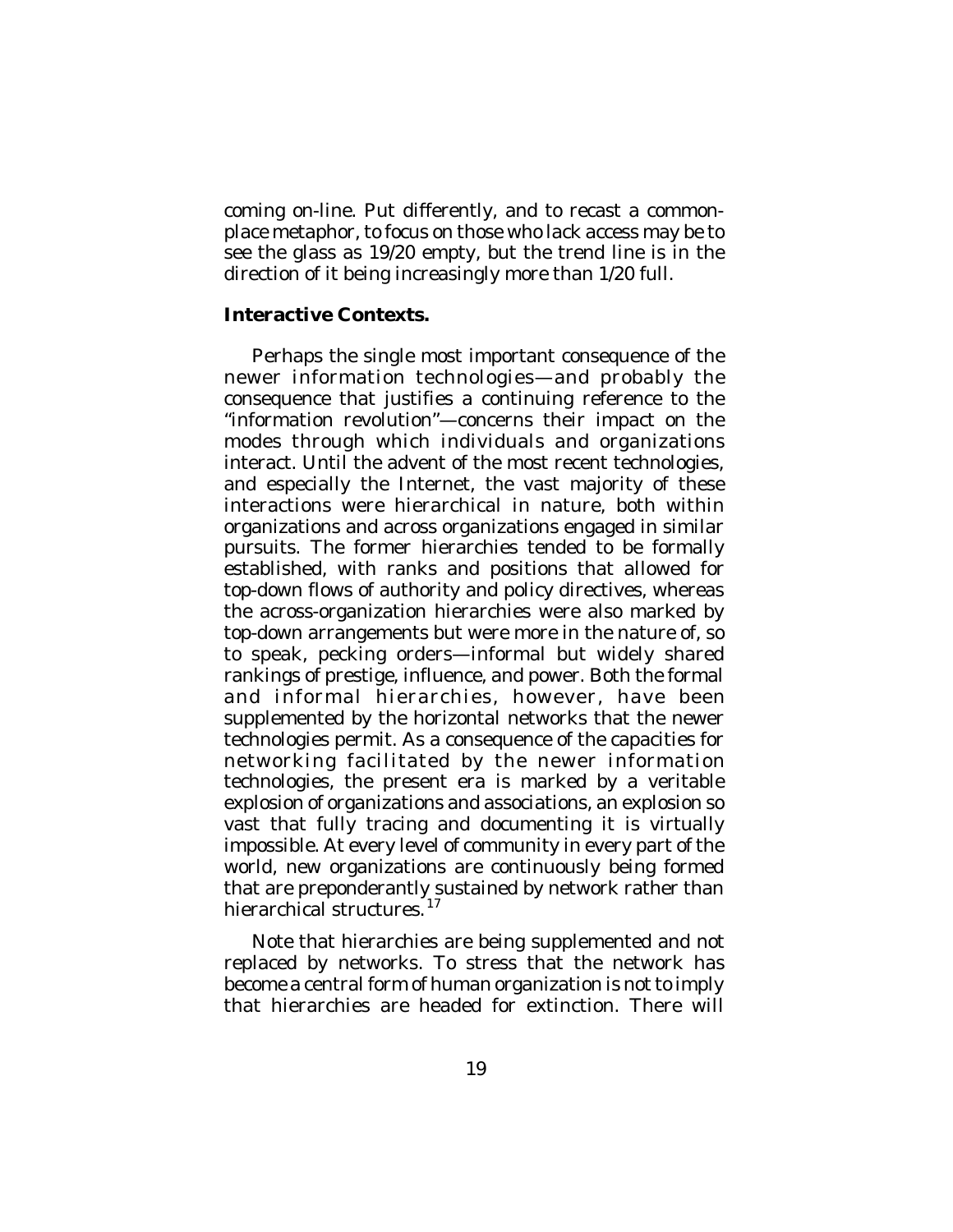always be a need for hierarchy, for authority to be arrayed in such a way that decisional conflicts can be resolved and policies adopted by higher authorities when consensual agreements prove unachievable in any type of organization. The present period of dynamic transformations is likely to be one in which many hierarchies are flattened, perhaps even disrupted, but such a pattern is not the equivalent of anticipating the demise of hierarchical structures. <sup>18</sup>

This is not to imply that horizontal networks are new forms of organization. The networks that flow from horizontal communication have long been features of human endeavor. Such interactions have always been possible, say, by steamship and letters during most of the 19th century and by wireless and telephone during the first half of the 20th century. But these earlier technologies were available only to elites. Others could not afford them. What is new today, however, is that horizontal exchanges are not only rendered virtually simultaneous by the information revolution, but their cost has been reduced to nearly nothing. As a result, horizontal networking is no longer confined to the wealthy and the powerful; instead, it is now available to any ordinary folk who have access to the Internet. Stated in terms of the new technologies,

the growth of a vast new information infrastructure including not only the Internet, but also cable, cellular, and satellite systems, etc., [has shifted] the balance . . . from one-to-many broadcast media (e.g., traditional radio and television) to many-to-many interactive media. A huge increase in global interconnectivity is resulting from the ease of entry and access in many nations, and the growing interest of so many actors in using the new infrastructure for all manner of interactions.<sup>19</sup>

The networking potential that flows from the easy availability of information technologies is perhaps especially conspicuous in the United States. For not only has Internet usage in the United States more than doubled in the last 4 years,  $20$  but 9 percent of those in the aforementioned survey of the usage of diverse information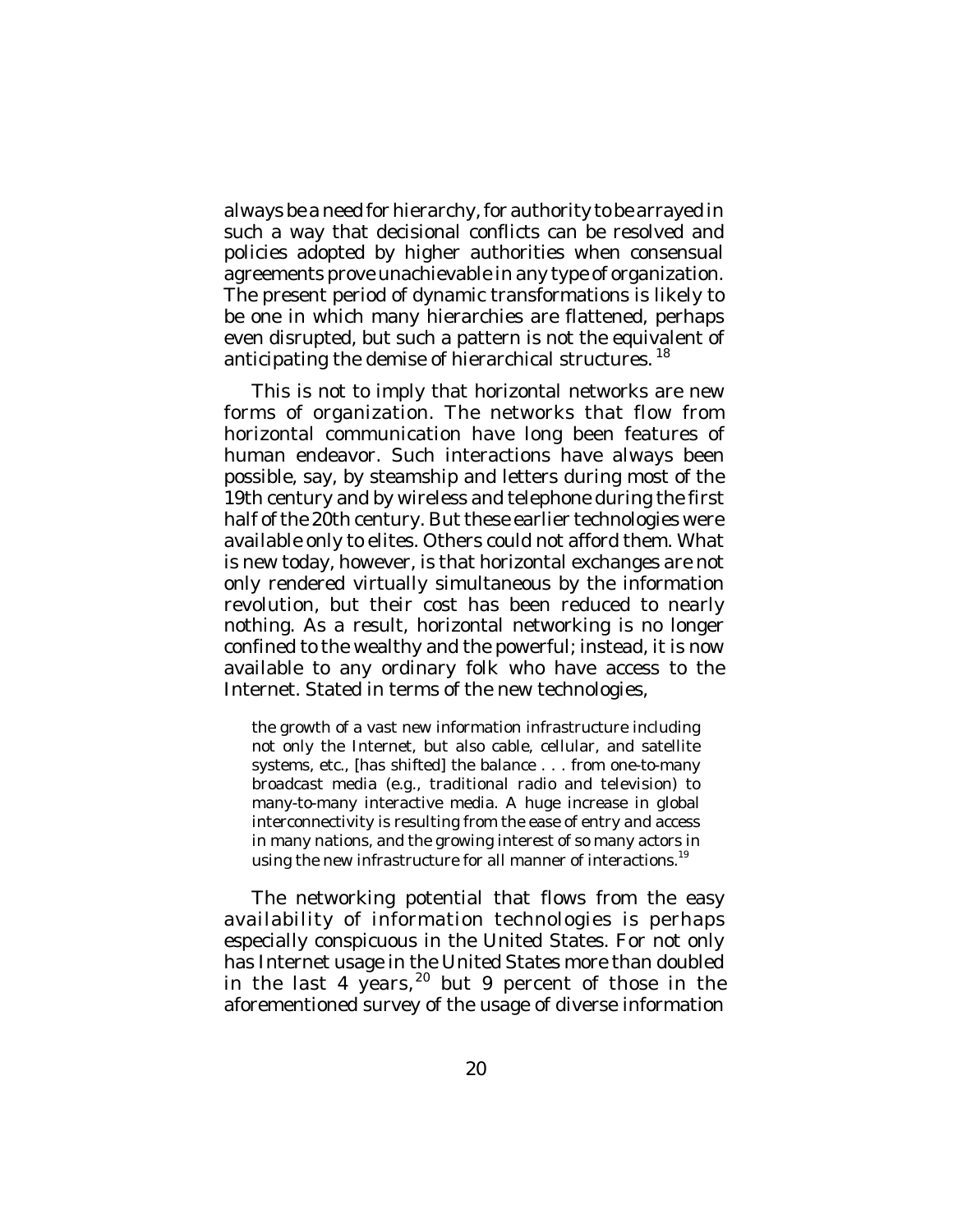technologies were classified as either "Connected" or "Superconnected" to the course of events.<sup>21</sup> That this high-usage stratum of the public is capable of extensive networking can be readily deduced from a central finding of the survey:

The Internet, it turns out, is not a breeding ground for disconnection, fragmentation, paranoia, and apathy. Digital Citizens [the Connected and the Superconnected] are not alienated, either from other people or from civic institutions. Nor are they ignorant of our system's inner workings, or indifferent to the social and political issues our society must confront. Instead, the online world encompasses many of the most informed and participatory citizens we have ever had or are likely to have.<sup>22</sup>

Clearly, then, the significance of virtually free access to the Internet by ever greater numbers of people can hardly be underestimated. Already it has facilitated the formation and sustenance of networks among like-minded people who in earlier, pre-Internet times could never have converged. The result has been the aforementioned organizational explosion, a vast proliferation of associations—from environmental to human rights activists, from small groups of protesters to large social movements, from specialized interest associations to elite advocacy networks, from business alliances to interagency governmental committees, and so on across all the realms of human activity wherein mutuality of interests exists. This web-like explosion of organizations has occurred in territorial space as well as cyberspace, but the opening up of the latter has served as a major stimulus to the associational proliferation in the former. Indeed, the trend toward network forms of organization,

is so strong that, projected into the future, it augurs major transformations in how societies are organized—if not societies as a whole, then at least parts of their governments, economies, and especially their civil societies.<sup>23</sup>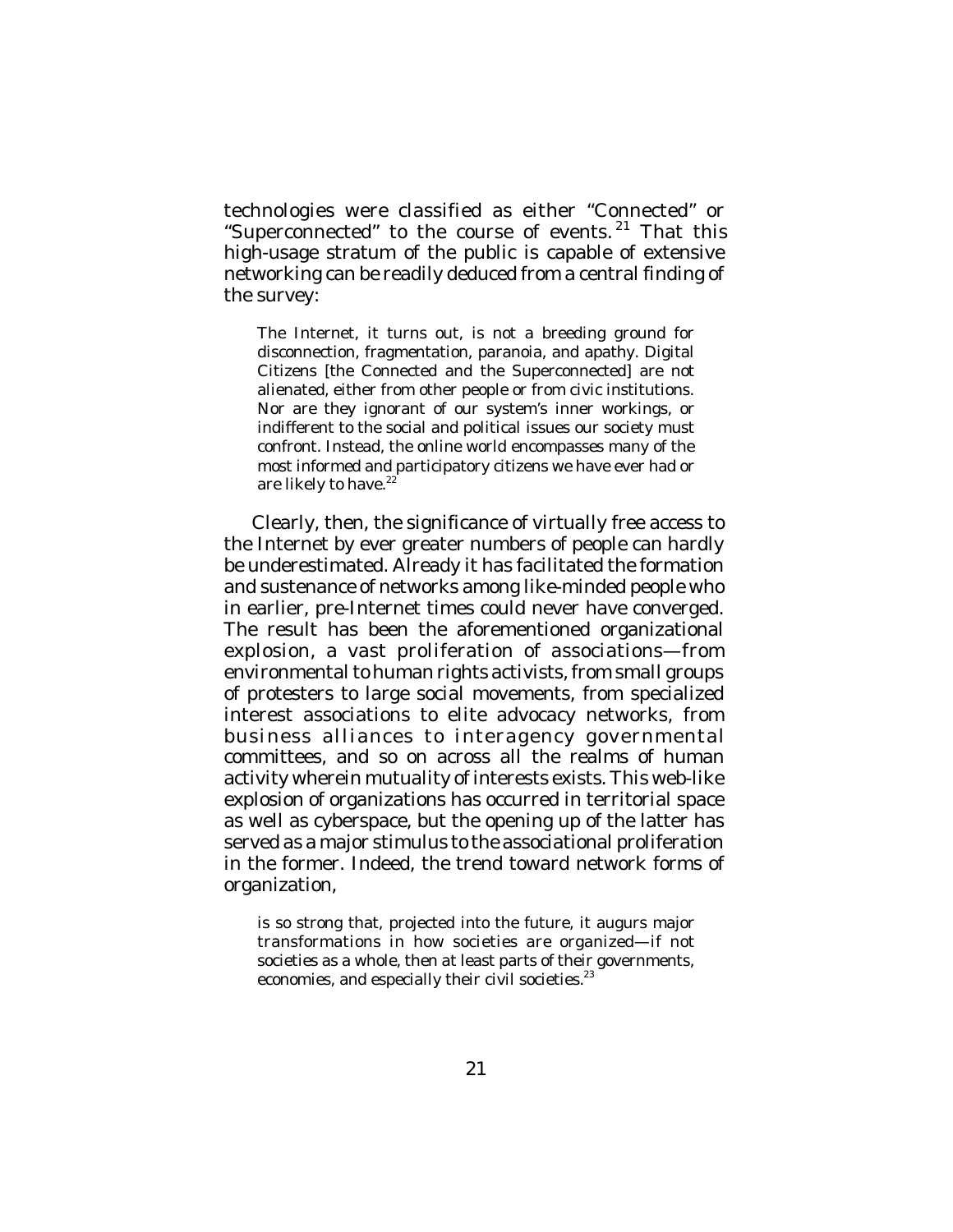A stunning measure of the shift from hierarchical to network organizations facilitated by the new information technologies can be seen in innovations adopted by the U.S. Marine Corps. In a recent exercise called URBAN WARRIOR, a unit of Marines comprised of all ranks from generals to privates launched an "invasion"of the California coast, with the lower ranked personnel that "hit the beaches" all carrying hand-held computers that linked them to all the others in the unit and collectively provided all concerned with a picture of how the "battle" was unfolding. In effect, they operated as a network in which rank and hierarchy were irrelevant, an arrangement that the Marine Corps plans to apply on a larger scale in the future.  $24$ 

While the large extent to which the Internet underlies the trend toward networking in government, business, and military organizations cannot be overstated, its relevance to the world of voluntary associations and nongovernmental organizations (NGOs) is even more profound. In effect, it has facilitated a step-level change in what is called "civil society," that domain of the private sector where people have not had the resources to widen their contacts and solidify their collaborative efforts that have long been available to governments, corporations, and armies. Now it is possible to inform, coordinate, and mobilize like-minded individuals in all parts of the world who have common goals to which they are willing to devote time and energy. Equally important, NGOs and the advocacy networks they sustain are proliferating. In 1979, for example, only one independent environmental organization was active in Indonesia, whereas by 1999 the number of such organizations had risen to more than 2,000 linked to an environmental network based in Jakarta. Likewise, registered nonprofit organizations in the Philippines grew from 18,000 to 58,000 between 1989 and 1996; in Slovakia the figure went from a handful in the 1980s to more than 10,000 today; and in the United States, 70 percent of the nonprofit organizations—not counting religious groups and private foundations—filing tax returns with the Internal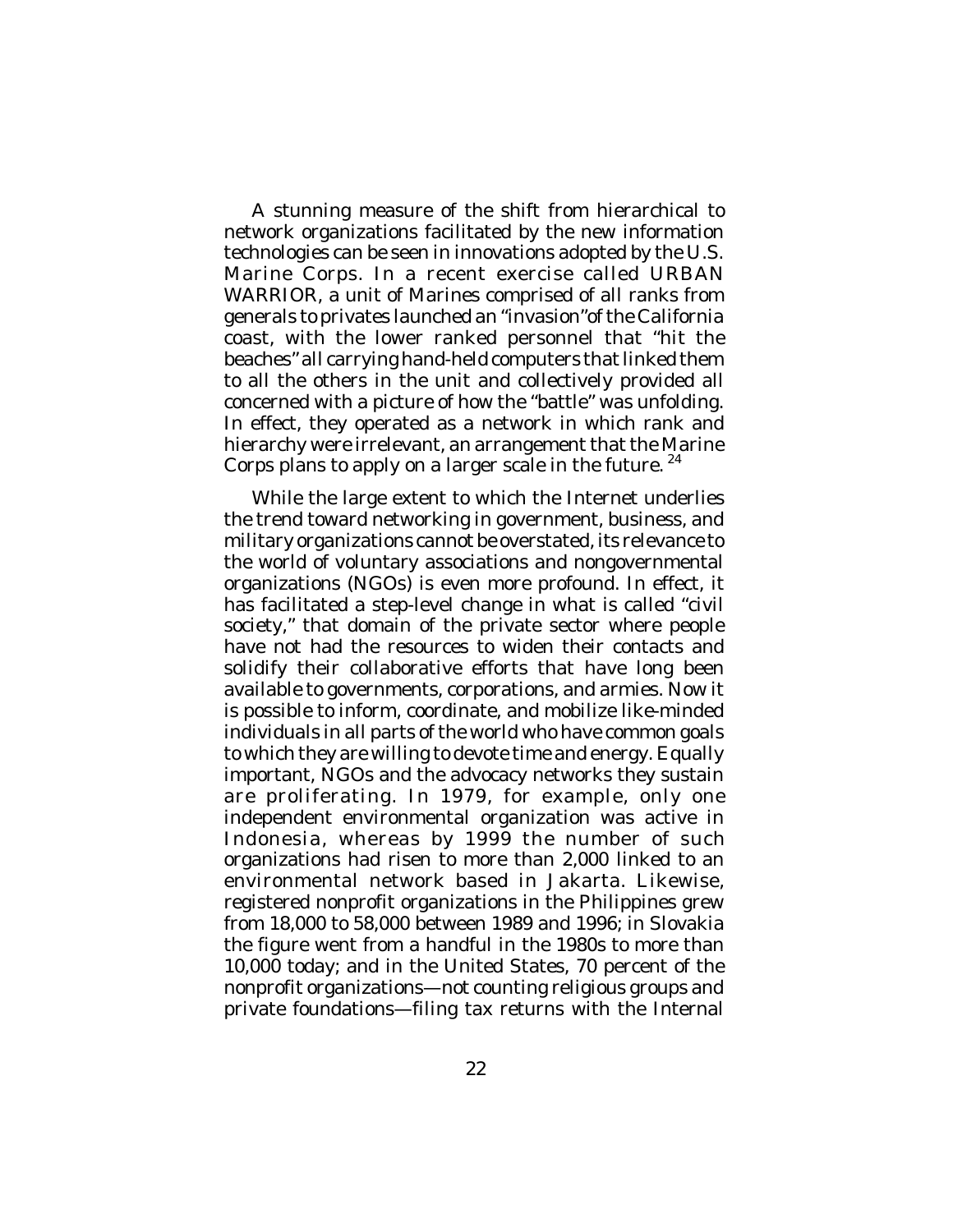Revenue Service are less than 30 years old, and a third are less than 15 years old.<sup>25</sup>

Clearly, then, the proliferation of advocacy networks is altering the landscape of world affairs and having substantial consequences for the course of events. Whether or not a global civil society will ever evolve, it is certainly the case that transnational networks of private citizens have become pervasive and central actors on the global stage. <sup>26</sup> It is not an exaggeration, in other words, to note that the global stage is becoming ever more dense as a huge variety of NGOs acquire the new technologies and thereby extend their reach and coherence. Indeed, as I will elaborate below, is a density that has altered the structures through which world politics are conducted. In sum,

our exploration of emergent social structures across domains of human activity and experience leads to an overarching conclusion: as a historical trend, dominant functions and processes in the information age are increasingly organized around networks. Networks constitute the new social morphology of our societies, and the diffusion of networking logic substantially modifies the operation and outcomes in processes of production experience, power, and culture. While the networking form of social organization has existed in other times and spaces, the new information technology paradigm provides the material basis for its pervasive expansion throughout the entire social structure.<sup>27</sup>

#### **New Global Structures.**

With people in both developed and developing countries becoming more skillful in relating to public affairs, and with organizations proliferating at an eye-catching and accelerating rate, it is hardly surprising that information technologies have contributed to transformations in historical global structures. Stated most succinctly, as the global arena has become ever more dense with actors and networks, the traditional world of states has been supplemented by a second world comprised of a wide variety of nongovernmental, transnational, and subnational actors,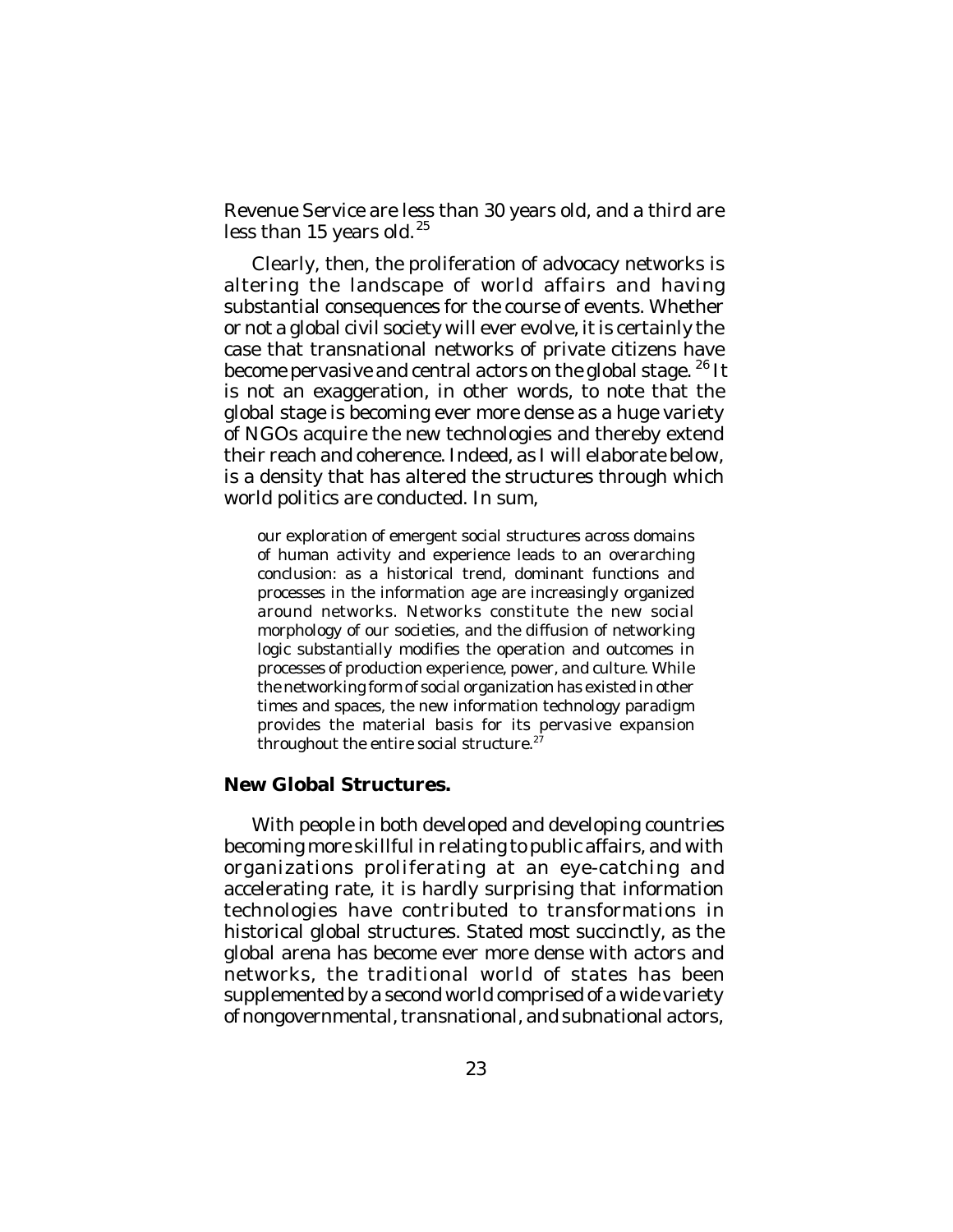from the multinational corporation to the ethnic minority, from the professional society to the knowledge community, from the advocacy network to the humanitarian organization, from the drug cartel to the terrorist group, from the local government to the regional association, and so on, across a vast range of collective endeavors. Despite its diversity and cross-purposes, this "multi-centric" world is seen as having a modicum of coherence such that it coexists with the state-centric world. In effect, global structures have undergone a bifurcation in which the two worlds are conceived as sometimes cooperating and often conflicting but at all times interacting.

Needless to say, this interaction between the worlds has been greatly facilitated by the information technologies, thus collapsing time, deterritorializing space, and rendering traditional boundaries increasingly obsolete. Indeed, the more the technologies advance, the more they facilitate the opening up of both governments and nongovernmental organizations to the influence of their members, to bottom-up and horizontal processes that have greatly complicated the tasks of governance on a global scale.<sup>28</sup> For national governments these changes—and the vast proliferation of interconnections they have fostered have confounded the traditional practices of diplomacy and the long-standing premises of national security, thereby necessitating a rethinking of how to pursue goals in relation to the demands of both other states and the innumerable collectivities in the multi-centric world.  $^{29}$  For the latter the increased connectivity has provided opportunities as well as challenges as they seek to network and build coalitions with like-minded actors and contest the coalitions that stand in the way of their goals.

In short, the bifurcation of global structures has led to a vast decentralization of authority in which global governance becomes less state-centric and more the sum of crazy-quilt patterns among unalike, dispersed, overlapping, and contradictory collectivities seeking to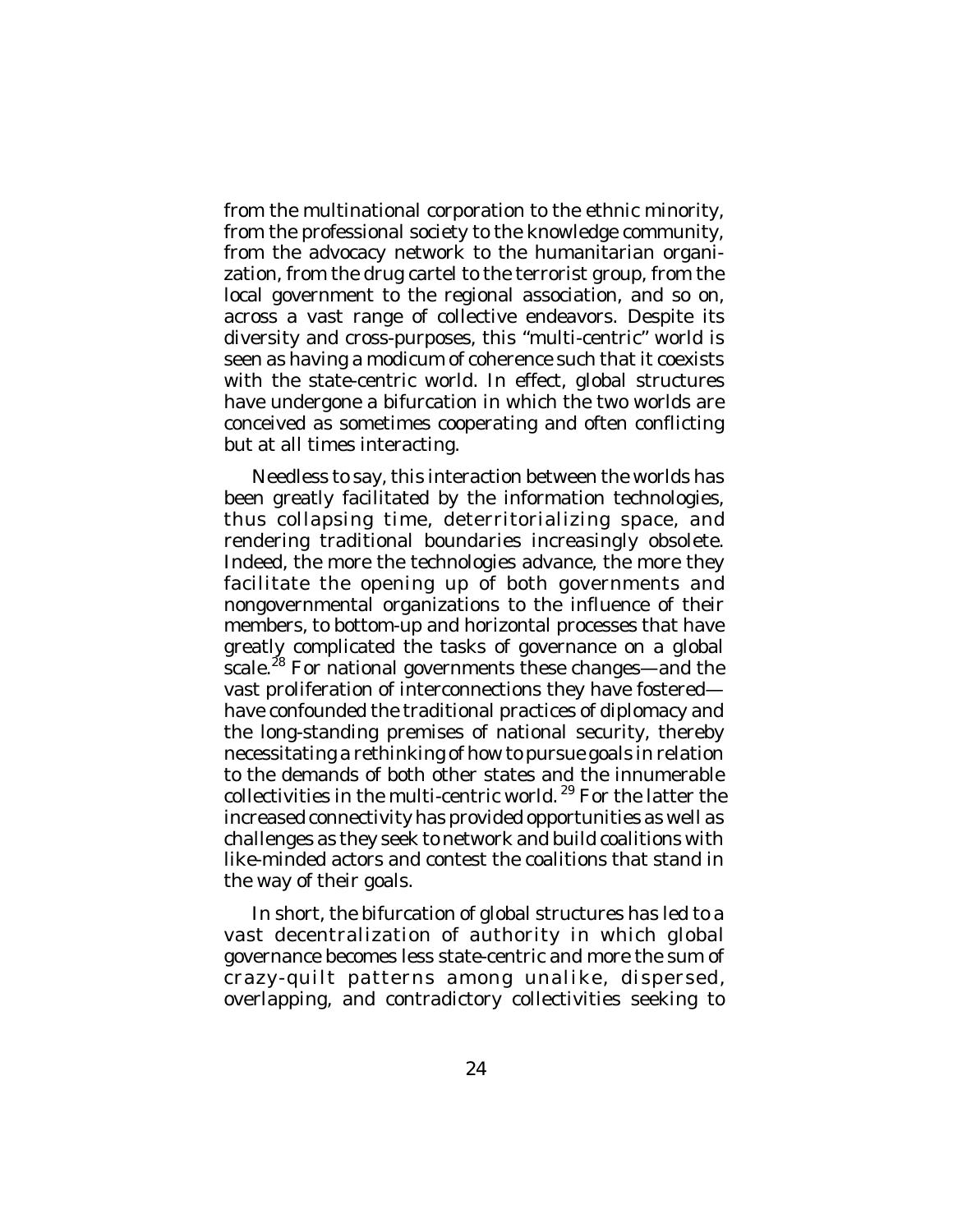maintain their coherence and advance their goals. More than that, the interconnection of these patterns

is likely to deepen and become the defining characteristic of the 21st century. The information revolution is what makes this possible; it provides the capability and opportunity to circuitize the globe in ways and to degrees that have never been seen before. This is likely to be a messy, complicated process, rife with ambivalent, contradictory, and paradoxical effects. 30

The information revolution may be neutral in the sense that it permits the application of diverse and competing values, but clearly it underlies extensive consequences in every realm of global affairs. And since there is no end in sight to the development of new information technologies, clearly the full ramifications of their impact are yet to be experienced as people and their collectivities seek to keep abreast of the complexities of the dynamic transformations that are altering the human condition.

## **DISCUSSION**

Discussion focused on three subjects: the idea that technology is neutral; the relationship between the two worlds of global politics (state-centric vs. multi-centric); and the implications of information quality for interpretation and learning.

*Dr. Rosenau:* There are consequences of technology, they are just second order—and not necessarily all good. As to its neutrality, we should differentiate between human consequences as against the gadgetry and technology that lead to those consequences.

In Seattle at the meeting of the World Trade Organization, we saw the two worlds of world politics converging in the streets. My notion of the 21st century is that in the political world we will continue to see the disaggregation of authority, which will move upwards to supranational organizations like the European Union,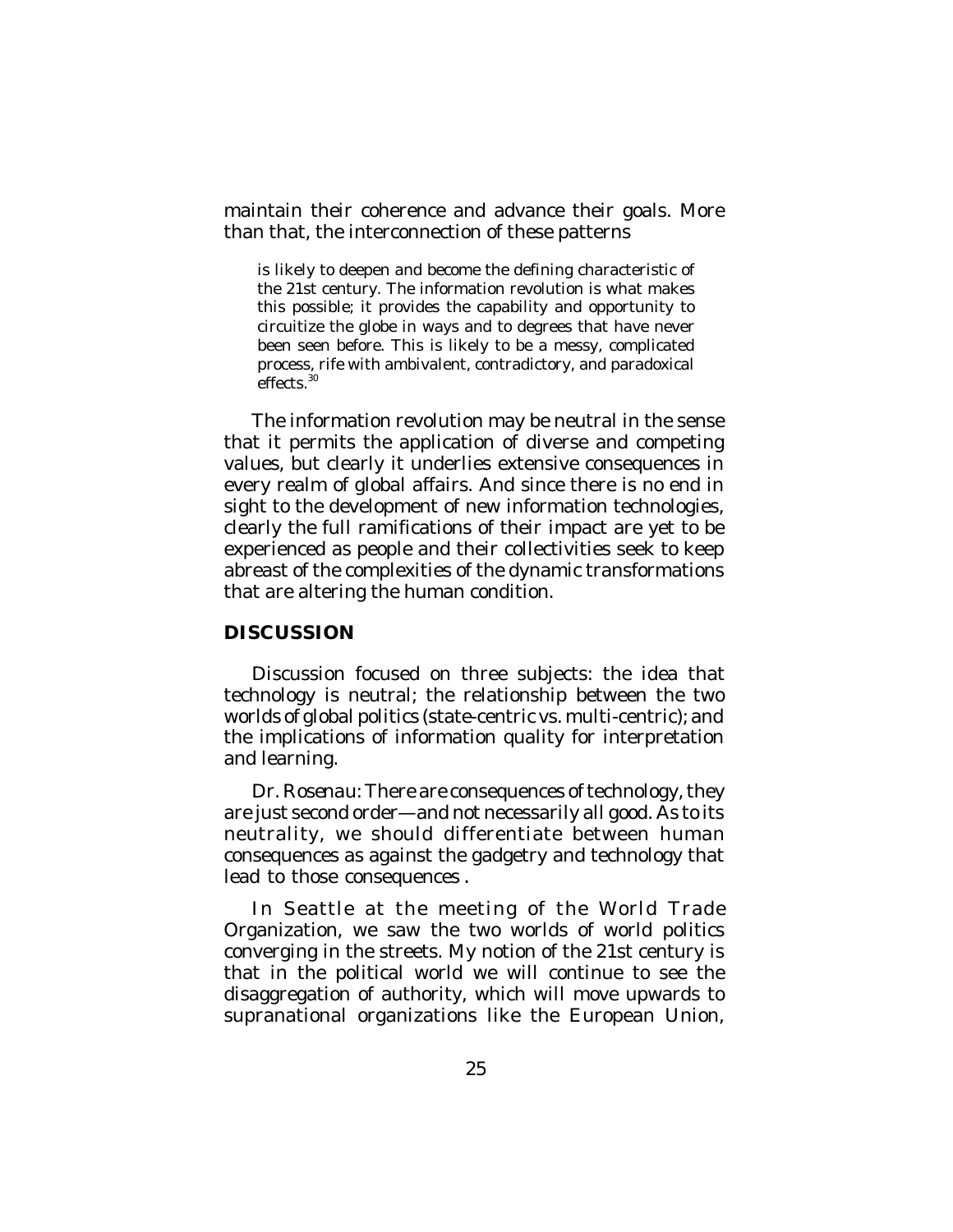sidewards to social movements, and downward to subnational groups. A lot of the shifts in authority will be to the detriment of the nation-state. I would never say that states are on their way out or off the stage, but they are not as competent as they used to be. They cannot control the flow of information, money, pollution, crime, drugs, or people across their boundaries. It seems that the world is going to get messier.

Regarding the quality of information, with my students I say that their task is to develop knowledge, to be self-conscious and aware of the context frames they use when looking at the world. The information revolution makes people more possessive of working knowledge. Let me give an example. Scientists took a sample of chess players and nonchess players, and asked each group to recreate a chess board after a chart was flashed for 5 seconds. They divided the chess players into two groups, one which saw pieces in an ordered pattern, and the other which saw a random alignment of pieces. Those facing the game-like scenario had no problem reconstructing it; those faced with a random board had no idea what to do. The notion of the skill revolution (as part of the information revolution) is that while all of the information sometimes gets misinterpreted or ignored, the net consequence of the flow is greater imagination and capacity for judgment, so that people enlarge their working knowledge. Some would say that the revolution is not happening, that government continues unabated; but the information revolution, despite all its faults and the problem of being inundated with information, has led to dramatic changes and increases in peoples' skills.

### **SESSION 1 - ENDNOTES**

1. Ulf Hannerz,*Transnational Connections: Culture, People, Places,* London: Routledge, 1966, pp. 22-23.

2. Manuel Castells, *The Information Age: The Rise of the Network Society*, Vol. I, Oxford: Blackwell Publishers, 1996, p. 169.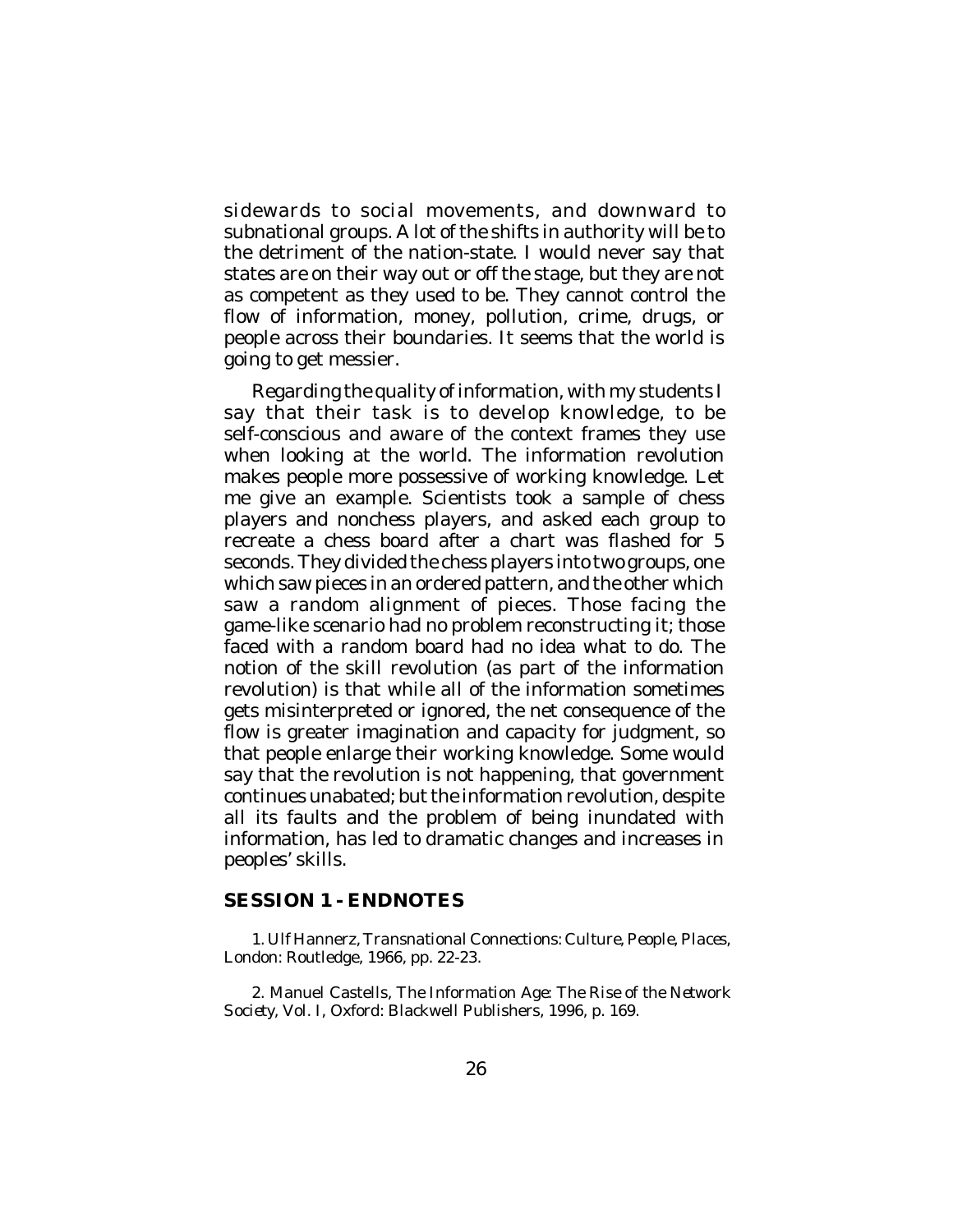3. See, for example, Joseph S. Nye, Jr., and William A. Owens, "America's Information Edge," *Foreign Affairs*, Vol. 75, March/April 1996, pp. 20-36; Richard Rosencrance, "The Rise of the Virtual State," *Foreign Affairs*, Vol. 75, Fall 1996, pp. 45-61; Ryan Henry and C. Edward Peartree, eds., *The Information Revolution and International Security*, Washington, DC: CSIS Press, 1998; and Martin C. Libicki, "Information War, Information Peace," *Journal of International Affairs*, Vol. 51, Spring 1998, pp. 411-428.

4. An extensive discussion of the skill revolution can be found in James N. Rosenau, *Turbulence in World Politics: A Theory of Change and Continuity*, Princeton: Princeton University Press, 1990, Chap. 13; James N. Rosenau, *Along the Domestic-Foreign Frontier: Exploring Governance in a Turbulent World*, Cambridge: Cambridge University Press, 1997, Chaps. 14-15; and James N. Rosenau, "The Skill Revolution and Restless Publics in Globalized Space," in Michel Giraud, ed., *Individualism and World Politics*, New York: St. Martin's Press, 1999, pp. 44-68. Newly generated empirical materials that affirm the hypothesis that skills in the realm of public affairs have advanced in recent decades are provided in James N. Rosenau and W. Michael Fagen, "Increasingly Skillful Citizens: A New Dynamism in World Politics?" *International Studies Quarterly*, Vol. 41, December 1997, pp. 655-686.

5. The Superconnected were those in the survey of 1,444 randomly selected Americans who exchange e-mail at least three days a week and use a laptop, a cell phone, a beeper, and a home computer, whereas the Connected were those who exchange e-mail three days a week and use three of the four other technologies. Jon Katz, "The Digital Citizen," *Wired*, December 1997, p. 71.

6. Katz, p. 72.

7. Carey Goldberg and Marjorie Connelly, "Fear and Violence Have Declined Among Teen-Agers, Poll Shows," *New York Times*, October 20, 1999, p. A1.

8. World Development Report, *Knowledge for Development, 1998/99*, New York: Oxford University Press for the World Bank, 1999, p. 63.

- 9. *Ibid*., p. 57.
- 10. *Ibid*.
- 11. *Ibid*.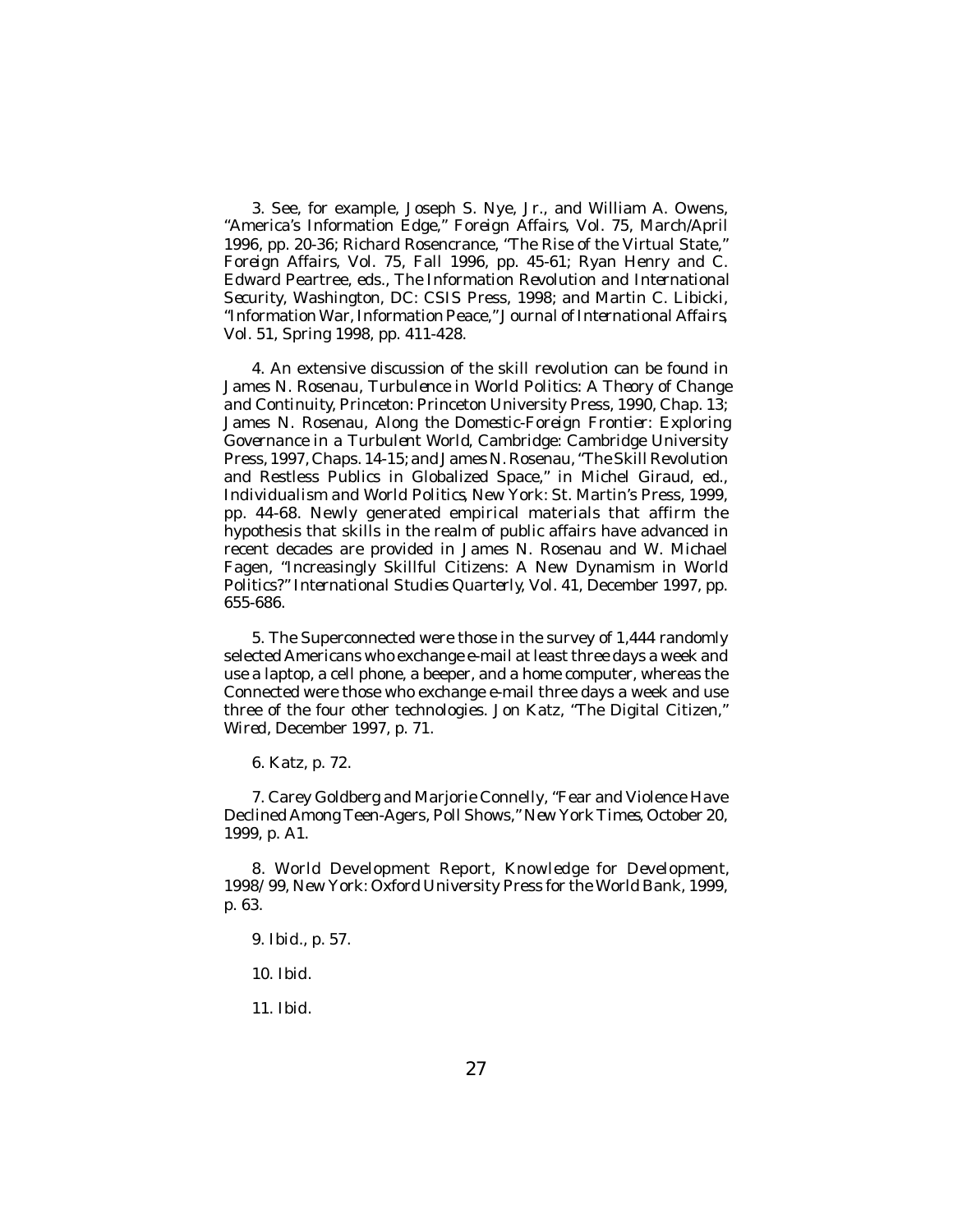12. "A Survey of Telecommunications: The World in Your Pocket," *The Economist*, Vol. 353, October 9, 1999, p. 36.

13. Deborah L. Wheeler, "Global Culture or Culture Clash: New Information Technologies in the Islamic World—A View from Kuwait," *Communications Research*, Vol. 25, August 1998, pp. 359-376.

14. William E. Schmidt, "The Villages of Egypt Relish the Fruits of Peace," *New York Times*, September 24, 1993, p. A4.

15. Erik Eckholm, "A Trial Will Test China's Grip on the Internet," *New York Times*, November 16, 1998, p. A8.

16. Neil MacFarquhar, "With Mixed Feelings, Iran Tiptoes to the Internet," *New York Times*, October 8, 1996, p. A4.

17. Lester M. Salamon, "The Global Associational Revolution: The Rise of the Third Sector on the World Scene," *Foreign Affairs*, July/August 1994, pp. 109-122.

18. For an analysis that stresses the limits of networks and the necessity of hierarchies, see Francis Fukuyama, "Social Networks and Digital Networks," a paper presented at the Workshop on the Future of the Internet, Palo Alto, May 6, 1996.

19. David Ronfeldt and John Arquilla, "What If There Is a Revolution in Diplomatic Affairs?" paper presented at the Annual Meeting of the International Studies Association, Washington, DC, February 17, 1999, p. 4.

20. Rajiv Chandrasekaran, "Politics Finding a Home on the 'Net,'" *The Washington Post*, November 22, 1996, p. A4.

21. Katz, p. 71.

22. *Ibid*.

23. David Ronfeldt, "Tribes, Institutions, Markets, Networks: A Framework About Societal Evolution, " Santa Monica, CA: RAND, 1996, p. 1. For a skeptical view of the potential of networks, and especially the Internet, see Deborah C. Sawyer, "The Pied Piper Goes Electronic," *The Futurist*, February 1999, pp. 42-46.

24. Joel Garreau, "Point Men for a Revolution: Can the Marines Survive a Shift from Hierarchies to Networks?" *The Washington Post*, March 6, 1999, p. 1.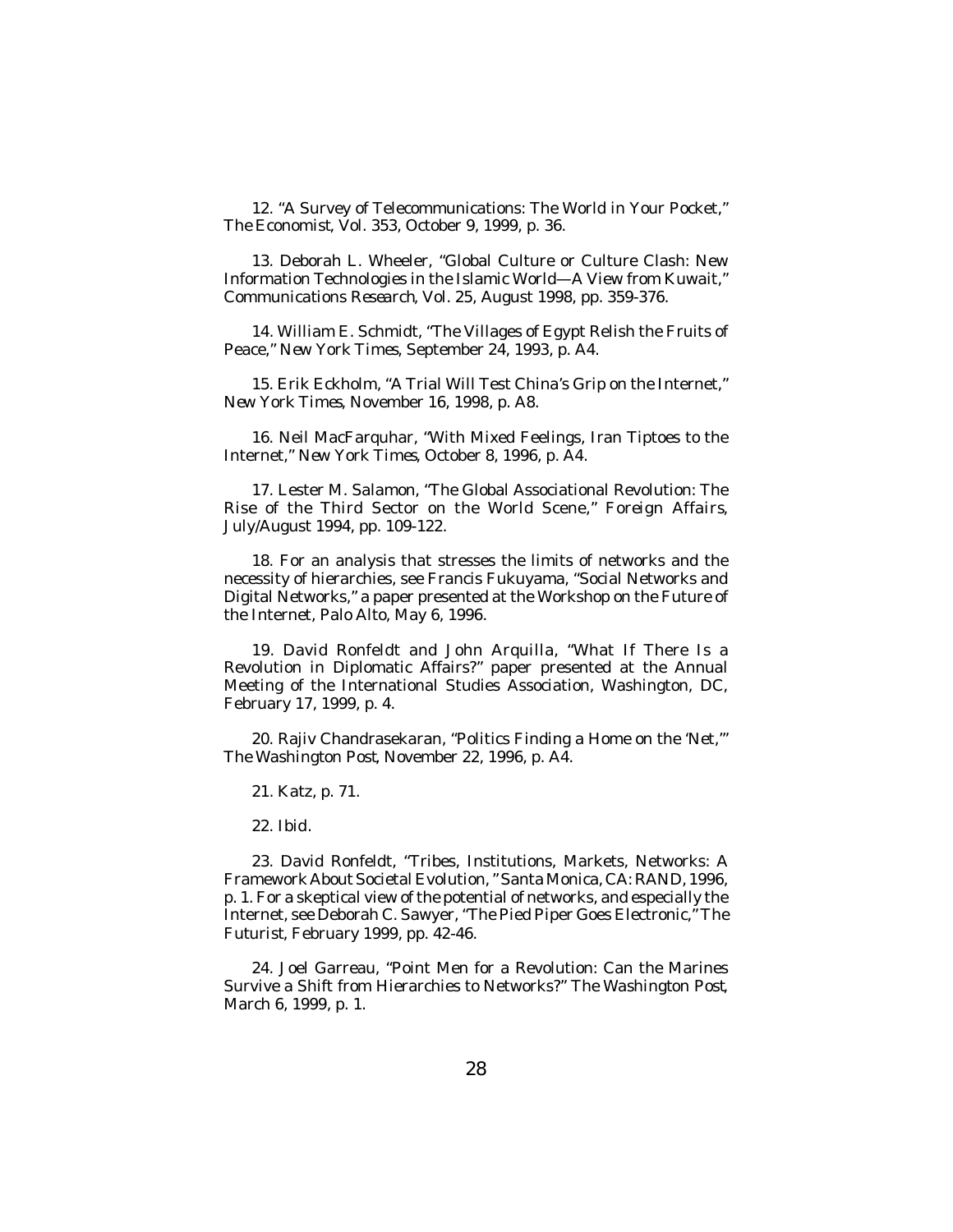25. David Bornstein, "A Force Now in the World, Citizens Flex Social Muscle," *New York Times*, July 10, 1999, p. B7.

26. See, for example, Margaret E. Keck and Kathryn Sikkink, *Activists Beyond Borders: Advocacy Networks in International Politics*, Ithaca: Cornell University Press, 1998.

27. Castells, p. 469.

28. Michael Peter Smith and Luis Eduardo Guarnizo, eds., *Transnationalism from Below*, New Brunsick, NJ: Transaction Publishers, 1998.

29. See Richard H. Solomon, Walter B. Wriston, and George P. Schultz, Keynote Addresses from the Virtual Diplomacy Conference, Washington, DC: U.S. Institute of Peace, 1997; also, by same authors, *Reinventing Diplomacy in the Information Age*, Washington, DC: Center for Strategic & International Affairs, 1998.

30. Ronfeldt and Arquilla, pp. 19-20.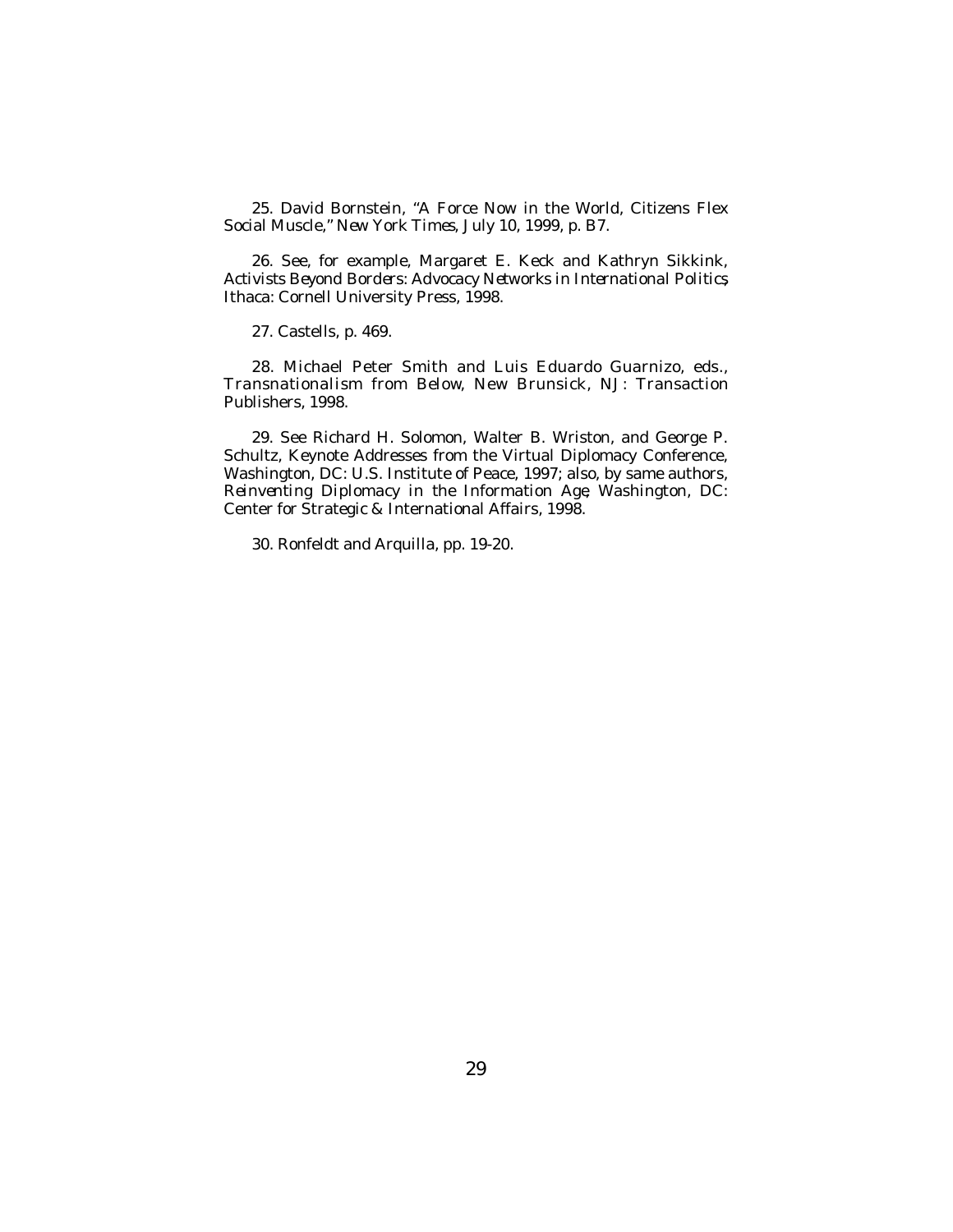# **SESSION 2: INFORMATION AND DECISIONMAKING**

The second session assessed the impact of the information revolution on intelligence and decisionmaking, looking at issues related to "data overload" or "information smog," as well as the abundance of open sources that challenge traditional government monopolies of intelligence. In addition, it considered how information technology might be used to enhance intelligence analysis.

# **"Exploiting Open Source Information— Abundance, Value, and Intelligence Community Credibility"**

#### **Dr. Davis Bobrow University of Pittsburgh**

We begin with two intelligence community equations. First, the quality of an intelligence product is equal to collection x exploitation/processing x analysis. Second, intelligent policy is equal to the quality of the intelligence product x awareness of U.S. behavior and options x policy user/consumer discipline. What this means is that one could have a great intelligence product, zero uncertainty, perfect timing, and still have a disaster. If one understands the idea of "value at the margins," it is not obviously or necessarily the case that upgrading the first term of either equation (collection and quality product, respectively) offers the most leverage from an increment of improvement. We leave it up to the reader to decide which of the six yields the fastest improvement for the contemporary United States.

Our premise is that the information revolution makes less credible the notion that official intelligence communities have a monopoly (if they ever did) on any of the elements of a quality intelligence product. Therefore, they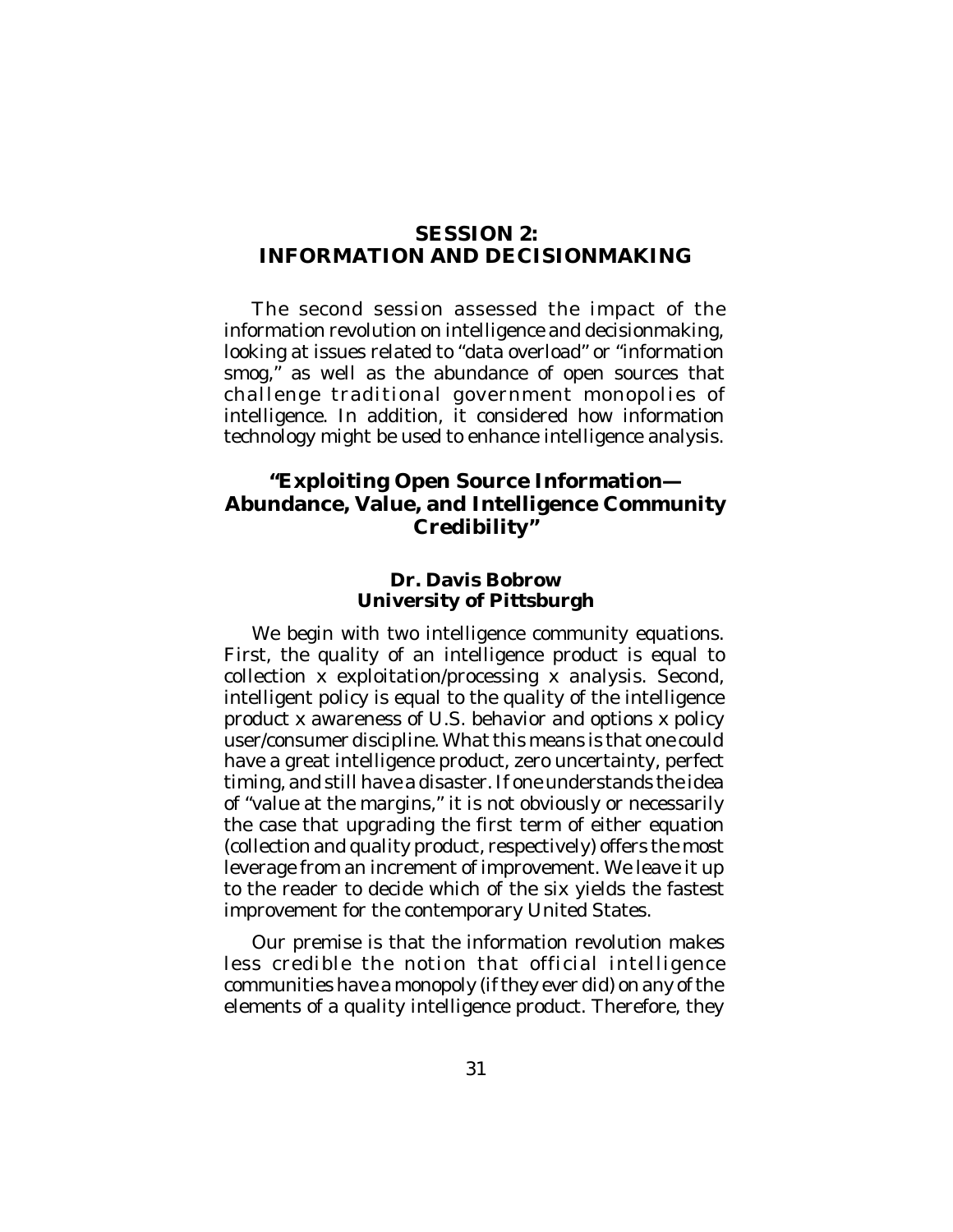should understand that they are in an extraordinarily competitive environment, with a complex group of American and foreign processors, collectors, analysts, and consumers. Whether or not this is accepted in the intelligence community, anyone interested in being informed will understand that they have a menu of choice far greater than they have ever had before.

#### **The Problem Context.**

Even an oversimplified version of the global information environment will reveal millions of people producing "stuff," some of which may be considered "information." There are now many more producers and sources, a real proliferation of suppliers. The problem is sifting through all the available information to find the important nuggets. Take government providers and others, add commercial overhead imagery and some 8,000 online commercial databases, etc., and one finds simply a "supply glut" of information.

In the post-Cold War period, there is a demand boom for intelligence products. There are more issues, more government consumers, more cross-sectoral customers (public, private, and nonprofit), more coalitions, and more outside actors, all stimulated by the notion that in the new information environment, information carries a premium for effective behavior.

At the same time, the intelligence community faces a resource problem, and the ratios are getting worse. There are more requirements and more potential sources; one might call this "more hay to the needle." But there is less manpower available—there are fewer searchers for the needles. The number of CIA analysts basically has been flat since the mid-1970s; in fact, there have been radical workforce reductions across U.S. intelligence agencies associated with the Department of Defense over the last decade and a half. What this means is fewer specialists and more generalists who issue-hop, depending on policy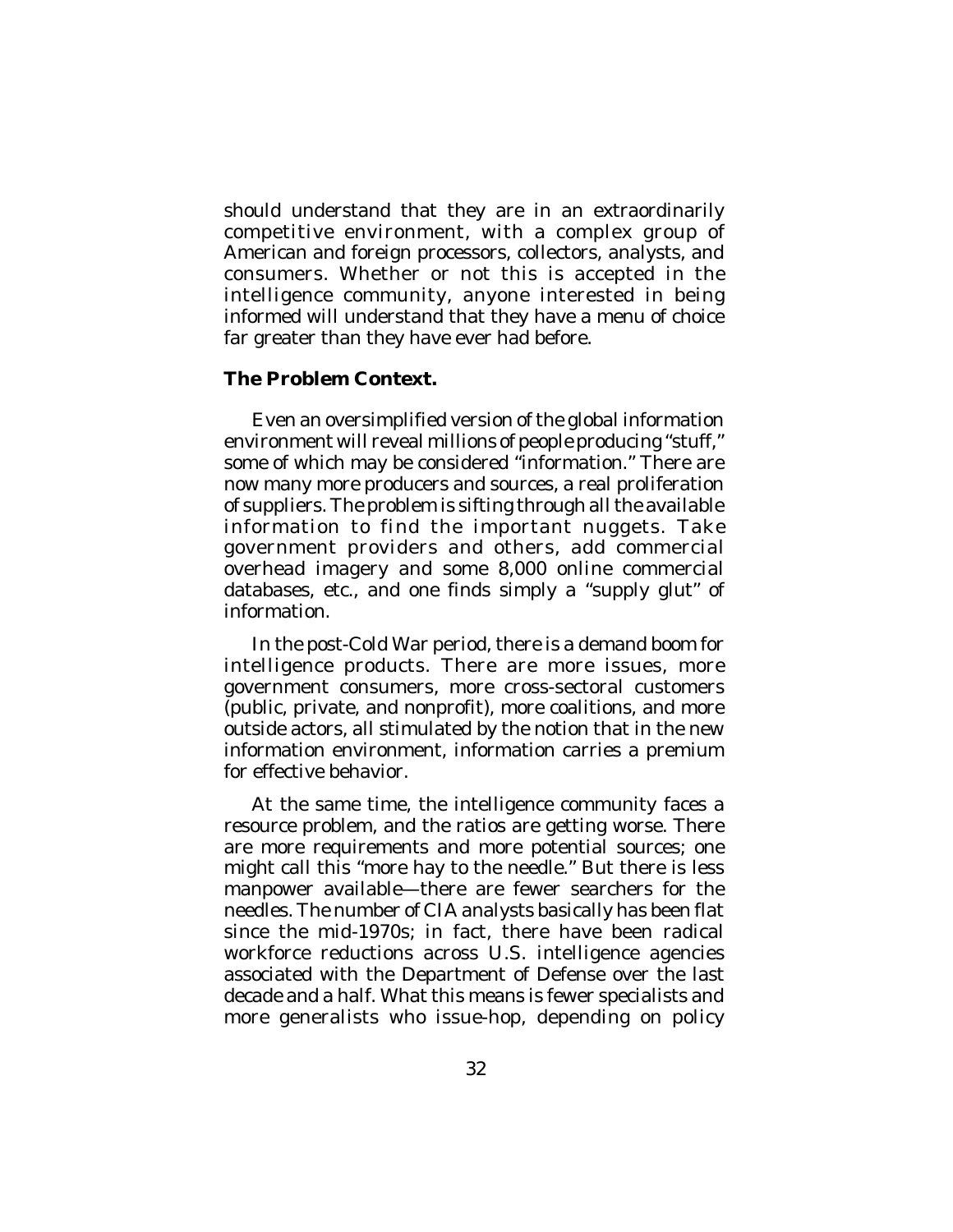priorities. In the context of information overload, there is an increasing tendency to follow the maxim of Sandy Berger: "I worry about today's problems today and tomorrow's problems tomorrow." This means that intelligence, no matter how good, will be of little help because it will come too late.

## **Open Source Generalities.**

In this context, we turn to considering open sources. Experts for many years have suggested that exotic sources are less important than open sources. George Kennan stated that "the need by our government for secret intelligence about affairs elsewhere in the world has been vastly overrated." He also noted:

I would say that something upward of 95 percent of what we need to know could be very well obtained by the careful and competent study of perfectly legitimate sources of information open and available to us in the rich library and archival holdings of this country. Much of the remainder, if it could not be found here (and there is very little that could not) could easily be non-secretively elicited from similar sources abroad.

Allen Dulles, another man who knew about secrecy, said:

Because of its glamour and mystery, overemphasis is generally placed on what is called secret intelligence, namely the intelligence that is obtained by secret means and secret agents . . . . In time of peace the bulk of intelligence can be obtained through overt channels, through our diplomatic and consular missions, and our military, naval, and air attaches in the normal and proper course of their work. It can also be obtained through the world press, the radio, and through the many thousands of Americans, business and professional men, and American residents of foreign countries, who are naturally and normally brought in touch with what is going on in those countries*.*

Both of these experts stressed open source information well before the information revolution. The obvious questions are: What has happened to prove they are wrong, or what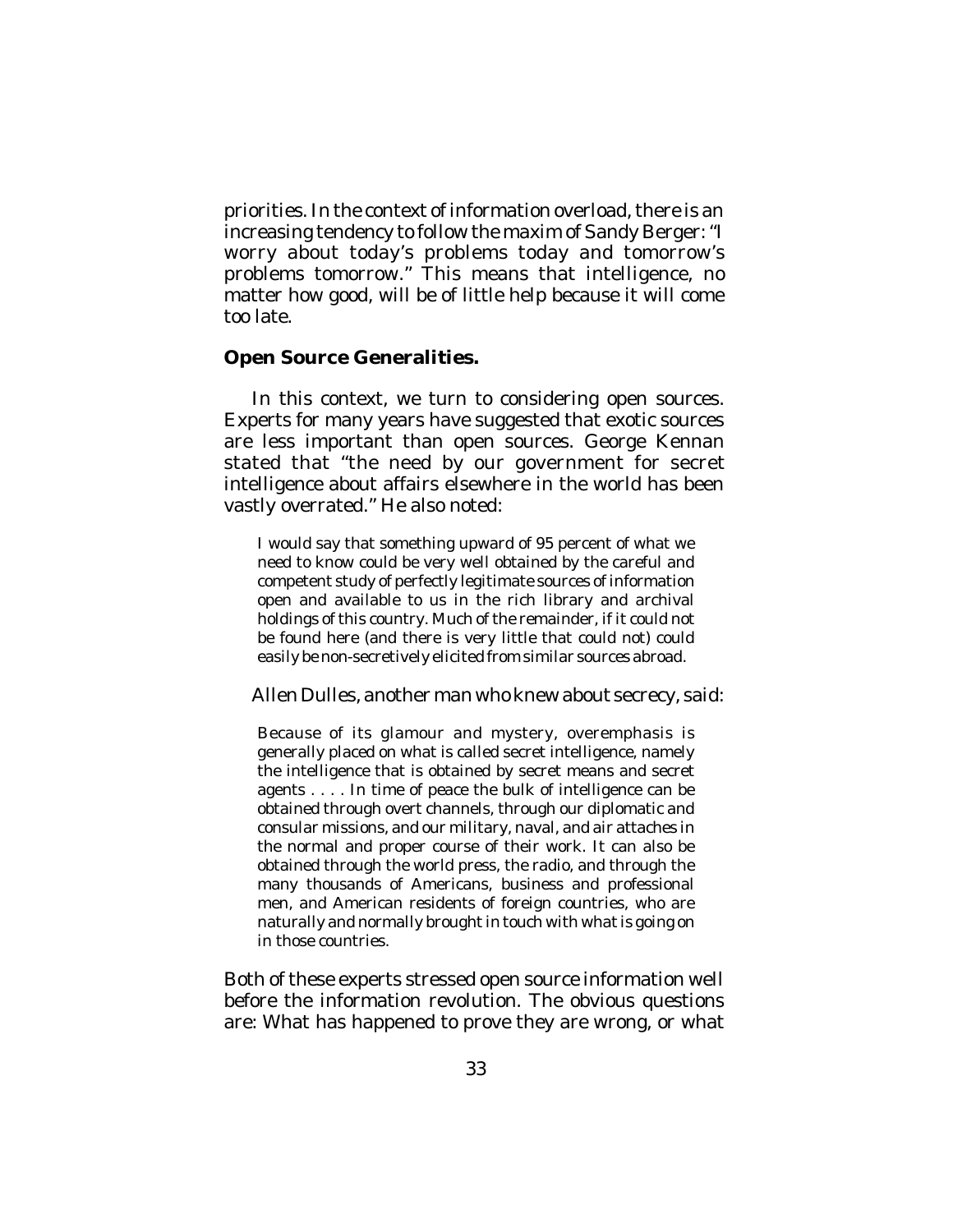has happened to make us realize they are right? The obvious answers are "not much" and "a great deal."

The Central Intelligence Agency (CIA) Directorate of Intelligence review listed the contribution of open sources at 35 percent—much higher than either human intelligence or signals intelligence. The community's open source program office found that over 80 percent of the information gaps production managers had identified could have been filled by open sources. So the range is probably somewhere between 35 and 80 percent. Open sources also have the advantage of the "third party rule," which is that one can disseminate information to people who do not have a lot of clearances. If one believes in the multi-actor world as outlined by James Rosenau, the need for dissemination is crucial for information to realize its full potential value.

The Aspin-Brown Commission, which began early in the Clinton Administration, talked about creating an open source gateway to the intelligence community, in effect screening intelligence requirements to sort out information that had to be produced from secret vs. outside sources. In 1997, despite all these reasons, about 1 percent of U.S. intelligence community funding went to open sources. The ambitious Aspin-Brown recommendations have never been implemented, and perhaps the community is even sliding backwards. Recently, another wave of reports following alleged intelligence failures triggered the post-mortems calling for more use of outside experts and outside information to control for internal bias.

Why the disparity between the alleged value of open sources and funding? There are several charges often made against open sources.

• First, open sources and unclassified analysts, if used too much, let the enemy know about sources and methods. But we should fall back on Edward Teller's rule that if everything is open, it is hard for others to find the needle in our haystack.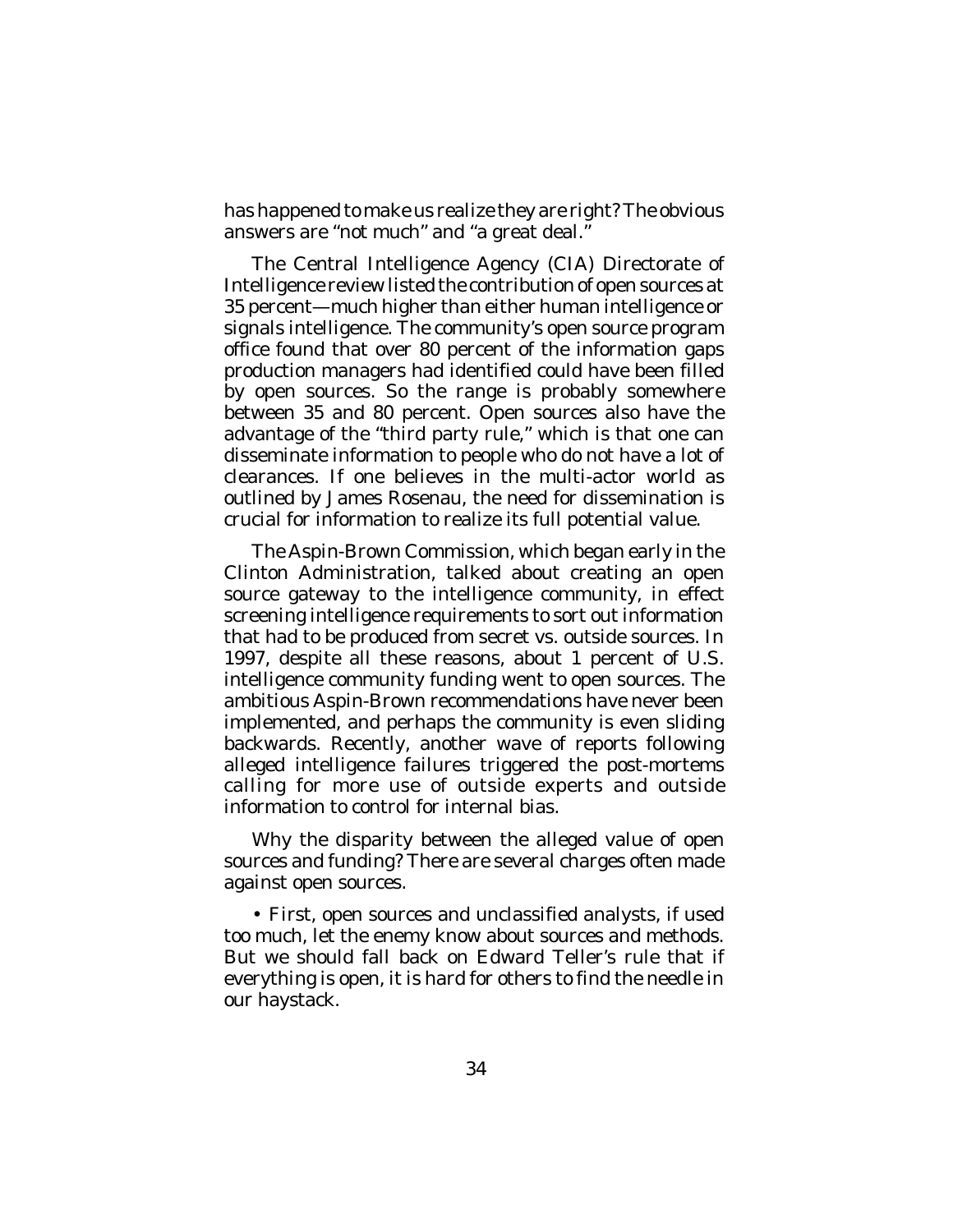• Second, there is a lack of analytic discipline in open sources. However, most American collection agencies and foreign counterparts go around pitching their latest "hot take" which has never been subjected to collective discipline or competitive analysis.

• Third, it is easier to provide misinformation inserted into open sources. But this is not true if one is aware of how easy it is, and where no one has a vested interest in defending the purity of the source or collection technology.

• Fourth, nonintelligence community analysts are more gullible and take a more benign view of human nature. However, classic historians do not seem to have that flaw, and most students of American politics are somewhat cynical.

• Fifth, it is argued that we need "hard facts" for military operations, so-called "expeditionary facts." But in the past, American military endeavors have often been hindered by the lack of open source information which could have provided missing facts.

#### **An Ambiguous Case: The Chinese Embassy in Belgrade.**

The U.S. cruise missile attack in March 1999 that damaged the Chinese embassy in Belgrade has been criticized as an intelligence failure which could have been prevented through more reliance on open sources. We decided to check this out, but found that obvious open sources—both on the Internet and even traditional tourist guides like *Fodor's*—provide no address for the Chinese embassy. But a little more digging reveals two official Serb government web sites which have listings of where the embassy is. So if there is an address, one only needs a map to get expeditionary facts. We went to Hillman Library here at the University of Pittsburgh to find a map which indeed shows exactly where the current Chinese embassy is in Belgrade.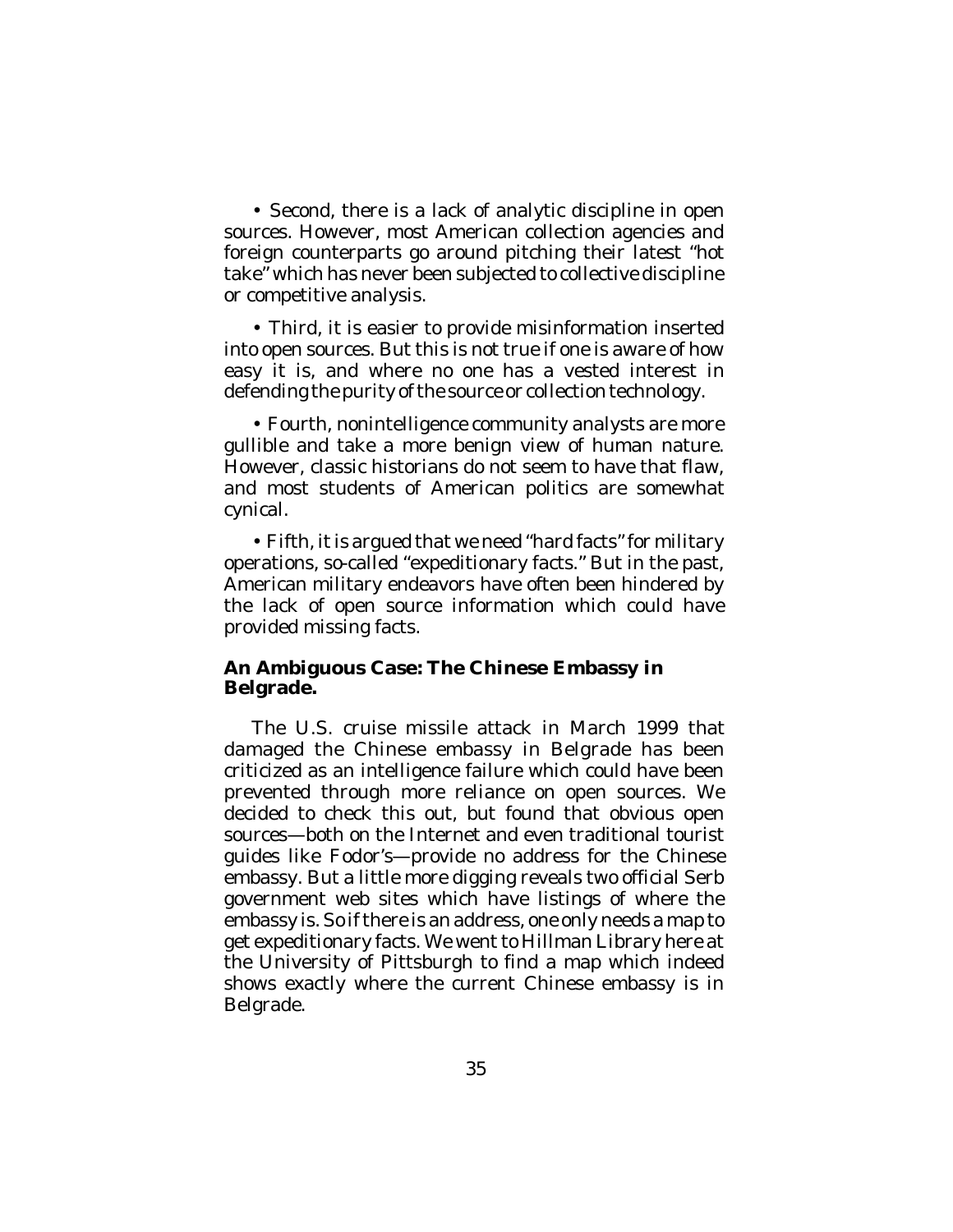Does that make the case for open sources? Unfortunately, it is not that easy. An official U.S. Government map (made public by a disgruntled public employee) shows the embassy clearly. So maybe we did know exactly where the embassy was. Later articles indicated that NATO officers involved in operations knew where it was, and that it was taken off the "no-hit" list because the Chinese were assisting the Serbs with military intelligence.

Looking at almost any individual case to argue about the value of open sources and uncleared analysts, it is easy to find ambiguity. Yet there is often valuable open source information even on expeditionary facts. In the case of the Chinese embassy in Belgrade, however, there is no reason to conclude that the policy choice—bombing—would have been different even if open sources had been consulted.

Given the current information environment, we should remember that the open source debate has been going on for 50 years. The Intelligence community faces challenges and opportunities that are more than mere budgetary problems, yet there is a chronic resistance to open sources and open analysts. It is past time to move beyond the unrewarding anecdotal debate between optimists and pessimists, and run a systematic set of tests to see who does better at producing one or another type of intelligence product.

# **"Crisis Avoidance and Mitigation: The Genoa Approach"**

#### **Scott Fisher PSR/Meridian**

One of the things we face in the intelligence world after the information revolution is delivering products in time. In the conflict between depth of analysis and length of time, what usually ends up suffering is depth of analysis. We need products in less time than before, and we only handle what is happening today.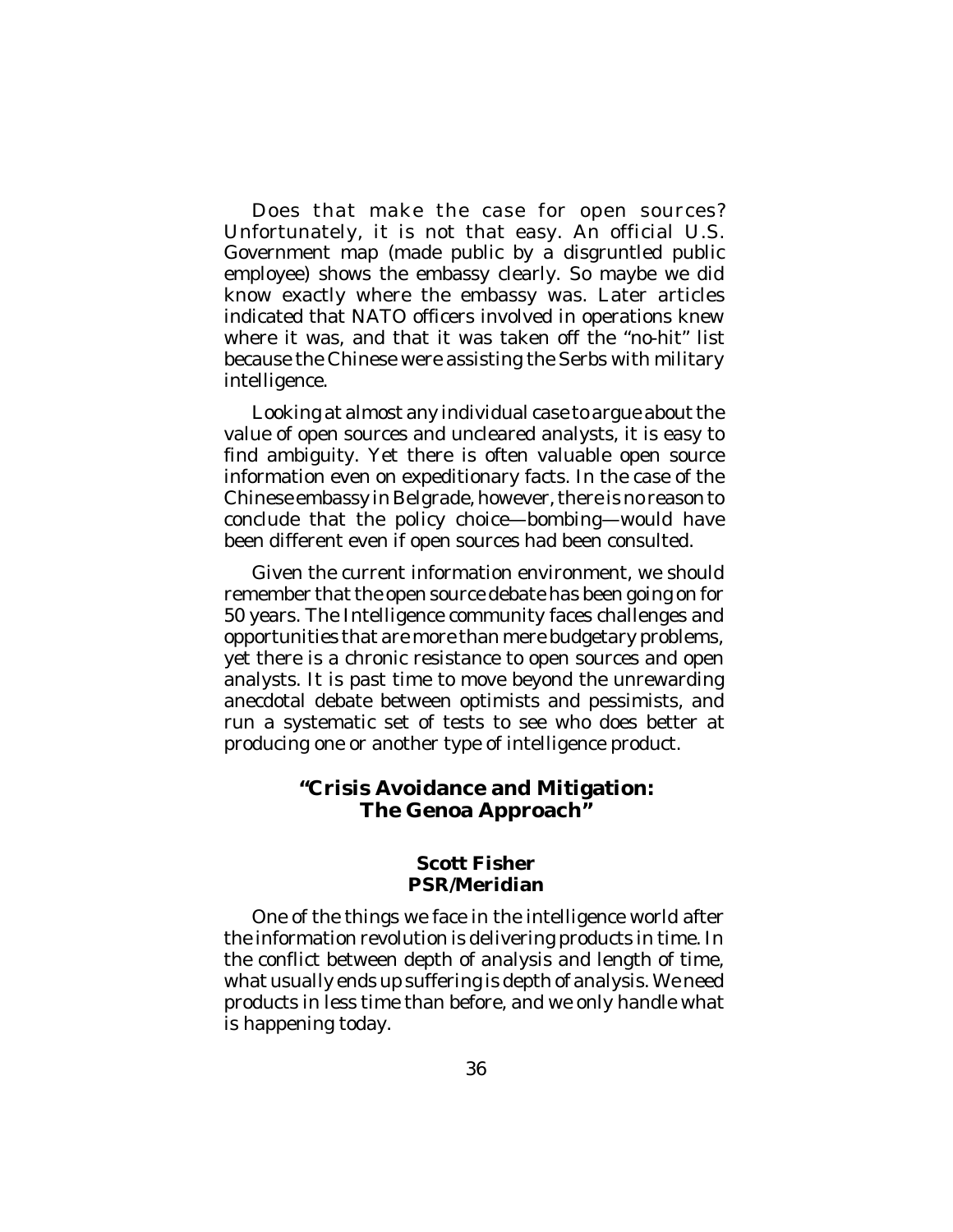The information revolution has made situation management much more difficult. The goal should be to develop a mitigating strategy before the crisis requires intervention, so that the use of military force is an option of choice, not a necessity. But there are often problems in getting decisionmakers' attention, and there is usually a disconnect between them and analysts. The Genoa approach—a mixture of information technology and collaborative software—tries to bring the parties back together to increase both depth and speed of analysis.

There are three key concepts in the Genoa approach: transparency, persistence of information, and a cohesive environment. With transparency, whatever the intelligence analysts produce can be seen by decisionmakers, who can take the product and recreate or get inside the process that created it. Persistence is also important. We need a corporate memory not just to save information, but to be able to manipulate it later, that is, to be able to query against databases of past experience. The cohesive environment of Genoa is designed to make sure that all of the tools work together to provide transparency and persistence.

Genoa utilizes a powerful, web-based environment that facilitates out-of-the-box thinking. The idea is to avoid using the standard train of thought. To use a historical example, although the United States considered Pearl Harbor as a possible site of conflict, we determined that we would fight Japan in the Philippines first, and we were obviously wrong. The goal is to expand the possibilities of imaginative thinking, to look at more and different arguments, and to arrive at more clear and concise policy options, enabled by the technology being developed for Genoa.

Genoa takes a three-pronged approach to time. We utilize corporate memory in the form of databases to develop current crisis paths, which are in turn leveraged to develop scenario-based planning about the future. The notion of corporate memory may be controversial because it allows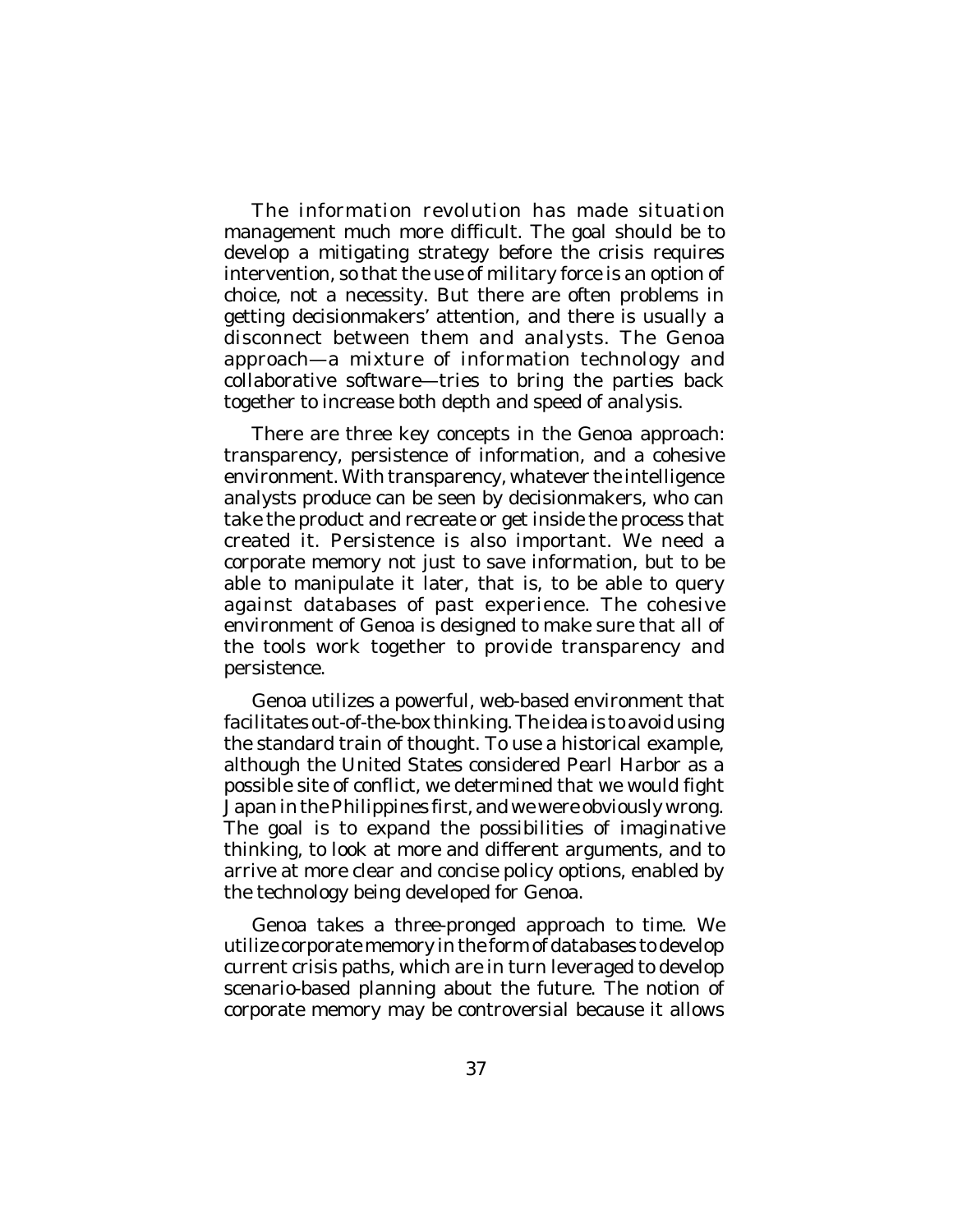one to go back later and analyze who made the most successful analysis. However, it is crucial to preserve information to use in the future. The idea of crisis paths is that instead of considering only the most likely scenario, Genoa allows analysts and policymakers to consider other plausible but high-impact and high-uncertainty options.

A key step in this process is the involvement of policymakers. For example, a policymaker may have found something that focuses his attention, like a newspaper article about Aum Shinrikyo. With this system, the analyst develops various scenarios, and the policymaker can consider a number of options. But the policymaker must be involved for the process to be valid.

The logic behind crisis paths is structured argumentation. Genoa provides a set of templates to use, which can handle either a top-down hypothesis (take a model and collect intelligence to test it) or a bottom-up, data-driven model (the information is present, but its applicability must be determined). An analyst can build a transparent argument for why something is a threat, using a structured hierarchy of questions that can be edited to suit the demands of the particular case. The system thus makes a transparent and direct connection between the evidence and the rationale for the argument, enabling analysts and policymakers to argue not about conclusions but about the details, the intelligence data.

The next step is collaboration between analysts. Genoa creates what are called thematic argument groups (TAGs), places for virtual collaboration. Little time is required to set up a TAG, and any member of a TAG can participate in the discussion through the software tools. The goal is to make it preferable to collaborate virtually rather than over the phone. In this environment, there is a push and pull of information.

In the search for information, the question of signals versus noise is important. However, Genoa offers the ability to search for more focused information, using thematic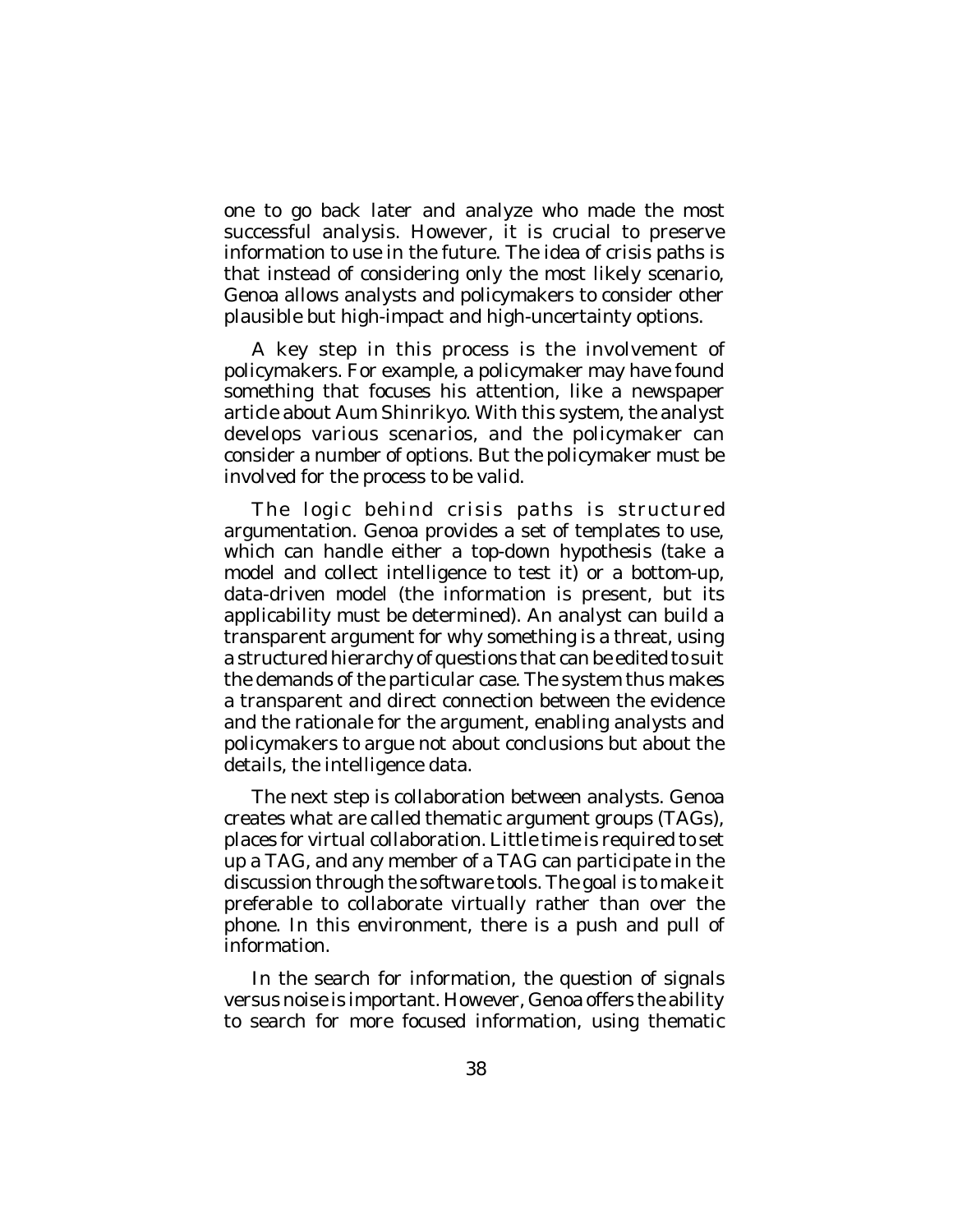navigation and semantic regions to find subdocument level stories. Any analyst or decisionmaker can take the new information and go back and modify the argument, lessening the danger of rigid argumentation.

The final step is summarization and publication of information, which can take place through typical printed publication or computer-based visualization and data storage.

In sum, the Genoa approach provides transparency in analysis and persistence of information in a cohesive environment which aides decisionmakers and analysts in handling the speed and volume of information in the new global information environment.

# **"Intelligence Analysis and Information Overload"**

## **Lisa Krizan Defense Intelligence Agency**

Being a parent has really colored my outlook on life. It reduces life to the basics, like eating, sleeping, working, and playing. This way of thinking spills over into work life. After beginning with some comments about intelligence sharing between national intelligence and business intelligence, I will share some thoughts on dealing with information overload by getting back to basics in terms of intelligence requirements and analysis.

# **Intelligence Sharing in a New Light.**

Although "information sharing" traditionally has been a government-to-government transaction, the environment is now receptive to government-private sector interaction. There has been a widespread trend toward incorporating government intelligence methodology into commerce and education. As economic competition accelerates around the world, private businesses are initiating their own "business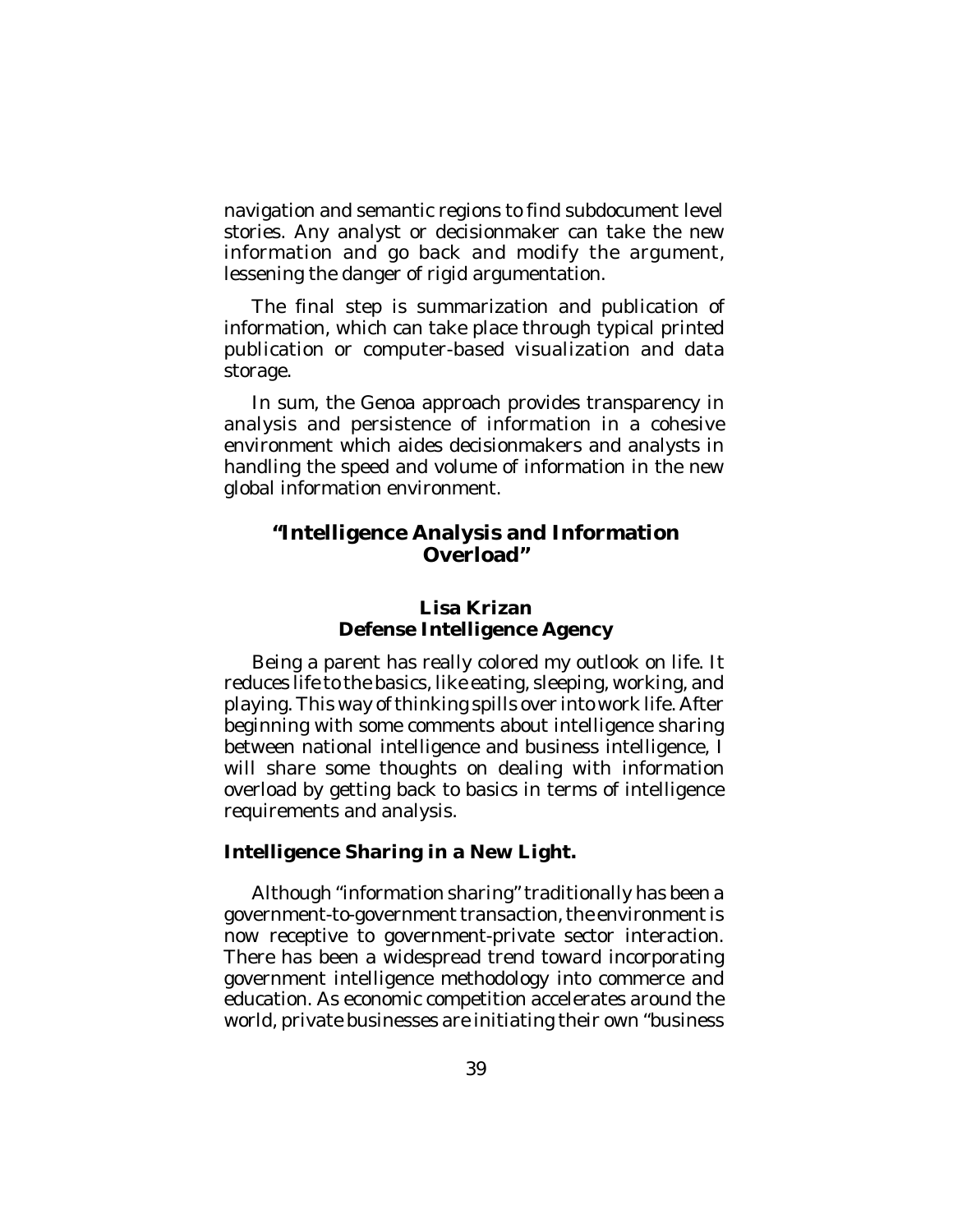intelligence" (BI) or "competitive intelligence" services to advise their decisionmakers. Educators in business and academia are following suit, inserting BI concepts into professional training and college curricula.

Whereas businesses in the past have concentrated on knowing the market and making the best product, they are shifting their focus to include knowing, and staying ahead of, competitors. This emphasis on competitiveness requires the sophisticated production and use of carefully analyzed information tailored to specific users; in other words, intelligence. But the use of intelligence as a strategic planning tool, common in government, is a skill that few .<br>companies have perfected.<sup>1</sup>

Although BI practitioners refer to the national security model of intelligence, they do not seek to conduct secret intelligence operations, which are limited by law to government authorities. Large corporations are creating their own intelligence units, and a few are successful at performing analysis in support of strategic decisionmaking. The majority of businesses having some familiarity with BI are not able to conduct rigorous research and analysis for value-added reporting, so they are hiring BI contractors, "out-sourcing" this function, or establishing their own intelligence units. The implication of this trend is that BI professionals should be skilled in both intelligence and in a business discipline of value to the company.  $^{\tilde{2}}$ 

Demand in the private sector for intelligence skills can be met through the application of validated intelligence practices of the intelligence community. Conversely, the business perspective on intelligence can be highly useful to government intelligence professionals. As a BI practitioner explains, every activity in the intelligence process must be related to a requirement, otherwise it is irrelevant.<sup>3</sup> Government personnel would benefit from this practical reminder in every training course and every work center. In the private sector, straying from this principle means wasting money and losing a competitive edge. The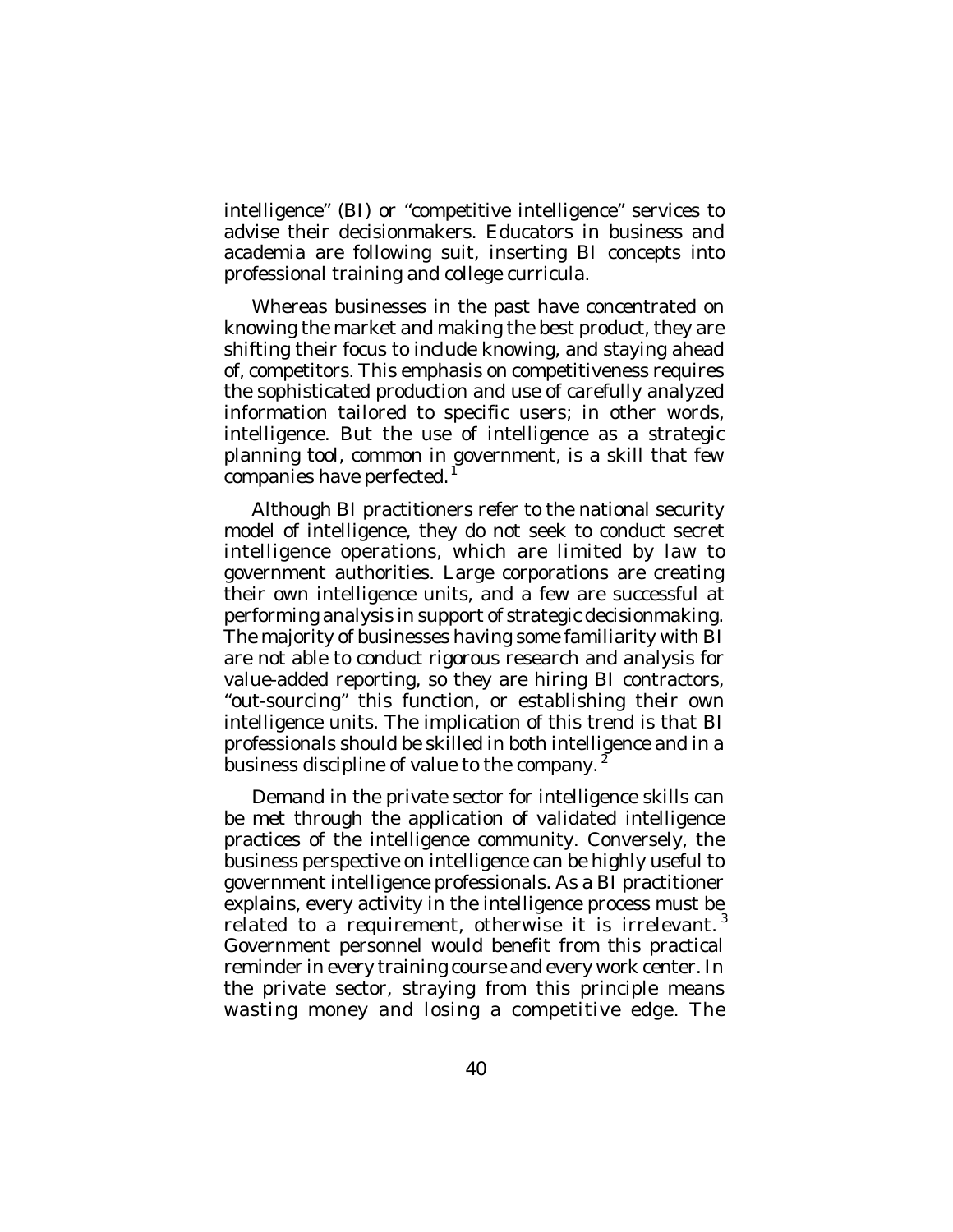consequences of inefficient national intelligence can be costly on an even larger scale, particularly in an environment of information proliferation.

Whereas government practitioners are the acknowledged subject-matter experts in intelligence methodology, the private sector offers a wealth of expertise in particular areas such as business management, technology, the global marketplace, and skills training. Each has valuable knowledge to share with the other, and experience gaps to fill. On the basis of these unique needs and capabilities, the pubic and private sectors can forge a new partnership in understanding their common responsibilities.

# **Defining the Intelligence Problem.**

Customer demands or "needs," particularly if they are complex and time-sensitive, require interpretation or analysis by the intelligence service before being expressed as intelligence requirements that drive the production process. 4 This dialogue between intelligence producer and customer may begin with a simple set of questions (Who, What, When, Where, Why, and How), and, if appropriate, may then progress to a more sophisticated analysis of the intelligence problem being addressed. The Taxonomy of Problem Types shown in Table 1 illustrates the factors that customers and producers may take into account in articulating the nature of the intelligence problem and selecting a strategy for resolving it.

This model enables decisionmakers and analysts to assess their needs and capabilities in relation to a particular intelligence scenario. This ability to establish a baseline and set in motion a collection and production strategy is crucial to conducting a successful intelligence effort. Employing a structured approach as outlined above can help producers and customers avoid inefficiencies of time and effort—particularly in a situation of information overload—and take the first step toward generating clear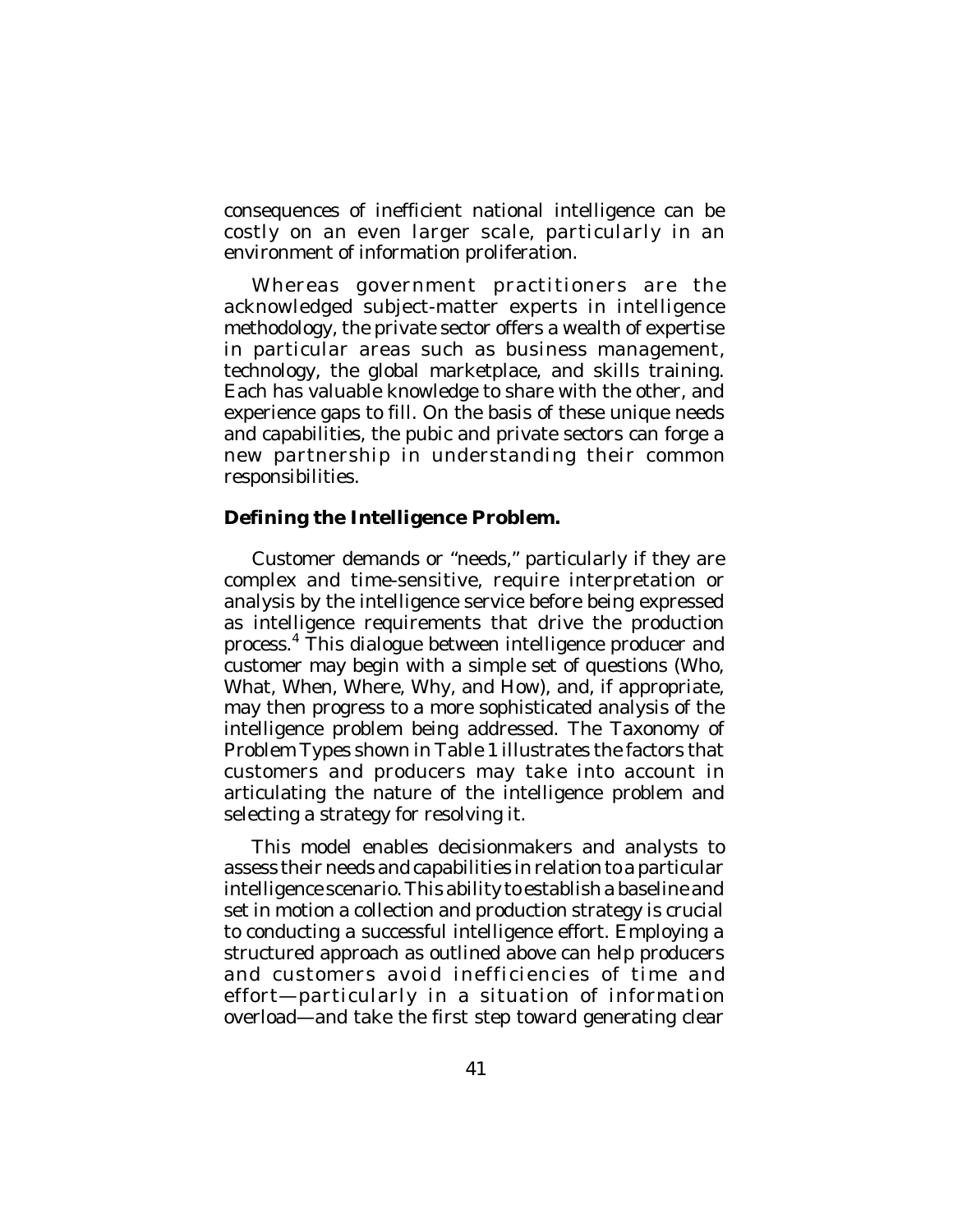intelligence requirements by defining both the intelligence problem and the components requisite for its solution.

|                          | <b>Problem Types</b>  |                             |                                           |                                                |                                         |
|--------------------------|-----------------------|-----------------------------|-------------------------------------------|------------------------------------------------|-----------------------------------------|
| <b>Characteristics</b>   | <b>Simplistic</b>     | <b>Deterministic</b>        | Moderately<br>Random                      | Severely<br>Random                             | Indeterminate                           |
| What is the<br>question? | Obtain<br>information | How much?<br>How Many?      | Identify and rank<br>all outcomes         | Identify outcomes<br>in unbounded<br>situation | Predict future<br>events/<br>situations |
| Role of facts            | Highest               | High                        | Moderate                                  | I ow                                           | I owest                                 |
| Role of judgment         | I owest               | I ow                        | Moderate                                  | High                                           | Highest                                 |
| Analytical task          | Find information      | Find/create<br>formula      | Generate all<br>outcomes                  | Define potential<br>outcomes                   | Define futures<br>factors               |
| Analytical method        | Search sources        | Match data to<br>formula    | Decision theory;<br>utility analysis      | Role playing and<br>qaming                     | Analyze models<br>and scenarios         |
| Analytical<br>instrument | Matching              | Mathematical<br>formula     | Influence diagram<br>utility, probability | Subiective<br>evaluation of<br>outcomes        | Use of experts                          |
| Analytic output          | Fact                  | Specific value or<br>number | Weighted<br>alternative<br>outcomes       | Plausible<br>outcomes                          | Flaboration on<br>expected future       |
| Probability of error     | I owest               | Very low                    | Dependent on<br>data quality              | High to very high                              | Highest                                 |
| Follow-up task           | <b>None</b>           | <b>None</b>                 | Monitor for<br>change                     | Repeated testing<br>to determine true<br>state | <b>Exhaustive</b><br>learning           |

**Table 1. Taxonomy of Problem Types.**

# **Evaluating and Selecting Evidence.**

To prepare collected information for further use, one must evaluate its relevance and value to the specific problem at hand. When the sources and volume of information are proliferating, intelligence analysts face an enormous challenge in determining the source and applicability of collected information to the intelligence issue. Several aspects to consider in evaluating the relevance of information sources are reliability, proximity, appropriateness, plausibility, and support.

*Reliability* of a source is determined through an evaluation of its past performance; if the source proved accurate in the past, then a reasonable estimate of its likely accuracy in a given case can be made. However, if the source is completely untested, then evaluation of the information must be done solely on its own merits, independent of its origin. <sup>5</sup> *Proximity* refers to the source's closeness to the information. The direct observer or participant in an event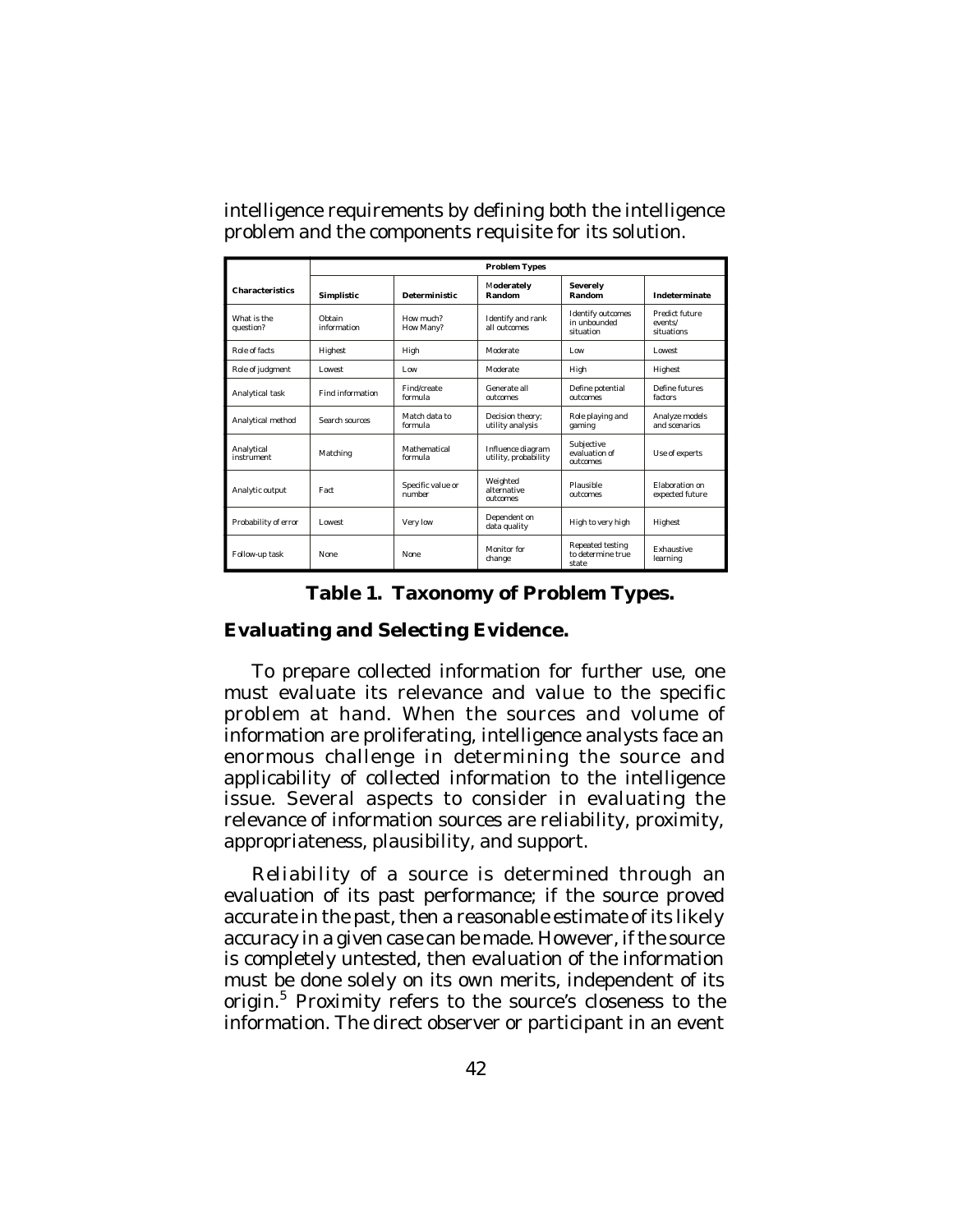may gather and present evidence directly, but in the absence of such firsthand information, the analyst must rely on sources with varying degrees of proximity to the situation. *Appropriateness* of the source rests upon whether the source speaks from a position of authority on the specific issue in question. *Plausibility*, or expectability, is the degree to which, based on prior knowledge, the analyst would expect the information to be true. Finally, *support* is the degree of confirmation for the information from other sources or pieces of information.

All these factors of source and content contribute to an initial assessment of the value of a particular piece of information to the intelligence production process. Those pieces that are judged to be reliable and useful may then undergo further scrutiny in light of customer needs, while items of questionable value may be rejected or set aside for further processing and comparison with other information.

#### **Conclusion.**

The intention here has not been to be overly simplistic, but to focus on how, in a situation of information overload, focusing on basics may be beneficial. In particular, the use of sophisticated models of intelligence problem definition, and careful selection and evaluation of evidence, may help the analyst sift through the growing mountains of information to find the real gems.

#### **Discussion.**

The panelists were asked to comment on two related issues: the political nature of intelligence gathering and processing, and the notion of a market analogy for intelligence consumers and producers.

#### **The Political Nature of the Intelligence Process.**

*Dr. Krizan*: The intelligence community, in order to maintain continuity amidst political changes, must array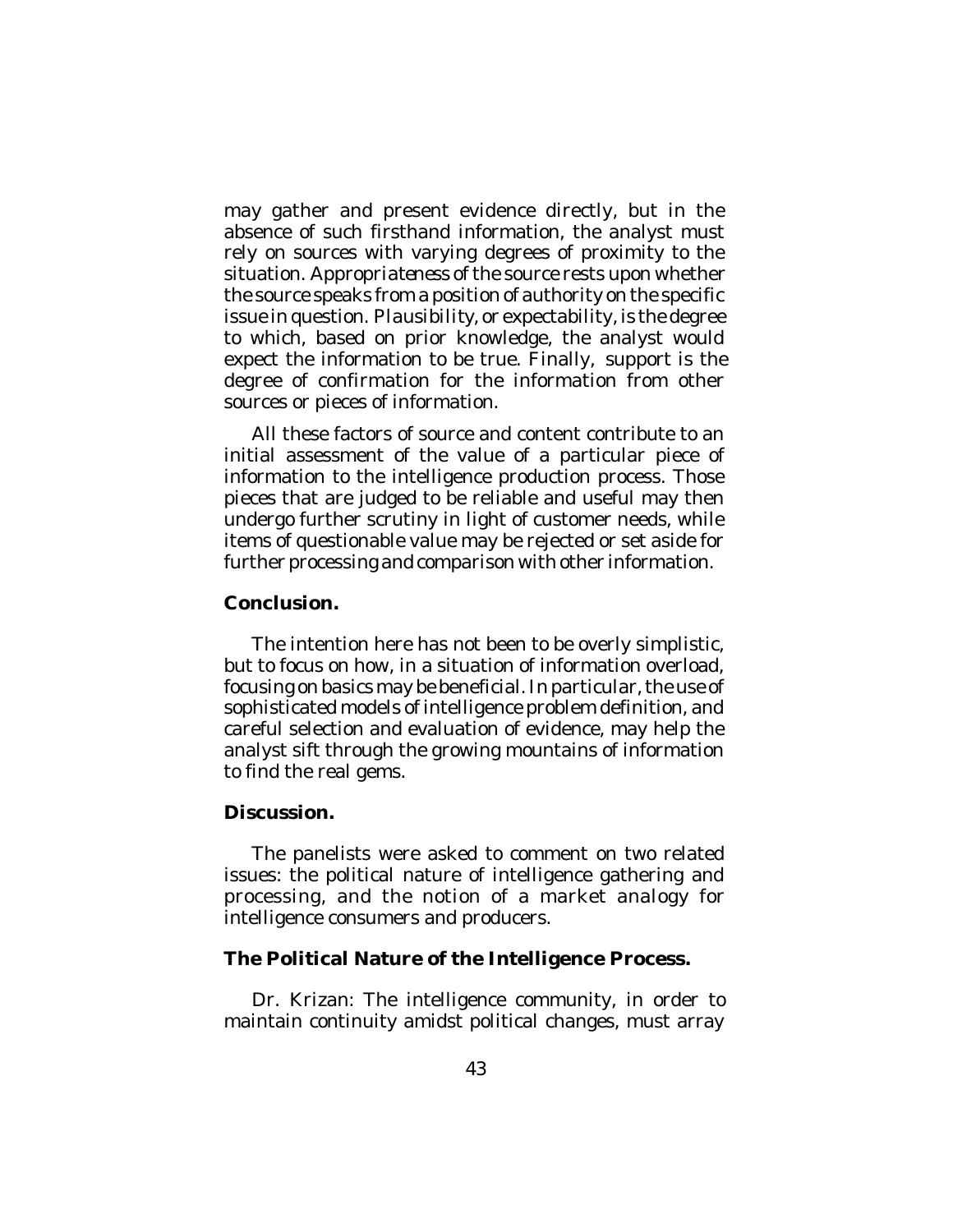its assets against problem sets and use established procedures designed to be responsive to the customer. When the customer changes or its needs change, the intelligence community may be organized enough but not flexible enough to respond quickly to those changes.

*Dr. Bobrow*: The problem of politics and hierarchy will not go away, but the way to remedy it without creating excessive autonomy among government intelligence agencies is through the market. The intelligence market needs intensive competition and low barriers to entry, multiple sellers and buyers, high transparency, and mobility. The open source world makes it more likely that we will face that situation. For example, large firms have some influence on American foreign policy in terms of shaping the agenda, issues, options, and so on; those firms do not rely just on the official intelligence community, in fact they often try to shape what the community digests. So create the market, and let's go with it rather than resist it. Otherwise the problem will not go away. The problem is compounded by the fact that the customer often is in the community—not outside it. The Genoa and Krizan approaches are not inherently aimed at a hierarchical system; it would be better if everyone had the technologies such as Genoa in order to conduct better intelligence analysis. That is the only way we can get close to removing the inherent distortions in the market.

*Dr. Fisher*: The Genoa approach faces a tough political battle—people do not want persistence and transparency in the intelligence community because it will become clear who is doing the best analysis. Clearly we understand there are hurdles to overcome, but we are just trying to develop the technology, and hope the politics will follow.

#### **The Intelligence Customer and the Market Analogy.**

*Dr. Bobrow*: We are skirting between the horns of a dilemma—of the analyst being too close or too far from the intelligence customer. Let me suggest three things. First, in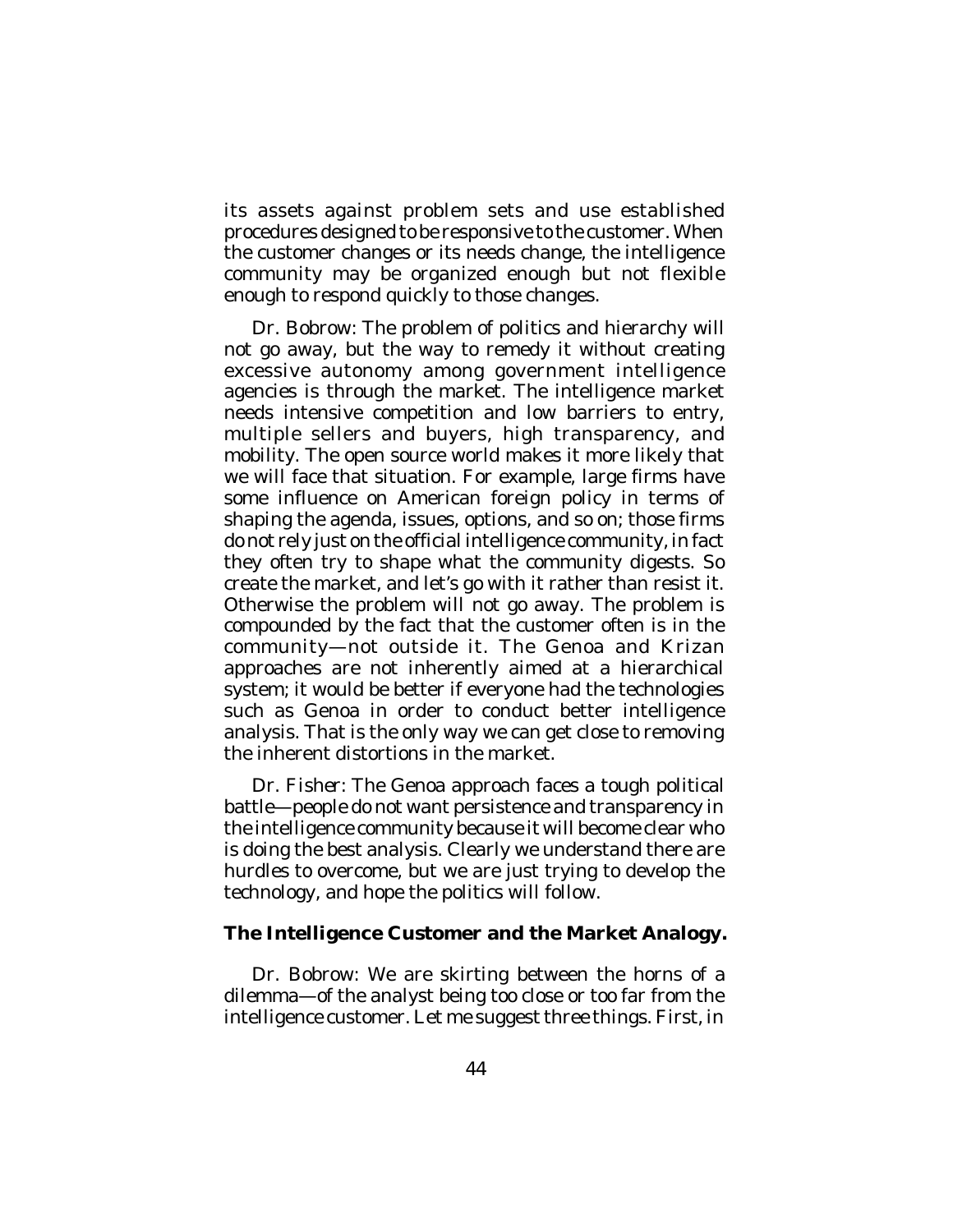the market analogy, the consumers are not just the government, but responsible agents such as the public interest, the nation, an ethnic group, and so on. The more transparent the market, the more consumers are held accountable for having gone out to get the "taste good" answer rather than a more informative one. Second, will we create a utopian, perfect market? Not entirely, but in this new information environment there is a better chance of coming closer to it. Third, people already go shopping for the answer that will suit, and there are tremendous incentives to put forward "good" answers. To change these human tendencies, we would have to change the subsequent costs and benefits, handled by getting multiple suppliers and consumers and a greater chance of later evaluation.

With a market there is a better chance of the analyst not being far out from everyone. Public agents may be interested in having a different "take" about the future or the present, so there is a possibility of greater diversity. Supply diversity is happening anyway, despite foot-dragging by the intelligence community. Take the example of the business world, where firms looking at potential investment sites assess the target from lots of angles. Obviously the U.S. Government is taking different angles on the same subject, environmentalists would take a third angle, and so on. But the notion that a closed community can reform itself enough to level the playing field is utopian. It can try, but those activities will erode.

#### **SESSION 2 - ENDNOTES**

1. Richard D'Aveni, "Hypercompetition," briefing to SCIP Conference, Alexandria, VA, March 28, 1996.

2. Jan Herring, "Strides in Institutionalizing BI in Businesses," briefing to SCIP Conference, Alexandria, VA, March 28, 1996.

3. David Harkleroad, "Actionable Competitive Intelligence," briefing to SCIP Conference, Alexandria, VA, March 28, 1996.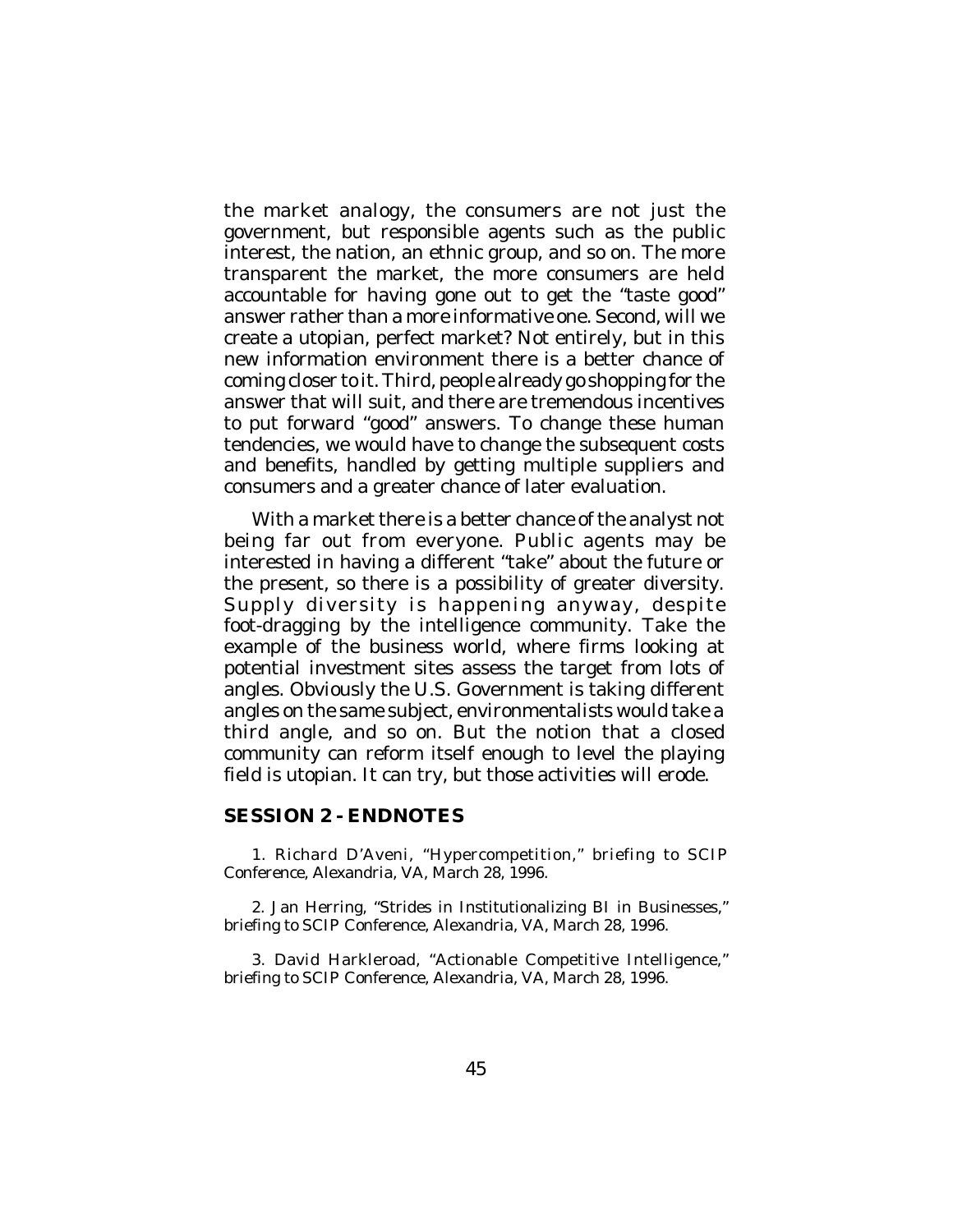4. Douglas H. Dearth, "National Intelligence: Profession and Process," in Douglas H. Dearth and R. Thomas Goodden, eds., *Strategic Intelligence: Theory and Application*, Washington, DC: Joint Military Intelligence Training Center, 1995, p. 18.

5. Adapted from Gary Harris, "Evaluating Intelligence Evidence," in Ronald D. Garst, ed., *A Handbook of Intelligence Analysis*, Washington, DC: Defense Intelligence College, 1989, pp. 34-35.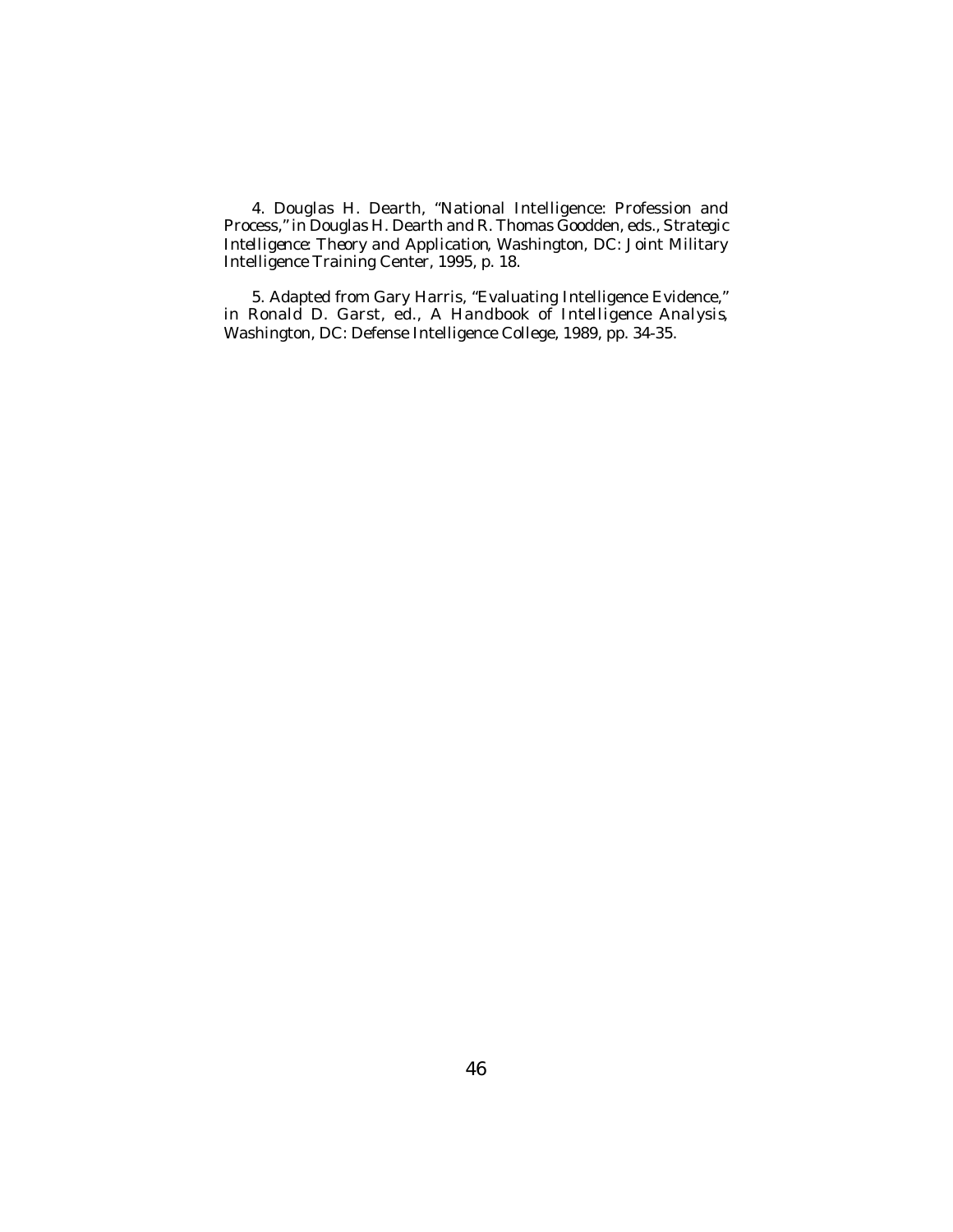# **SESSION 3: INFORMATION AND INSTITUTIONAL ADAPTATION**

The goal of the third session was to consider what lessons the private sector and the armed forces might learn from one another in responding to the challenges and opportunities of the information revolution.

# **"Lessons from Business Intelligence: Achieving Strategic and Tactical Coordination in Organizations"**

## **Dr. Cynthia Miree Oakland University and Dr. John E. Prescott Joseph M. Katz Graduate School of Business University of Pittsburgh**

The issues and instruments of the military and national security intelligence communities are similar to those in business intelligence. There are four things that we believe are important to compare and contrast between these communities. First, there is cost—business organizations have more budgetary constraints and limitations than does intelligence. Second are outcomes. Failures of military or national security intelligence have far more significant repercussions than do failures of business intelligence. Third, there are ethical issues. Business intelligence is much more concerned about ethics, and many investigations have been toned down or stopped altogether for ethical reasons. Fourth is the sustainability of the competitive intelligence department itself. Whereas in the national security community one may worry about getting the decision-maker's attention, on the business side you have to be worried about whether the boss will shut down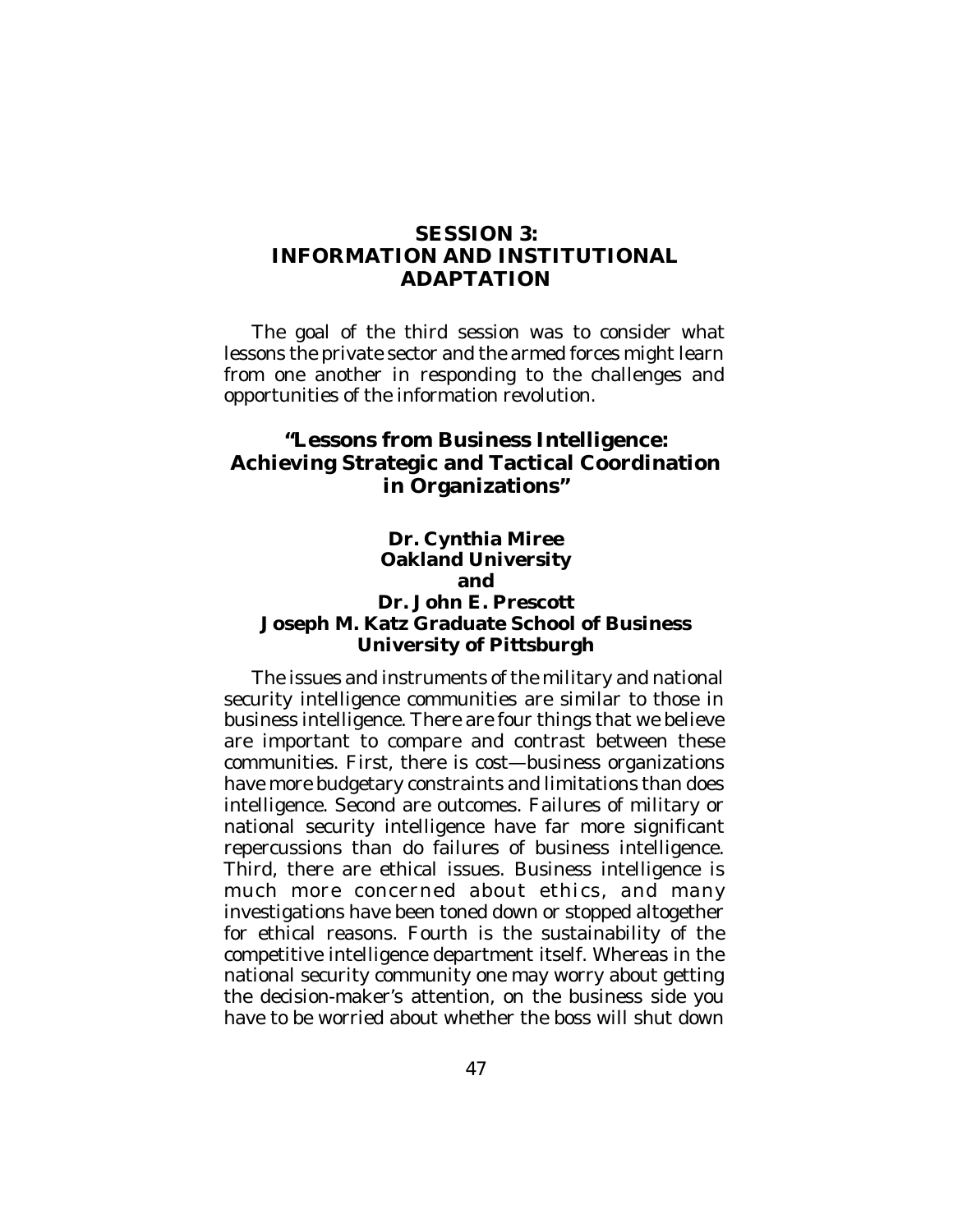the whole operation. So what do business organizations do to mitigate or avoid some of these problems in competitive intelligence?

This report is based on our study of competitive intelligence by Best-Practice Companies (BPCs). The study was sponsored by 17 corporations, and we did case studies of five BPCs. Most companies that engage in competitive intelligence have either a strategic focus or a tactical focus, but not both. The overall purpose of this study was to examine how the competitive intelligence function could assist the sales organization in being more effective, and the specific research goal was to determine how BPCs coordinate the strategic and tactical intelligence process in the sales function.

We looked at the sales function because it has an interesting hierarchy of sales representatives out in the field passing information back to the high-level managers, who are making strategic decisions about product lines and marketing, the whole process being mediated by mid-level managers. It is interesting to note that this hierarchy actually bears a resemblance to the organization of intelligence agencies.

There were four main areas of focus in our study: (1) organizational structure—how the competitive intelligence departments are actually structured; (2) what kind of competitive intelligence knowledge they are creating in their sales and marketing functions; (3) how they coordinate strategic and tactical competitive intelligence; and (4) how they measure the results of the competitive intelligence against the demands of their "consumers."

Our first key finding was that companies that both (1) establish coordination of strategic and tactical intelligence as a priority, and (2) are able to articulate the formal and informal processes that are used to achieve coordination, are more likely to achieve coordination than those who do not establish coordination as a priority and are not able to articulate their formal and informal coordination processes.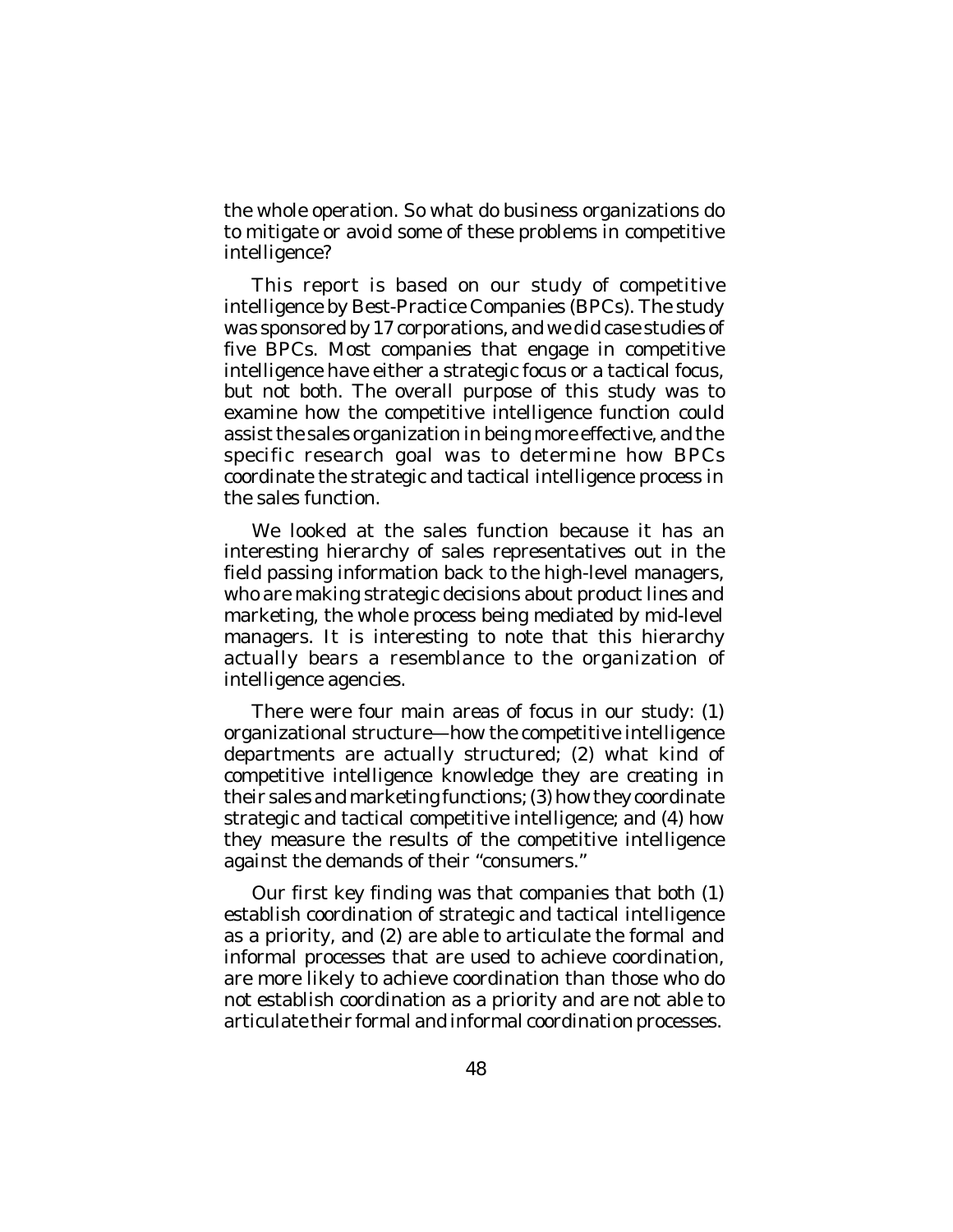Our second key finding was that in most BPCs, the coordination of strategic and tactical intelligence in the sales function is facilitated through the sophisticated use of coordinating mechanisms we have labeled the TAP-IN process: Teams and Technology, competitive intelligence human resource Allocation, the role of competitive intelligence in the strategic Planning process, the Interaction between competitive intelligence and top management, and the use of human Networks.

There are several fundamental issues in TAP-IN:

- Consistency across TAP-IN mechanisms;
- Hierarchy of importance for TAP-IN mechanisms;
- Level of sophistication for each TAP-IN mechanism;

• Effect of hierarchy on presence and use of TAP-IN mechanisms.

The first mechanism of TAP-IN is Teams and Technology. Within BPCs, organizational processes are enabled and managed by teams and the use of information technology. The competitive intelligence groups are represented on most important strategic and tactical teams within the organization. Either technology is used to bring individuals together geographically, or used as depositories for information. BPCs tend to use technology for one or the other, but not both equally—usually a 80/20 split.

Second is the Allocation mechanism. Competitive intelligence human resources are explicitly designated for assignment to strategic and tactical activities through job design. That is, human resources are carefully allocated to where they are most needed. One example we studied was the MetLife company, where one competitive intelligence expert is strategic and the other two are tactical, making sure their sales representatives can win bids.

Planning is the third TAP-IN mechanism. Competitive intelligence input is embedded in the strategic planning process. We looked at several organizational examples of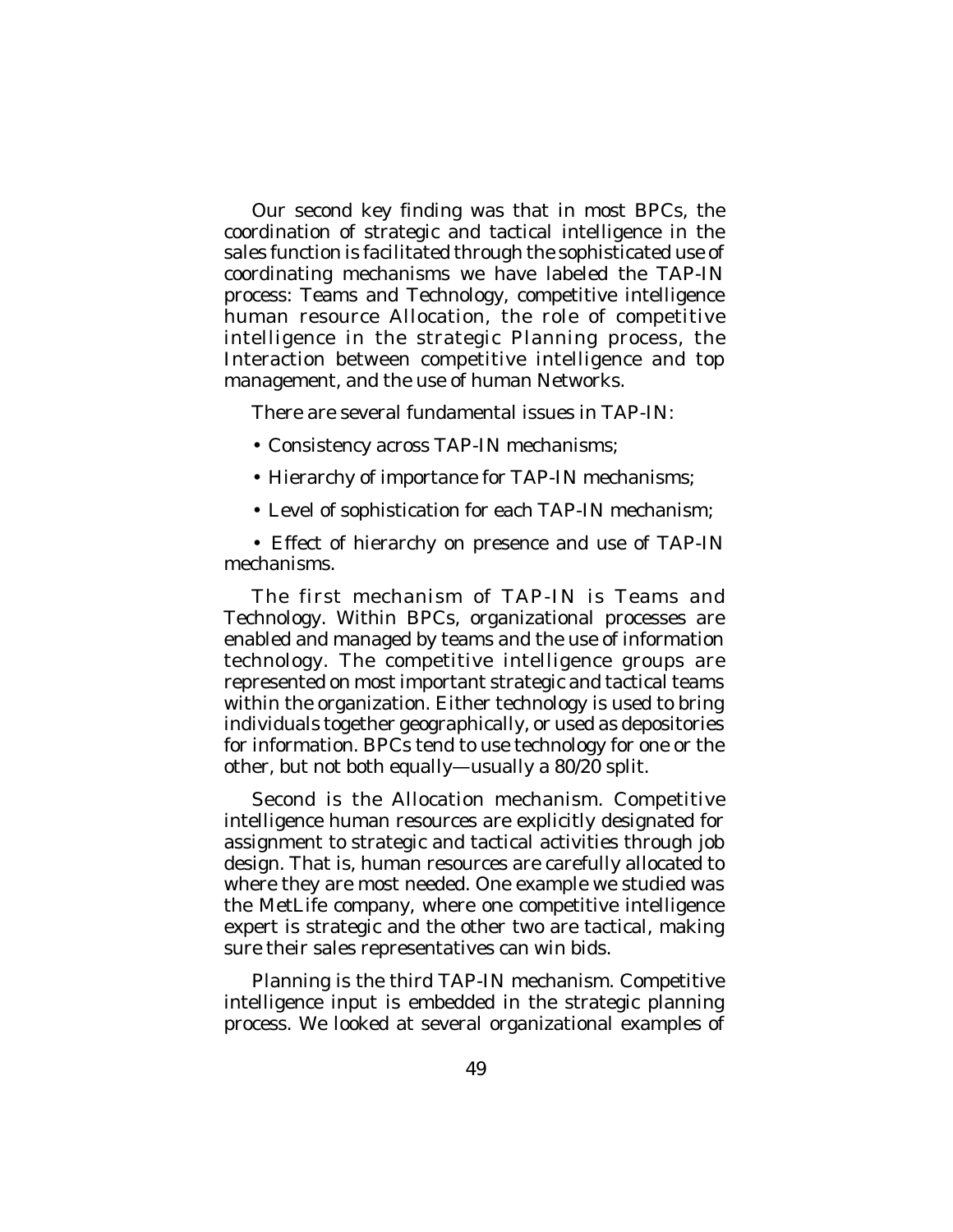this. At Boehringer, strategic planners solicit competitive intelligence inputs from business intelligence and from their sales force, while at MetLife they use a competitive intelligence database and competitive landscapes in strategic planning. At Dow Chemical, competitive intelligence input is represented both directly and indirectly in the strategic planning process and Dow's value-based planning process, which evaluates the contribution of strategies to stock market value.

Interaction, in the form of dialogue, is the primary and preferred method of communication in BPCs; they are much less interested in putting out certain types of intelligence products. For example, Amoco is trying to implement common mental models across decisionmaking and competitive intelligence. At their strategic planning meetings, they do not bring in competitive intelligence products the first day, but debate issues and what they mean in a face-to-face forum. Both MetLife and Boehringer emphasize frequent face-to-face conversations with internal customers, particularly strategic internal customers.

The fifth TAP-IN mechanism is Networking. In BPCs the establishment and use of internal and external networks are expected and reinforced. The companies that do competitive intelligence best are able to coordinate their internal and external human intelligence networks. Some companies, like Boehringer, evaluate and select competitive intelligence personnel based on an employee's networking skills and the possession of viable internal and external networks. Dow is establishing and leveraging networks over time to enable speedy access to information in a global company.

In conclusion, Best-Practice Companies, which do not have the budgetary or human resources of the government intelligence community, are creating unique organizational methods and forms to bring together strategic and tactical intelligence in cost-effective ways—the TAP-IN process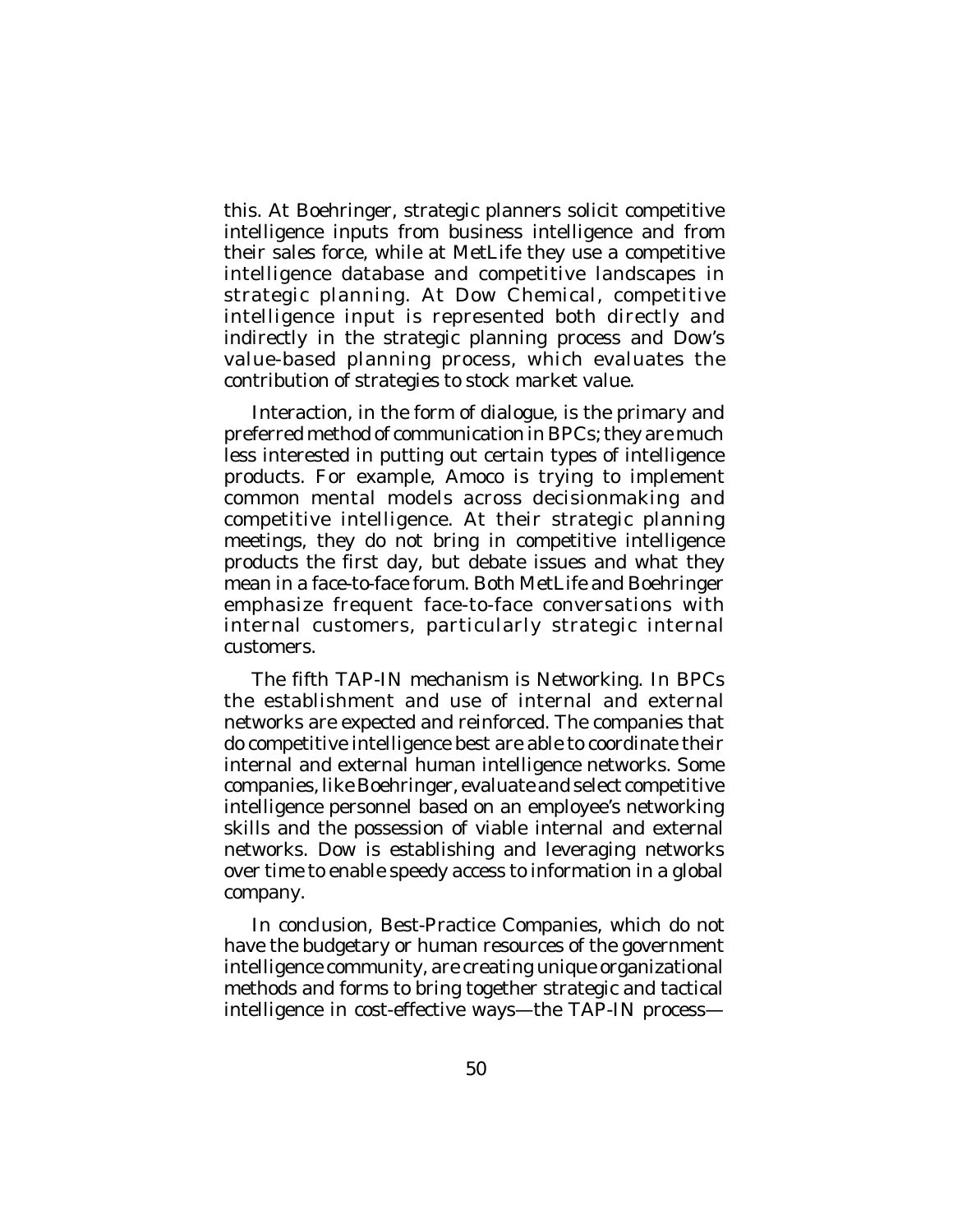that improve the companies' competitiveness and capabilities in the rapidly changing and information-rich global market.

# **"Multilateral Institutions in the Global Information Economy"**

## **Dr. William Drake Director Project on the Information Revolution and World Politics Carnegie Endowment for International Peace**

I would like to begin with some comments on the information revolution (IR) and the new interest in its impact on international relations. I will add some comments on multilateral institutions and the global information economy, and talk about some of the reasons why they have had a particularly difficult time adapting to the IR. I think that this has importance and relevance beyond the realm of communications and information policy, because the nature of the global information infrastructure and how it is managed impact the kind of IR we have on a worldwide scale. Changes in the governance of information and communication at the multilateral level have had a major impact on the structure of the global economy and the worldwide shift toward the IR. I will conclude with several points on the IR and how it impacts international cooperation and global governance.

#### **The IR and World Politics.**

There has been a striking lack of interest by political scientists in the IR and its impact on national security, although this is finally beginning to change. James Rosenau is one of the few who have actually studied this, and in Washington, DC, there are some folks in the think tanks who are beginning to study these issues.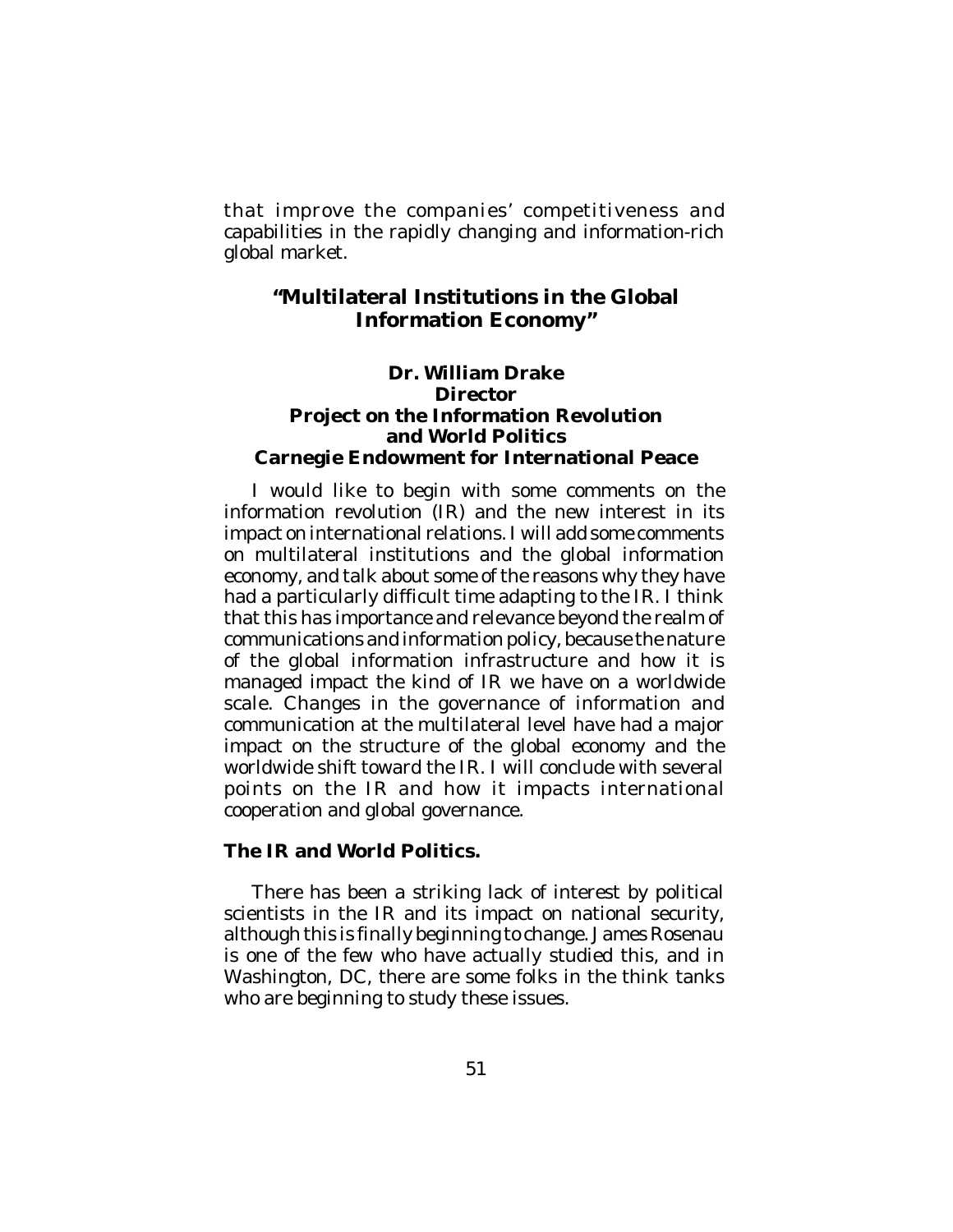There are a number of significant impediments to good analysis of the IR's impact on world politics. First, creative thinkers on the IR are widely scattered across the disciplines. There is interesting work being done in business, communication studies, sociology, and some, though much less, in political science. But most of these thinkers are not conscious of the international relations consequences of the IR.

What is striking about this void in political science is that almost every day in the nation's leading newspapers there are front page articles about the Internet or some aspect of globalization or the IR, and yet somehow when you read the political science journals you do not see much mention of this phenomenon. This is partly due to political science's concern with creating certain kinds of theoretical constructs and with maintaining the methodological discipline of the field. Problems which do not lend themselves to the traditional methodologies are not well received, even though much of the globalization and communication phenomenon can be measured quite easily. Political scientists dismiss the IR as a change in the "exogenous variables" that impact in some unspecified way people's political preferences, but which as a whole have not changed the nature of world politics.

Second, there is a kind of "two cultures" problem—there is no shared language or vocabulary between technical and national security experts. Among those seriously studying the issue there is a growing recognition of the important connections between these two fields. This tribalism is mirrored in government circles. People in national security like those in the Department of Defense and the intelligence community are thinking about the IR, but the State Department is far behind—the culture of information management and dissemination in State is not good for understanding the IR.

Third, there are a lot of interesting questions about international politics which are not being asked. There are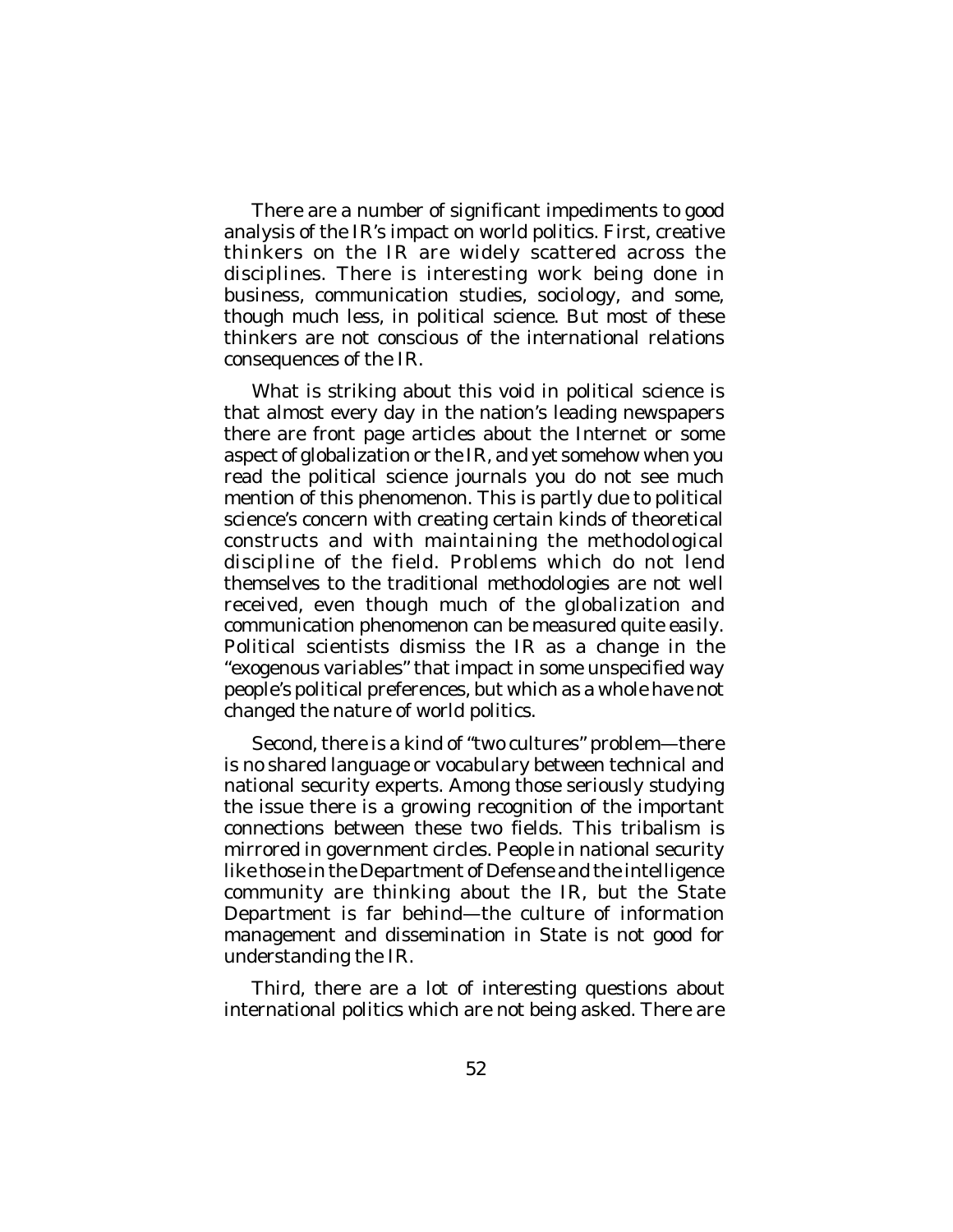systematic questions about the impact of the IR on the interstate system, on the global distribution of power and wealth, on the vertical levels of sovereignty, on individual state units, and on democratization and globalization. One largely unexplored area is the foreign policy decisionmaking implications of a hypermedia environment—the government can't control how issues are framed, who generates information, etc. We really need a broad interdisciplinary debate on these kinds of questions.

## **Conceptualizing the IR.**

Contrary to the conventional wisdom, the IR is not fundamentally or primarily about technology—it is about human agency. Technology does not drive anything independently, or else similar technologies would have meant similar socio-political outcomes in states with similar technologies, but that is not what we have seen. Technology provides us with sets of tools, it facilitates certain types of transactions, and it changes some of the trade-offs between different paths of activity, but it does not ultimately do anything by itself.

If you look at the history of the IR, I think it is much more important to focus on the actors and the dynamics of control over the information environment. Over the past 50 years we have seen in the economic sphere an effort to privatize information in a way that changes who is able to make decisions on economics. This is the beginning of some fundamental transformations that we are just beginning to see more clearly.

The IR really evolved through three main stages. The first phase was from 1837 to 1963, and was marked by the telegraph and radio. In that era, large suppliers (communications monopolies) exercised great control over how information sources were constructed and configured. Systems tended to be large and centralized. The second phase began in 1964 with the success of the IBM 360 computer for commercial customers, and ended in 1990.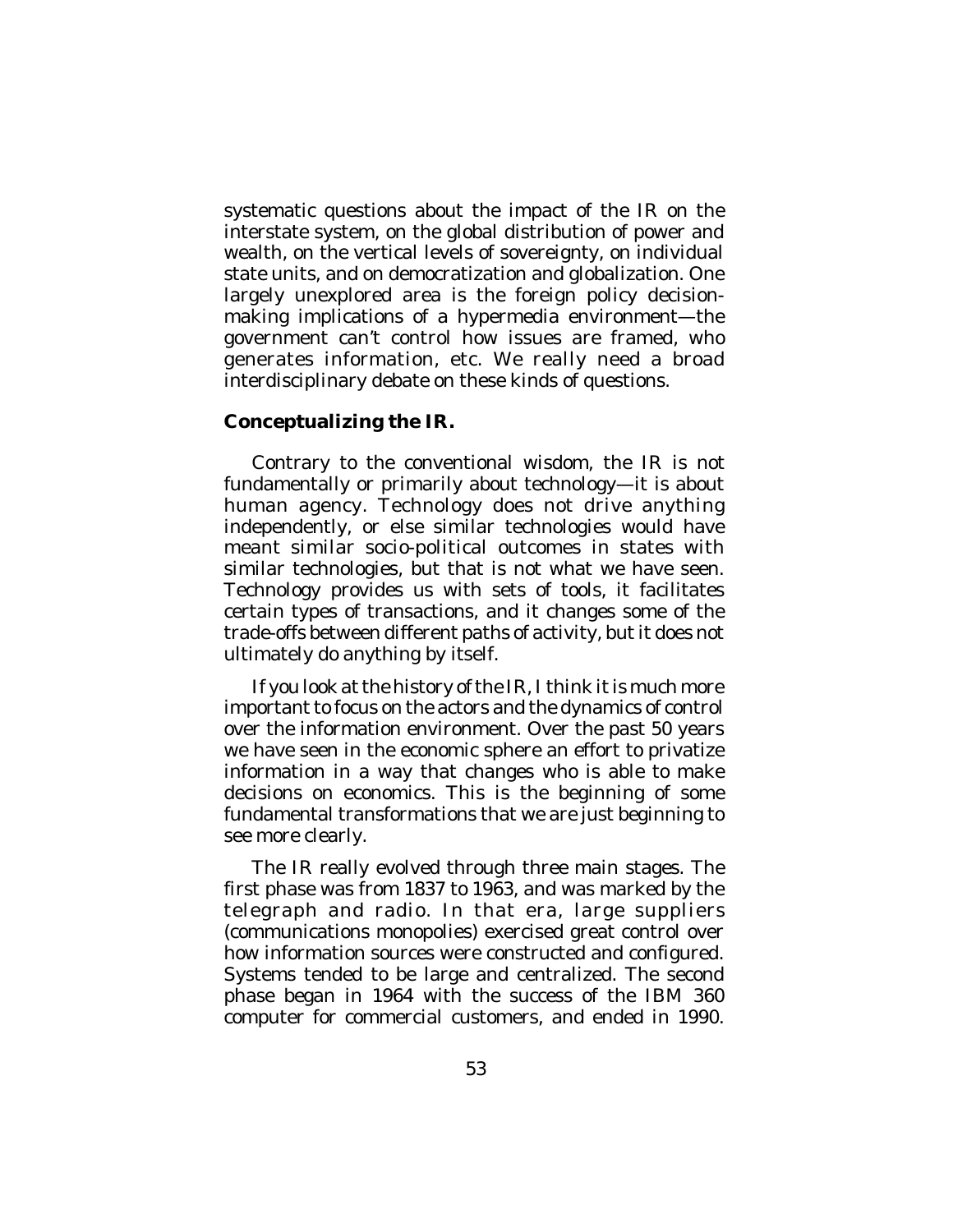This period saw the shift in authority and influence from suppliers to large corporate users (such as banks and automobile manufacturers) who demanded specialized communications systems and services. The third phase began in 1991 and might be called the "distributed" era, initiated with the privatization of the Internet backbone. Technological tools in the hands of governments and corporations are now diffused at low cost through many players in economic and other spheres. This is a qualitatively important shift that people have not grasped. Nongovernment organizations (NGOs), organized crime, and terrorists have an unprecedented ability to create and disseminate information on a worldwide scale that challenges the state. In this new realm of world politics, a lot of the old rules do not seem to apply any more.

# **The IR and Multilateral Institutions.**

In terms of global communication, we have witnessed an evolution in how governments adapt multilateral institutions. In the first period there were cartelized, intergovernmental, state-controlled systems which essentially excluded the private sector from authoritative decisionmaking. The markets for communication technologies were largely regulated by governments for their own purposes. In the second phase, there came a demand for liberalization to include nongovernmental actors, open up markets to competition, and allow specialization for businesses in goods and services. This produced a fundamental bifurcation between the status-quo interests of government and monopolies, on one hand, and the open-market interests of a newly emerging coalition, on the other. This, in turn, caused a significant shift out of the stable, consensual, bureaucratic approach in global communications, which had ruled for a 100 years, to a conflictual, trade-driven and highly-politicized environment.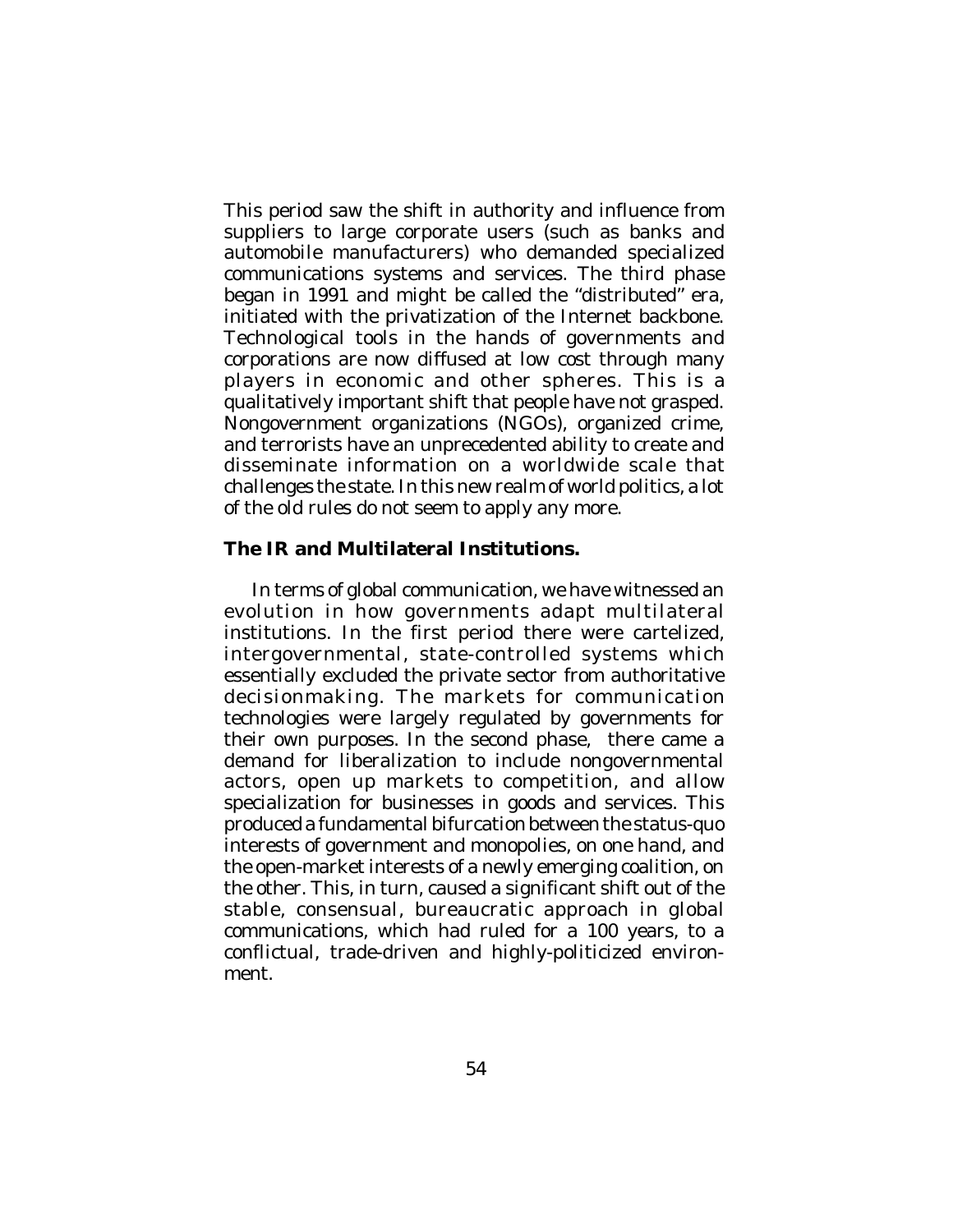In the third phase—the present—governments are struggling to adapt existing multilateral institutions and regimes to the information economy, while creating new regimes for the Internet, e-commerce, and so on. But they are facing enormous difficulties in this because there is no agreement on how to manage these fundamental issues on a global scale. The point is that with the distributed IR, the ability of governments to adapt to the new rules of the game is deteriorating. There is a decoupling between traditional forms of governmental authority at the international level and what's actually happening in technology, markets, and social practices today. Traditional regimes are losing their ability to control or shape what people do with information technologies on a global scale, and we are moving into a chaotic, heterogeneous, difficult-to-forecast environment.

#### **Conclusions.**

There are other challenges for global governance posed by the IR. First, the United States is becoming the driving force in international politics, but it has less to do with state power than with the power of the private sector, technology, and civil society. The American private sector is driving a lot of global activities. There is always a tension between systemic interests and particularistic interests in the United States, and we tend to advance particular (private) ones of powerful organizations under the guise of systemic (public) interests, and others often do not buy in.

Second, the IR has created a growing empowerment of nontraditional actors and issues, such as human rights, landmines, the environment, and women. NGOs are becoming real players in international politics, using information technology to give them far greater influence than they otherwise might have; small organizations without deep pockets are now able to be much more aggressive and influential than traditional theories of international relations would have predicted. The pressure for transparency in multilateral and international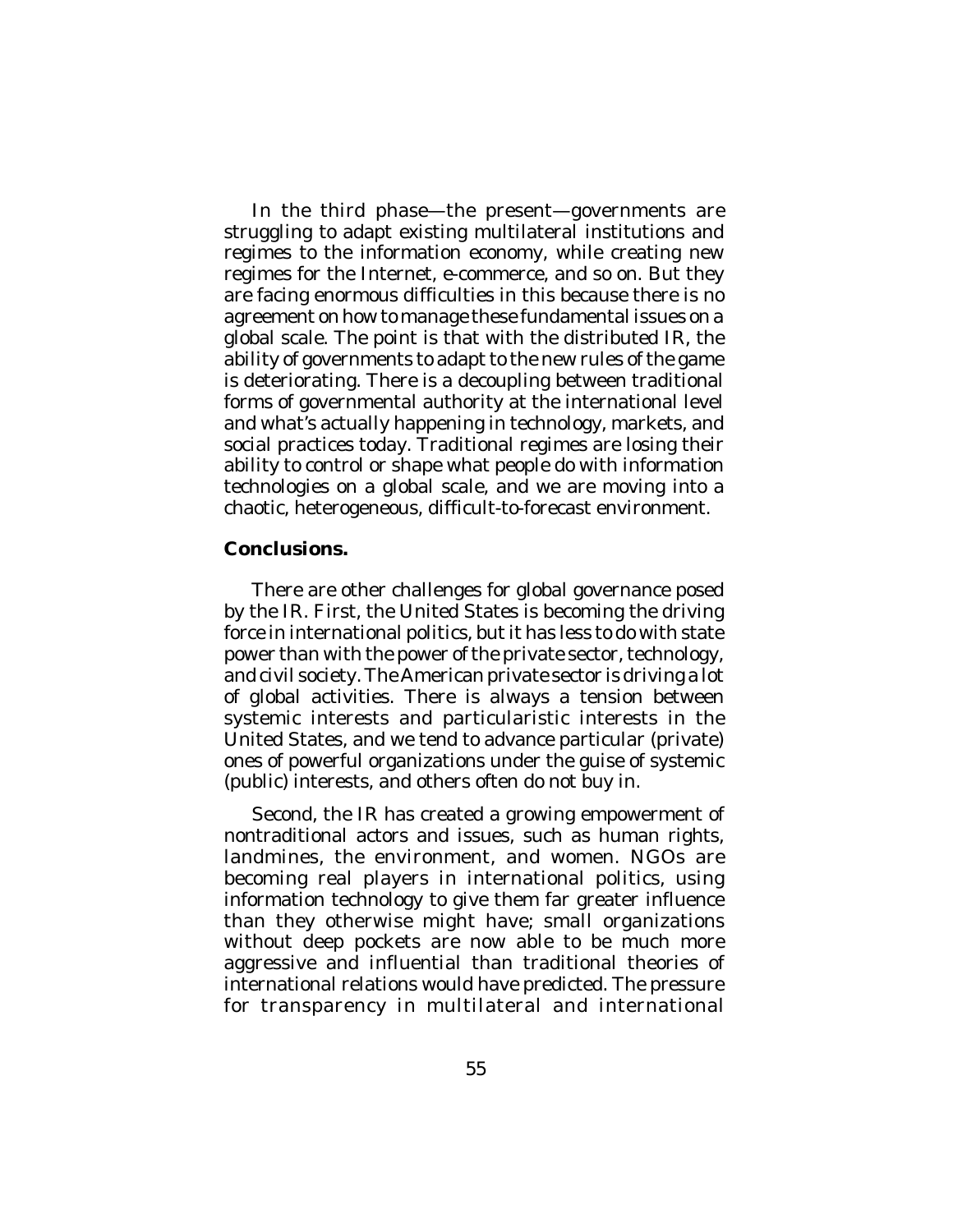organizations, for opening up to these kinds of actors, is going to be a permanent feature of international politics in the future.

Third, in many cases, the traditional forms of intergovernmentalism will be inadequate to deal with future issues on a global scale. We need new efforts to build cooperative bridges such as global public policy networks to share activity and authority with nongovernmental entities.

The IR, not by itself but in conjunction with other political, social, and technological factors, is going to make global governance more difficult. Intergovernmental frameworks will not be able to adapt, the result being turbulence in world politics.

# **"Lessons from the Military Experience: The U.S. Military and the IR: The Pitfalls of Uneven Adaptation"**

#### **Dr. Steven Metz Strategic Studies Institute U.S. Army War College**

Like any large, complex organization, the U.S. military has been buffeted by the Information Revolution (IR) and found adaptation difficult. In many ways, what has happened to the U.S. military in responding to the IR is similar to what has happened to business, to governments, and to nongovernmental organizations. But there are crucial differences about military adaptation that we need to keep in mind. If business gets it wrong in terms of understanding and adapting to the IR, some investors lose money, managers lose their jobs, and the business fails. If government gets it wrong, political appointees change, a new party gets elected, and so on. But if the military is wrong, people die, national interests suffer, and perhaps even nations will crumble. These high stakes in understanding and adapting to the IR make attempts to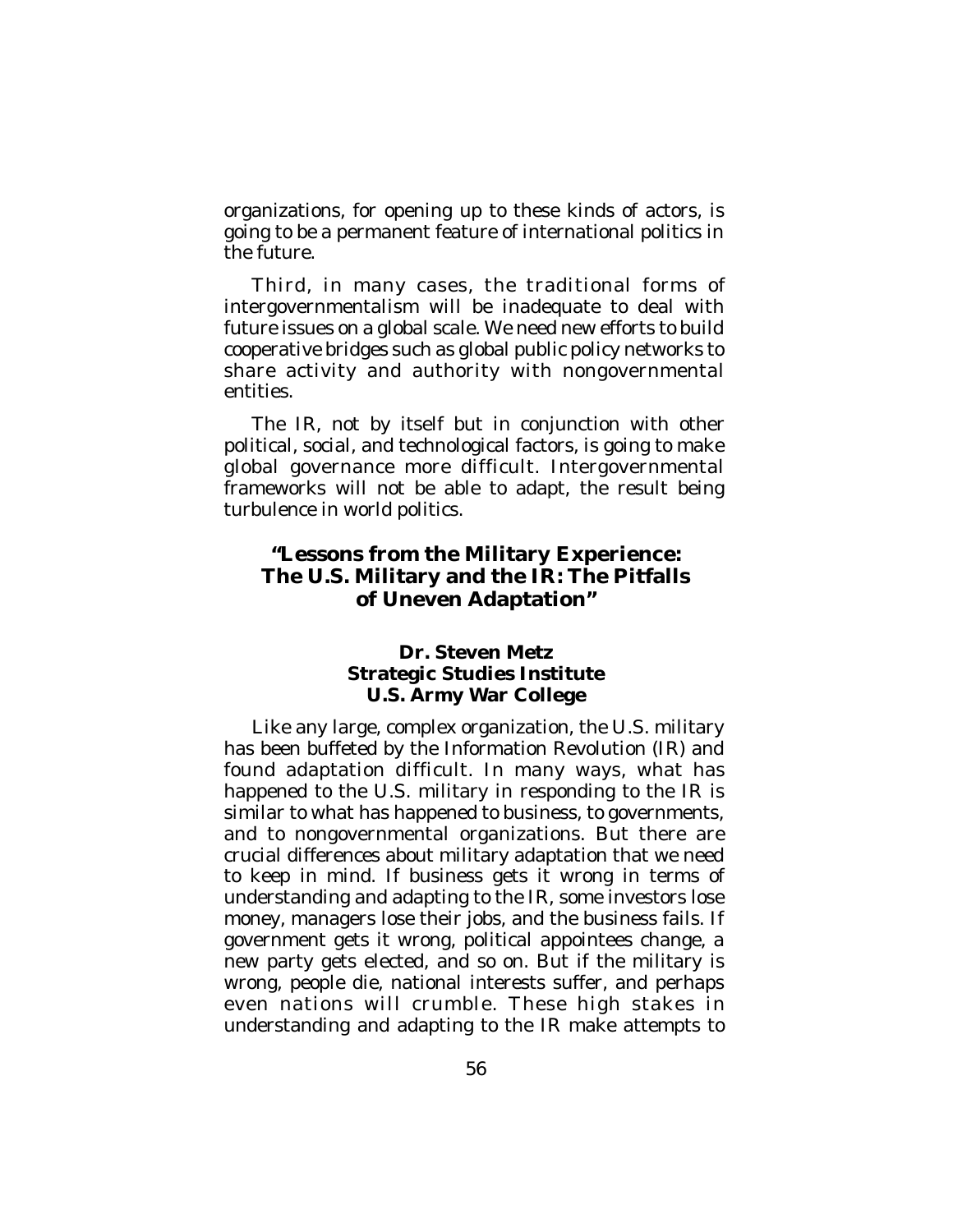study the effect of the IR on the military all the more important.

Looking at how the military during the past 10 years has adapted to the IR, we find that the success of the military has been somewhat uneven. When it comes to taking new technologies and applying them to traditional military functions, the U.S. military has been quite successful. When it comes to mastering new roles and missions that emerge out of the IR, the military has been moderately successful. But when it comes to understanding the IR and the need to adapt or adopt new organizational structures, the military still has a long way to go.

We should begin with the least painful change—the ways in which the military services have taken new technology and applied it to their traditional missions. In trying to understand the IR, the services and the Department of Defense (DoD) have largely focused on conventional warfighting. This is what they spend the most time thinking about, so it makes sense that this is where they have been most successful. On a conceptual level, the IR has forced the military to think futuristically. There is probably no other large organization on earth which has put more resources and brainpower into thinking about the future than the U.S. military. This began several years ago in all of the services and is seen in concepts such as the Army After Next. The Joint Forces Command, the Marine Warfighting Lab, and other facilities are conducting experiments, wargames, seminars, and conferences to look at how the IR impacts warfighting. The official thinking is that the IR allows the U.S. military to do the same job it has always done, but to do it better.

The future battlefield is the second area where the military sees the IR having an important influence. The mainstream position (taken from Major General Robert H. Scales, Jr., the former Commandant of the U.S. Army War College) is that the future battlefield will be characterized by high speed, adaptability, and agility, and that more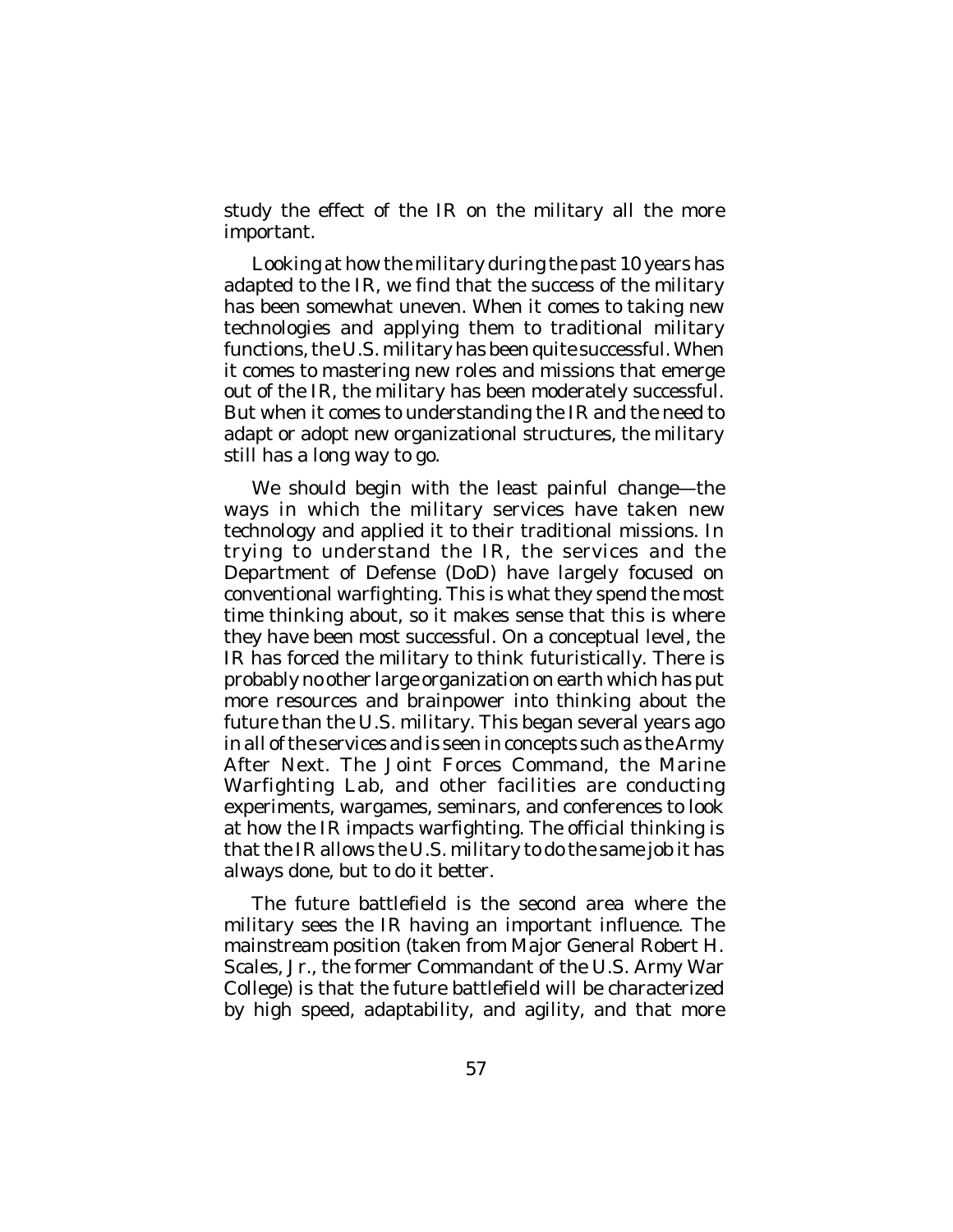accurate and timely information will lead to speed and precision of operations. The conceptual template for this is found in Joint Vision 2010, which is designed to create a military with "full spectrum dominance"—the idea that the U.S. military will be better than any conceivable enemy in any conceivable type of conflict.

This dominance begins with information superiority. The military's goal is to create a near-perfect, seamless link between information collected on the battlefield, the decisionmaker using it, and the action taken to implement the decisions. Military commanders in the past have always been looking through the fog of war, and if one considers Napoleon at Waterloo or any other battlefield commander in history, it is interesting to consider whether, with better information, they might have made better decisions. Through better technology and new concepts, the military wants to see through the fog of war. The goal is to provide a commander with a perfect picture of the battlefield and thereby enable him to make nearly perfect decisions. An important and unanswered question, however, is whether information superiority and full-spectrum dominance are actually feasible.

The military has had moderate success in adapting new roles and missions to the imperatives of the IR. There are two new areas which are particularly worthy of comment. First is the broad category of information operations.The military has been trying to adapt its institutions somewhat toward the goal of attaining information superiority. One thing the military has done is to give joint responsibility for information operations to U.S. Space Command, and all the services are involved in information operations. The argument that we need a fourth service to handle information operations will likely intensify in the future. Within information operations there are three important missions:

• Information-in-warfare, which addresses the role of information in conventional activities, such as intelligence,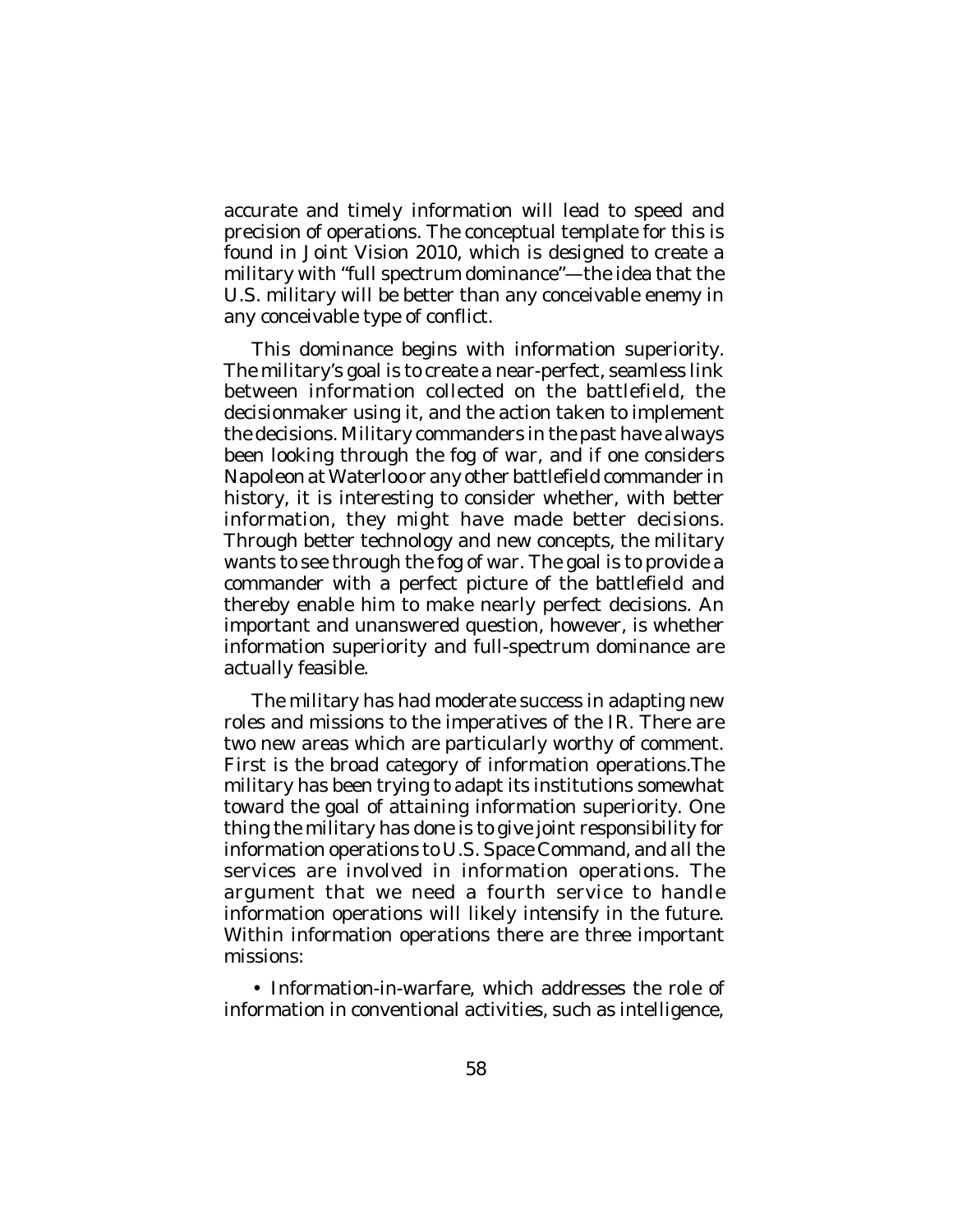surveillance, and reconnaissance. The military has always done these things, the new technology just enhances its capabilities.

• Offensive info war, which includes physical attack against the enemy's information assets, electronic war like jamming, psychological operations, information attacks (cyberwar), and military deception. This is one of the most controversial elements of information operations because of the range of legal, political, and ethical questions associated with it. There were several stories in the media on the use of information warfare in Kosovo, but there were conflicting claims about the extensive use of offensive information warfare and claims that such operations were considered but were not used. Because of the interconnectedness of global information systems, there is a significant problem of control over the effects of cyber-warfare. Both current and future information technologies do not match well with the legal, ethical, and political frameworks we currently use to govern armed conflict.

• Defensive information warfare, which includes operational security, counterpsychological operations, electronic protection, information assurance, and counterdeception.

The second new mission is critical information protection, where we face new vulnerabilities as well as empowerment. There is a great deal of concern over how the United States can protect its critical information infrastructure. The military certainly has a role in this, but it is not well-defined so far, particularly regarding the use of military capabilities to protect commercial information. It is clear that the reserve components will be important, but this mission is rife with potential problems. It raises some serious issues of civil-military relations, including distinctions between the two sectors and the functions that are appropriate for the military.

Organizational adaptation is the area where the military has been least successful. The good news is that the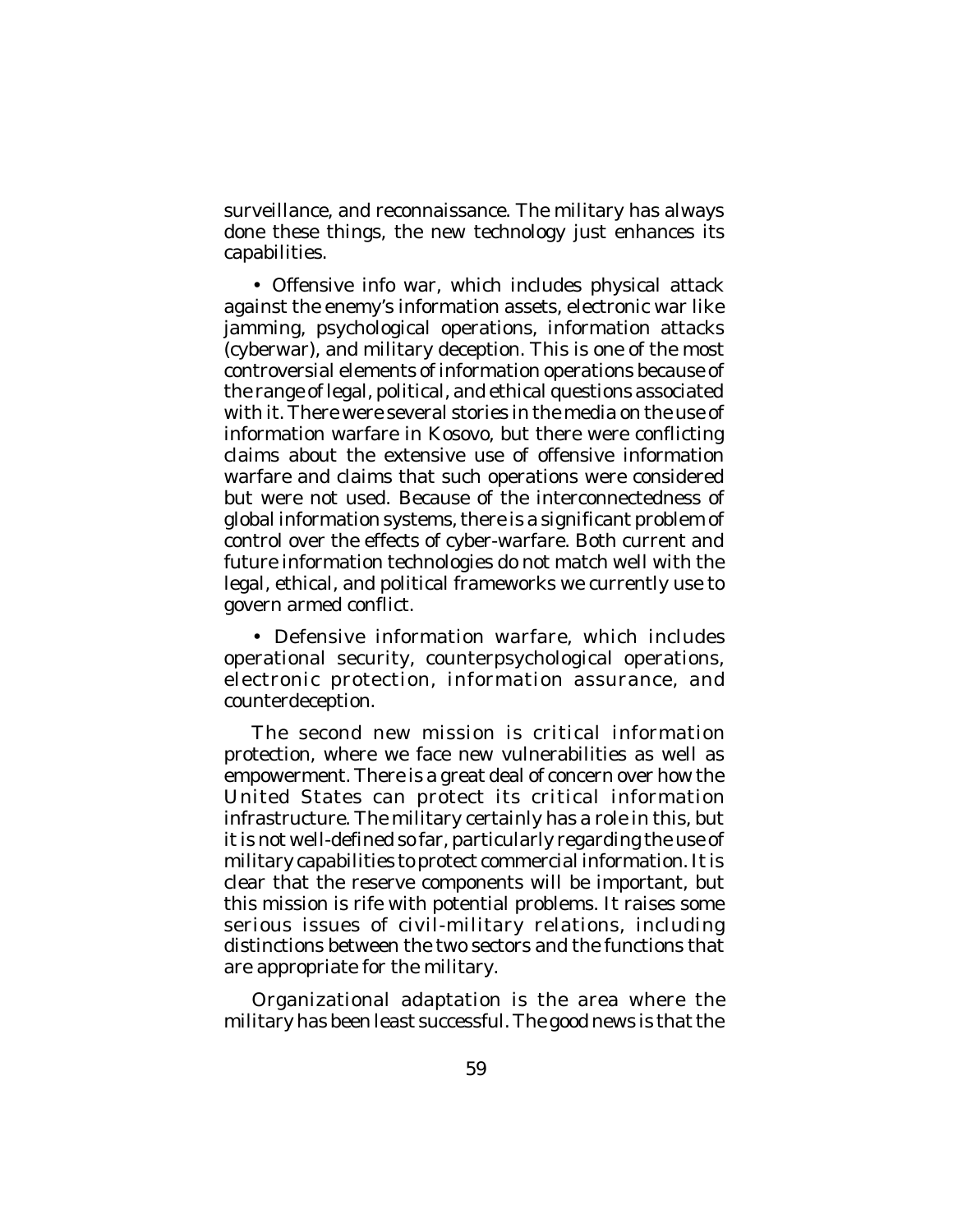IR facilitates internal communication, training and leadership development, and planning. There are discussions now of creating virtual staffs; instead of needing all of the planners to be in one place at one time, you can have them linked electronically and hopefully include the best possible information and analysis. New training efforts include advanced simulations, distributed learning, and so on. In those areas the military has adapted well.

The bad news is that the IR challenges hierarchies and bureaucratic organizations—it erodes old notions of centralized control that are the bedrock of military organization and function. It is plain that flat networks have serious advantages in adaptability and flexibility over rigid hierarchies in dealing with the new information environment. The U.S. military has not really dealt with this problem, or tried to think about how it might react in the future to nonstate, networked enemies. Take, for example, the struggle against drug trafficking organizations, which are highly flexible and adaptable networks, and the way in which the U.S. Government (including law enforcement) is trying to respond with bureaucratic and hierarchical means. The military admits the need for hybrid organizations—part hierarchical and part networked—but it has not yet fleshed out the concept.

Let me conclude with a couple of observations. First, today the U.S. military is far ahead of every other state military in the world in understanding and integrating the IR. Other state militaries are way behind in all facets of technology, organization, tactics, and strategy. Second, the Air Force and Marine Corps have done the best job of understanding the IR and adapting to it. Why is the Air Force so adaptable and quick to understand the opportunities of the IR? In part because the Air Force's guiding concept of strategic bombing is about defeating the enemy but not necessarily its military forces in the field. Strategic information warfare could be considered a modification of the same idea, allowing you to attack an enemy's infrastructure directly without having to defeat his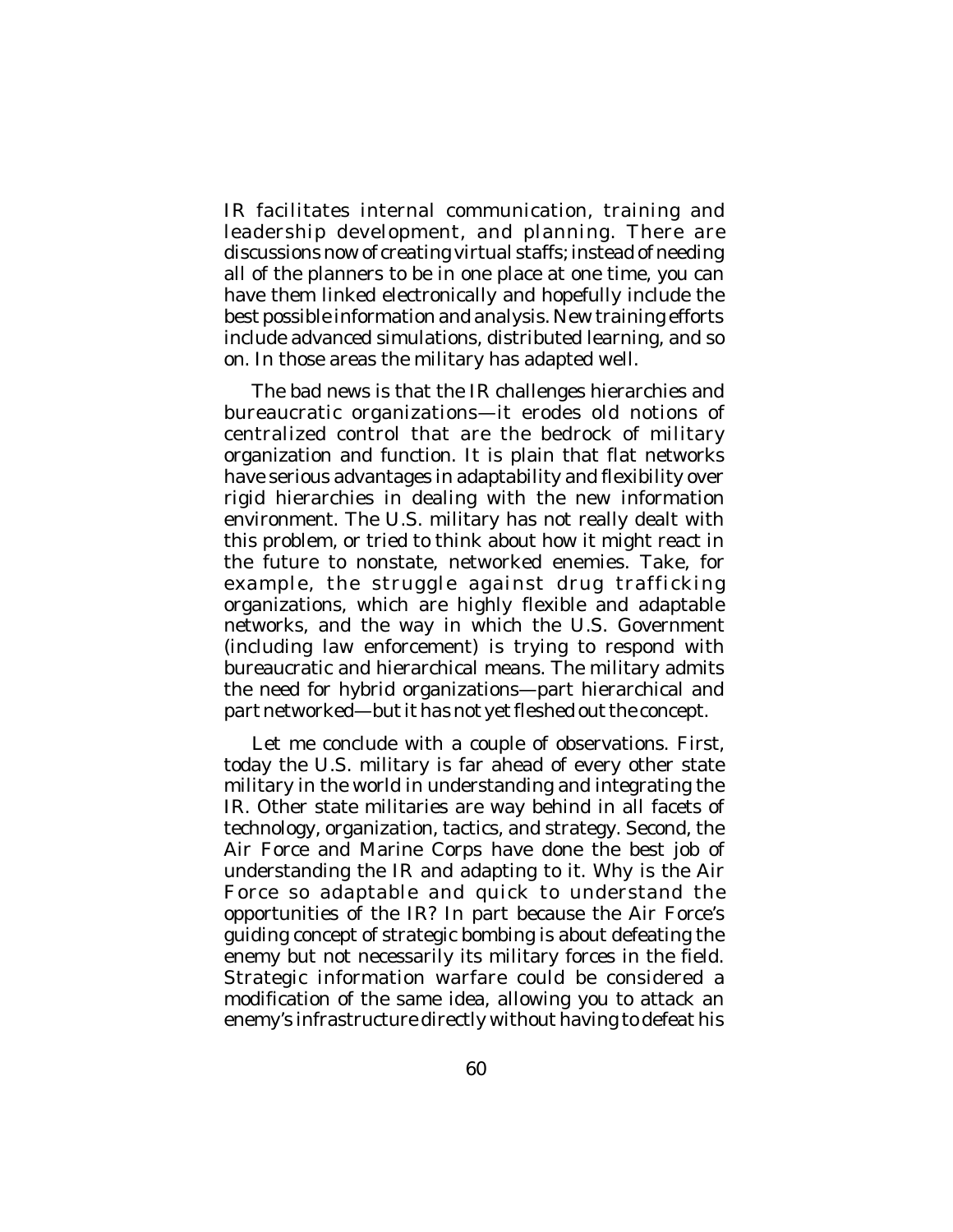military. The Marines' advantage is that smaller organizations are often more adaptable, and recent leadership has placed a premium on innovation and creativity. Third, nontraditional, flexible enemies which are networked will be the military's biggest challenges in the future, not traditional enemies.

Finally, the IR is simply the first phase in the larger, historic Revolution in Military Affairs (RMA). The next stage will likely be marked by the merger of information technology with things like robotics, biotechnology, and extreme miniaturization. Most revolutions have three phases: a moderate step, a radical step, and consolidation. We are right in the middle of the moderate phase, taking new technologies and grafting them onto old ideas. But eventually the radical phase will emerge.

So while the U.S. military is likely to succeed against any other traditional state military in terms of adapting to new technologies, the future may belong to non-state actors. We may be in the middle of a historic RMA, where the IR was simply the spark. If so, everything we know about the nature of war may be changing. Right now the U.S. military has elaborate programs to look at that possibility, but the implications of it still remain to be seen.

# **Comments**

#### **Dr. Paul Hammond University of Pittsburgh**

One of the questions of relevance in integrating such a panel is bringing together a panel's presentations, and I would like to share some thoughts I have on the issue of institutional adaptation.

First, the military has often been way ahead of the business world, in part because of the scale of their work and the enormous amounts of money spent on information-related problems. There is an important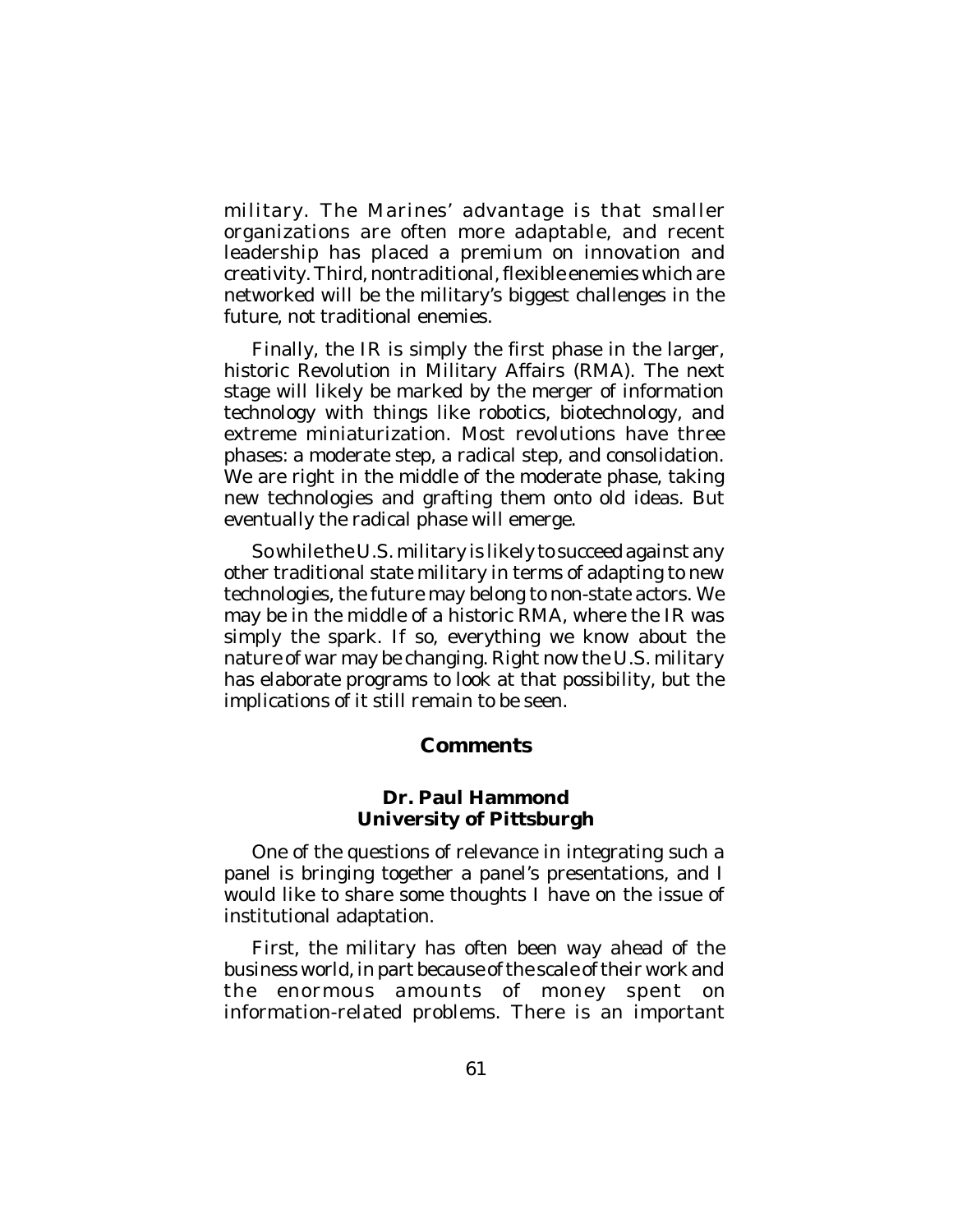historical point here. In 1961, Secretary of Defense Robert McNamara hired a man to do a "program" budget for the Department of Defense (DoD). The critical thing for the budget was that it separated the accounting system required by Congress from the information system that DoD used. He didn't follow Congress's guidelines on how money was to be spent; he got rid of input-oriented rules to focus on better output-oriented programs. The program budget model included new analytical techniques that allowed the consideration of budget alternatives, yet this also required a great deal more information. This was a giant step towards management-oriented information systems, which were not just systems safe for a steel company to see how production was going, but could tell you how the company was doing from the view of the top. This innovation did not require gee-whiz information technology, but it was an important beginning.

Dr. Prescott spoke of information-oriented people, salted throughout an organization, networking internally and externally. This is a profound step beyond McNamara's approach, which was still directed toward internal DoD information. In the business world you also look outside. The missing step between the DoD model and Dr. Prescott's Best-Practice Companies is that during the 1960s and 70s, businesses had in-house research and development (R&D) organizations. When they came up with innovations for products and processes, the source usually was outside of the firm. Networking was the rationale for doing the R&D even if it benefited others; networking enabled companies to find the innovations they wanted. What we see now is a more extensive networking system with costs that are not tied primarily to R&D itself.

Second, there is a question of how to get an advantage in zero-sum games. There are two kinds of problems from information distortion and manipulation in information systems. First, we should consider reliability. In the 1950s, the U.S. Air Force spent a lot of money on building command and control systems, and they learned then that garbage in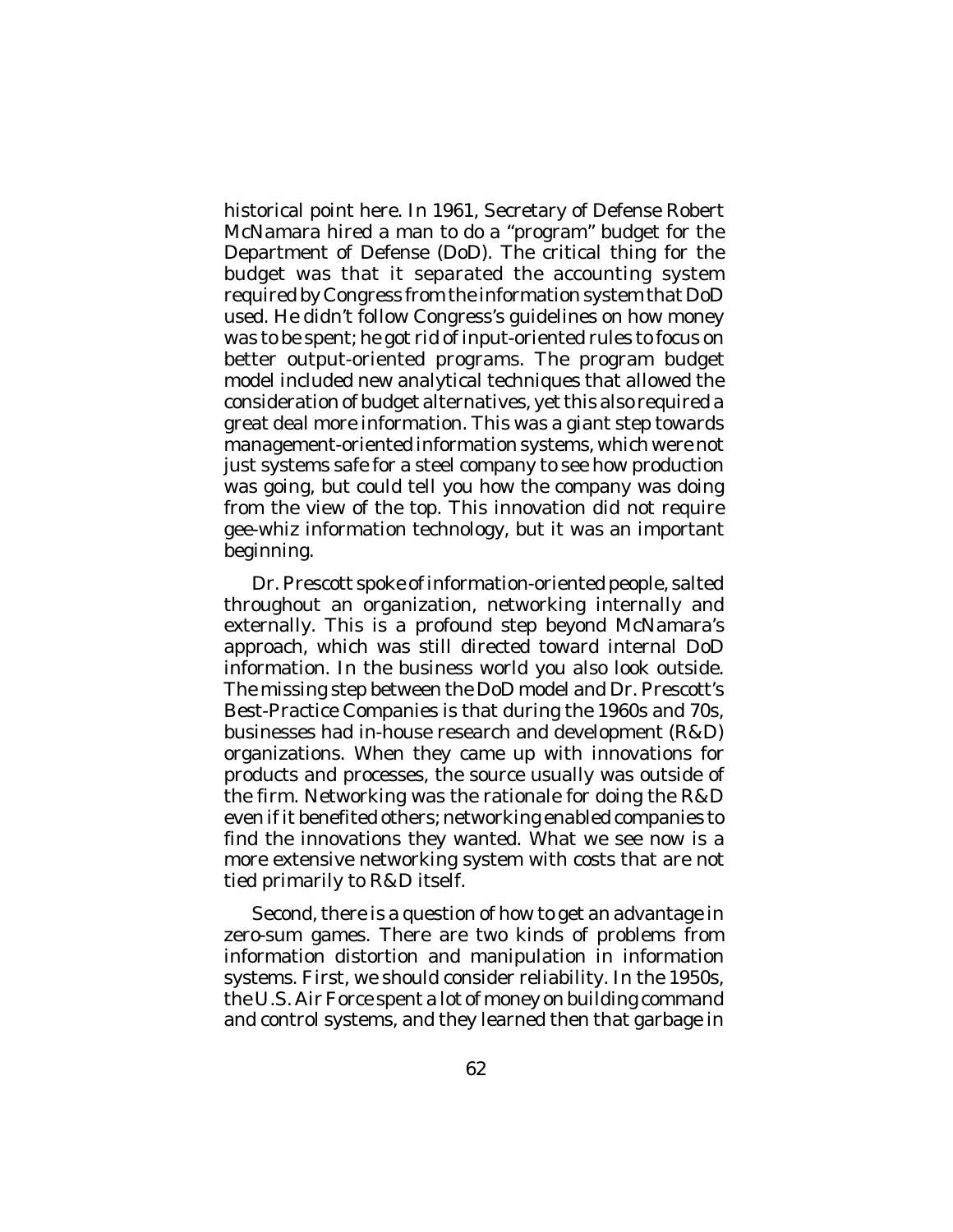equals garbage out. Unless these systems had benefits to the information providers, the providers gave them garbage. Low-level information sources knew more than the top levels did, and the system did not run well. How do you get reliable information? One possibility would be a library system in which providers benefit from the information, so they have an incentive to do better. We probably do not have this kind of system today. The second problem of information distortion can be seen in adaptations to information technology. Surely we should expect to see new ways for distorting information, manipulating people, and so on, where people will take advantage of information systems. One of the goals of our information systems should be to ensure accurate information, whether it is at the input stage, the analysis stage, or final usage.

## **Discussion.**

The panelists were asked to reflect on several issues: public perceptions and opportunities for asymmetrical attacks through media relations; reliable information versus perfect information; the appropriate public relations role for the military; and the proactive or reactive tendencies of business and the military.

#### **Public Perceptions.**

*Dr. Metz*: The defining feature of war in the information age is that the political-perceptual element is as important as what actually happens—what you make your own people think and other audiences, not just the enemy. Maybe the model for future symmetric warfare is not Iran-Iraq, but India-Pakistan proxy-conflict with air strikes, posturing, and perceptions management. The United States in the future is going to face enemies like Somalia, who really understand our psyche and can be more effective in fighting us. Saddam did it badly, and Milosevic, though it looked early on like he understood, also failed. Future enemies will understand us better, and their future leaders are students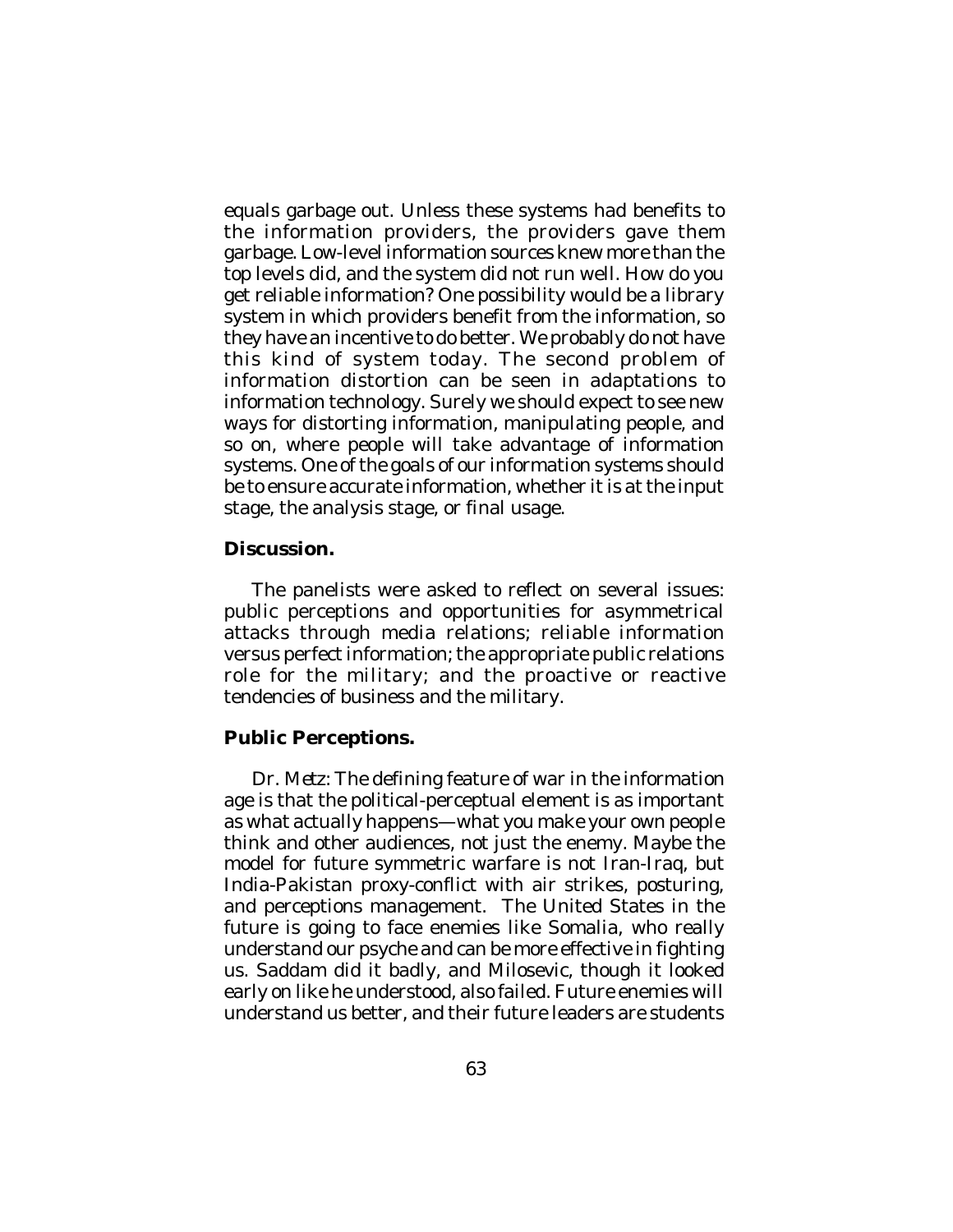in our colleges today who will have a savvy understanding of the United States.

*Dr. Drake*: We now refer to "audiences" when discussing war, and we lose sight of metrics for measuring assumptions. Now we are thinking about wars that involve global audiences needing satisfaction, not just for national security reasons but for politics. We struggle with the problem of issue management, trying to find ways to frame issues in real time, but it usually takes a long time to respond. Thanks to CNN, others get to shape the response first, and the United States responds belatedly. We need to anticipate better.

*Dr. Metz*: This presents a broad-based challenge to the political utility of force. The military's focus on precision and consideration of nonlethal technologies are designed to maintain the political utility of force.

*Dr. Prescott*: Businesses have been dealing with this on a smaller scale but more frequently than the military, and the military needs to get over its arrogance of not learning from the business community.

*Dr. Hammond*: Such arrogance may have been justified at one point, but now the "off-the-shelf" that the military should consider is not technology but organizational practices as outlined by Dr. Prescott.

#### **Reliable Information or Perfect Information?**

*Dr. Metz*: The answer is both. The offense/defense question has now shifted to a tension over hiding versus finding. The military says we should plan for that mission, building redundant sensors, utilizing data fusion, etc. So the military thinks it will be able to get perfect information, but I do not think it is going to be possible. Better finding will lead to better hiding technology.

*Dr. Prescott*: In the business world, competitive intelligence and competitive intelligence organization are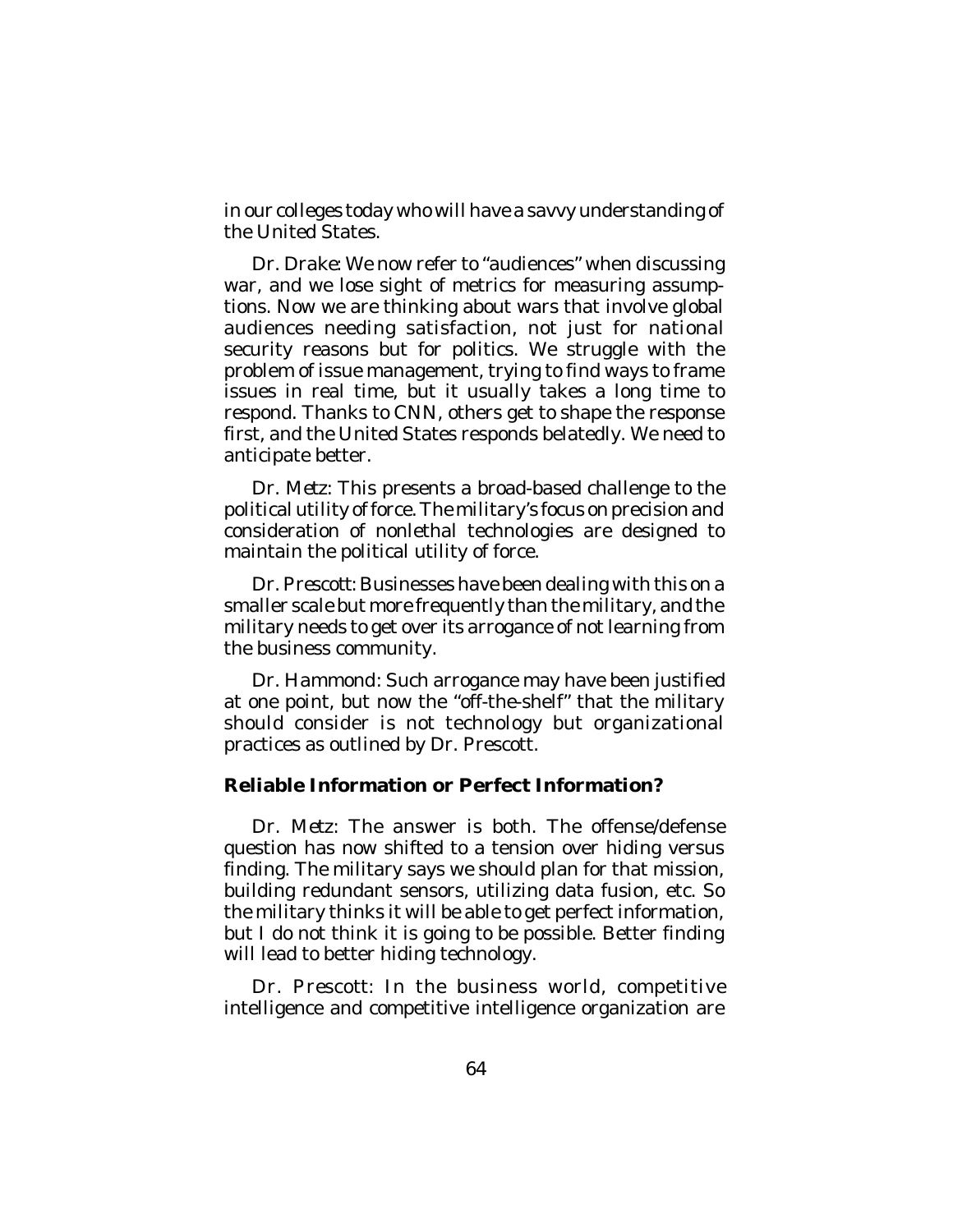dynamic capabilities which allow firms to learn, to reconfigure themselves, to combine with other functions. Competitive intelligence gives decision-makers a better way of using imperfect information.

## **A More Active Public Relations Role for the Military?**

*Dr. Hammond*: The military has good reason for not being out in front—it needs to preserve its nonpartisanship. While we think the military wants, and is trying, to get its message across, the costs of trying to be the spokesman make leaders reticent about getting out in front. However, in the future that boundary may have to be shifted.

# **Who Is More Proactive: Business or the Military?**

*Dr. Prescott*: The business community is not ahead of government intelligence agencies in terms of discipline, but it is better in innovation and lack of departmentalization. Business managers will not put up with compartmentalization, and the speed and quality of decisionmaking are better in business than in the military.

*Dr. Metz*: The costs of failing in business are much less than the military's costs of failing, so it is easier for business to be flexible and adaptable.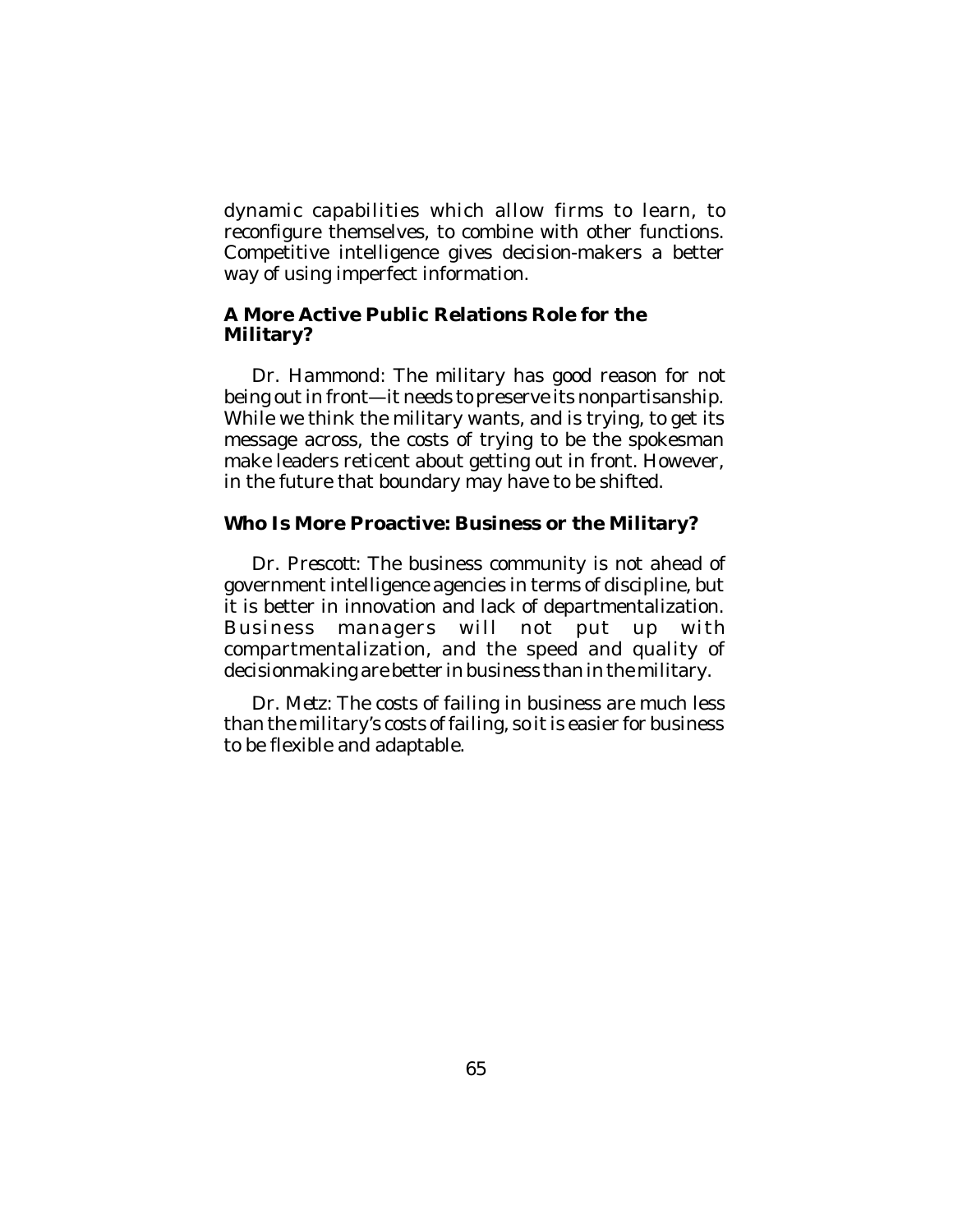# **SESSION 4: SIGNALING AND PERCEPTION IN THE INFORMATION AGE**

### **Dr. Robert Jervis Adlai E. Stevenson Professor of International Politics Columbia University**

Dr. Williams invited me to speak about signaling and perception in the Information Age, and I would like to make some remarks that I hope will contribute to today's discussion. In his introduction, Dr. Williams made reference to several of my books, including my first, *The Logic of Images*. If you are familiar with it, you know that it is about how actors, mostly states but including anyone, try to project desired images of themselves to get others to do what they want them to do. Those images can be true, or they can be deceptive. Then I did a later book, *Perception and Misperception*, showing that in theory these two are very much interrelated. They are two sides of the same coin, because when I am perceiving, I am trying to make certain inferences about the sort of actor you are, your intentions, your character; and when I am giving off behavior to try to project images, I am trying to influence you. When I am perceiving, I want to understand your projection strategy; and when I am projecting, I want to know how you are perceiving. So the two should fit together. However, my two books do not fit together at all either in substance or in style. The one on images is quite inductive and partly utilizes rational choice theory (before it became a theory), and the perception book is much more social-psychological.

Now what makes this more than a personal anecdote is that as the two subject areas have developed, they have really maintained a zone of separation. One other note on the academic literature. In the last 15 years there has been a lot of work done in economics based on signaling models,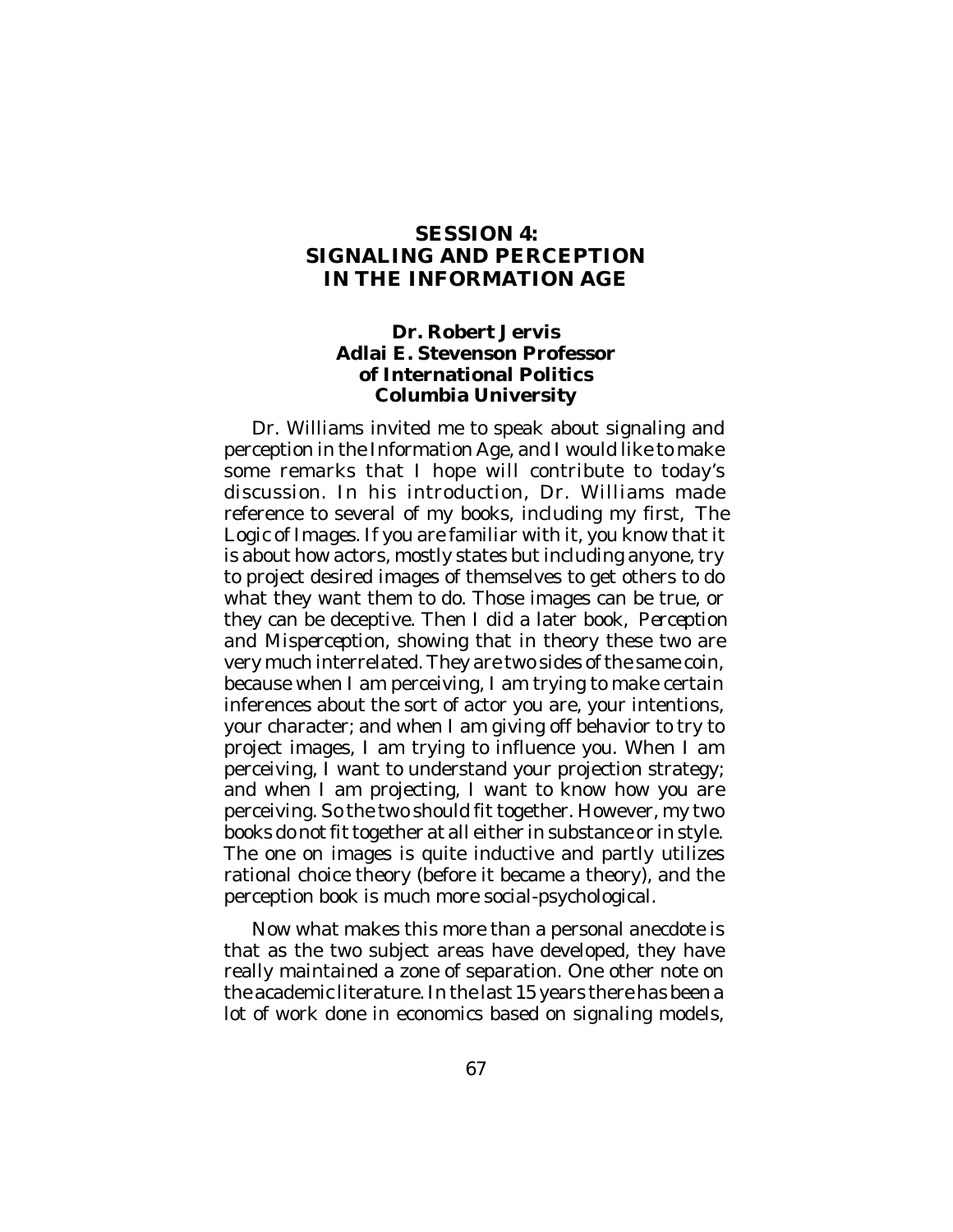and they are almost entirely deductive and descriptive, and quite often useless, because they are totally unempirical and unpsychological, and unfortunately do not get to the heart of the matter.

These two areas need to be brought together better, keeping in mind several things we tend to lose sight of. First, actors almost always want to project desired images of themselves. An important book in this regard is Erving Goffman's *Presentation of Self in Everyday Life* (1959), a sociological classic. Second, the possibility of deception is always present. Anyone who has been a university administrator is familiar with how much deception there is in the world. Now if we look at the U.S. Government, from what we do know from declassified sources, there are a fair number of deception operations. But if we ask how alert is the United States and the intelligence community to deception by others, particularly in peace time, I think the answer is remarkably slight. Part of the problem is that it is very hard to deal with deception, when you are really just trying to get a sense of what is going on in the world, and there is so much noise in the system, so much overload, so much ambiguity. For intelligence analysts and policymakers, when you try to layer deception schemes on top of that, it may be that the only things you have to latch onto may be totally misleading. It tends to erode your ability to act. Third, which I will come back to, different people have different theories through which they interpret the world, different mindsets. This tends to be lost sight of when people send messages.

Let me give you one example based on the infamous date of December 7, 1941. As World War II buffs know, about 24 hours before the Japanese attack on Pearl Harbor, Washington sent a message to Pearl Harbor saying they should be alert for a Japanese attack, even though Washington was confident the attack was coming in the Philippines. The people in Pearl Harbor received the message, they understood it, and they thought there was a very high chance of going to war, too. So they put the base on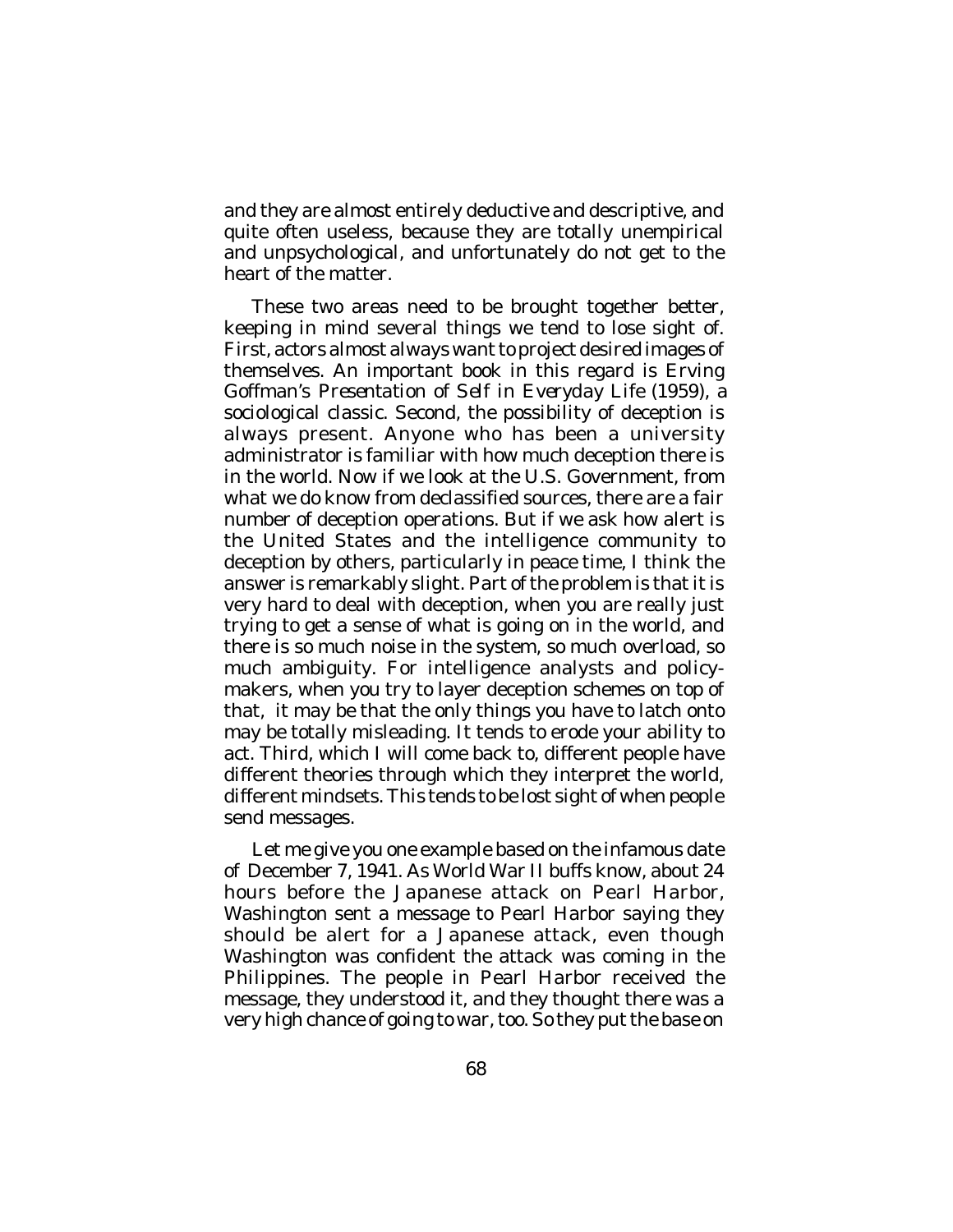full alert for sabotage, which meant among other things putting all the airplanes together in the middle of the tarmac. What went wrong was that from the perspective of Pearl Harbor personnel, the pressing day-to-day danger was Japanese sabotage. There was a large Japanese community there, the Americans knew they were under surveillance by the Japanese, and, if there was going to be a war, the obvious thing for the Japanese to do was to commit sabotage. Washington was concerned with more global issues like the Philippines, and sabotage was small potatoes to them. But note what is really important at the second level. Pearl Harbor did not know what was the pressing information that caused Washington to be so worried, and the people in Washington could not put themselves in the place of the military leaders at Pearl Harbor who, in doing their duty, had to be worried about things like sabotage. This is the story of a great deal of signaling and perception, certainly in the realm of international politics, and in other realms as well.

For the moment, I will use the term "signals" generally, although there are distinctions among different types of signals. The meaning of signals always comes in the eyes and head of the perceiver. That is obvious, but it tends to be lost sight of. It also means that people think differently, perceive differently, and will have many interpretations of various actions that are familiar, but also ones that are strange. Let me give an example that is too good for me to have made up. Several years ago, before Monica Lewinsky, there was the Paula Jones suit, which President Clinton underplayed for a while. But then he hired Robert Bennett as his lawyer. Two things happened as a result. One was that the case suddenly got much more publicity in the *Washington Post*. According to a *Washington Post* editor, the question was: if Paula Jones had no case, how come Clinton needed to get a hired-gun like Bennett? I do not think Clinton quite realized that was the message he was sending. The other thing that happened, and it was seemingly quite unrelated, was that the U.S. dollar was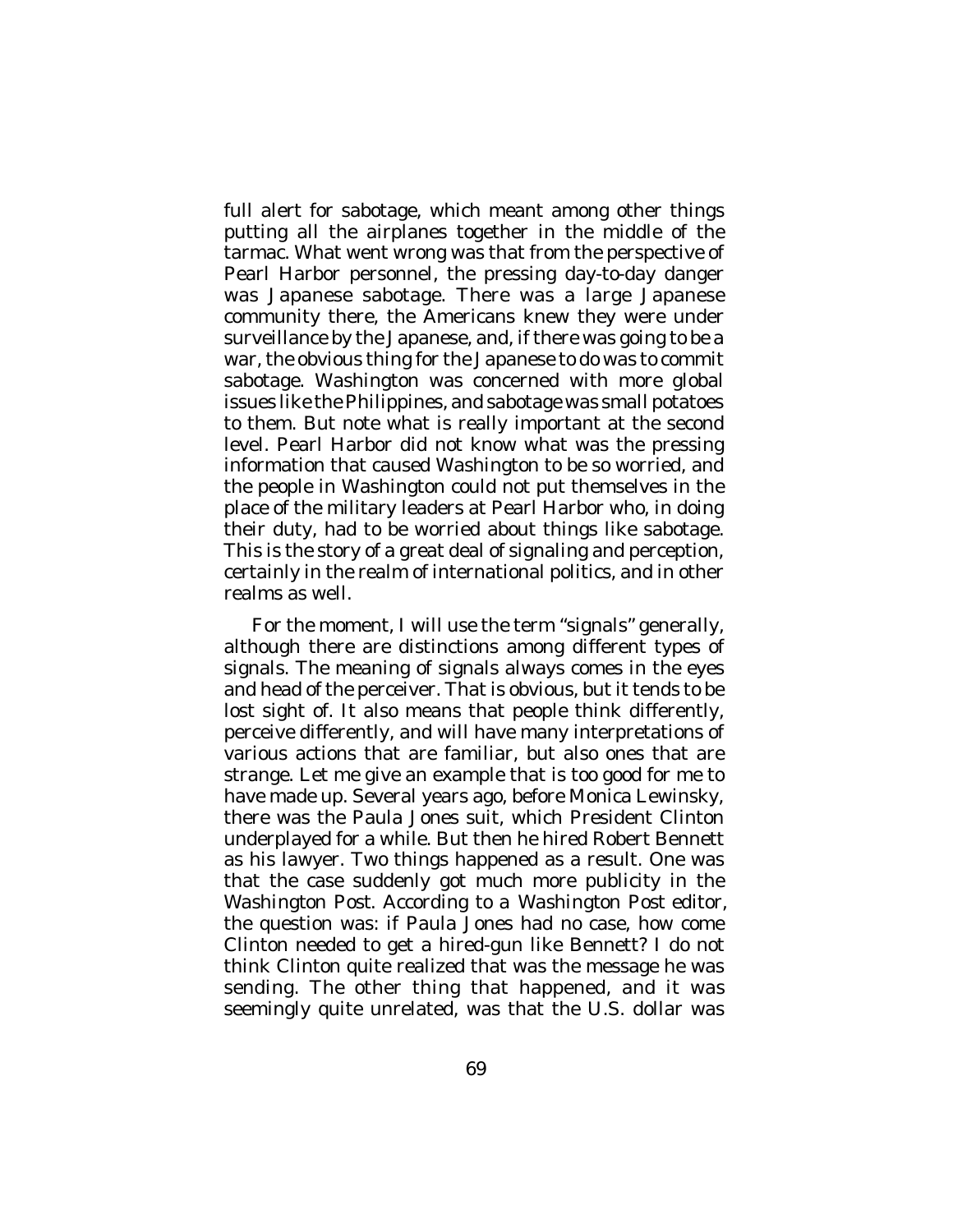greatly strengthened in the currency markets. According to a currency trader, "Clinton's hiring Bennett was really a boon for the dollar." Why? "We were starting to lose faith in him, and that helped turn things around."

What this is telling us, and this may be an extreme case (although the Pearl Harbor case may not be extreme), is that signalers have two problems. One, which I will return to, is knowing what is in the other person's head. Two, any message conveys meaning at two different levels. First there is the message that is being conveyed, and the second is the fact that the sender feels that he or she needs to send a message. Let me give another example. In most restaurant restrooms, there is a little sign over the wash basin saying "employees must wash their hands after using the toilet." What message does this send? To the customer, it appears that the restaurant is hiring people too dumb to know that this is what they are supposed to do, so the restaurant put the sign up to tell them. This is probably not the message they want to convey. Similarly, in some situations when a currency is weakened, or a bank is giving off some disturbing signs, lenders or investors may come out with a statement that they have "confidence" in the solidity of the bank. Or, when university presidents get in trouble, sometimes the board of trustees will issue a statement that they have great confidence in the leadership of the president. On one hand, you might believe them, but on the other wonder why they need to say that.

How would we feel if the American and French presidents issued a statement that there were no differences between their countries that could not be resolved by peaceful means? Universities have recently instituted teaching awards, not to impress students, who know better, but to impress the trustees and donors with how seriously they take teaching. If the university does take teaching seriously, it should not have to have the awards.

There are a great many messages which have this problem. But there is even a second layer, because once you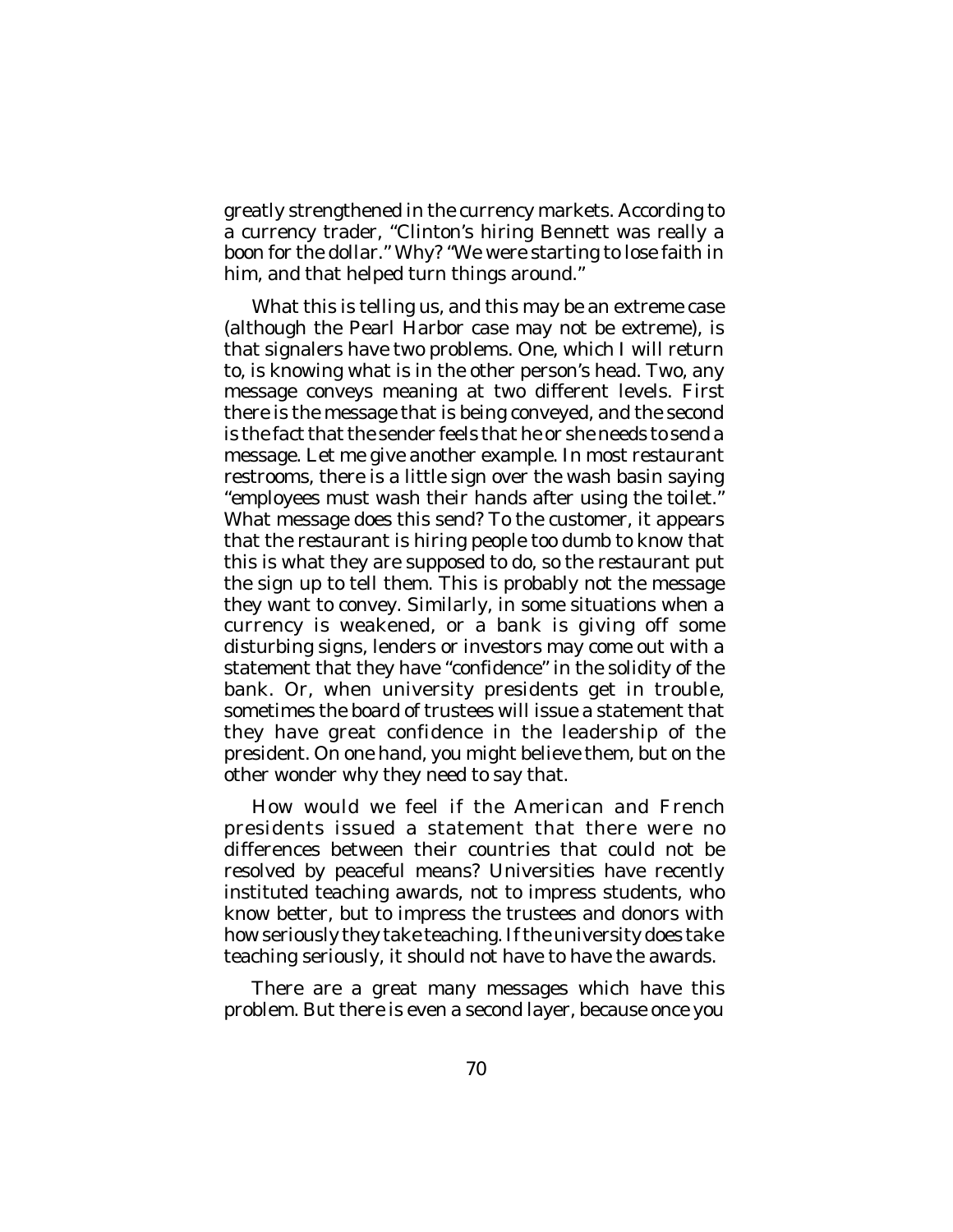issue a "reassuring" message, it becomes somewhat expected. Returning to the example of the university president, if it is expected that, when they get in trouble, the board will make a statement of confidence even if they do not have it, then if the board later decides that the statements are meaningless or counterproductive and declines to make them, then the interpretation is that the president really is in trouble. So there are a great many difficulties arising from the fact that signals exist on those two levels.

Let me turn to the crucial problem first of how the impact of signals by definition depends on how they are perceived, and secondarily that this is often unrealized. Many think the best movie for international politics is *Rashomon* (1950)*,*  and I absolutely agree. It is the story of four people involved in a crime who all see it very differently. Recently there have been a number of conferences between Americans and former Soviets, between Americans and Vietnamese, going back over Cold War incidents and bringing together the different sides. Leaving aside the numerous problems with these, they reveal the tremendous differences in what the sides believed and how they interpreted the others' motives. It really confirms a great deal of *Rashomon*. Take, as an example, how foreign diplomats have a meeting and then go away and write up separate memos about the same meeting. Forty or fifty years later sometimes it is possible to get the documents from both sides to compare them, and they are often just wildly different. They tend to report more about what they said than what the other side said. They tend to allege hesitancies on the other side, and frame it all in terms of the objectives they were trying to meet. Sometimes you want to ask if this is even the same meeting because the differences are so great.

Ernest May, a great historian, has done an interesting book on the Spanish-American War. He notes that President McKinley's speech to Congress was meant to convey a very strong message to Spain; there are several paragraphs that are obviously the gist, and the rest is just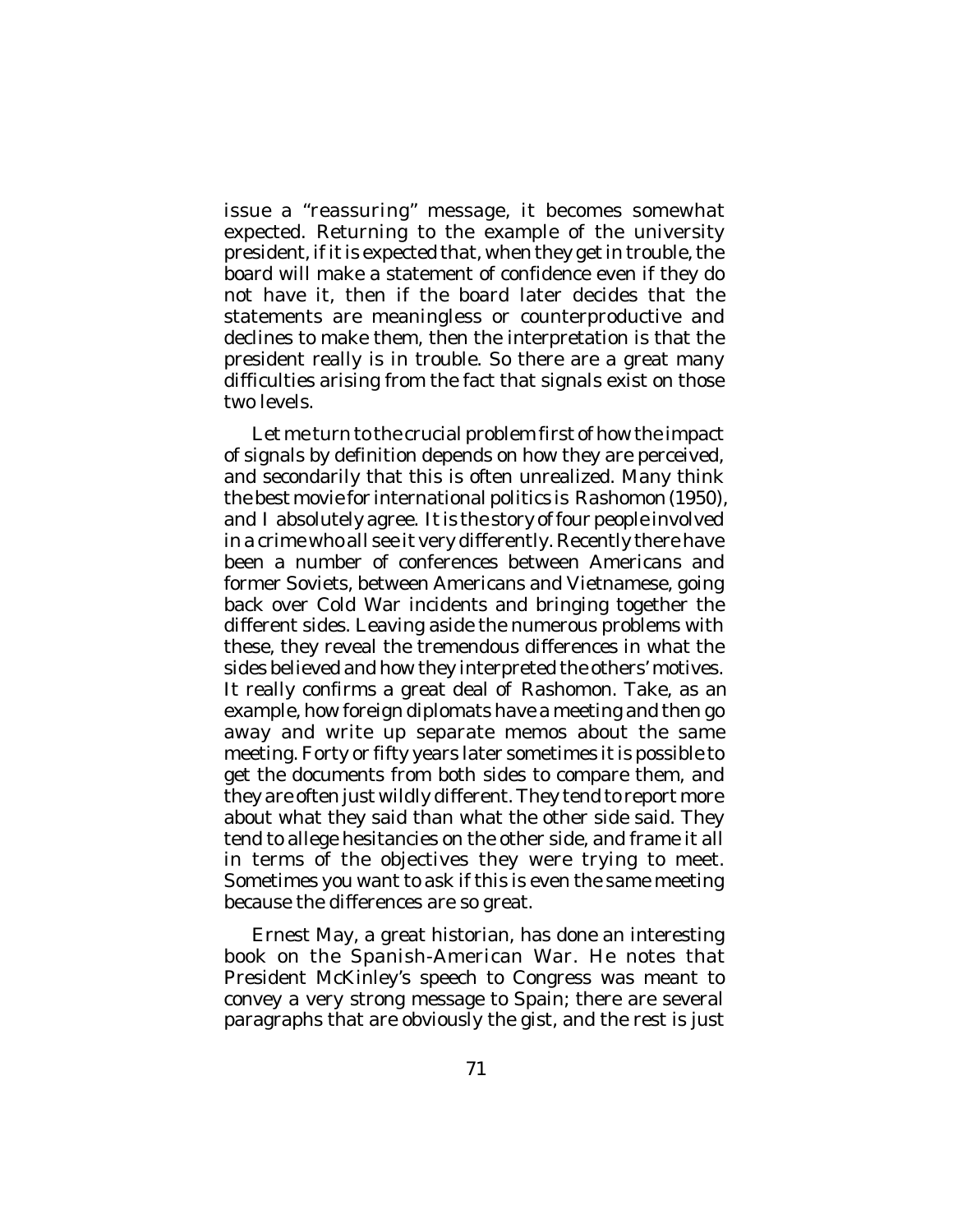packaging. May went to the archives in Madrid and got the cable from the Spanish ambassador, essentially a copy of the speech, marked up by the Spanish foreign minister. There were extensive markings in the paragraphs that McKinley had meant as throw-away lines, there was nothing in the margins next to the sections he had meant as important.

We find this phenomenon in domestic politics as well. Historian Richard Immerman and political scientist Fred Greenstein, both experts on Eisenhower, had the marvelous idea of going back to look at the conversation that Kennedy and Eisenhower had the day before the inaugural. Kennedy had been briefed by Eisenhower a couple of days before that, Eisenhower had touched on Southeast Asia, and Kennedy was disturbed enough about it to ask Eisenhower for a second briefing just on Southeast Asia. The way in which this meeting comes down to us in the Schlesinger and Sorensen books is that Eisenhower says it would be unfortunate if we had to send ground troops into Asia (although really more Laos than Vietnam), but if the choice is having to lose Laos or Vietnam or sending ground troops, then we have to send ground troops. There was no tape recorder in the Oval Office, at least not one running that day, but Immerman and Greenstein found four memos of the conversation: Clark Clifford's, McNamara's, Eisenhower's, and yet a fourth. None of them say what is in the Schlesinger and Sorensen books, not surprisingly. They all say something quite different, they contradict each other on many points, they focus on what the person taking notes is most concerned with, and the final twist is that because Immerman and Greenstein know Eisenhower well, they think they can reconstruct what he actually said. But that is after studying him for 10 years, something no one in the room could, and they all came away with very different impressions.

The second order problem is that people rarely realize this. Putting it most simply, empathy is extremely difficult. To understand the other person's mindset, the theories they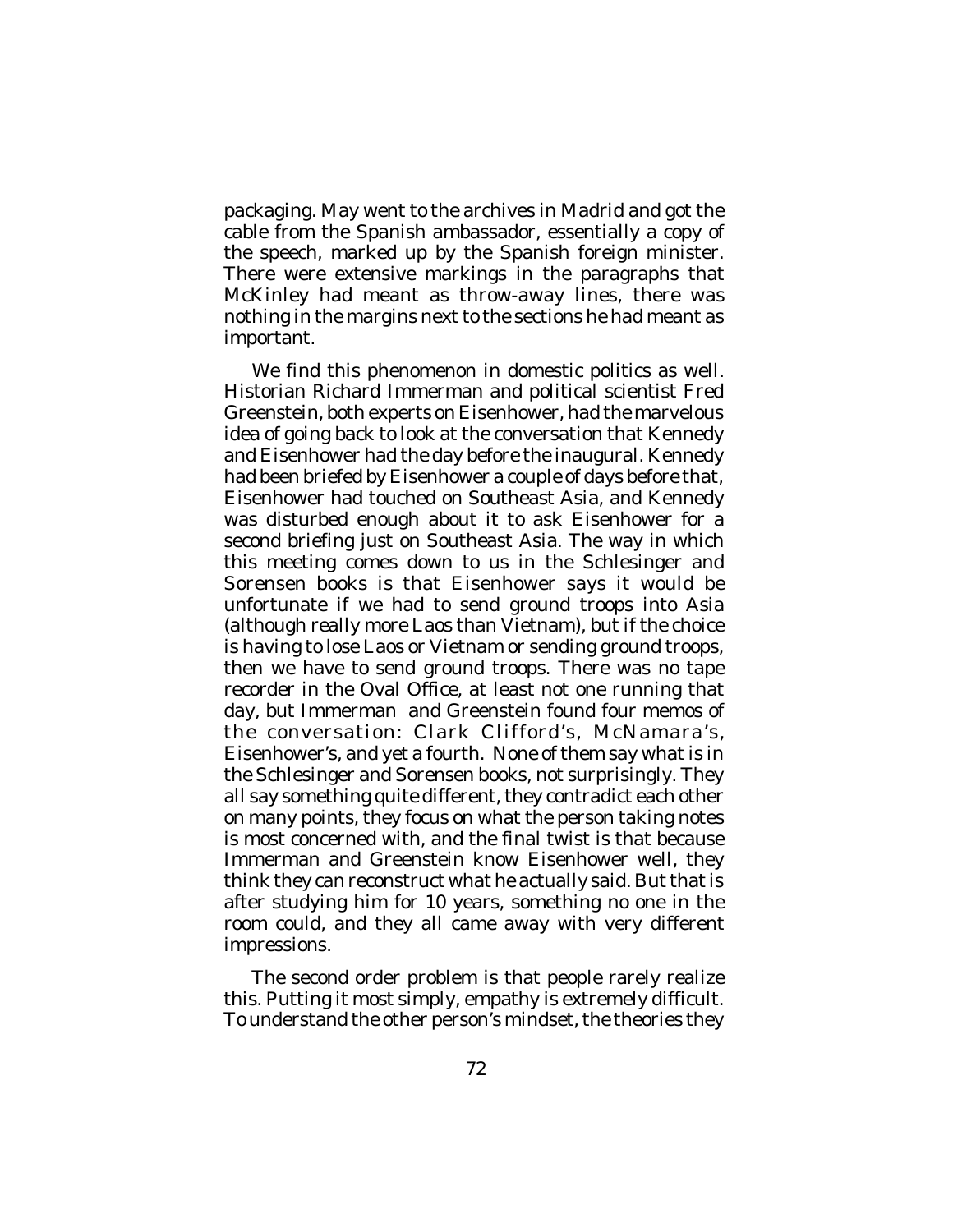have, the way they see the world, is difficult, especially when they view you—as an individual, a corporate actor, or a country—very differently from how you view yourself. So a couple of other examples. One of the biggest surprises we have found since the opening up of archives of Soviet documents is that they talked in private the way they talked in public. They actually addressed each other as "comrade." At the top of the page they would actually say, "Workers of the world unite!" The same sloganeering we discounted really was the way they talked to a certain extent. They talked about us as imperialists, not just telling that to the Third World. They meant it. It is not surprising, although disturbing, that in the many now-declassified National Intelligence Estimates which were written in an attempt to understand the Soviet Union, it was very rare for analysts to be tasked by policymakers to write a memo as if they were Soviet intelligence officers writing to their bosses about what the United States was doing and why it was doing it. They did not want to do that. It is difficult, and no one wants to do it—certainly no analyst wants to do it on his or her own.

As a result, actors tend to think that their signals get through. They sometimes worry they will be discounted as deceptive, or their objectives rejected as being false, but they usually think that at least on the first level the other side understands what it is they are trying to say. Often this simply is not true. The British ambassador to the Ottoman Empire, in one of the perennial crises of the late 19th and early 20th centuries, attempted to give the Ottomans an ultimatum. To show them he was serious and would do no more bargaining, he got in his sailboat and sailed out into the Bosporus in plain view of Turkish spies, and was confident that this would be noticed. They did notice it, but their reaction was that he could not be serious—the ambassador was off sailing again, and nothing serious would happen.

Another example from one of the Vietnamese-American conferences. President Lyndon Johnson launched a peace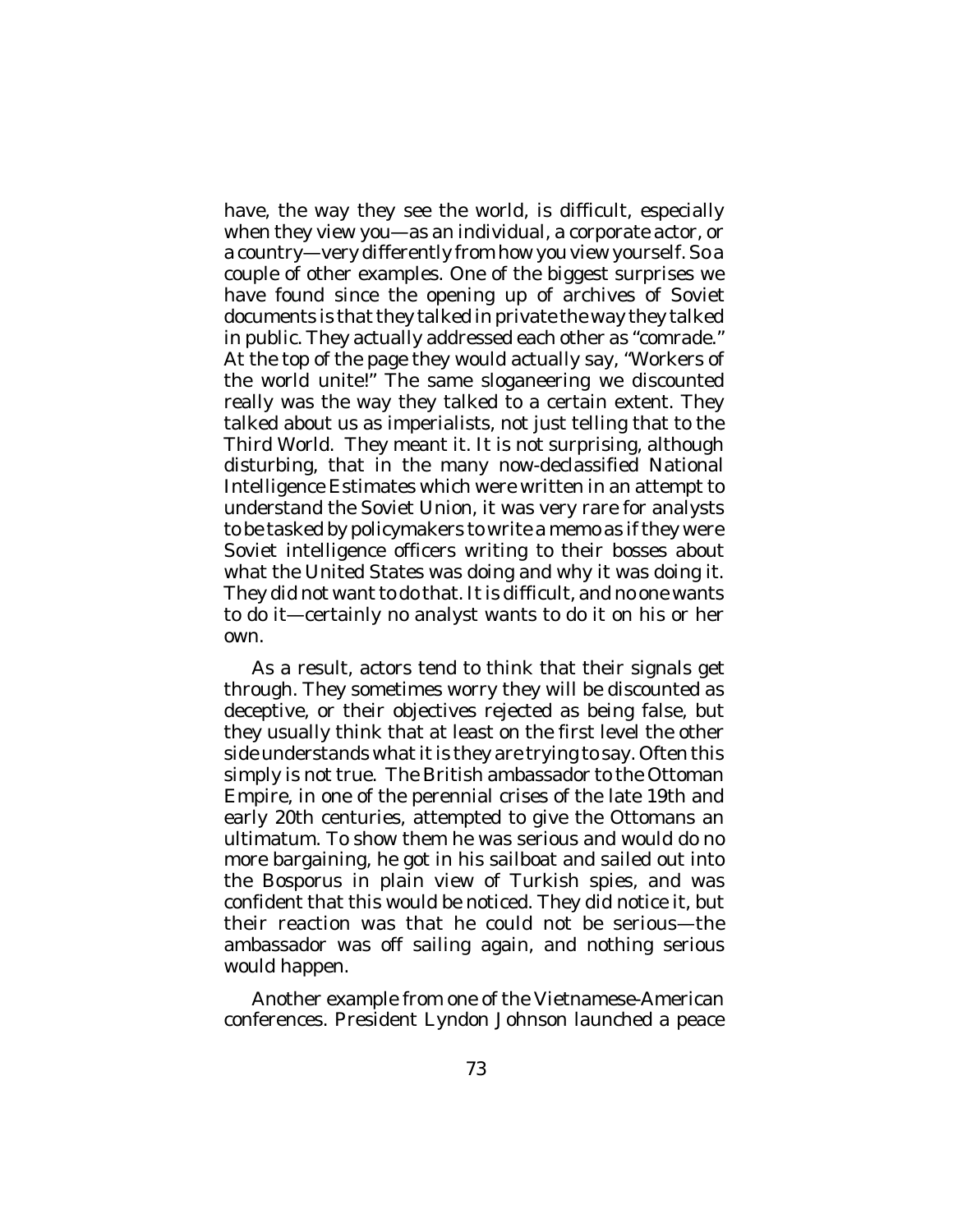offensive in December 1965, with a bombing pause over North Vietnam, dispatching emissaries to over 100 countries, and so on. Johnson probably was serious, he was looking for a way out now, this was not just for public relations. But the North Vietnamese totally discounted it, and, in fact, they thought if he were serious, he would not do it this way—he would not send out so many emissaries, he would not be so public, so demonstrative. They did not know Johnson; this was how he always behaved, he believed in overdoing things. The Vietnamese thought that maybe there was a time the Americans would talk peace, but this clearly was not it. On the other side, the North Vietnamese had a four-point peace program, one point of which was quite ambiguous (regarding the role of the National Liberation Forces). They thought we completely understood what they were trying to say, and it was discussed in several secret meetings at the end of which the Vietnamese thought we understood clearly. We may have discounted some of it as deception, but we did not understand what they were trying to say at all. This happens a great deal.

Let me talk about some implications and some conclusions. First, this is a problem not only between but within governments. As anyone who has been in Washington knows, the only thing worse than negotiating with the enemy is negotiating with the folks in the building across the street. This reflects not only different interests, but people have different tasks and see the world very differently. In the Kennedy Administration, in trying to determine policy toward Vietnam, a team of State Department and Department of Defense experts was sent out into the field. When they came back to the National Security Council (NSC) with wildly different reports, Kennedy supposedly leaned back in his seat and asked if they had visited the same country. Of course they had not, they had visited their own minds—they were simply closed-minded the way we all are. They had certain beliefs and views, and they were going to interpret what they saw in that light.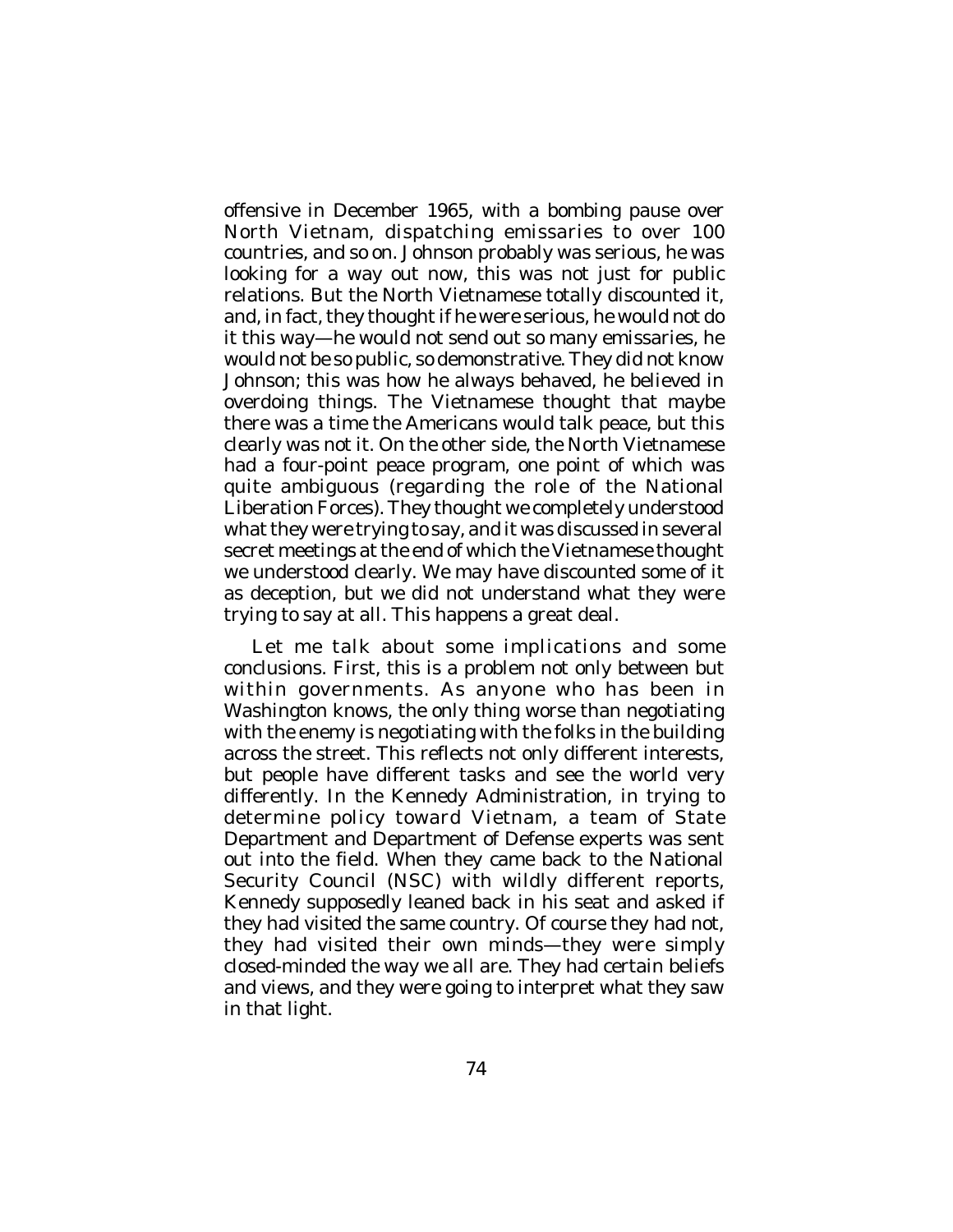Second, attempts at deception work best, and I suspect will only work, if you are trying to convince the other side of what they already believe. You have to plan to do what they do not expect you to do; you cannot change their minds. Deception can only work well when you have a lot of information. Remember the Ultra decrypts and the Double Cross system in World War II, which worked brilliantly together, but only because the Allies were reading Hitler's mail.

Third, there are lots of cases where the other side will read messages you have not sent. For example, at one meeting between Scowcroft, Schultz, and Gorbachev, Gorbachev was getting really upset, and the Americans could not figure out why he was so irritated. When they asked him what was wrong, he said that a Reagan speech of the week before had been really troublesome. Scowcroft and Scultz had no idea what speech he was referring to, but after the meeting they found out Reagan had given a speech to some small Republican group, and the public had not really paid attention. It was written by a fundraiser, and it served its purpose. But Gorbachev read it, and no one had expected that.

Fourth, different countries have different histories, and this is important because of the tendency to draw historical analogies based on historical experiences. States often do not understand how important that is to the other side. The North Vietnamese have indicated, and I think this is probably true, that they were very influenced by Geneva 1954, where they felt they were betrayed not only by the Americans but by their friends. By way of historical analogy, therefore, they vowed they would not repeat a whole series of errors they associated with Geneva '54. Almost no one in the Kennedy and Johnson Administrations knew what Geneva 1954 was, let alone that it perhaps might influence the Vietnamese later.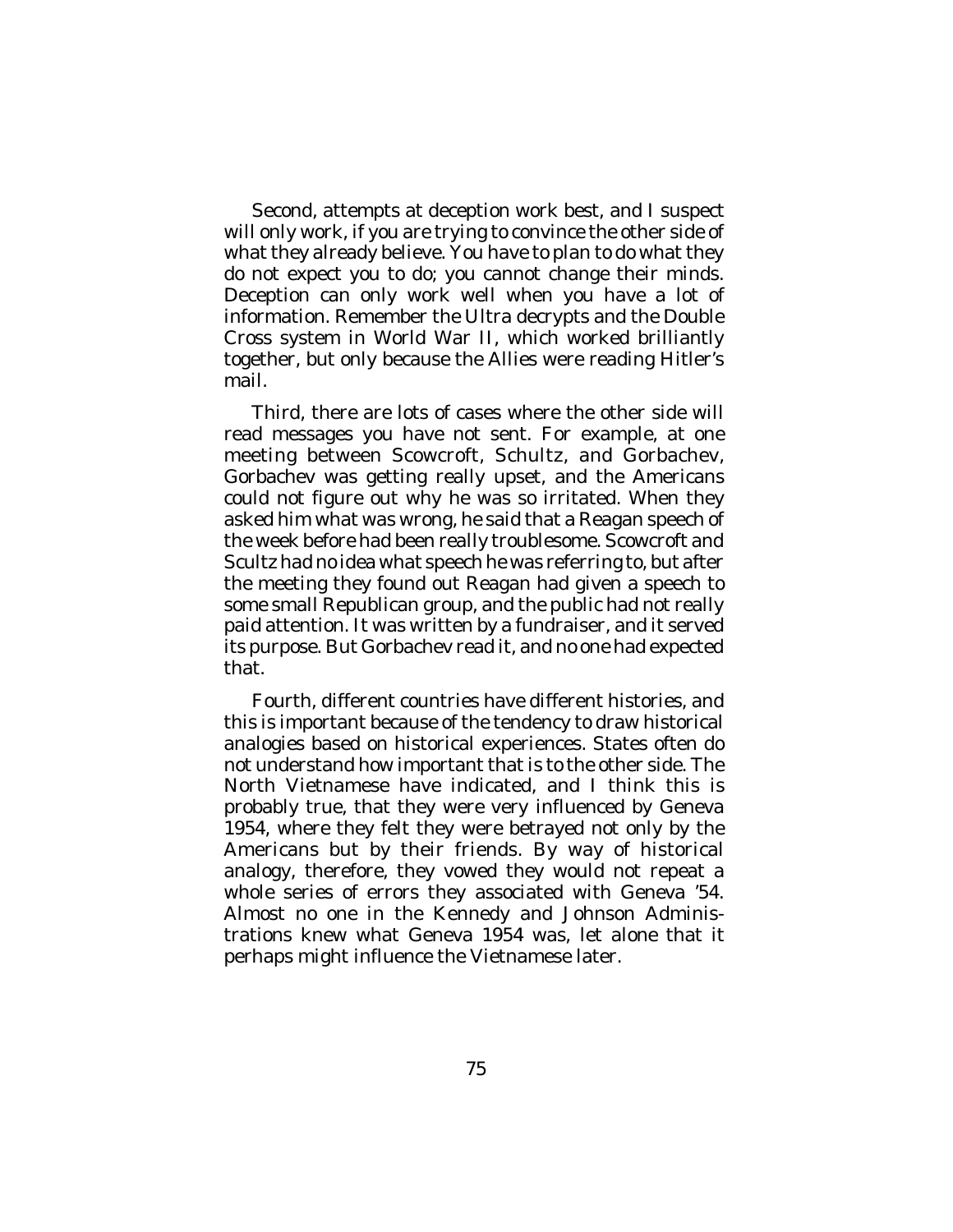Finally, what is most self-evident to you is apt to be the most troublesome, because you assume it is self-evident to the other side and it rarely is.

My conclusions are implicit in what I have already said. First, *Rashomon* is the rule, not the exception. You have to plan on it, you cannot always defeat it. You have to act on the assumption that it is difficult to get your message through, and that many of the inferences you make about the other side are quite wrong and are different from those the other side holds. Second, people rarely understand this, partly because it is harder to act when you try to deal with this. Third, and related to that, actors often think their messages have been received and understood when they have not been. Therefore, when the other side does not react as expected, you assume the message has been rejected. This may be true, but often the message simply has not gotten through. Fourth, actors tend to think that others understand the images they have of others and the images they are drawing from the other side's behaviors, and that often is not true. And finally, in the face of all this, people still have to act, and there is a difficult balance to be maintained between being open to new information and realizing a degree of ambiguity, confusion, and deception—and setting a strong course in the world.

A final anecdote on this. Richard Neustadt's book *Presidential Power* (1960) points out the importance of how the President gets his information. Dean Acheson came up to Neustadt and told him, "You're always trying to tell the President that he should get all this information that conflicts with each other; my job is to make sure the President makes up his mind and does something." It is a real tension between coming to grips with the difficulties I have laid out and setting a course in the world.

But if I were to advocate a prescription, I do think that without slighting the need for acting in the face of uncertainty, that most important decisions in business and government should not be made without competing papers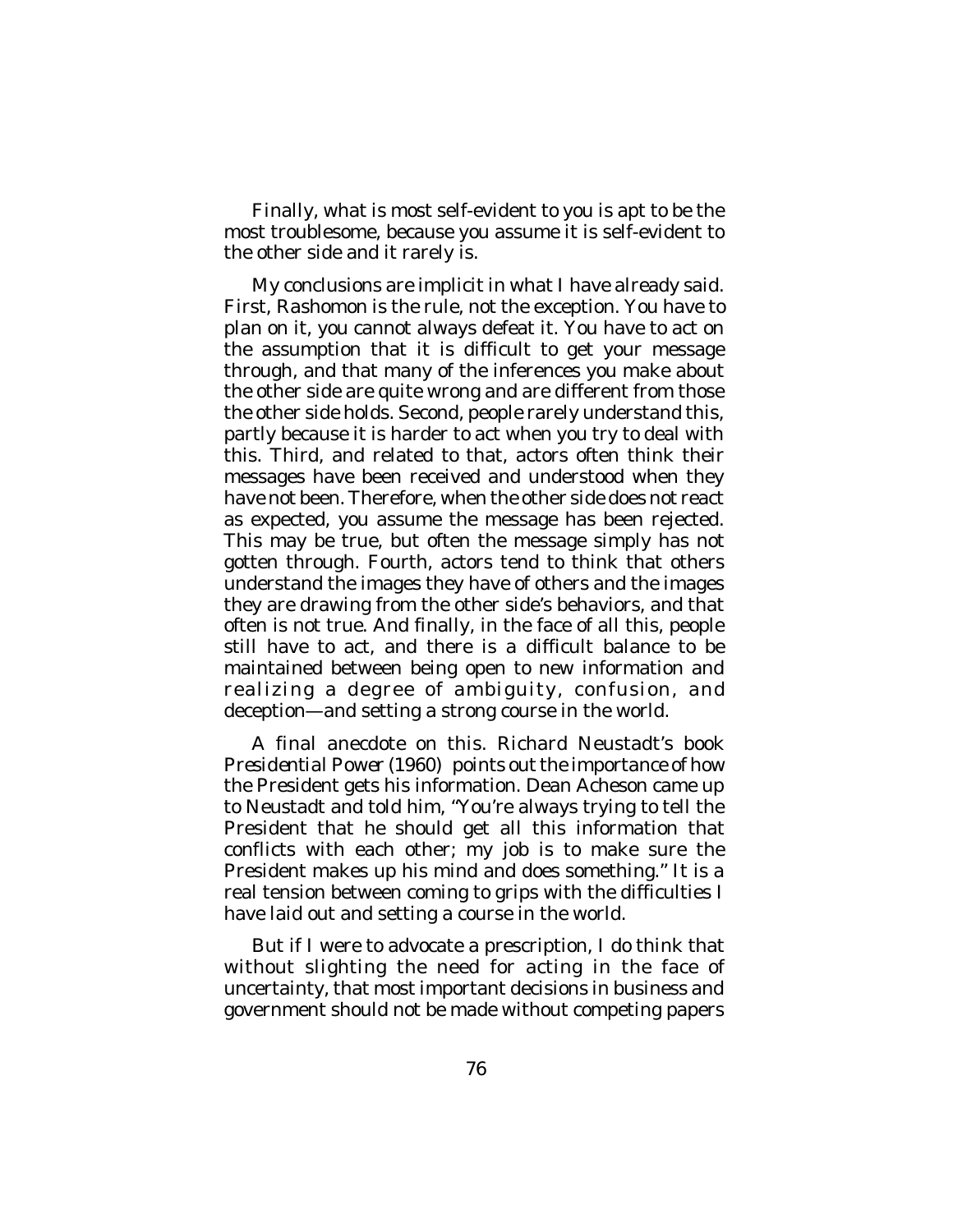explaining what information is likely to be conveyed by this decision to the other side and how the other side is likely to view what we are doing, what its interpretations will be. In other words, without extremely strong efforts to put oneself in the other side's shoes, to exercise some empathy. I think there are very few decisions that are taken on that basis. Doing so might not be easy or solve all the problems, but it might be a step in the right direction.

## **Discussion.**

Dr. Jervis was asked to comment on several issues: American signals regarding democratization; signaling and perception in the Information Age; and simplicity and subtlety in signaling.

## **American Signals Regarding Democratization.**

We can be sure that the message of democratization is received differently in different countries that have different histories, mindsets, and ideologies. It probably is taken well in some areas by newly democratizing countries, the message being that we think those efforts are important. It also might be taken by them as a sign of hypocrisy if we are not putting our money where our mouth is, particularly if they look at our foreign aid budget. It would be interesting to find out what these countries actually think about the message of democratization in light of other U.S. policies. In other countries it is certainly taken as a sense of American hubris—"they're trying to force us into their mold"—that we think we have discovered the latest panacea, because it is a little suspicious that during the Cold War, although we did as much for democracy as any country, the record is not great. Kennedy faced three possibilities in the Dominican Republic, one that it would become a democracy, two a totalitarian state, and three a communist state; until we could guarantee the elimination of the third option, we would have to settle for the second. So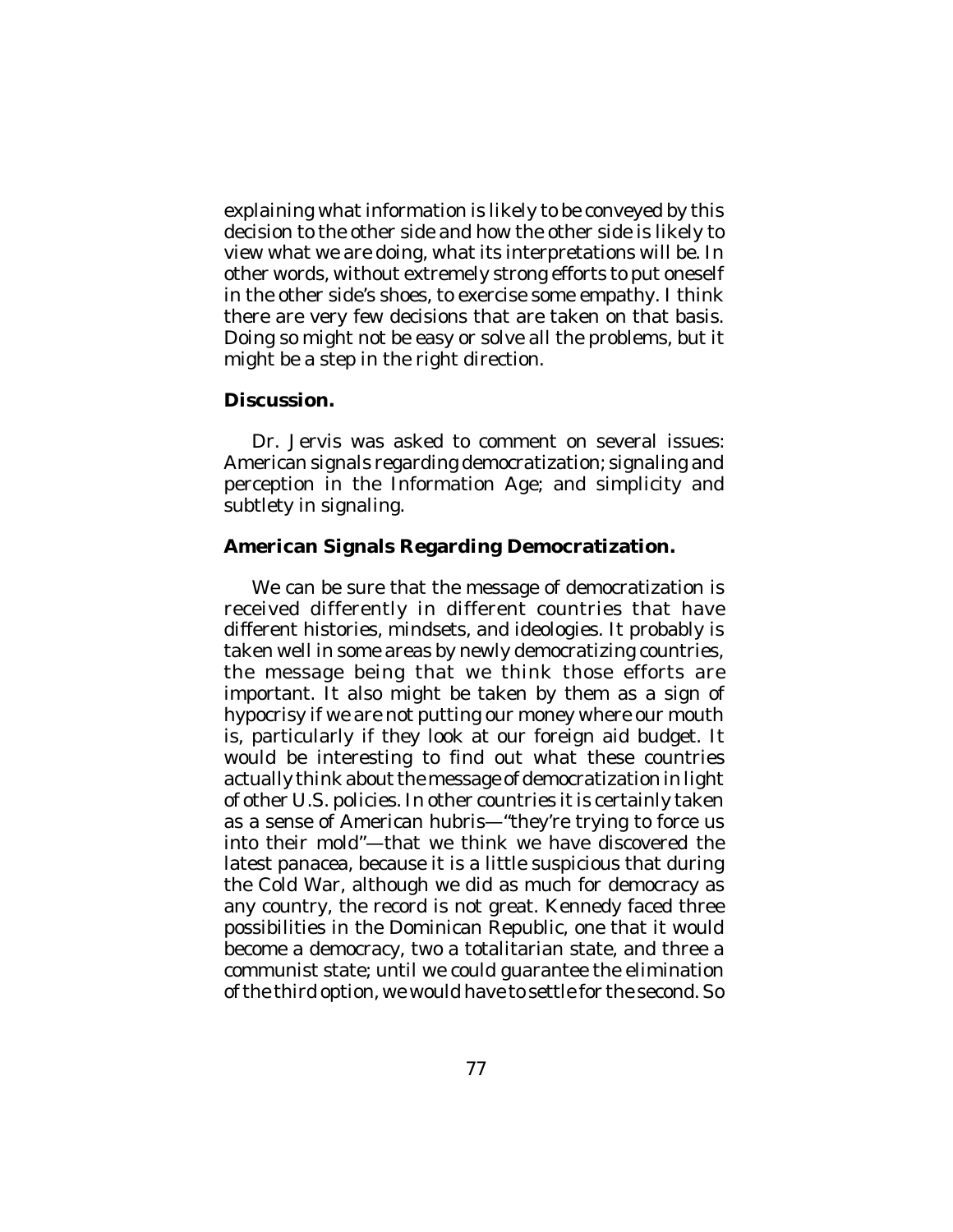the message of democratization probably does not convey all that we would like it to.

### **Signaling and Perception in the Information Age.**

The discussions during this conference about the explosion of information and information overload suggest that we need to spend more time thinking about institutional and personal screening mechanisms. One of the psychological screening mechanisms would be to become more theory-driven, maybe not in terms of formal theories but in terms of beliefs and expectations. It may well be that the greater volume of information leads to an increased role for what people believe in the first place.

Second, there are many more sources of information out there now. The role of private messengers through history is very interesting. There were priests involved in private diplomacy between the United States and Japan in 1941, and although they did not exactly bring on the American entry into the war, they muddied the diplomatic waters. There are a lot of examples where private actors trying to do good by bringing together two countries often end up doing a great deal of harm. Today there are many more opportunities for private diplomacy, with more access to information.

Third is the problem of knowing the other side's decision cycle and timing. One reason the United States was so surprised in Vietnam was that we were interpreting messages and intercepts found in South Vietnam as if they reflected very recent decisions made in Hanoi. But with all the problems of command and control on Hanoi's side, there was actually a multi-month lag time, so what we were picking up often reflected decisions made 6 months prior. So sometimes you see the other side reacting to you when it really has not, because it has not had time to get your response or message and digest it. Information overload may make the problem worse, though not necessarily. And when you're working in real-time, the press will be on your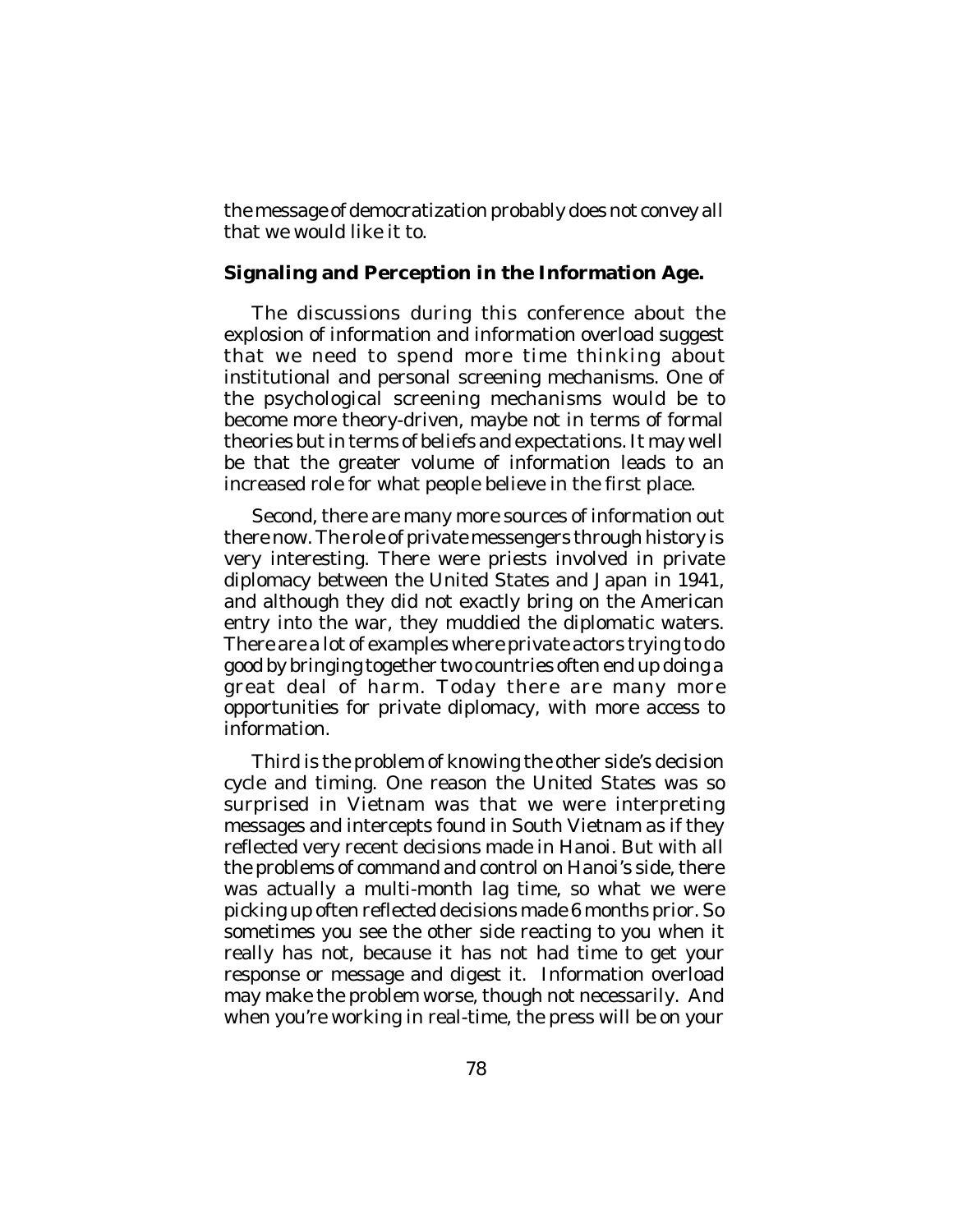back, it is hard to keep a secret, and it is hard to get the time you need to think before replying. You all know how regular mail goes out at the end of the day, offering you an opportunity to take something back on further reflection e-mail doesn't allow you to do this. E-mail should have a built-in 15-minute delay so you can call it back.

### **Simplicity and Subtlety in Signaling.**

It may indeed be true that it helps to have a reputation for having difficulty responding quickly, rather than having a reputation for being ready and able with clear lines of command and control. A response should be thoughtful. In negotiations deadlines are useful, but there are situations where time is more important and needs to be slowed down. Regarding subtlety, when you look at the historical record, it is evident that when people have tried subtle messages, very few of them have gotten through. On the other hand, some nonverbal signals do get picked up by trained diplomats. Also, when you do not get a response, you cannot assume your message has been heard and rejected. The difficulty often in bargaining is that you want to send something subtle because you do not want to appear weak, so you are caught in that trap. But I think the chances of subtle signals getting through are not great. If you do not get a response, do not assume anything, and do what you can to make things clear.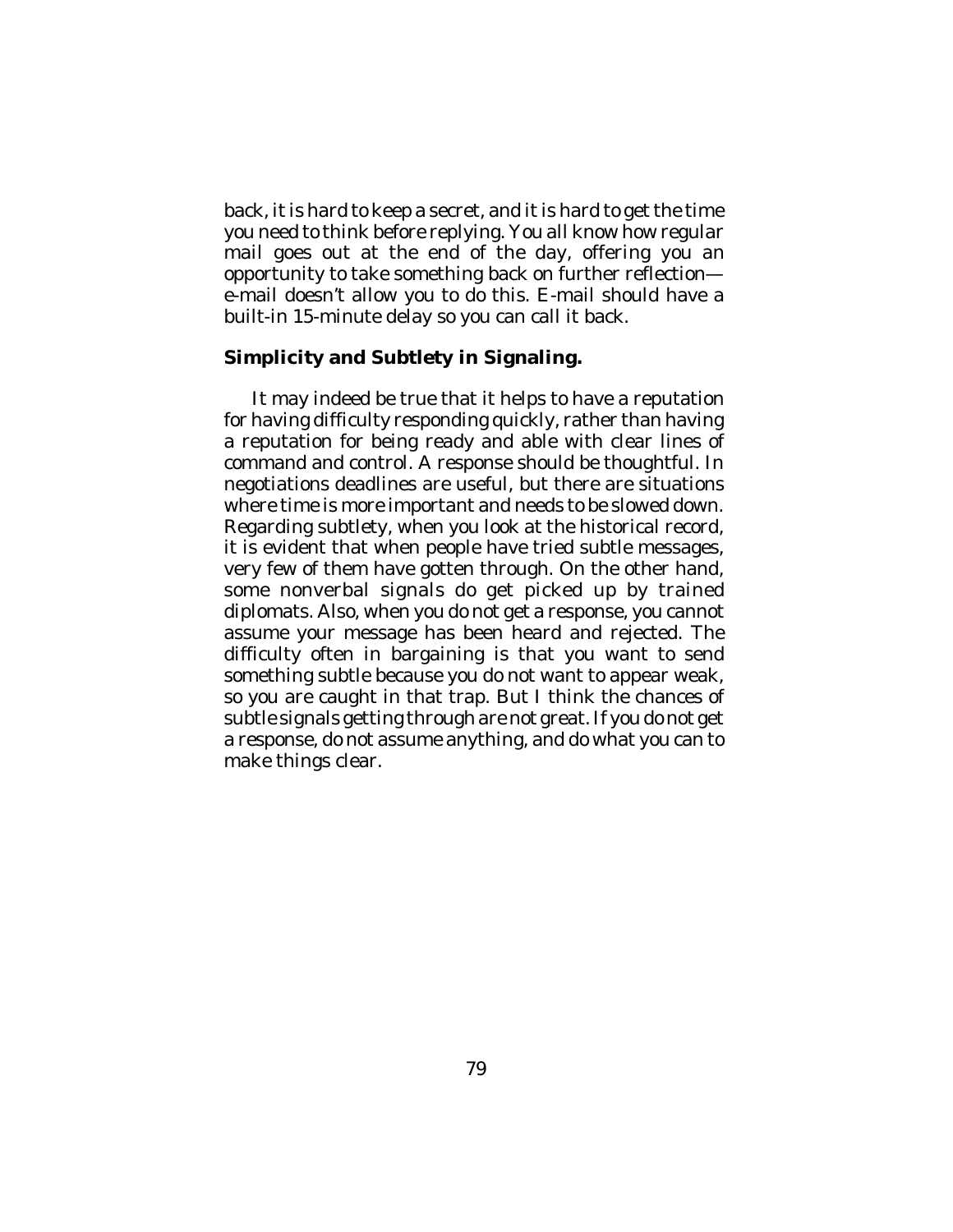# **SESSION 5: THE INFORMATION REVOLUTION AND THREATS TO SECURITY**

The aim of this session was to assess how some of the threats to U.S. national security might be exacerbated by various aspects of the Information Revolution, looking specifically at asymmetrical warfare, cyber-threats, and different kinds of viruses.

# **"Metaphors and Modern War: Biological, Computer, and Cognitive Viruses"**

#### **Edmund M. Glabus Aegis Research Corporation**

My plan is to be controversial and creative in thinking about asymmetric warfare. What I am proposing is not a doctrine, not an operational concept, but more of an innovative but tentative idea, using a metaphor to tease out questions for further inquiry. The first thing people think of when considering war is tanks coming over the hill, but this is not the first thing to think of in information warfare. An effective way to think about other things is to use a metaphor which conveys quickly what you are trying to communicate. The metaphor I will be using is that of the virus.

Let me begin with some of the common definitions of a virus: (1) *archaic*: venom; (2a): the causative agent of an infectious disease; (2b): any of a large group of infectious agents; (2c): a disease caused by a virus; (3): something that poisons the mind or soul. Now a layman's definition of a virus would be any agent that takes external copying equipment and uses it to make copies of itself. There are three types of viruses I would like to talk about: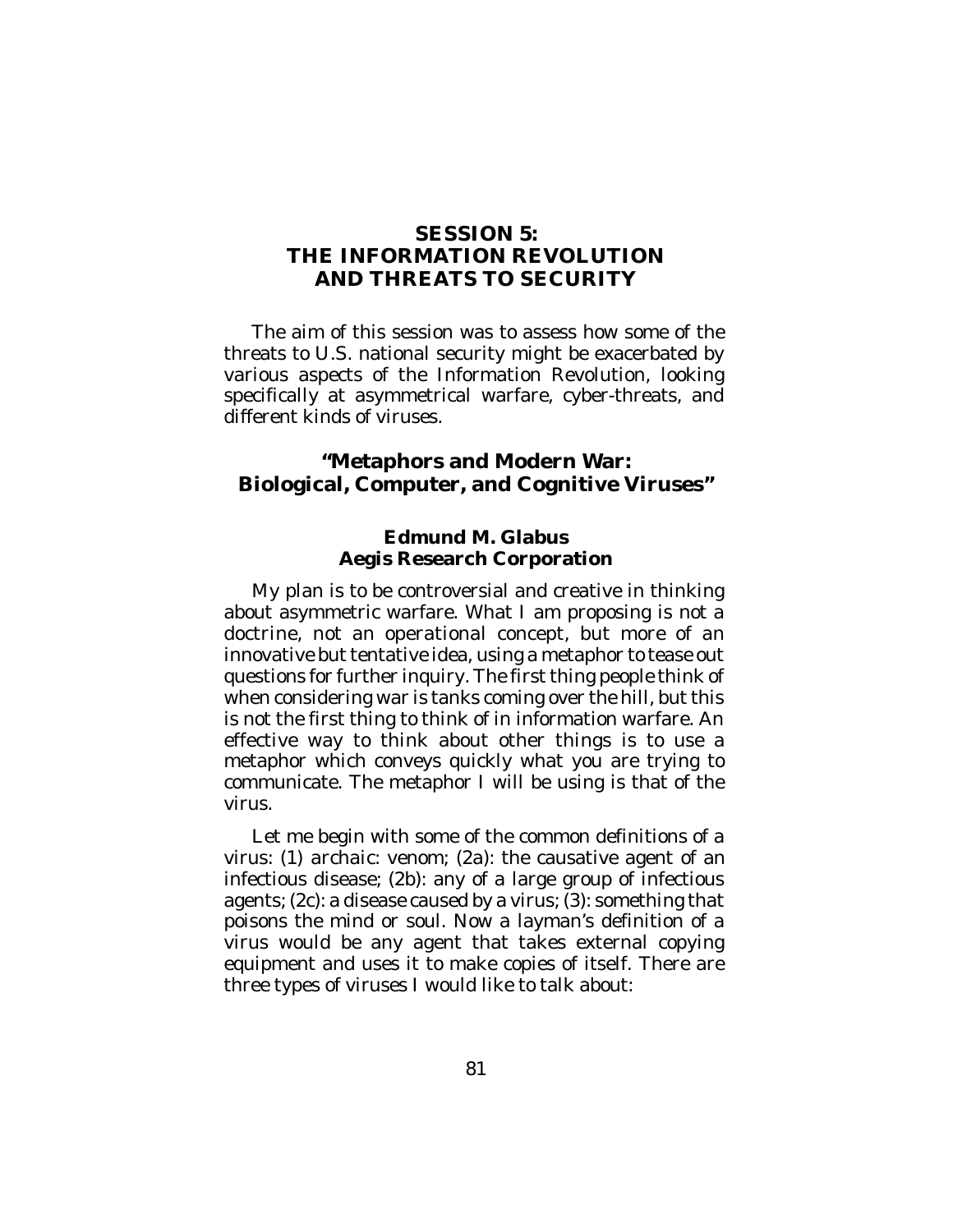• **Biological**: any of a large group of submicroscopic infective agents . . . that cause various important diseases in man, animals, or plants [Webster's].

• **Computer**: a computer program that can infect other computer programs by modifying them to include a (possibly evolved) copy of itself [Cohen].

• **Cognitive**: an agent that infects people with a meme, a unit of information in a mind whose existence influences events such that more copies of itself get created in other minds [Dawkins/Brodie].

The virus metaphor is a heuristic, sort of a cheat sheet, and is no substitute for good scholarly research—but in a soundbite world, you need to attract attention and communicate quickly. Table 2 illustrates the three virus domains and the similarity of terms used within them.

| Biological        | Computer               | Cognitive           |
|-------------------|------------------------|---------------------|
|                   |                        |                     |
| <b>Gene</b>       | Machine instruction    | Meme                |
| <b>I</b> Cell     | Computer (paper)       | Mind                |
| IDAN              | Machine language       | Representation      |
| <b>Virus</b>      | Computer virus         | Cognitive virus     |
| Gene pool         | All software           | Meme pool           |
| Spores/germs      | Electronic messages    | Broadcast/          |
|                   |                        | <b>Publications</b> |
| <b>Species</b>    | Operating system       | Cultural            |
|                   |                        | institutions        |
| Genus/higher      | Machine architecture   | Culture             |
| Organism          | Program                | Behavior            |
| Genetic evolution | <b>Artificial life</b> | Cultural evolution  |
| Genetic           | "Back door"/           | "Hot button" or     |
| susceptibility    | security hole          | psychological door  |
|                   |                        |                     |

#### **Table 2. The Three Virus Domains.**

A quick note on memetic viruses. There have been seven articles in the last 180 days with "memetic" in the title. These viruses are inherently good at replicating them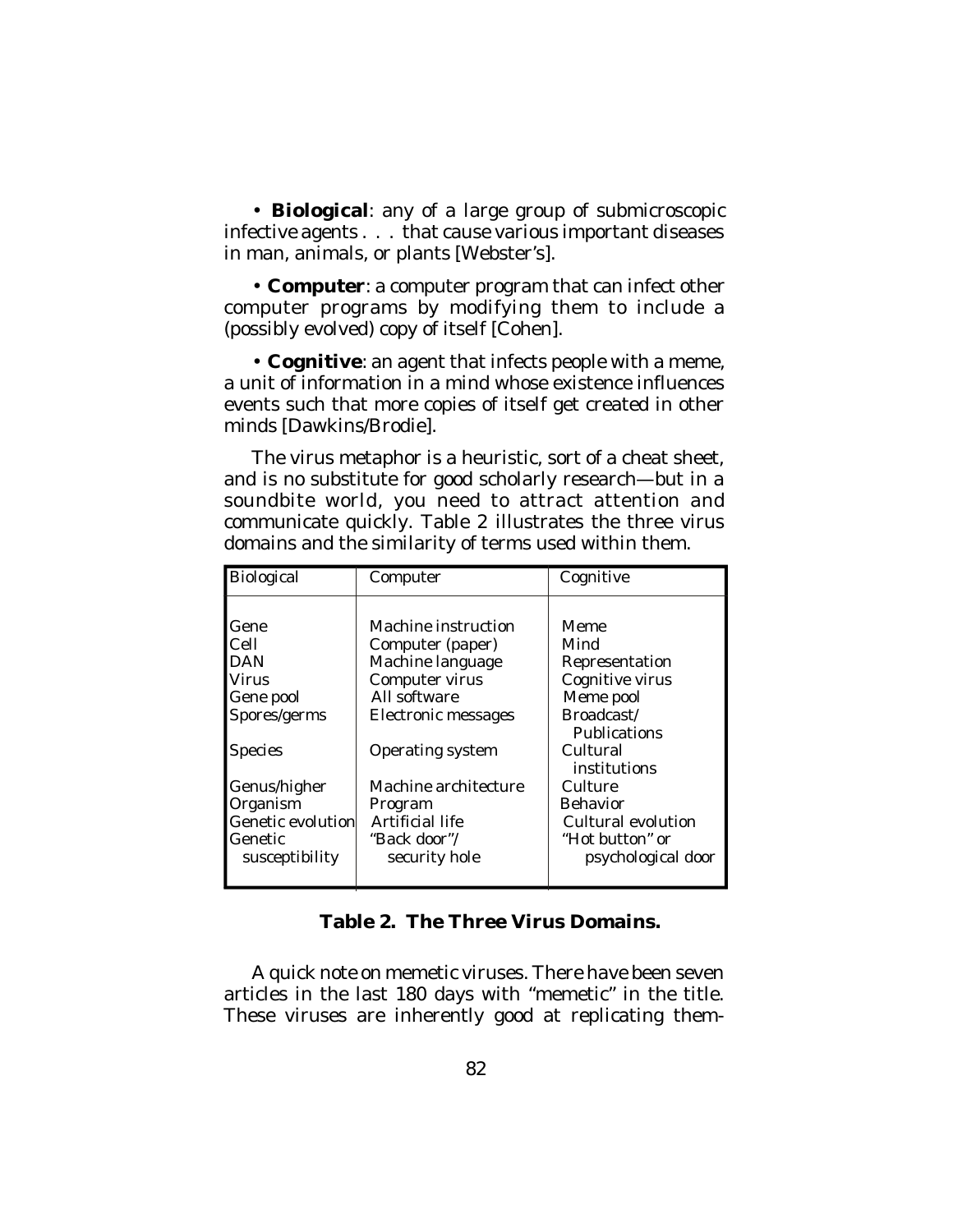selves, from deception campaigns to urban legends that will not die, especially on the Internet.

Let me turn to a discussion of viruses in asymmetrical warfare. Of course the goal of asymmetry is that the adversary force wants to avoid U.S. strengths and exploit U.S. weaknesses. This is possible through the use of different virus domains.

First, biological viruses such as anthrax are quite powerful. Iraq declared that it had 2,245 gallons of anthrax, enough to kill billions of people. To put that in perspective, the average swimming pool has 25,000 gallons of water in it—lots more than the relatively small amount of anthrax, when only a small amount of it is needed to be fatal. It is very hard to find anthrax even in the production phase; it is easy to evade intelligence. In asymmetric warfare the enemy may try to step aside of U.S. strengths—to avoid our best-trained military fighters—by using a virus. We are much better trained in other things than we are in biological warfighting. A biological attack can hinder U.S. reliance on speed and agility in combat, and exploit America's perceived unwillingness to suffer many casualties. A powerful technique of virus use is a second strike against emergency responders, which makes it difficult to mobilize, assess, and respond to the first incident; the second one makes possible significant death and disruption.

Second, opponents may use computer viruses in asymmetric warfare. How does the virus metaphor apply to information warfare? The virus allows one to leapfrog across geography—it is easier to inject a computer virus across oceans than other kinds of viruses. The enemy's use of such a virus may negate the moral high ground for the United States that we claim with non-lethal warfare. Both France and Russia sound positive about non-lethal warfare. The user of viruses is able to claim some moral ground in certain forums by arguing that it is non-lethal. It is difficult to coordinate responses to information warfare attacks, especially from viruses, and this may allow an enemy to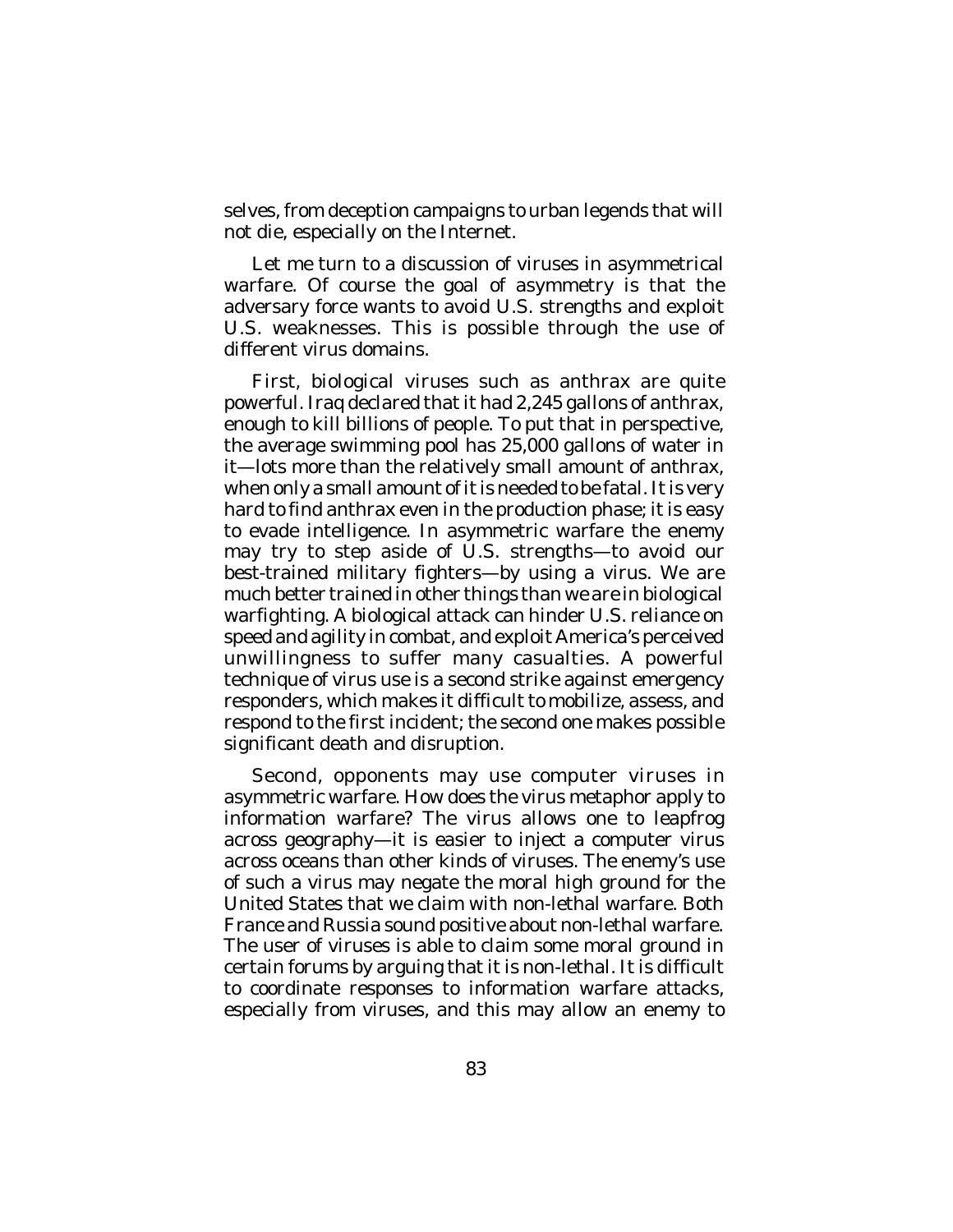exploit the U.S. reliance on information superiority and just-in-time logistics.

Third, an enemy may also use cognitive (memetic) viruses. The use of memetic viruses offsets the physical use of force, moving off the high-tech battlefield and into the human realm. It also flies under the radar of U.S. warning systems, although the United States is rejuvenating its efforts to deal with propaganda and to coordinate responses to it. Memetic viruses inject ambiguity and complexity into conflict, and complicate American policymakers' efforts to achieve political consensus.

So should viruses be considered a sort of unconventional weapon of mass destruction? Maybe so for anthrax, because it can cause such widespread destruction. The answer for computer viruses is no. Although they may produce mass disruption, they are temporary events that can be mitigated once we learn how to combat individual viruses. On the cognitive side, viruses are perhaps weapons of mass deception but not destruction.

Let me conclude by pointing out some common strains and issues among these three virus domains. All three types can be used by states, groups, or individuals, from both internal and external sources, and remote delivery means are available. All require heavy civil involvement—from local and state to the federal level—and raise jurisdictional questions. Most defensive assets for all three are in the Reserve and National Guard. The viruses are cheap to develop and produce, and can become antidote-resistant. It is difficult to train for combating viruses, and hard to conduct combat assessment. And in general, Americans find the use of all three to be repugnant.

The virus metaphor is powerful, and it is relevant to all different facets of warfare. It is important to have creative thinking in all these areas, and I hope that the virus metaphor moves us in that direction.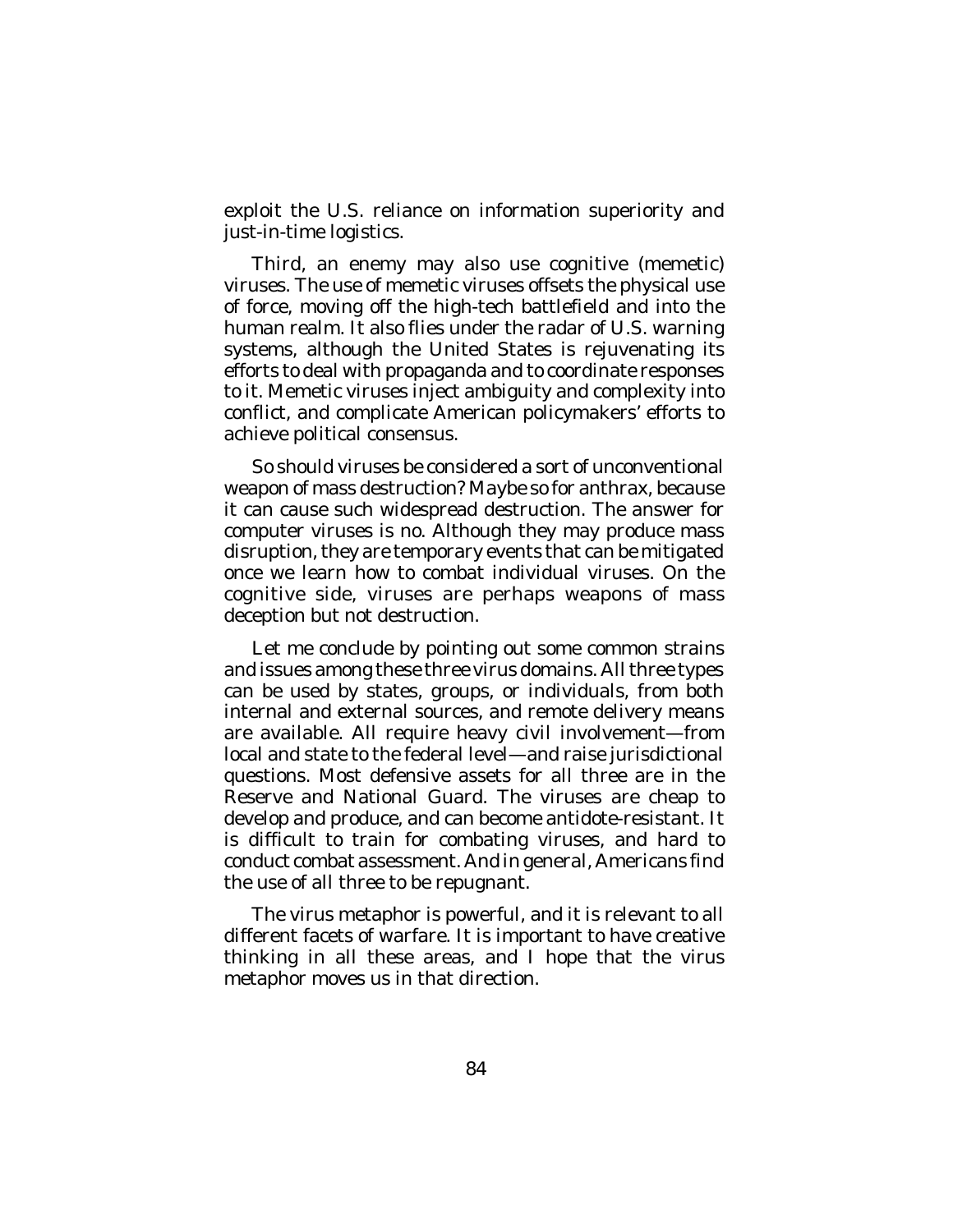# **"Terrorism as an Asymmetrical Threat"**

#### **Dr. Stephen Sloan University of Oklahoma**

It is important to begin by emphasizing ambiguity. The problem is that it is difficult in warfare to determine clearly who the enemy is, where the battlefield is, and what strategy is needed to achieve what goals. Many years ago, Admiral Watkins aptly said that warfare would take place in an ambiguous environment. This has special relevance to the changing roles and missions of the military. An article in *Foreign Affairs* several years ago was titled "The U.S. Military as International Social Worker," and we see iterations of military operations other than war (MOOTW), and so on.

Clearly, the end of the Cold War broke the outward coherence of the international system; there was a balance of nuclear terror, and deterrence worked, although with the Cuban missile crisis it was a close thing. The end of the Cold War released forces that were always there—ethnic, national, etc. Today, beyond the arbitrary dimensions of the nation-state are forces geared to using violence in different forms. There are changes in the international system, including an expansion of the technological universe and what Lucian Pye referred to as "diffusion of world culture." There are incredible transnational movements, the Pepsi generation, the Internet. Visit Nepal, and you will see sacred cows walking the street in front of Internet stores.

The response to the technological universe has been a reassertion of primordial loyalties, and although we are seeing perhaps a withering away of those loyalties, we also see self-determination alive and well. There is a reassertion of community not just overseas but also in the United States, people identifying themselves with their own core and periphery.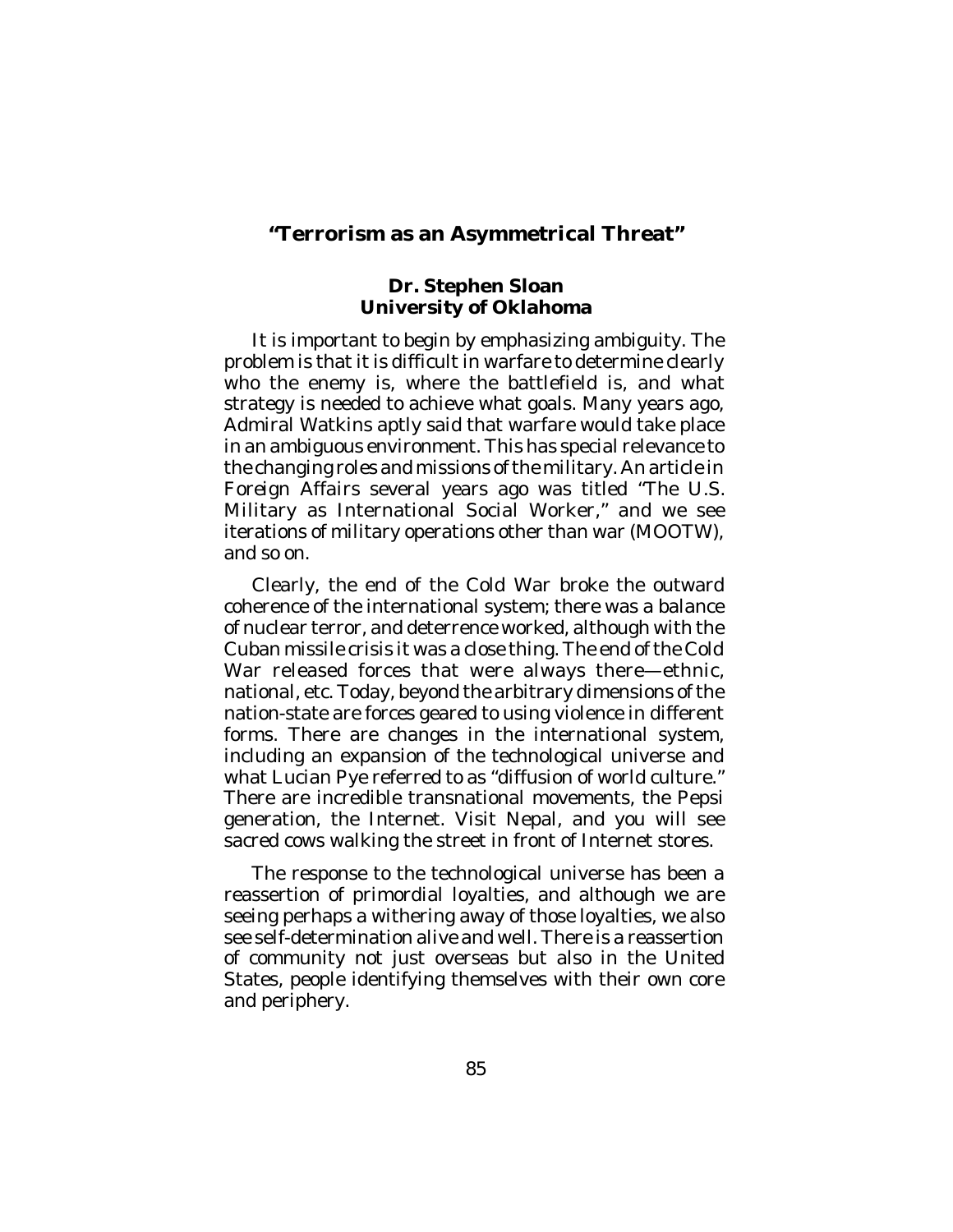The United States now certainly feels the difficulty of addressing asymmetric warfare. It is the classic question of martial arts, converting the strength of one's opponent into weakness. The United States has liabilities of national power. And this is still within an environment of ambiguity—there is no longer an agreed-upon definition of what constitutes national security. It used to be traditional military forces and issues, but now it includes environmental challenges and a wide variety of other things. It is clearly difficult to identify what is a national security interest in this changing security environment.

Terrorism is, of course, nothing new in terms of the information revolution. In my earlier studies I have emphasized the role of technology and nonterritorial terrorism—not confined to particular areas. But long before Internet, there were two profound revolutions changing terror. First, the impact of jet aircraft—they became global targets of opportunity, and threw out the window any conceptualization of terrorism as insurgency. You could deal with insurgency, but not when the conflict took place far away from the disputed territory. Second, the impact of communication—the 1972 Munich incident was the breakpoint, although Aum Shinrikyo crossed the Rubicon into mass terrorism more recently. Before the Internet, the CNNdrome provided the public with images but not context. Recall from Vietnam the images of a man shooting a Viet Cong sympathizer; now we see images of an American soldier dragged through the streets of Mogadishu. Things are not in context any longer.

This ties in with perception issues as addressed by Dr. Jervis. We are now dealing with virtual insurgency and virtual terrorism. The military talks about force multipliers, but psychologically one can create threats or magnify them, leaving an increasing impact on the population. These situations have legs—the rumor that TWA Flight 800 was downed by a missile was spread after Pierre Salinger pulled the rumor off the Internet.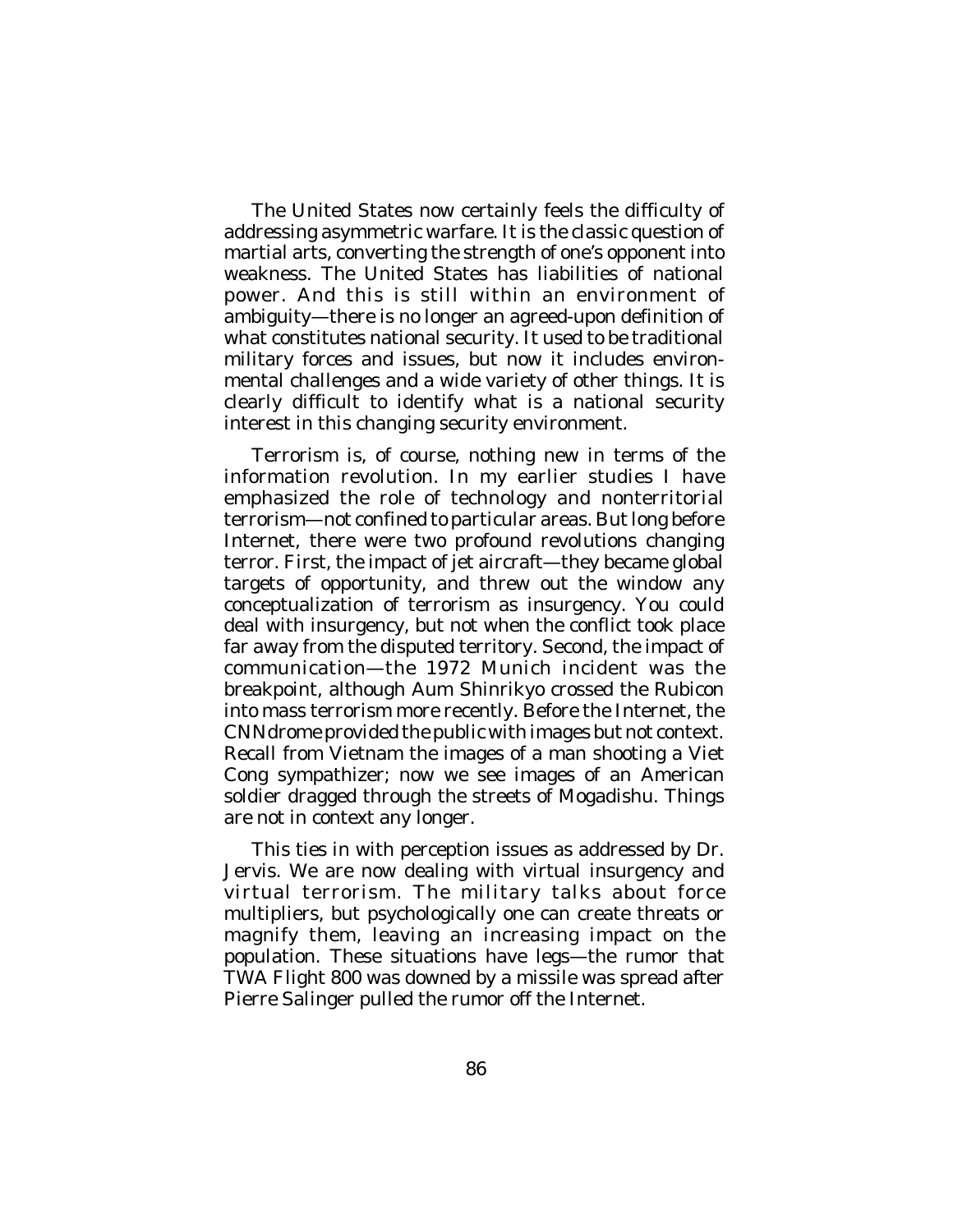The situation is complicated by several issues. In regard to the impact of information warfare, a serious organizational debate will continue—organizational doctrine is near and dear to the military heart because that is where the money goes. The classic works on the infrastructure of terrorism suggested a centrifugal model, where the leader was not the center of the organization. This enabled the group to bond and carry out actions quickly without depending on a larger organization. This was also a disadvantage, however, because the compartmentalization required by security concerns kept them from engaging in concerted campaigns—they needed command and control. But through the impact of the Internet and tactics like "netwar" (see John Arquilla and David Ronfeldt), these groups can now use measures short of traditional war, attacking with network forms attuned to the information age. Disparate, small groups are now able to network their groups and activities.

The problem we experience technologically is the fact that we rely on ladder hierarchies which are not well-suited for dealing with centrifugal organizations now that they can coordinate their actions across the Internet. But increasingly we are seeing not just Internet use, but free-floating terrorist cells of two or three people, totally independent of society. They float within environments of anger and hatred, but are free, and they are a profound future threat. There were tremendous security efforts for the Atlanta Olympics, but one lone terrorist—a "bubba cell"—pulled off an attack. These cells are difficult to penetrate.

The greater danger, though, is the cell transitioning to netwar, because our response is still hierarchical. The "lead agency" approach still puts State or the FBI in charge, but increasingly we face seamless terrorism where one cannot differentiate between overseas and domestic groups. New roles and missions are being created beyond the military. The FBI is going overseas, and its assets are increasing globally. The military is also deeply involved in counter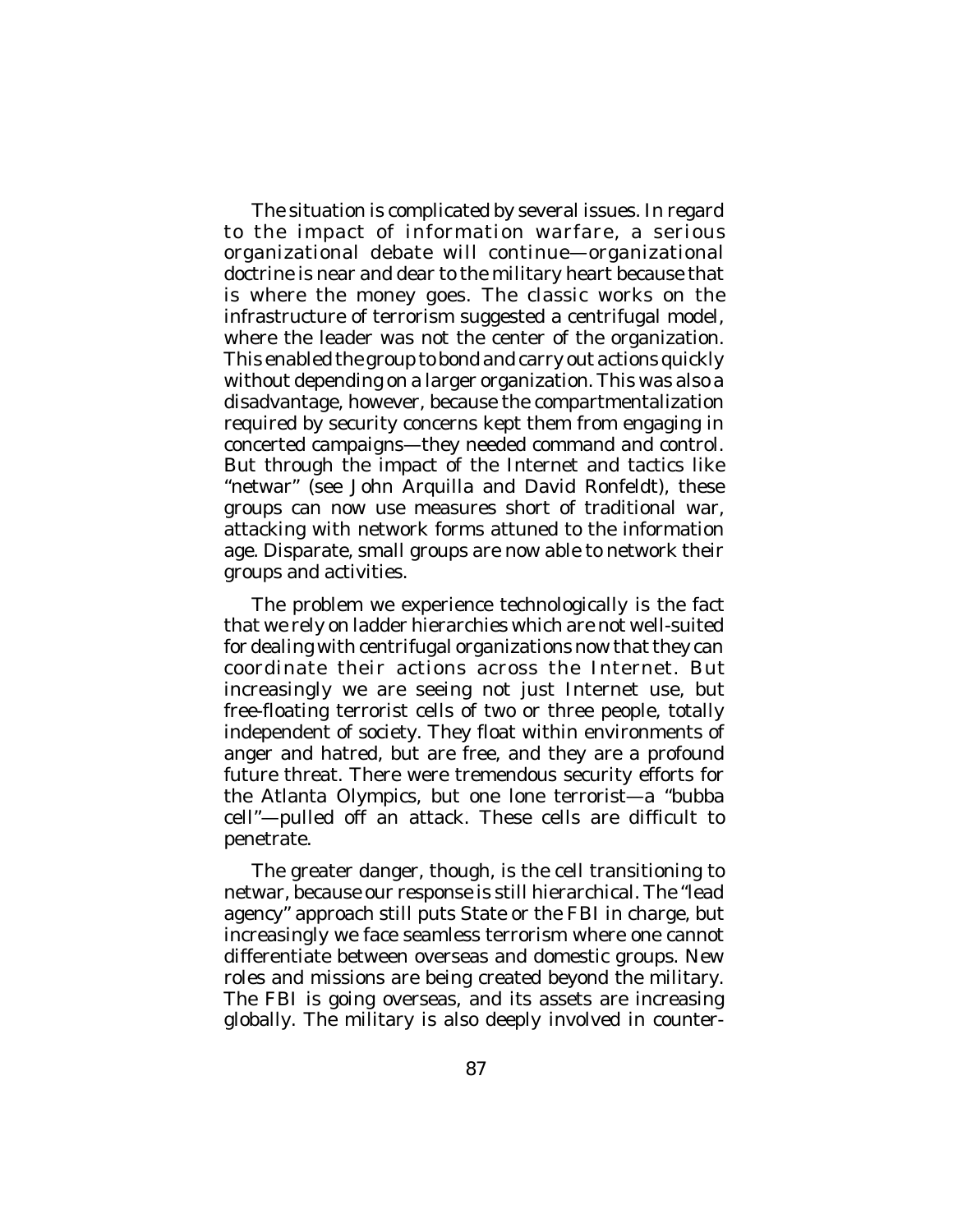terrorism regarding weapons of mass destruction (WMD), although always emphasizing it as a part of homeland defense.

Serious issues about civil-military relations are being tested. We need to get the National Guard more involved; there will be new requirements for domestic intelligence collection. Related questions of civil liberties, clipper chips, and concerns about the National Security Agency will arise. I am particularly concerned with the bureaucratic responses to these issues. Despite an apparent appreciation of the words, in national preparedness we are seeing a bureaucratic cockfight, and we are throwing money down the tubes.

Ultimately, we face a major problem, but not just on WMD. The fact is with a biological attack we are dealing with crisis management—sorting out the bodies. The key issue is preemption and how we engage in it. We can no longer afford to be reactive, we need to have information cells to do offensive and defensive information warfare. No matter how good the Federal Emergency Management Agency and the National Guard are, we will only be doing triage after an attack comes.

So let me suggest four things we need to do: demystify, deglamorize, delegitimize, and deter asymmetric warfare. We have not done well so far. We can see the bodies, but we never deal with the context in which a tragedy takes place. Sun Tzu was correct that we live in "infested times."

# **"The Cyberterrorist Threat"**

#### **Lieutenant Colonel (Select) Gregory J. Rattray U.S. Air Force**

While working on my Ph.D., I have spent the past 18 months working in the Pentagon on information warfare (part of the 5 years I have been involved in infowar), and I see it as a huge challenge. Organizational responsibilities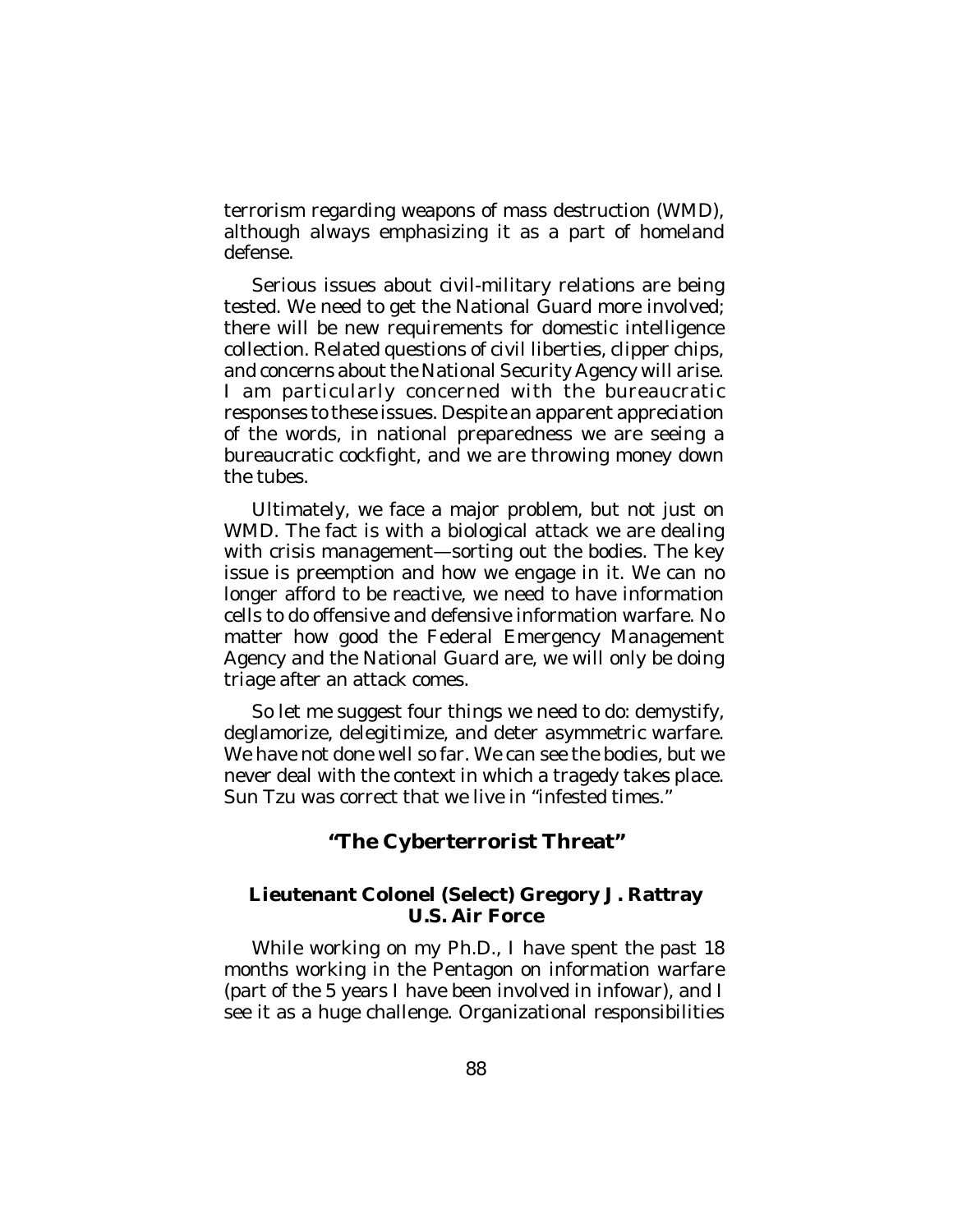flow from how you define the threat, and we face a problem of broad definitions and descriptions of infowar. But despite national-level attention we do not have structured responses. As an aside, I wonder why, if asymmetries are such a threat, we have not seen more cyber-terrorism happening. We have not suffered much yet from digital disruption. We have been saying this is a problem, but nobody has used it to come after us.

So who are we talking about? Cyber-terrorists are non-state actors with an objective—not states, not individuals or criminals. They are not engaged in public diplomacy, or cyber-espionage, or the use of web sites to release information. Boundary setting efforts are difficult. Many things we do would be appropriate to deal with all levels of threat.

What is cyber-terrorism? It is the destruction or disruption of information and systems. The idea of mass disruption in particular is getting lots of play in public. It might be possible to cause train wrecks with underlying switching technology, but one would need lots of data. Crashing the stock market is the classic case of what you would do to disrupt the United States, and we do see stock markets disrupted by information problems. It would be difficult for us to recover from would-be data corruption of stock market databases, such as the disruption of clearing and settlement of trades, which would raise questions about every trade and create long-term complications. There are also some gray areas like attacks on the media, disrupting CNN, and attacking computer portals; these kinds of attacks highlight the capability of the terrorists. What means are used depend on the objectives of the group.

There are several possible motives for cyber-terrorists.

• political coercion—These terrorists want careful orchestration of actions, and do not wish to alienate the public;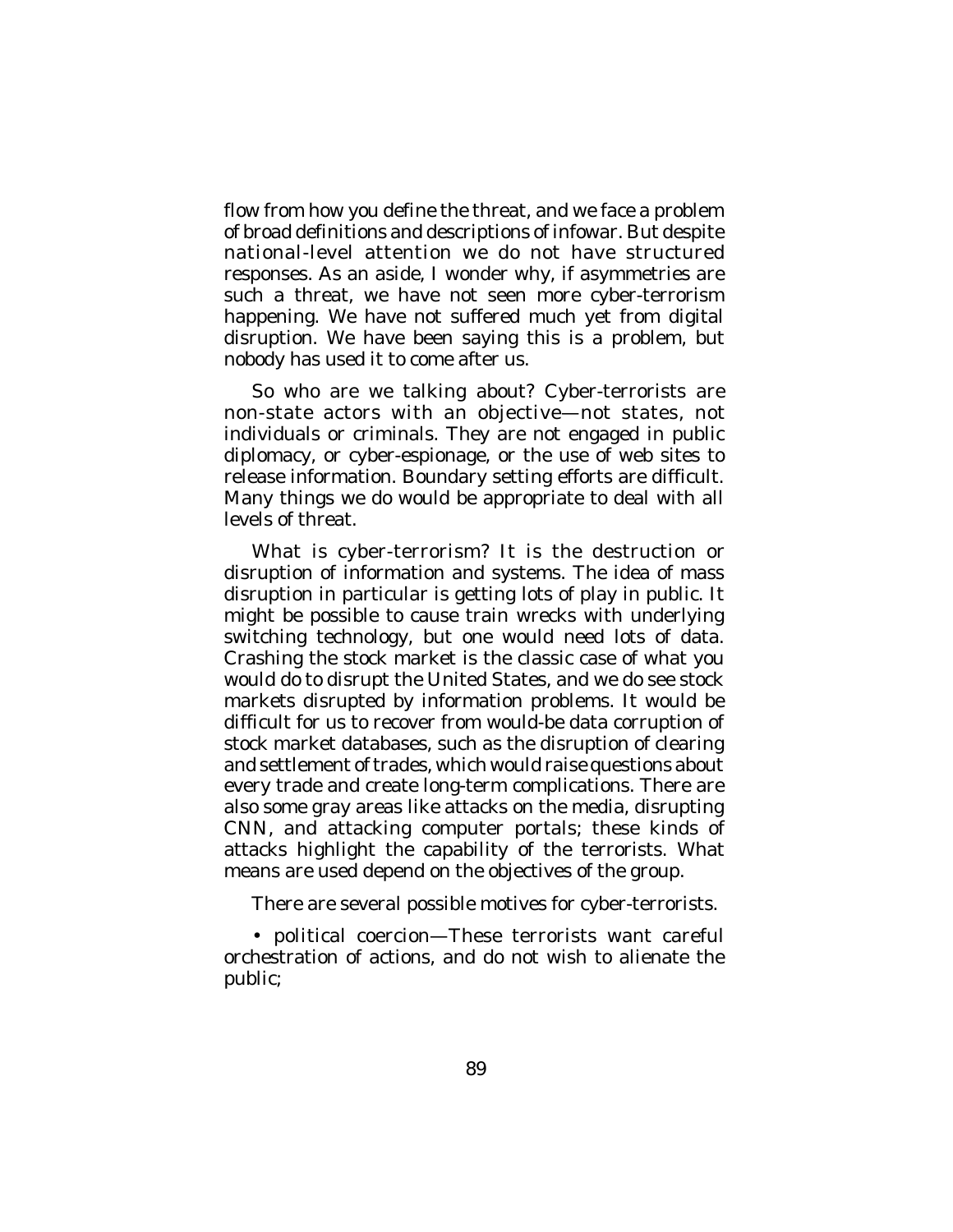• religion/millennial/anarchists—Disruption is the goal. Terrorist groups may be networked with the goal of a long-term jihad against West, having no specific political goals but also not intended to be a short-term effort; they may plan for long-term disruption and perhaps even the use of extreme WMD; and,

• hackers—Hackers themselves could be co-opted by groups trying to do any of these; however, there are operational security problems with using hackers, and some difficulty of orchestration with hackers actually willing to commit violence.

There also is a range of means available for committing cyber-terrorism. These may include digital attacks like malicious code; denial of service through information overload (we see this most right now); targeted intrusion—hackers breaking in, mostly exploratory so far; corrupted code—the Y2K remediation effort has created an enormous opportunity to create new code insertions into U.S. software, and a lot of the code is from India, Israel, and China; and radio-frequency weapons—things like jammers to disrupt transmission of data will become more important as Internet goes infrared and wireless. However, I would question the traditional wisdom on whether terrorists have the tools, expertise, and access needed to conduct these attacks. Web tools are like hand grenades rather than bullets—they cause problems in networks but cannot be targeted that well. They are not atomic bombs, either—they are not that powerful. The bullet would need a concerted effort and strong tools, and require more expertise than they are likely to obtain easily. However, insiders make it much easier for them to get the access and expertise they need.

The assumption is that cyber-terrorists are most likely to target our critical infrastructure, and most energy and money are spent on critical infrastructure protection. Luckily what sprung from the Oklahoma City and Tokyo incidents were some new mitigative efforts that also looked at cyber threats. We have been focused on critical physical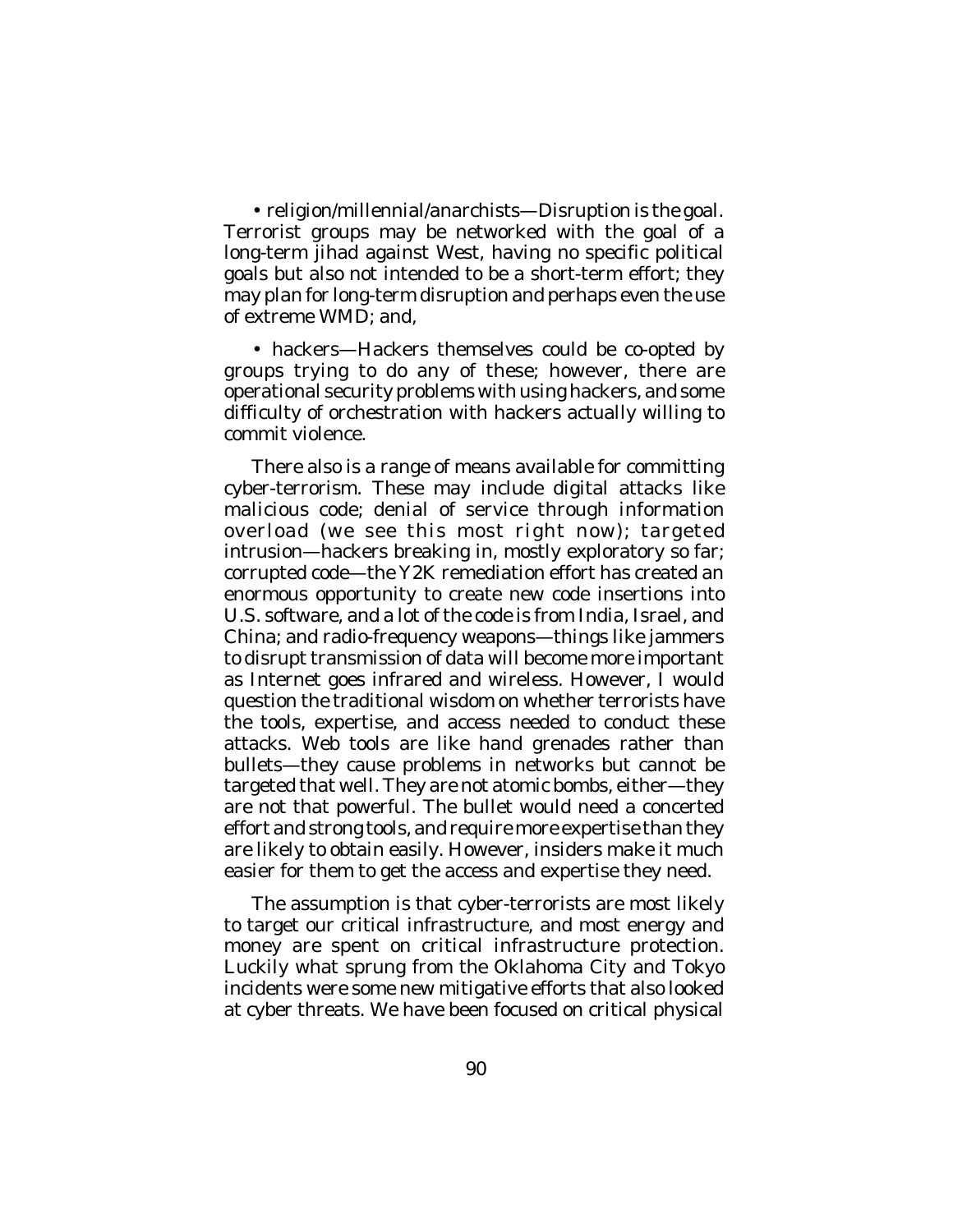nodes without looking out for internal interconnections, such as timing and synching computers; these are not a major part of our efforts now. Terrorists are also likely to go after high visibility organizations like corporations, the media, or DOD; attacks against web pages are clearly coming from groups that want to get their name out, get notoriety for their actions. We also need to watch out for hoaxes, and there credibility is the key. Until this year, when we got more real viruses, we had lots of virus hoaxes and spent a lot of time and energy on them. We are doing a better job at recognizing the problem, and PDD-63, the plan for national critical infrastructure protection, calls for a web of organizations and information sharing centers to address various types of threats.

One other note on the possibilities of cyber-terrorism. Terrorists may run two types of campaigns: single incidents with a dramatic impact, forcing us to focus on planning; or protracted guerrilla campaigns which are more difficult to deal with, allowing hit-and-run tactics and posing a significant long-term threat. The policy and investment responses to these types of campaigns may differ significantly.

So what have we actually seen of cyber-terrorism? There has been plenty of theoretical stuff, but we have not seen much evidence. Information systems have been a target for centuries. Cavalry units cut telegraph wires during the Civil War; and there is a long history of infrastructure attacks by Luddites, the IRA, and others. We have seen cases of hackers as terrorists, using the denial of service as a political act, but terrorists as hackers have not been demonstrated to be a threat. An example of hackers as terrorists may be the Zapatistas; related special groups announced and launched an attack on DoD web sites; the military's response actually forced a crash of the attackers' computers.

There are challenges for us in defending against these attacks, and there are challenges for cyber-terrorists. Our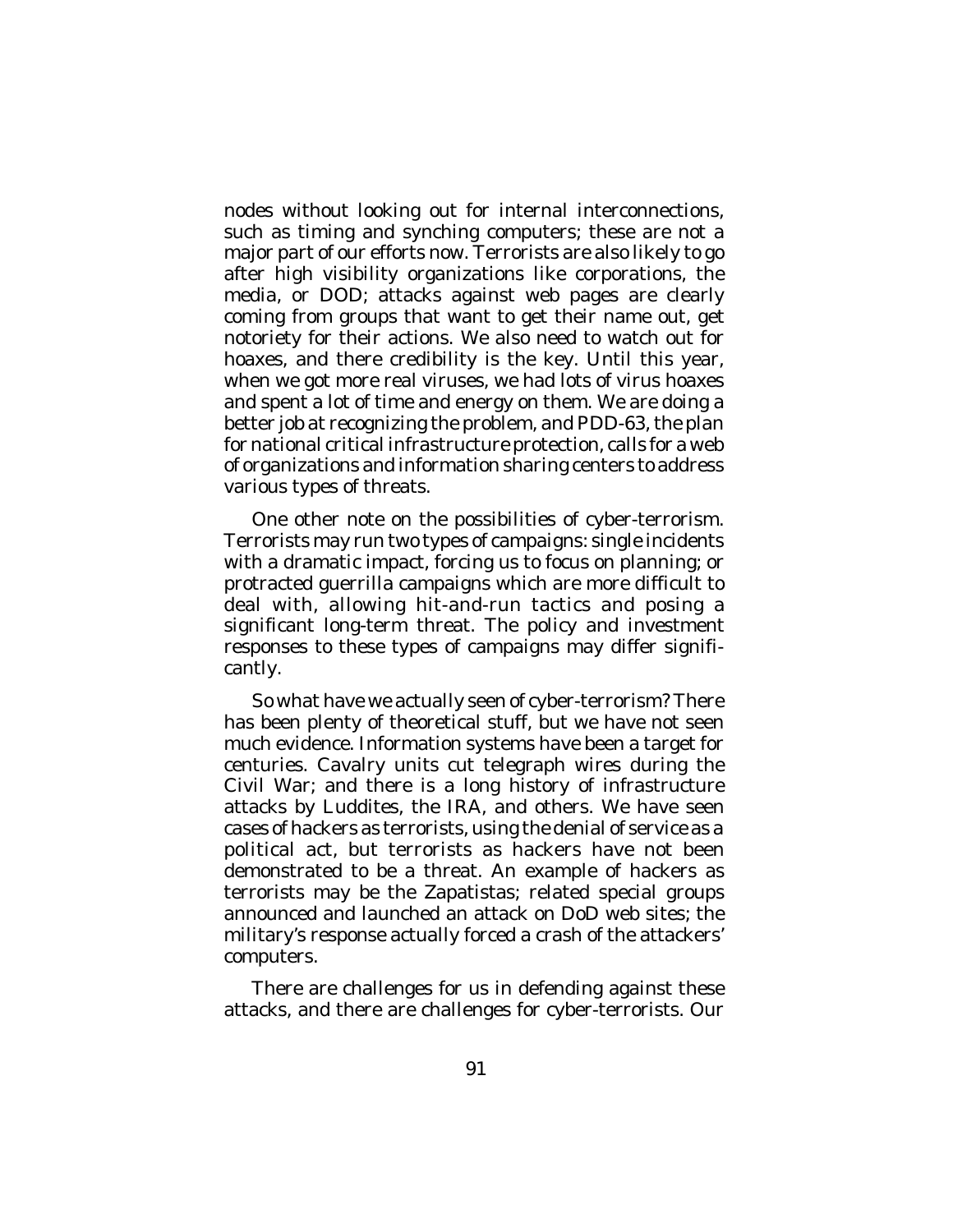challenges include systems and infrastructures, where we need to get producers to build better systems; tactical warning and attack, which means we need better sensors and network maps; and the fact that response requires cooperation and coordination, which are difficult in practice.

Challenges for cyber-terrorists include problems of developing expertise—the culture of existing groups is not technologically adaptive or adoptive; there are limits to the use of hackers for hire; targeting is more than hacking; and mass disruption may engender resistance in infrastructures and publics over time.

Let me conclude with a couple of observations. We need to avoid hype and try to understand the underlying forces which are making cyber-terrorism a threat. The means to counter it are available, but employing them is tough. The United States is being proactive but we need to do more, and that includes making some difficult policy choices—there is no silver bullet, so we must discern the risks to guide our efforts.

### **Comments "An Electronic Pearl Harbor? Not Likely."**

#### **David Isenberg Arms Control Implementation Division Dyn Meridian**

I have some prepared remarks that I would like to share, and then some specific comments about the presentations we have just heard.

Let me begin by summarizing the conventional wisdom, to wit: Some day soon, society as we know it is going to collapse. Why? Because our computer networks will be attacked by hostile states or terrorist groups, and, as a result, the nation's critical infrastructure will go down. The power grids, telephone lines, air traffic control, and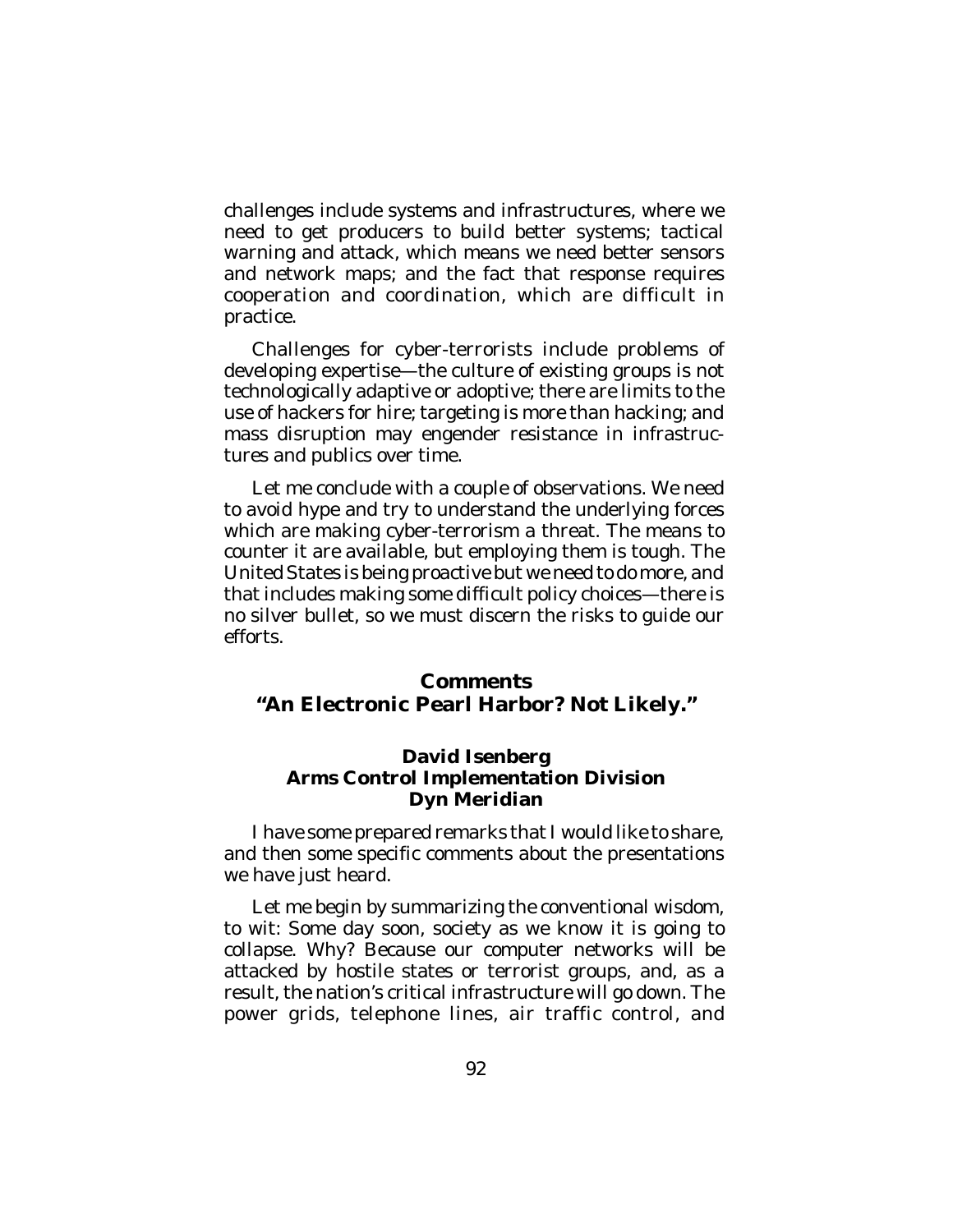financial networks will collapse; panic will engulf the nation, anarchy will reign in the streets, and life will be one continuous Y2K scenario. Life, as we know it, will cease to exist.

It does not take much effort to see warnings of this. One cannot go a day without reading accounts of the perilous cyber-threats confronting the nation. Consider some of the recent headlines: "Telecom Links Provide Cyber-Attack Route,"<sup>1</sup> "Pakistani Hackers Tap Lackland,"<sup>2</sup> "U.S. Scurries to Erect Cyber-Defenses,"<sup>3</sup> "Cyberwarfare Breaks The Rules of Military Engagement,"<sup>4</sup> "In Theory, Reality, U.S. Open to Cyber-Attack,"<sup>5</sup> and "China Plots Winning Role in Cyberspace,"<sup>6</sup> to name a few.

Preparing for an eventual cyber attack has been a growing threat industry for years now. The Pentagon and numerous other cabinet agencies have been setting up offices to deal with this latest addition to the pantheon of weapons of mass destruction. Think tanks have been cranking out thick tomes, $^7$  academic journals regularly run articles on the subject, $^8$  and the defense industry has been holding conferences<sup>9</sup> to solemnly announce the emergence of our newest threat.

There is just one thing wrong. As Gertrude Stein once famously said of Oakland, "There is no there there." Similar to the way the media has gone overboard the past couple of years regarding the prospect of an attack against the United States with biological weapons, the imminence of information warfare attacks has been, in the words of Mark Twain, greatly exaggerated.

In fact, it is nothing short of amazing when you consider that there still is no definition of "information warfare" that is accepted government-wide. Nevertheless we are spending billions of dollars a year on various information operations.<sup>10</sup> This is not to say, of course, that fears of information warfare attacks are totally off base. Certainly, we have seen many deliberate disruptions of web sites, e-mail servers, and introductions of various viruses over the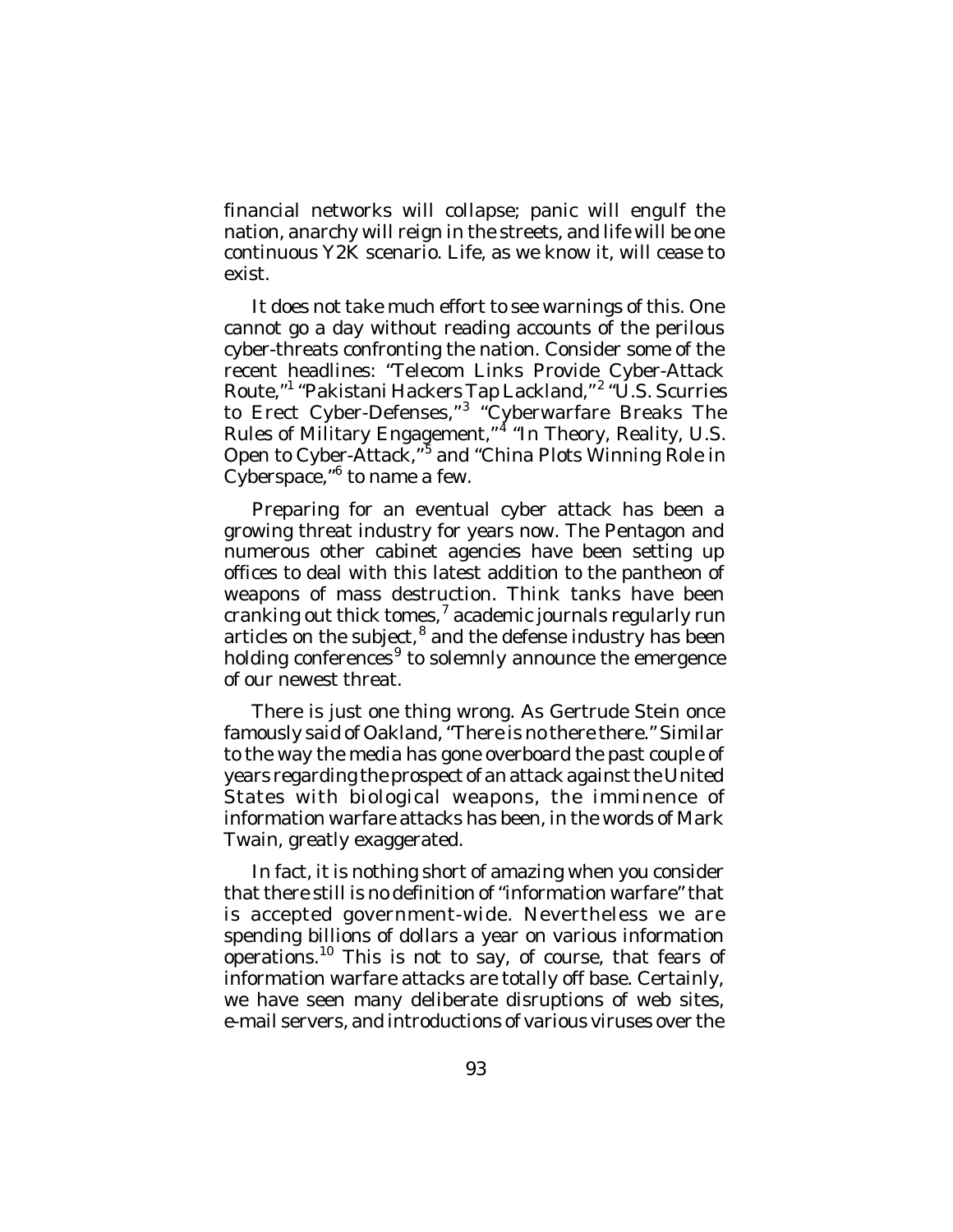years. But most of these have been merely garden variety bothersome incidents, not the work of a rogue state or implacably hostile terrorist group.

The problem is that we have been so inundated by lazy, inaccurate, misleading reporting about the subject—which is usually characterized by the phrase "Electronic Pearl Harbor," that we take as a given that which has yet to be shown a true threat. In fact, the reporting is so bad that there are web sites out there devoted to debunking the myths that have grown up about the threats posed by computer viruses.<sup>11</sup> Of course, these sites are in the minority. The vast majority of the sites dealing with the issue, like the media at large, hype and exaggerate the threat.<sup>12</sup>

Consequently, we may do more injury to ourselves than any enemy has done, by simply overreacting. Many press stories are recycled versions of ones that circulated previously, and were wrong in the first place. For example, there was an article in September 1999 about how the U.S. Government is growing increasingly worried that foreign infiltrators are building secret trap doors into government and corporate networks with the help of foreign-born programmers doing Y2K-related work.<sup>13</sup> Anonymous CIA analysts were quoted about being worried over the threat. The only problem, according to George Smith, editor of the *Crypt Newsletter*, 14 is that the same story was first circulated back in the late 1980s and has been periodically recycled since.<sup>15</sup>

Another classic myth which keeps being brought back to life and has assumed the status of the Holy Grail is the Gulf War Virus. For example, in November 1998 the Center for Strategic and International Studies (CSIS) released a report on the danger of hackers and terror from the Internet entitled "Cybercrime, Cyberterrorism, Cyberwarfare: Averting an Electronic Waterloo." The CSIS study passed on a number of myths, including: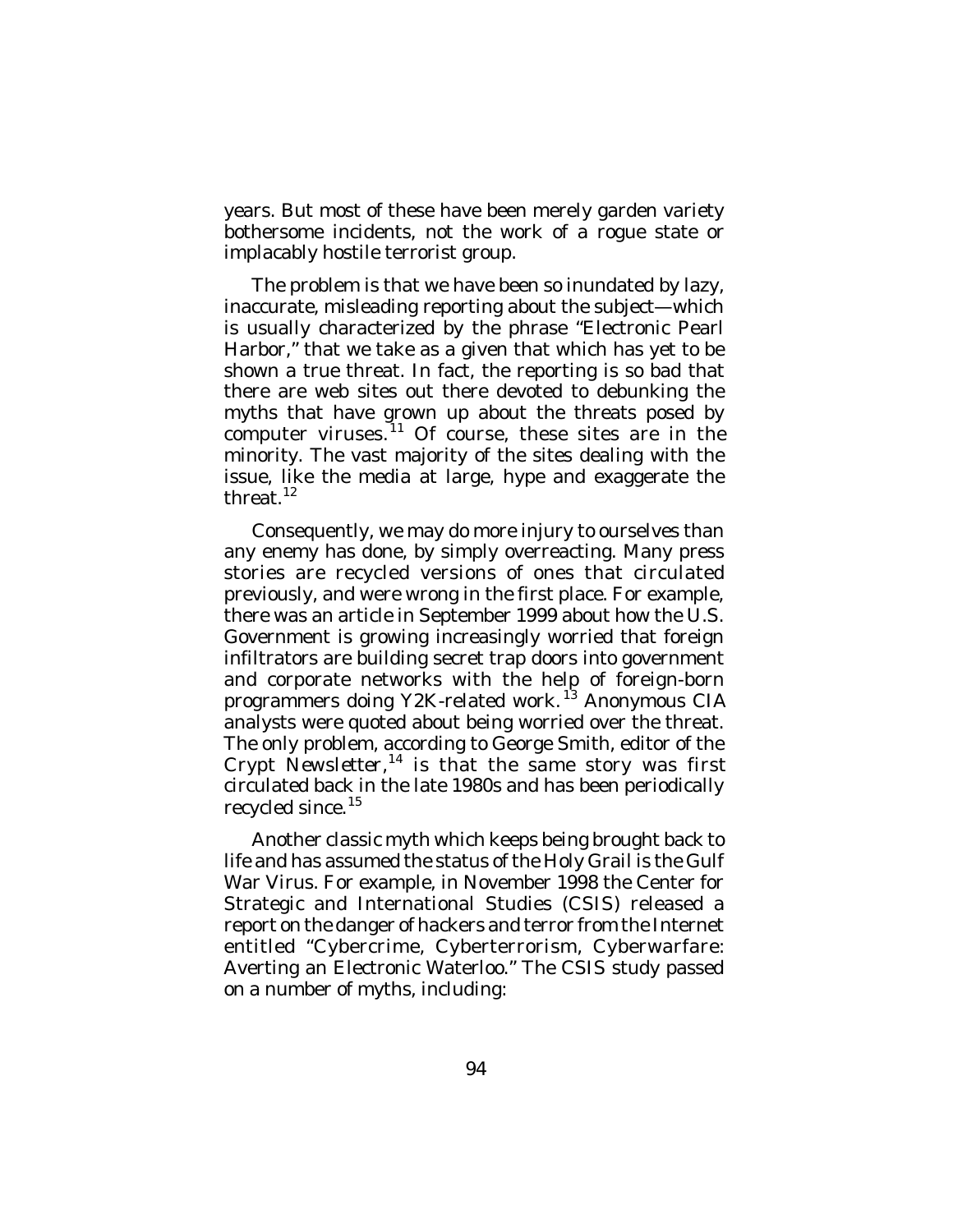The United States has readied a powerful arsenal of cyber-weapons . . . planting logic bombs in foreign computer networks to paralyze a would-be opponent's air defense system. . . .

While interesting reading, it is yet another in a long line of appearances by the equivalent of the Internet's Piltdown Man: the Gulf War virus hoax. This was originally an April Fool's story in which the National Security Agency (NSA) was claimed to have developed a computer virus to attack Iraq's air defense computers during the Gulf War; the way in which the CSIS report presents this myth indicates it was taken from sources known to be contaminated by it.<sup>16</sup>

To paraphrase Pogo, we have met the enemy and it is mostly our media. The overwhelming tenor of the coverage has always been toward accentuation of the sensational parts of it. So when people do "intelligence analysis" on this and go to their Lexis-Nexus database, they find hundreds of cites of the same scare stories and minor variations on them going back over the decade. The bad analysis comes when this is used as "proof" that an "electronic Pearl Harbor" can be implemented by any teenager or group of malcontents with Net connections.

In fact, most, if not all, of these articles have a dreadful sameness about them. Again and again the same media organizations recycle the same quotes and clichés, uncomprehending or indifferent to the fact that they are not actually producing anything that is real news. Other characteristics of "electronic Pearl Harbor" stories are:

1. Obsession with hypotheses upon what might happen, not what has happened.

2. Rafts of generally insignificant computer security incidents accumulated as anecdotal evidence and delivered in an out-of-context or exaggerated manner, insinuating that something awful is about to happen—today, tomorrow, a year from now, always in the not easily glimpsed future.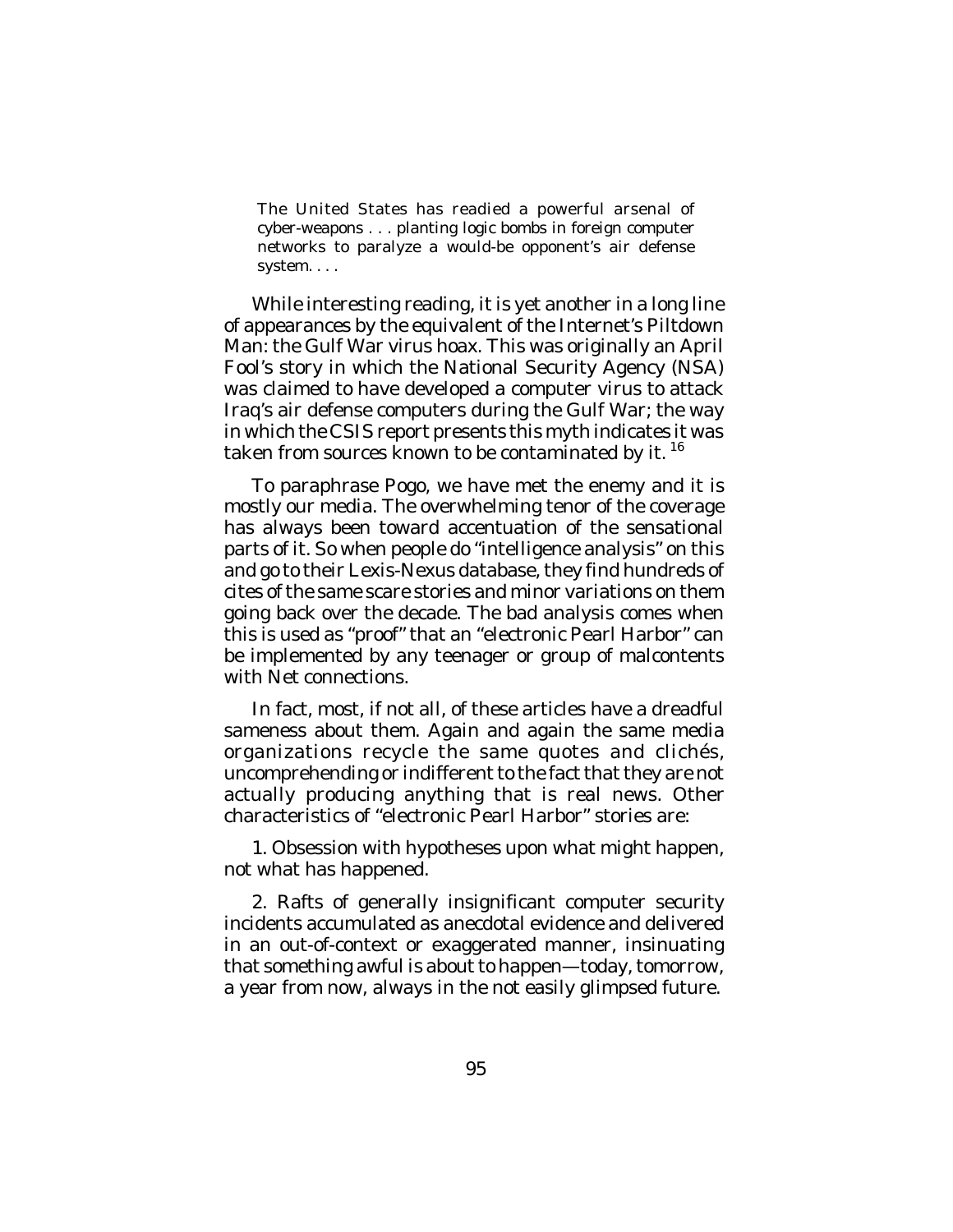3. Abuse of anonymous sourcing and slavish devotion to secrecy. Emergency Planning Handbook (EPH) stories usually contain a number of "anonymous" sources—from the Pentagon, the White House, Congressional staff, computer security firms, intelligence agencies, think tanks or unspecified consulting firms. Frequently the anonymous will allude to even more secret and terrible things which cannot be mentioned in print or the Republic will crumble.

4. Paranoid gossip, the equivalent of which is offered up as still further proof the nation is in electronic danger. Russia, China, France, India, Israel—almost any country can be portrayed as taking electronic aim at the American way of life. Programmers of foreign descent are tarred as potential cyber-saboteurs in a kind of modern techno-McCarthyism. Teenagers are transformed into electronic bogeymen with more power at their fingertips than the Strategic Command. The allegations tend to be delivered by anonymous sources or "experts" not required to provide substantive examples. I am not convinced at all that being an expert on terrorism makes anyone an expert in the virtual world, so one goal might be to keep the talks focused on what is real, rather than what might be real. By attempting to restrict any discussion to reality—not media reality—you can put them on the defensive.

Keep in mind there have been no examples of terrorism in the virtual world with any measurable impact at all in the real world. Computer viruses, for example, are not viewed as the work of terrorists by anyone in computer security. While we know viruses exist and a certain amount of money is spent each year in attempts to control them, there are no metrics that exist to measure or even quantify their effects or numbers with any precision. Even the anti-virus industry does not have any accounting standard that provides such information outside of raw numbers of actual individual viruses created, which in itself is a completely meaningless figure with regard to the real world. The empirical evidence that exists shows only that computer viruses never constitute much more than "annoyances" in networked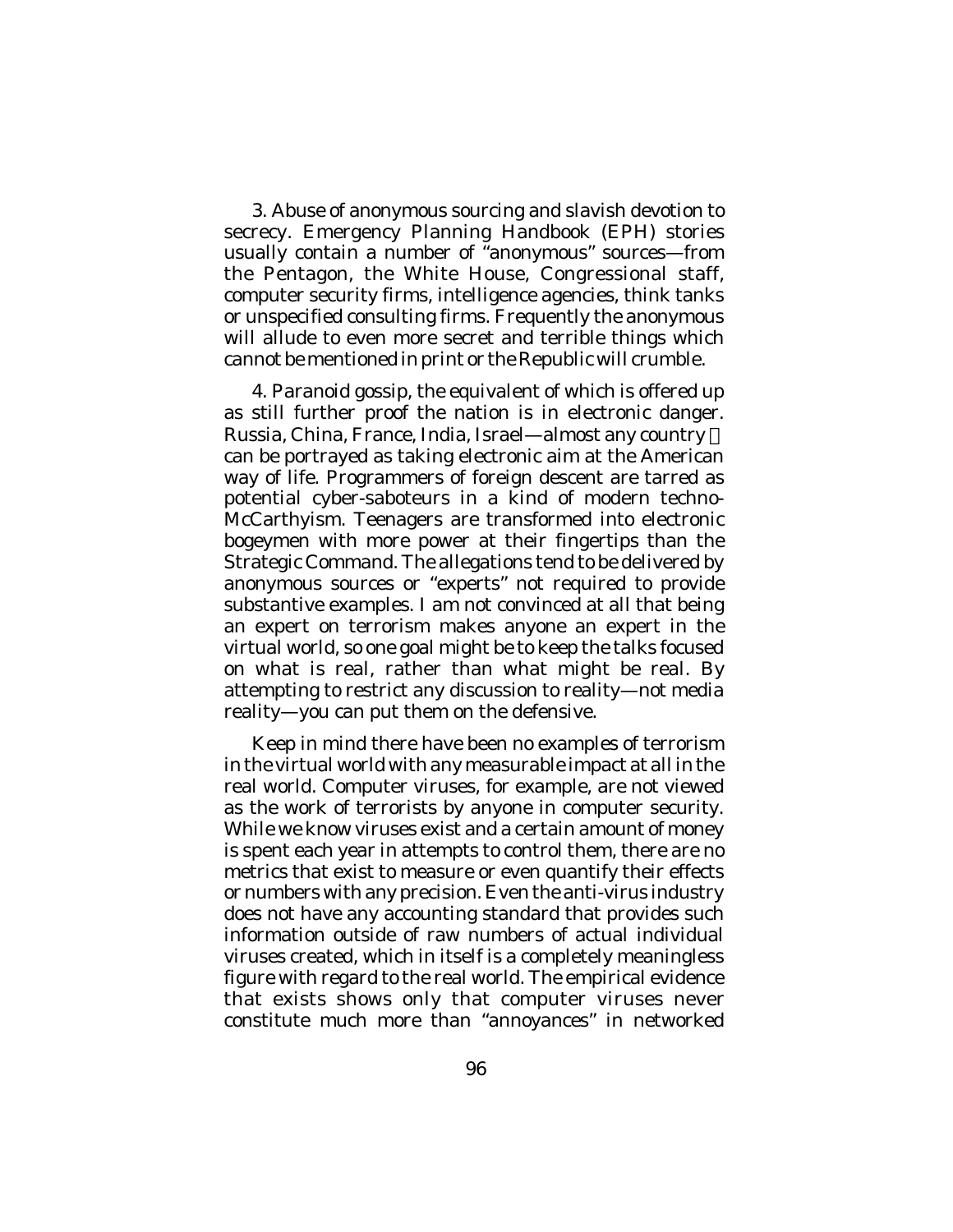computing. Conversely, you cannot use that information to infer that they could mean anything special in the hands of potential terrorists.

 Let me quote from James Dunnigan, a military affairs writer:

What gets lost in all the fanfare and desperation over information war is that most of the damage to information systems is, and always has been, caused by human error. The flubs are either by the users, or by the programmers, hardware designers, and the 'integrators' (who put the hardware and software together). Often it is impossible to tell if a system failure is a result of some bad programming or sloppy chip design or the consequence of someone's information war attack . . . . Information war makes good copy—nothing like a frightening lead story to spice up a slow news day. But information war is nothing more than the same old use of deception against an enemy that has been with us since the first recorded battle, 3,200 years ago. $^{17}$ 

In short, there is no smoking gun that proves any claims the administration or the Pentagon has made about the potential for information warfare against the nation. But there is a substantial body of empirical evidence which suggests the welfare of the United States is not as tightly coupled to networked computers as the futurists suggest, or, rather, that computer security problems, while real, are part of the noise of a technological society that everyone works through on a day-to-day basis.

For example, consider the Melissa virus. There was no impact on the stock market, no impact on the economy. And so it has been with computer viruses in general. Although they are often bandied about as part of the info-war Pearl Harbor scenario, there are no convincing studies that show computer viruses, despite widespread existence on corporate, government, and military computers over the entire decade, have much of an impact on anything. More likely, you can factor them in with the types of human errors, accidental erasure of files, and network accidents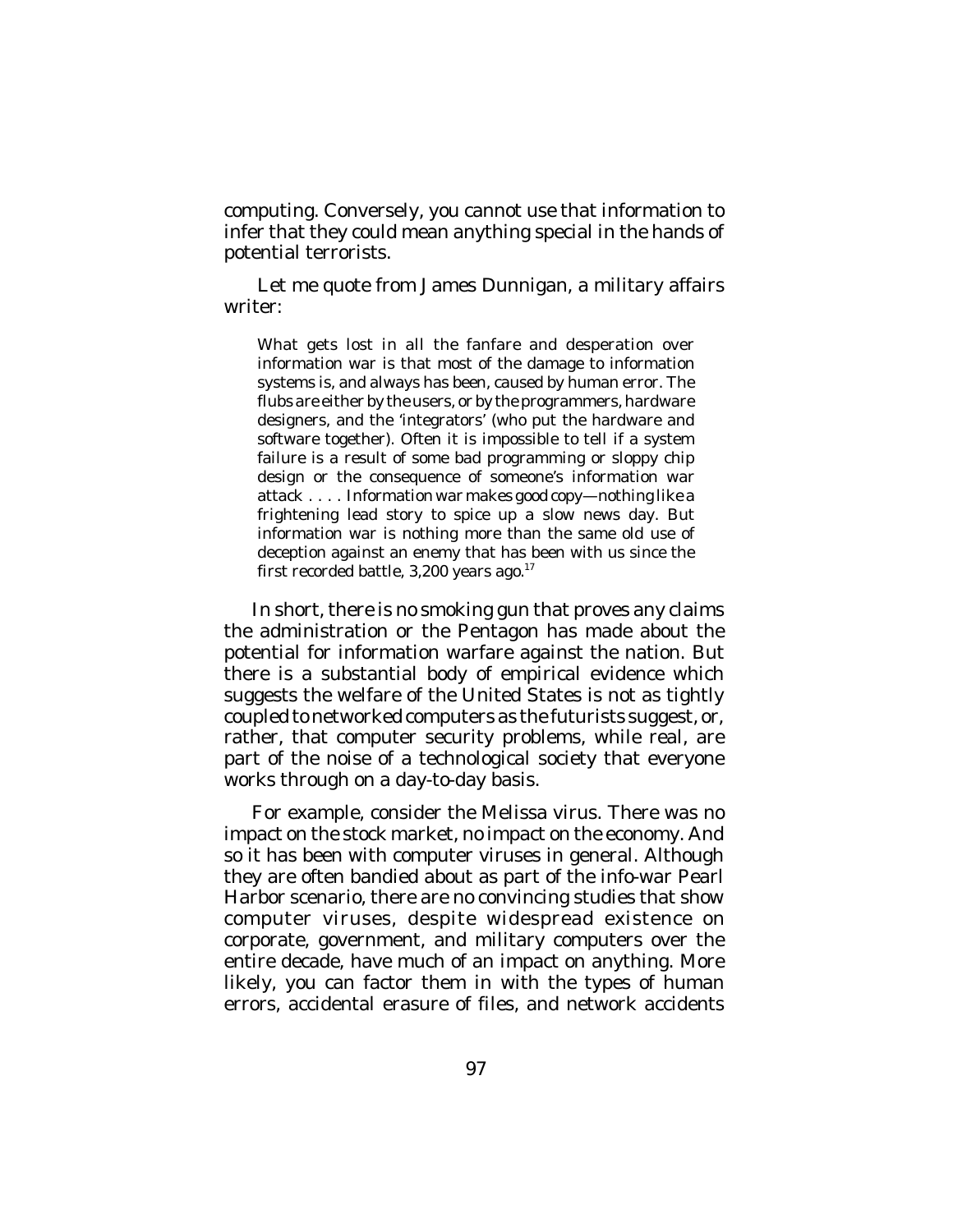caused by incompetent administration that everyone struggles with.

So how do we go from an unquantifiable grit in the economic machine to a software bomb that brings down everything? No one has a compelling answer for that other than science fiction scenarios and what-ifs, which are a dime-a-dozen. It is like saying the common cold virus could mutate into something that causes cancer next year. No one would take the cold virus scenario seriously, but many seem to believe the software possibility.

Where were the cyber-warriors during the conflict over Kosovo? There was no impact, other than a minor media one when alleged Yugo-hackers (who could also have been American teenagers) tried to mess with NATO's web page. There was no impact, other than a media reaction, to "Chinese hackers" messing with the U.S. Information Agency (USIA) web page, or whomever they messed with—and again we could be talking about American teenagers.

Anyway, there are no studies that explain how the defacing of web sites equates to a potential for looting the electronic treasury and turning off the water or power. The only thing that can be said is that it appears that web site break-ins are common. But this cannot be explained by simply *detecting* more such attempts. In many cases, it is merely a reflection of better monitoring and awareness that is, the Pentagon is seeing what, in all likelihood, was always there. And there is some self-fulfillment, too—the more it gets into the mainstream press, the more net idiots are inspired to get a piece of the action. This is a well-known hacker phenomenon.

There are precious little detailed technical descriptions that demonstrate how an electronic Pearl Harbor would be attempted. You simply cannot find any. You can find a lot of technical description of security holes in software and hardware. But this is not the same thing. Because you can overwrite the stack of various pieces of Internet software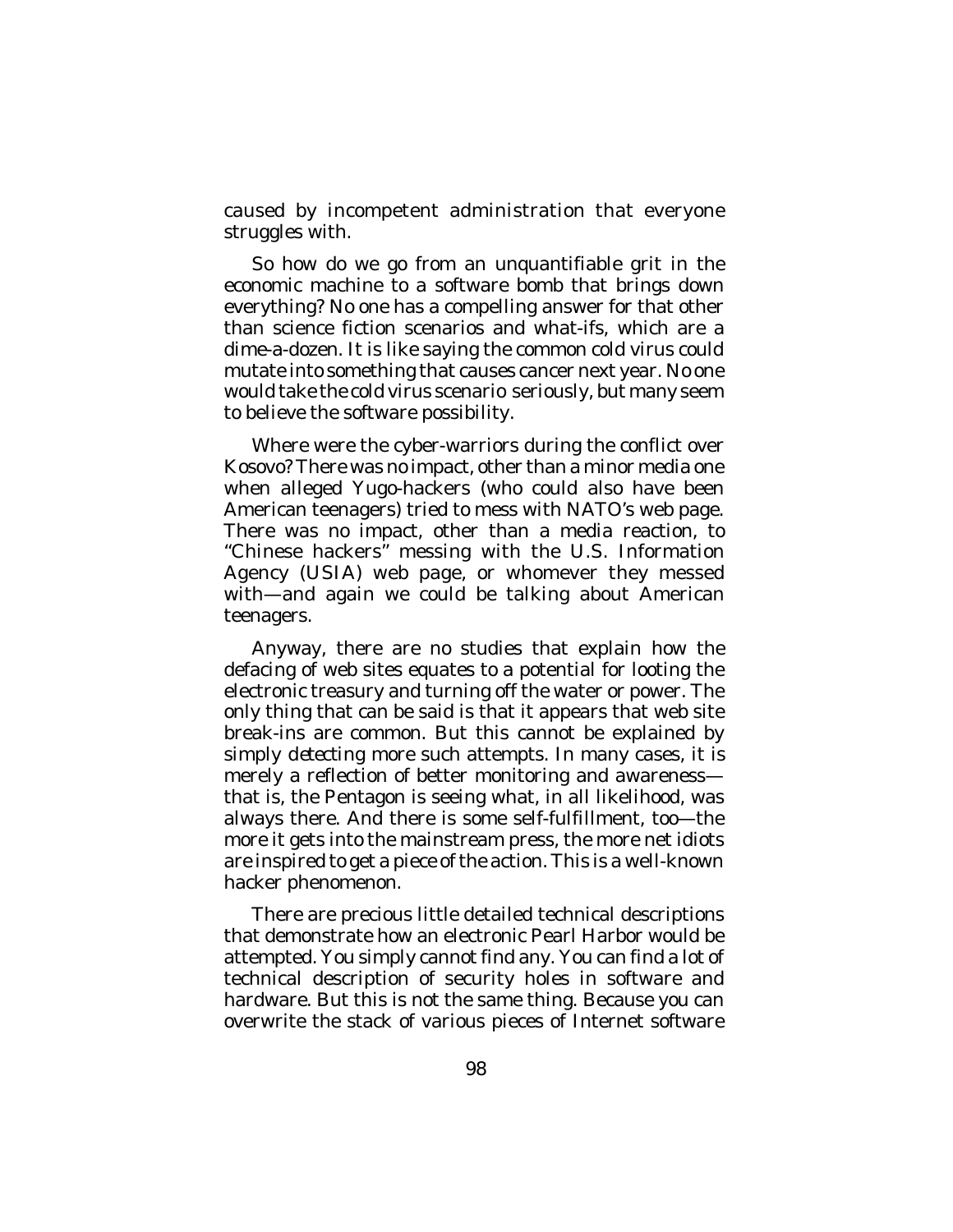with malicious commands does not equate to turning off the power on the eastern seaboard. It only equates to gaining some access on one vulnerable machine. Does that machine control everything of value in the United States? Probably not. However, there is a lot of nebulous description, which in reality can be done by anyone with a 15-minute education on the topic.

The hyperbole surrounding the vulnerability of our information systems has degraded useful education on the topic and created an environment where it is actually harder to get practical work done. There has also been an explosion in snake-oil salesmen seeking to line their pockets by catering to the fears of the not so well-informed. It mirrors what has happened with Y2K. Every major statement by an administration or Pentagon official on this subject is always followed by press releases on the business and PR newswires issued by fly-by-night consulting and computer security firms trying to coat-tail on the publicity. As a result, it has become very difficult for someone not highly trained in the area of computer security to differentiate the con men from the legitimate. Yet, this is what management in government and corporate America must do everyday. One might conclude that the hysterical tone the government uses has actually harmed national security by opening a portal through which con men, idiots, and the simply greedy gain access to systems they might normally get nowhere near.

Furthermore, there are a number of very good reasons why the national security preoccupation with an electronic doomsday has actually been a hindrance to the establishment of good computer security measures. First, it creates the impression computer security is an endeavor designed to protect from catastrophic events that come in one lump. Nothing could be further from the truth. Computer security is a day-to-day affair. Information technology professionals in a working environment have to deal with aspects of it as a daily part of their jobs. The constant implication that security is only of interest as it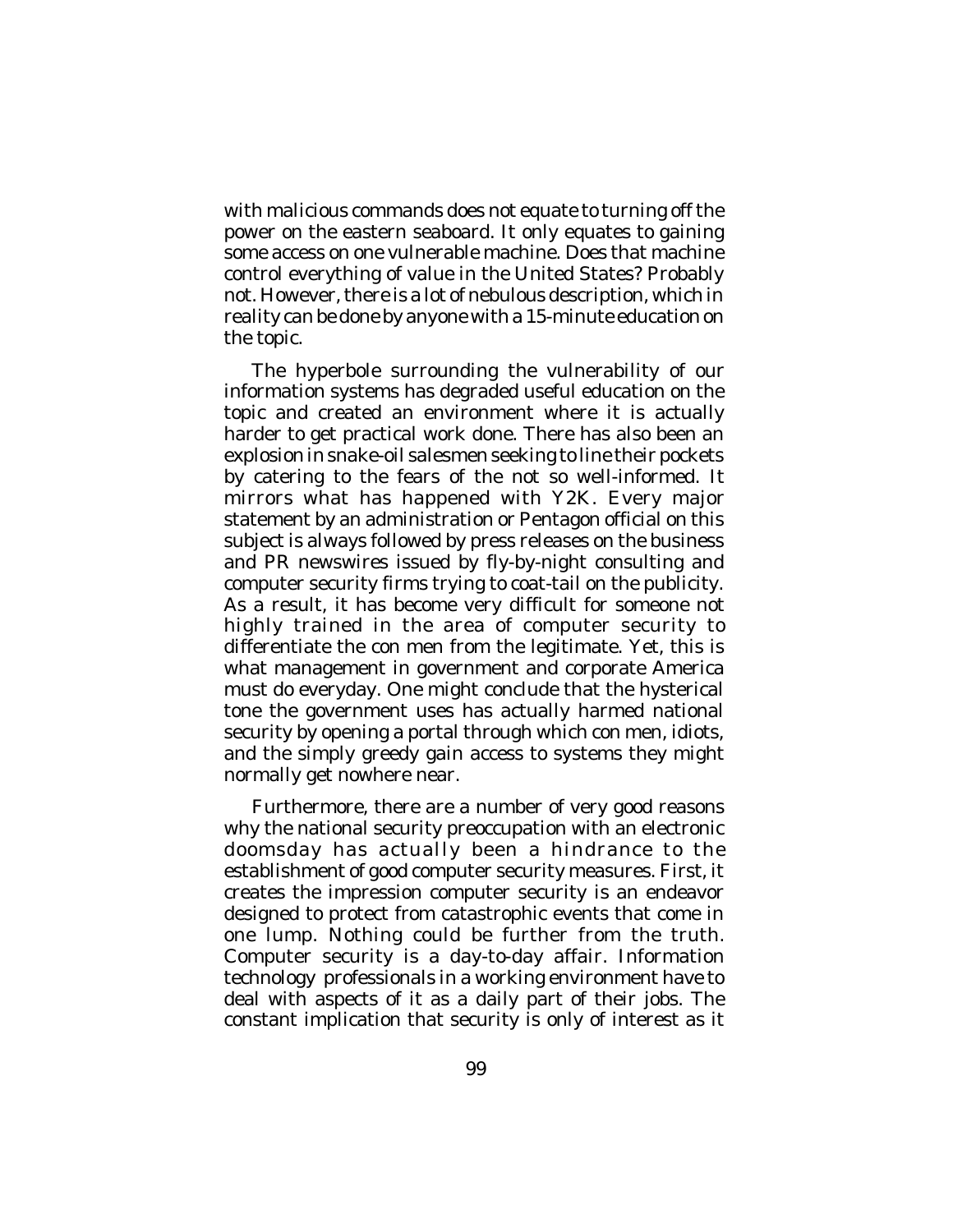relates to theoretical catastrophes interferes with education on it. Good computer security practices come from the grass-roots up. Fundamental education on basic issues—even as simple as being able to get trusted anti-virus software or password management—is more important than the creation of yet more super agencies and analysts to mull over or handle the threat. Put even more bluntly, computer security is everybody's business. It does not do well in secret or in a hierarchical world.

Second, the overemphasis on theoretical threats has resulted in a true rube's approach to the subject. Anybody can come up with the suggestion to create a new agency, a "cyber-corps," an "electronic FEMA," an arm of the military—to be a central coordinator for computer defense, but this completely ignores how successful computer security practices evolve. For example, the anti-virus industry is a model of distributed computer security. It is a true global network. There is no central overseer of anti-virus effort. To be sure, the industry is aggressive and often conducts business in a predatory manner, but in spite of itself it must be distributive in nature. There simply is no other way to combat computer viruses. No one can do it all. No central location could possibly muster enough resources and react fast enough to emerging infections.

Another example of the necessarily distributive nature of net policing is the Internet reaction to spam. The emergence of spam as a growing nuisance really does get to the heart of computer security issues. Simply, spammers make unauthorized use of the computing resources of others. In response to this, an informal international group of administrators who hate spam emerged to construct protocols and procedures for dealing with the worst offenders. Again, this is a distributed process—not a centralized, pyramidal, bureaucratic effort. The Internet itself, in other words, tends to work against those attempting to damage it. This also has very important implications for those contemplating the use of it as a platform for information warfare operations.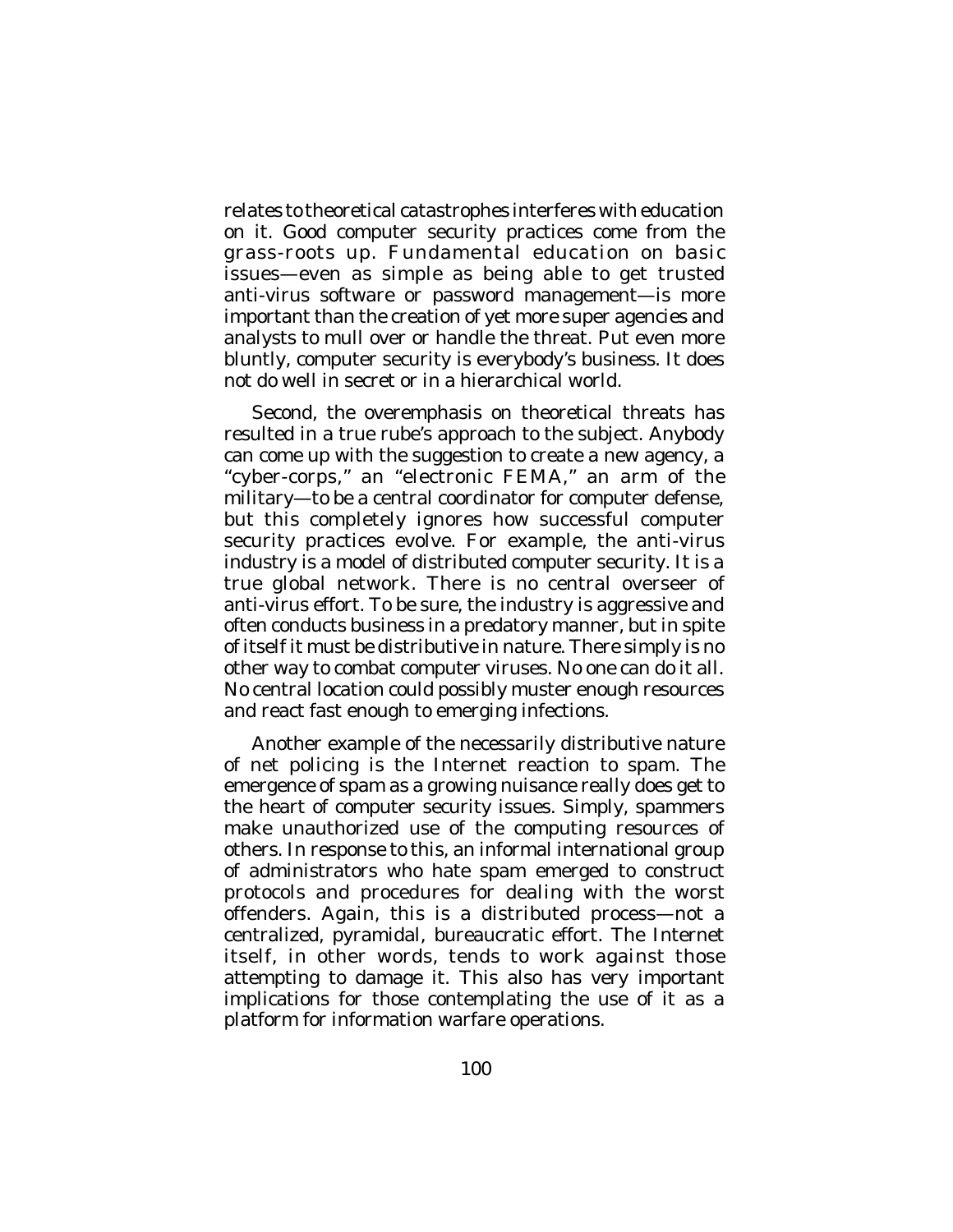The continued entertainment of the idea that another safeguard of the infrastructure is just another super agency away is unwise and misinformed. The Department of Defense (DoD) has a serious brain drain in computer security workers, partly because of this approach. Many communication security workers started working for DoD but lit out for greener pastures because (1) DoD simply will not pay them what they are worth in the private sector, and (2) they are stuck in a hierarchical, centralized scheme in which they have to consult with many distant superiors to perform basic functions necessary to computer security. So they quit and go where they can do what they have to do and get paid twice as much for it.

Moreover, the emphasis on central defense against theoretical threats thoroughly obscures the fact that there is not much pressure anywhere to develop commercial use software that is robust from a computer security viewpoint. The focus on fixing "external" threats is a symptomatic approach—it does not get at the real roots of the disease—which is that software and hardware have heretofore been developed in an environment that views secure computing as an afterthought, not a necessity. To change that takes education at a basic level. For example, computer scientists and programmers should be more thoroughly schooled early with regard to taking security into account when developing software in future businesses.

To summarize, does this mean that there is no threat to computer networks? No. It just means that we have met the enemy, and it is our own lackadaisical computing habits and incompetent reporting that threaten us.

Now let me turn briefly to comments on one of the previous speakers. Mr. Glabus is correct that there is no doctrine for viral warfare, but there is no doctrine for many possible threats like bioterrorism and nonlethal threats. Metaphors are often greatly exaggerated or distorted because we have few actual examples from the past; we should not give much credence to them. Biological viruses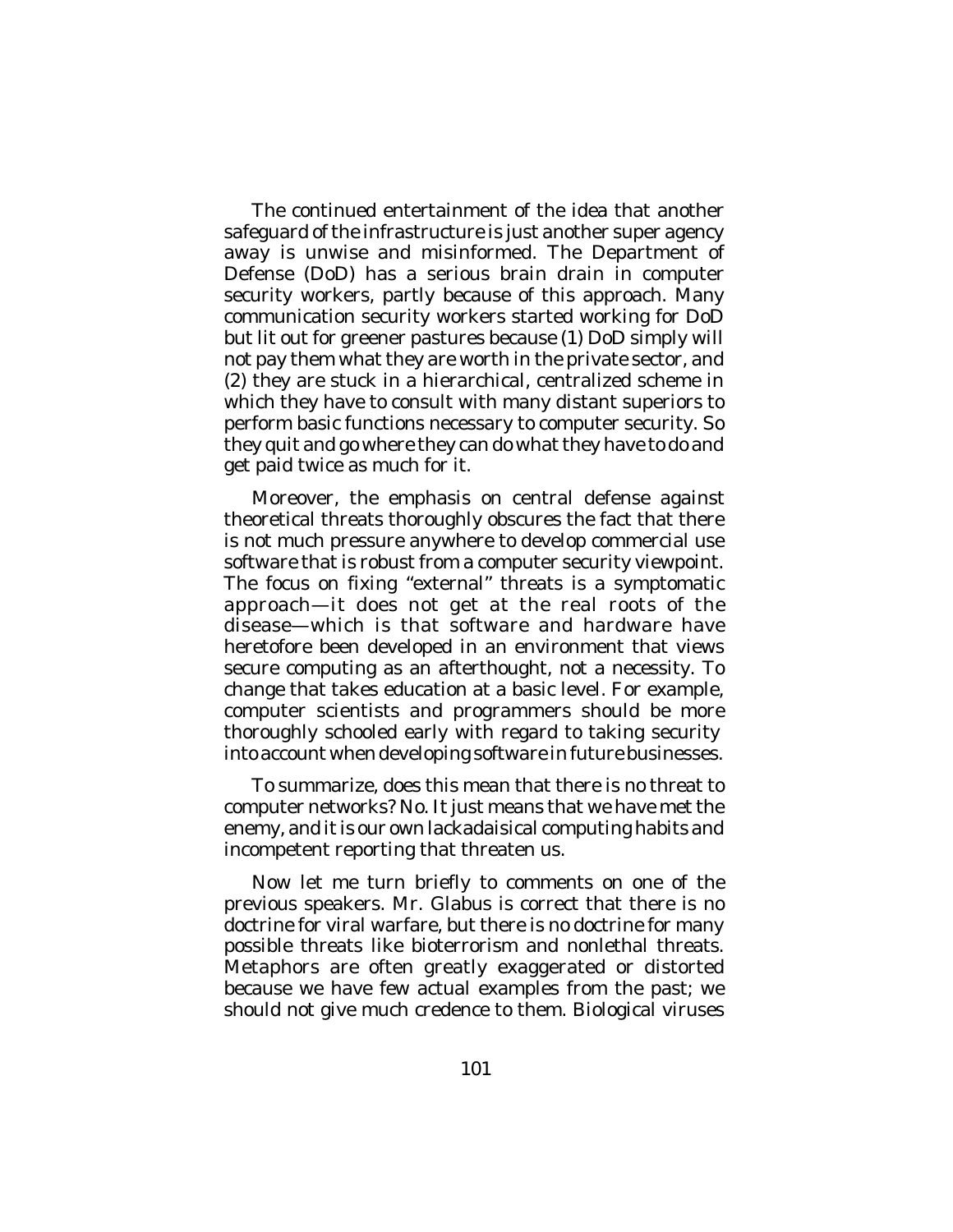have a psychological impact, producing a visceral, terrified response. But, like computer viruses, they have perhaps been ballyhooed excessively. Israel has dealt for years with the threat of terrorism, but people do not overreact to possible attacks because it is a part of life, more so than here. People eventually will have to get smarter about passwords and computer protection, but that does not mean that hacker attacks will never succeed.

## **Discussion.**

Discussion at the end of this session focused on three topics: the possible legitimization of terrorist attacks, particularly because of the ill-defined yet strategic nature of terrorism and information warfare; asymmetric warfare and the ability of the American public to filter out media bias; and the problems of hoaxes and incorrect framing in understanding "virtual terrorism."

## **Terrorism and Asymmetric Warfare.**

*Dr. Sloan*: There really is no agreement on the nature of terrorism. The Vice President's report on terrorism pointed out the difference between an act of war and a criminal act, but terrorism can be clothed in legitimacy by calling it war. Asymmetric warfare is a concern. Despite the global military power of the United States, given our shaky preparedness and the force drawdown, there are new questions about our ability to engage in the regional contingencies which are still out there. Conventional war is still a reality, and though asymmetric warfare will be important in the future, we may be focusing too much on it.

#### **Asymmetric Warfare and Media Bias.**

*Mr. Glabus*: If one looks at recent coverage in the *San Jose Mercury* about hacker operations, it was a relatively sincere effort, and it went back and apologized later for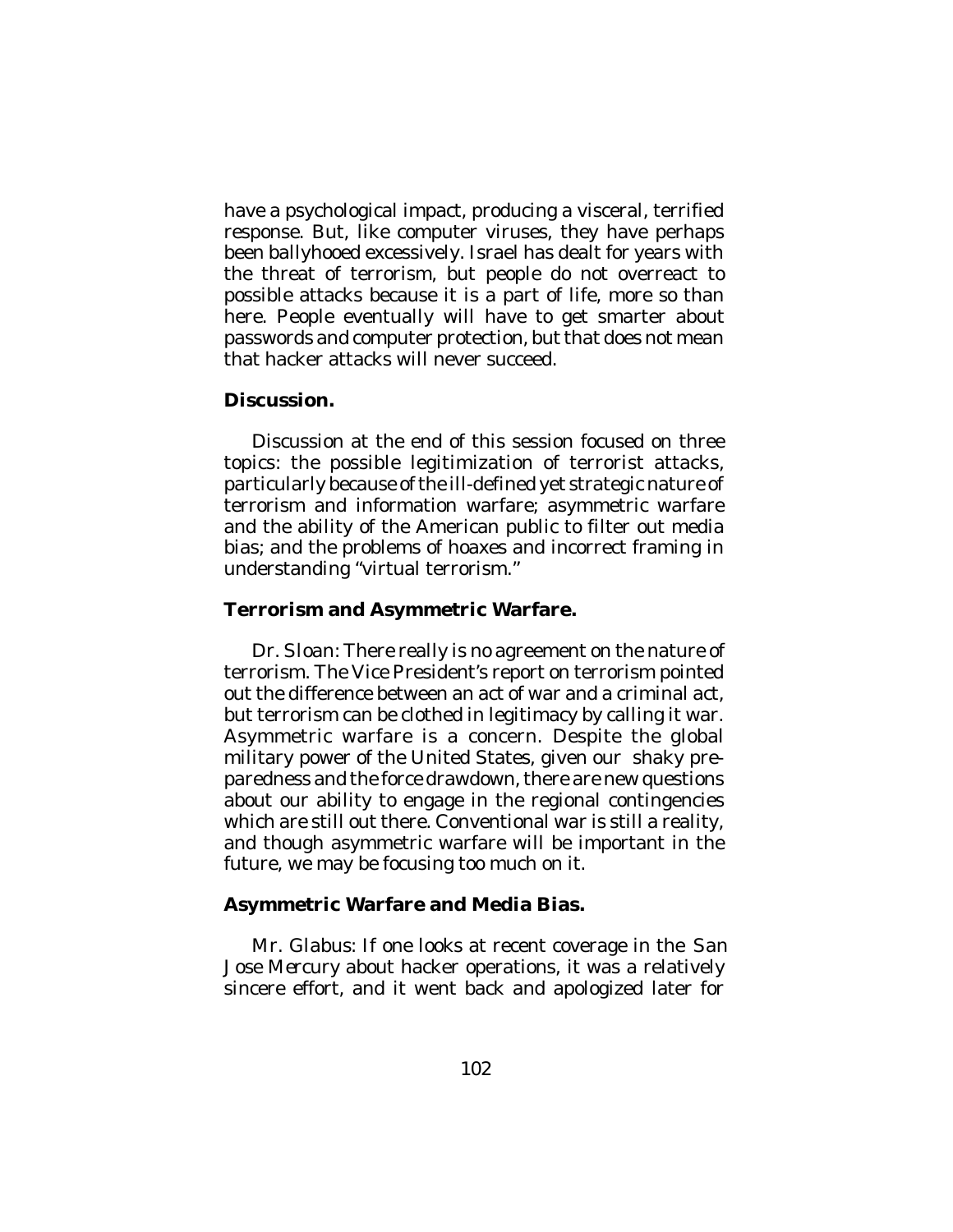some misreporting. Both spin doctors and the media have to go back and fix their reporting later if possible.

*Dr. Isenberg*: There is a bifurcation in society between those who follow the mainstream press and those who follow alternative outlets or sources. People following mainstream news in the future will not "get it."

#### **Virtual Terrorism, Hoaxes, and Framing.**

*Dr. Sloan*: Of course the government is trying to bring order out of chaos, and often focuses on the threat *du jour.* Following the Oklahoma City bombing, people immediately blamed Middle Eastern terrorists because it was easier to demonize a foreign enemy. One of the issues in information warfare is that the American portrayal of what terrorists look like is inaccurate and unhelpful. Incorrect framing of terrorism gets in the way of meaningful analysis. Those frames take on their own legs, and the dynamics are that you do not get down to the truth. Consider the sound of silence about Pan Am 103—we do not blame the real culprit of that attack, Libya.

#### **SESSION 5 - ENDNOTES**

1. David A. Fulghum, "Telecom Links Provide Cyber-Attack Route,*" Aviation Week & Space Technology*, November 8, 1999.

2. Sig Christenson, "Pakistani Hackers Tap Lackland,"*San Antonio Express-News*, November 3, 1999.

3. Bob Drogin, "U.S. Scurries to Erect Cyber-Defenses," *Los Angeles Times*, October 31, 1999, p. 1.

4. John Markoff, "Cyberwarfare Breaks The Rules of Military Engagement," *New York Times*, October 17, 1999.

5. Bob Drogin, "In Theory, Reality, U.S. Open to Cyber-Attack," *Los Angeles Times*, October 9, 1999, p. 16.

6. Bill Gertz, "China Plots Winning Role in Cyberspace," *Washington Times*, November 17, 1999, p. 1.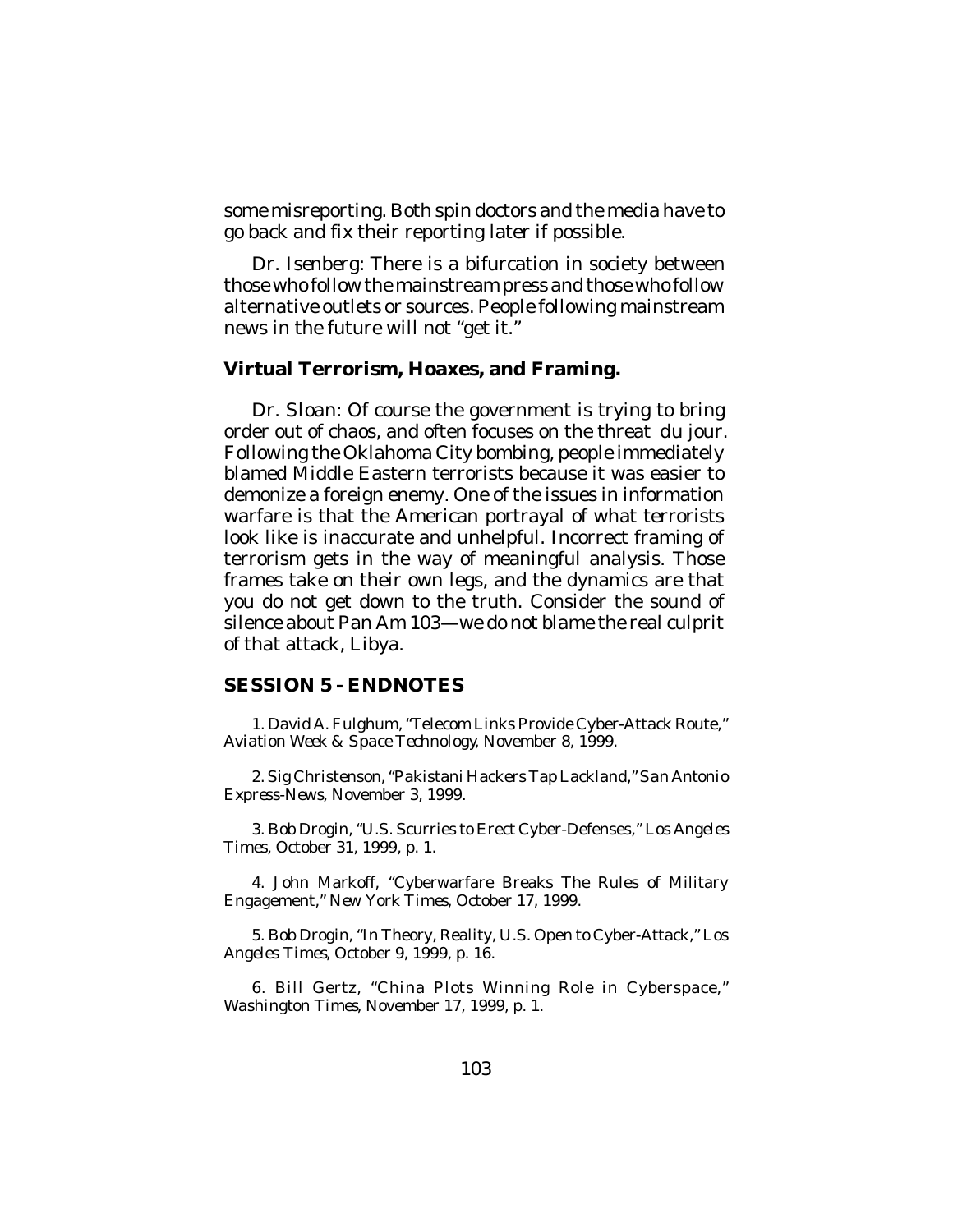7. John Arquilla and David Ronfeldt, eds., *In Athena's Camp: Preparing for Conflict in the Information Age*, RAND, 1997; Alan D. Campen, Douglas H. Dearth, and R. Thomas Goodden, *Cyberwar: Security, Strategy and Conflict in the Information Age*, AFCEA International Press, 1996; Stuart J. D. Schwartzstein, ed*., The Information Revolution and National Security*, Center for Strategic and International Studies, 1996; Edward Waltz*, Information Warfare: Principles and Operations*, Artech House Publishers, 1998; and Jean Guisnel, *Cyberwars: Espionage on the Internet*, Plenum Press, 1997.

8. Peter De Feaver, "Blowback: Information Warfare and the Dynamic of Coercion*," Security Studies*, Vol. 7, No. 4, Summer 1998, pp. 88-120.

9. "CyberTerrorism: The Risks and Realities," November 16-17, 1999, Washington, DC, Jane's Conferences.

10. To quote a past U.S. Government Accounting Organization (GAO) report, "Defense Information Superiority: Progress Made, But Significant Challenges Remain," Letter Report, 08/31/98, *NSIAD/AIMD*-98-257:

Achieving information superiority will be expensive and complex. Based on its analysis of the fiscal year 1999 through 2003 Future Years Defense Plan, DoD estimates it will budget an average of \$43 billion a year (nearly 17 percent of the \$257 billion budget request for fiscal year 1999) for C4ISR systems and activities during the plan period.

Though information warfare spending (both for defensive and offensive information operations) is certainly likely to be a smaller subset of this, it still is likely to be billions of dollars a year just within DoD.

11. See *http://kumite.com/myths/*.

12. A few random examples are *http://www.uta.fi/ ~ptmakul/infowar/index.html*; *http://www.aracnet.com/ ~gtr/archive/index.html*; *http://www.rand.org/publications/ MR/MR661/MR661.html*; *http://www.psycom.net/iwar.1.html*; and *http://www.infowar.com/*.

13. "Threat of 'infowar' brings CIA warnings**"** *Network World*, September 15, 1999.

14. See *http://www.soci.niu.edu/~crypt/*.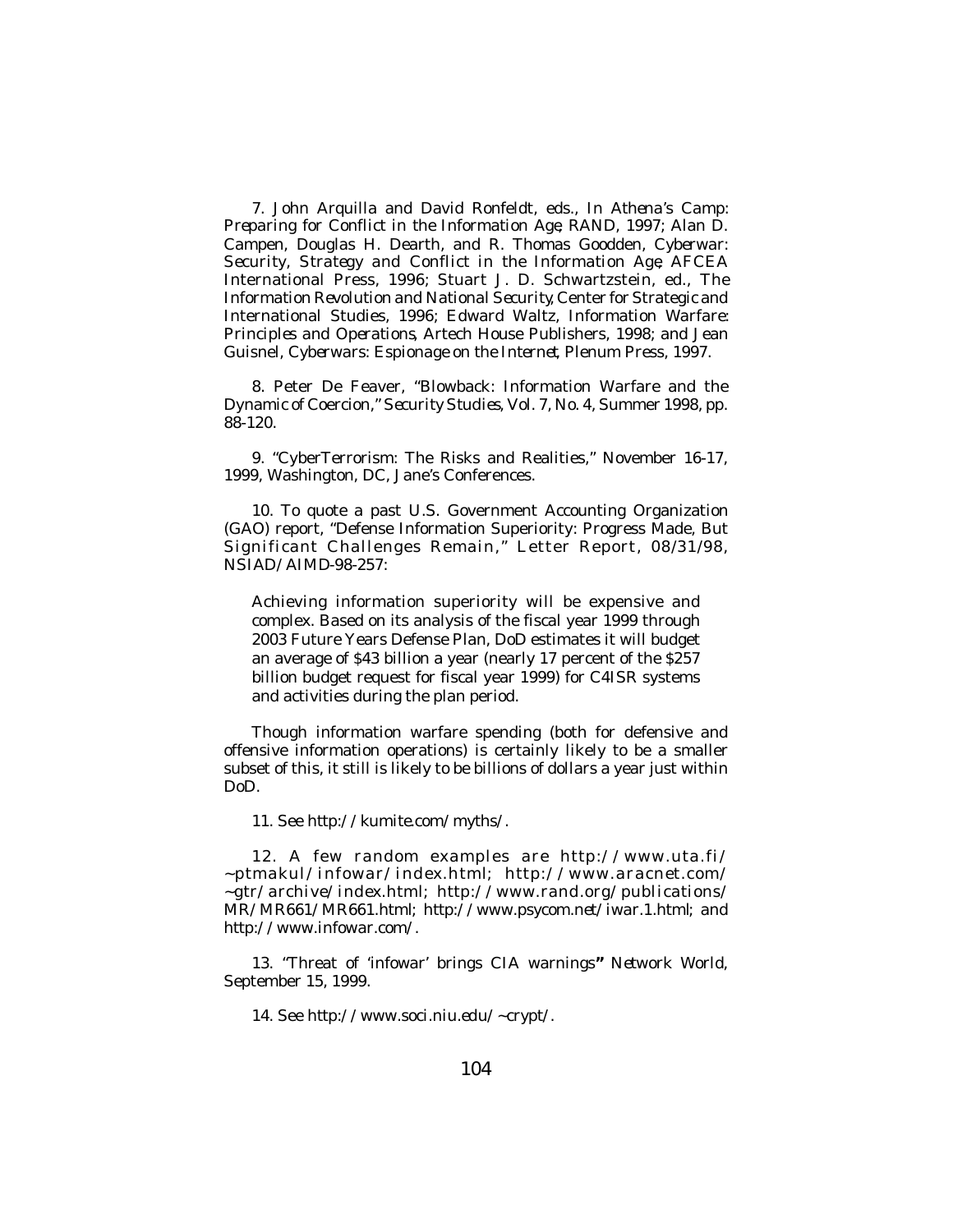15. Personal e-mail, September 15, 1999: "Ahhh, the fruits of Schwartau, Inc. All the kooks always come out for it. The CIA/NIPC dude warning about Bulgaria and Cuba making viruses is a hoot. He's only a decade late. Those stories stem from the late 80s."

16. See *http://sun.soci.niu.edu/~crypt/other/sped.htm*.

17. James F. Dunnigan, *Digital Soldiers: The Evolution of High-Tech Weaponry and Tomorrow's Brave New Battlefield*, New York: St. Martin's Press, 1996, pp. 278-279.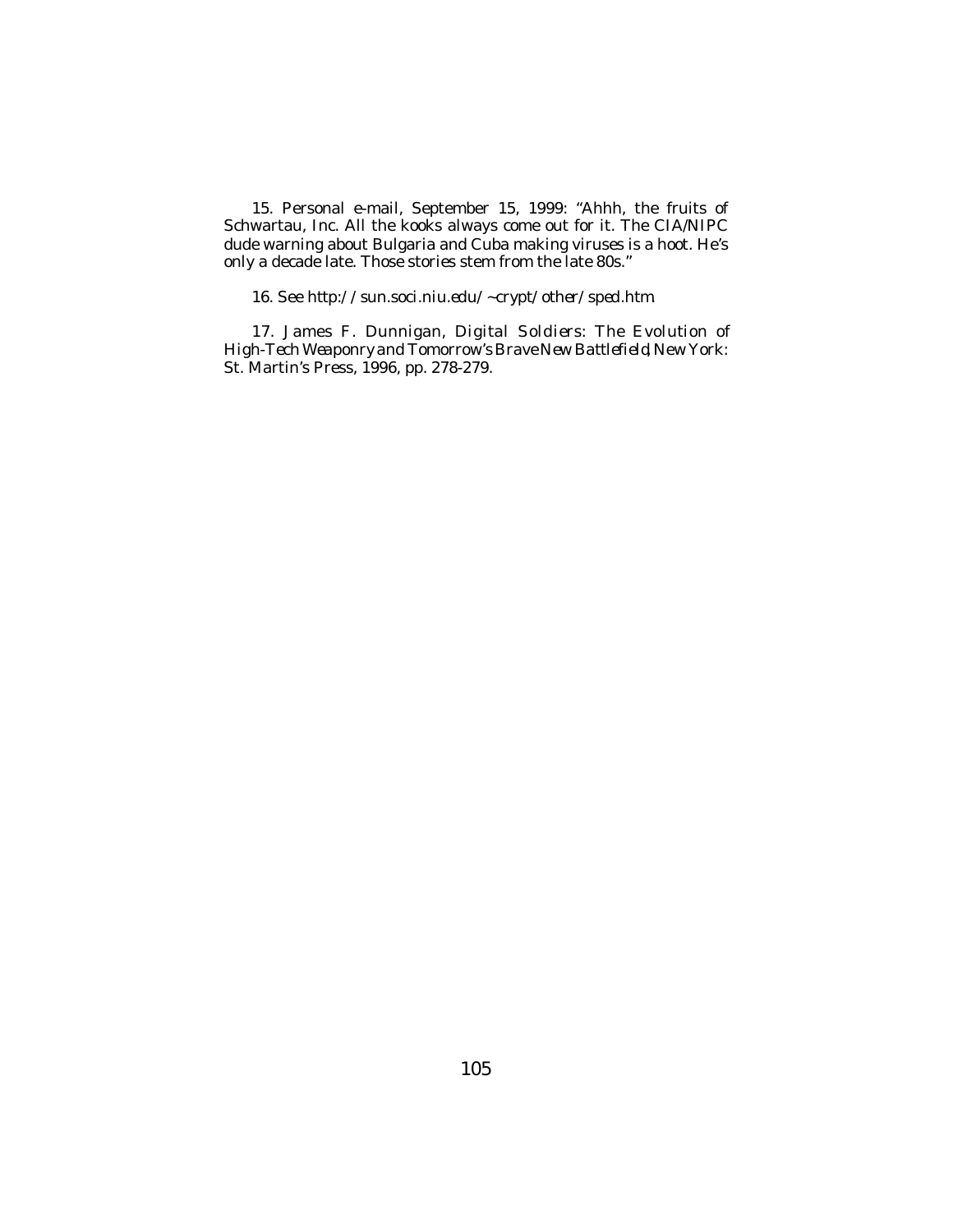# **SESSION 6: RESPONDING TO SECURITY THREATS**

The goal of this session was to consider the U.S. response to threats to the national information infrastructure, and how those responses might be enhanced.

# **"From Incident Data to Intelligence Analysis"**

#### **Jon Ramsey CERT Coordination Center**

In 1988 the Morris Worm, developed at Carnegie-Mellon University, attacked the Internet. The Defense Advanced Research Projects Agency (DARPA) responded immediately, and out of that incident was born the Computer Emergency Response Team (CERT). We now provide 24-hour technical assistance to Internet sites, assess their vulnerabilities, issue advisories, and offer guidance on flaws in information technology.

CERT operates on a number of principles. First, we try to provide valued services. The "response" in our title implies that we are reactive, but we are also proactive. We educate vendors on what they should and should not do, work with security administrators, and do evaluations for a variety of constituents. Second, we ensure the confidentiality and impartiality of our services. We do not identify the victims of cyber-attacks, but can pass information on anonymously to warn others. We are also an unbiased source of trusted information. Third, we coordinate with other organizations and experts in the community, government, and private sector. We utilize a distributed model for Incident Response Teams, emphasizing coordination and cooperation, not control. The CERT Coordinating Center helps these other teams coordinate their analysis—we provide intelligence that only aggregate information can produce.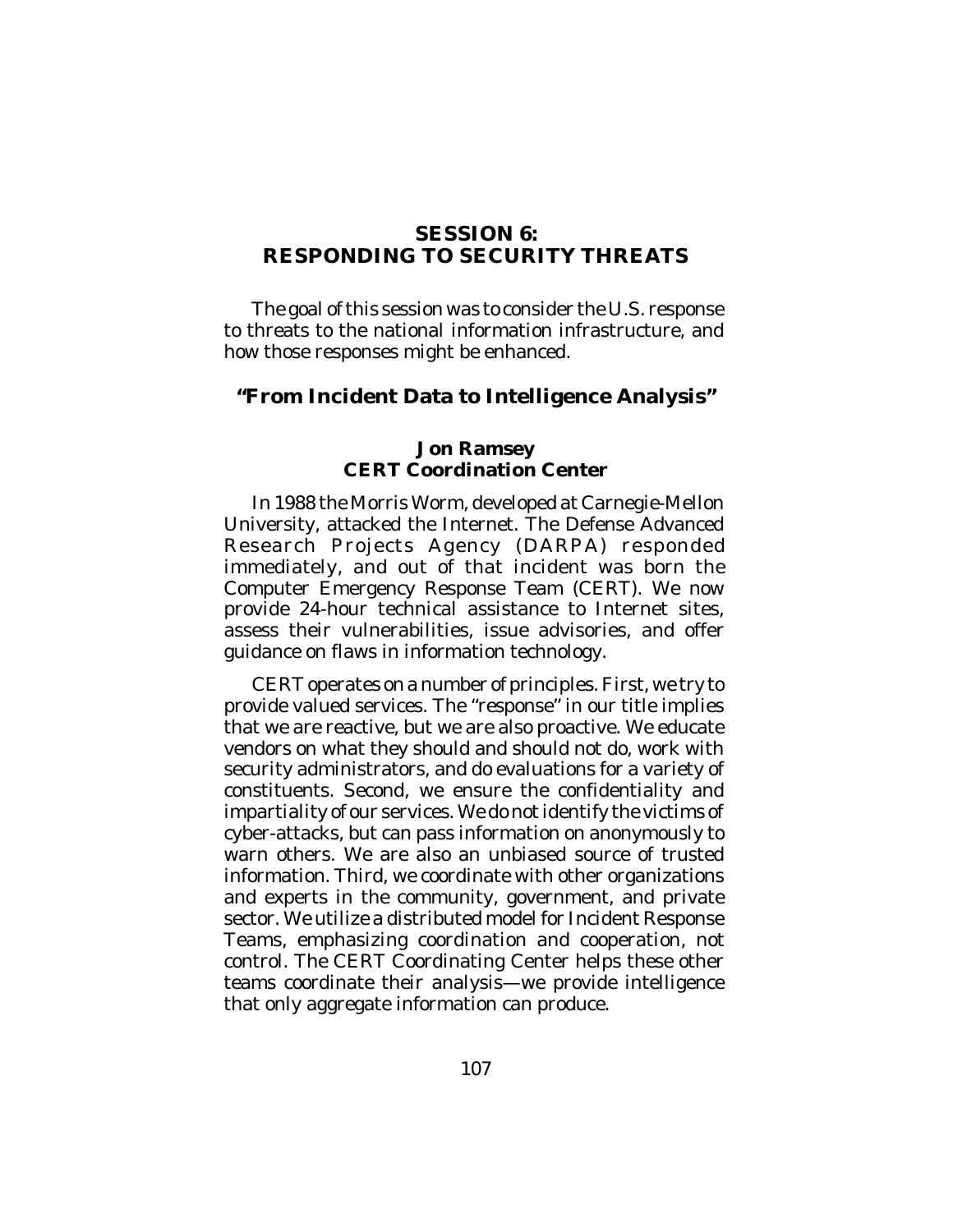Our constituency really includes everyone on the Internet. As of January 1999, there were 43 million host computers around the world, including a diverse set of users: academic and research institutions, government, corporate users, and home systems. Anyone can turn to us for assistance.

Regarding the collection of data for intelligence analysis, we call our collection the Haystack. We collect the data for operations but not for analysis—how long did it take to recover, what cost, what preventions? What are the risks, mitigation strategies? We are working on an automated process to handle the reports of 45-60 incidents we receive each day. The data is stored in e-mail messages and status files, but there is a problem with solving syntax and semantics problems in those reports and messages. Additionally, whereas in 1988 CERT handled six incidents, in 1999 the number of incidents exceeded 9,000. So the overall Haystack includes 22,940 incidents, 251,000 e-mails, and 17,000 hotline calls.

#### **Processing Data to Produce Information.**

Our information is derived directly from the data and from other open sources. We use these to find trends, to discover classifications and categorizations of incidents, and to create advisories and reports on intruder tools. We also use nontraditional information such as political and social events. For example, we have found that virus and worm attacks seem to correspond to mid-semester breaks for college students, and our advisories seem to increase the number of reports rather than reduce them.

One of the things we have done with the data is to create a root cause taxonomy of the vulnerabilities we have discovered. The taxonomy shows which root causes to go after (such as buffer stack overflows, and configuration and authentication problems). We have also created a Distributed-Systems Intruder Tools Report which analyzes the newest sets of intruder tools being used. The report is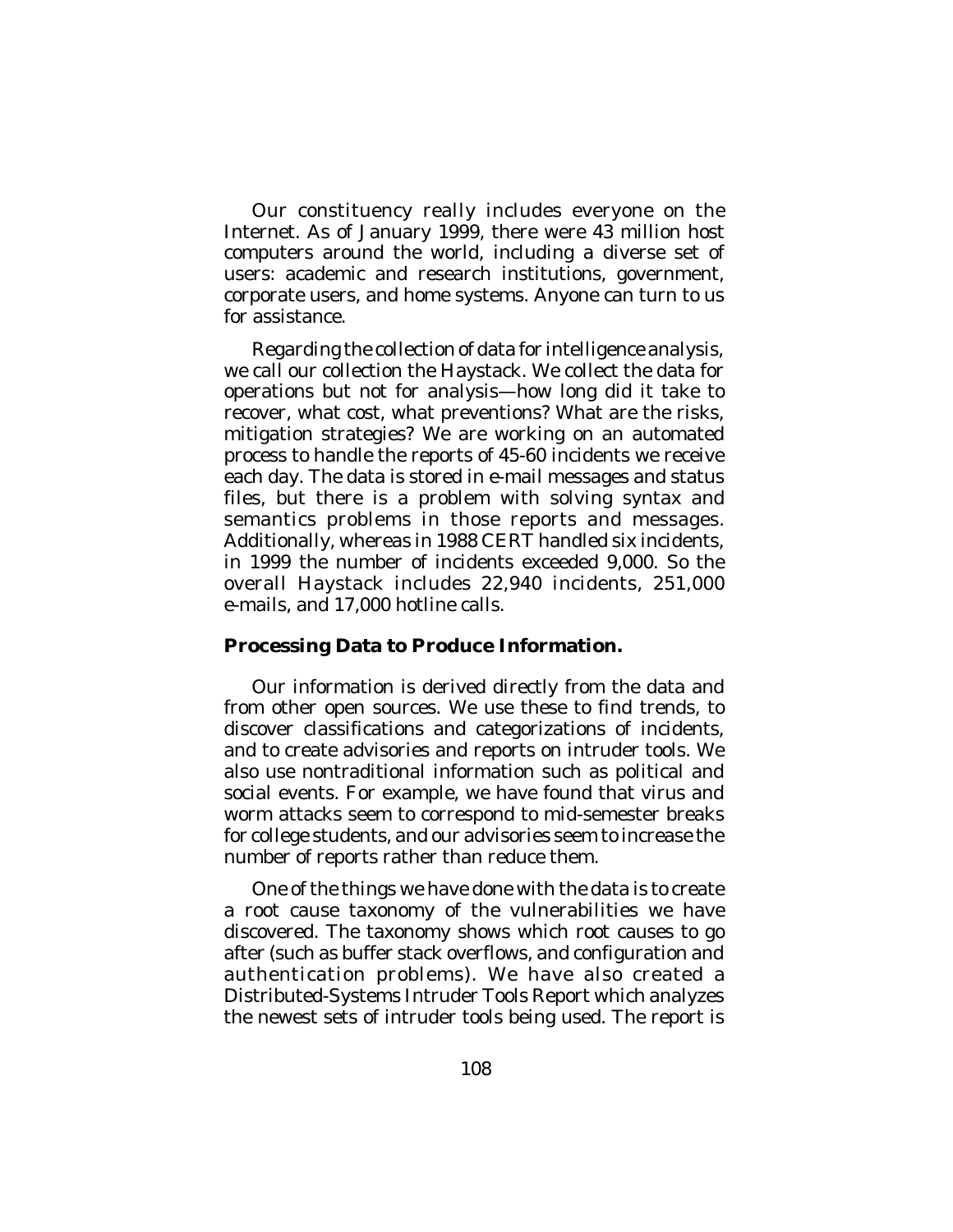available online at: *http//:www.cert.org/reports/ dsit\_workshop.pdf*.

The next step for CERT is to turn information into intelligence products. We hope to do this using a multi-disciplinary approach. This includes, for example, trying to understand an intruder's motive through the help of criminology, psychology, and sociology. We are also using some recent advances in technology such as data mining and automated learning and discovery to assist in the analysis process. In fact, the mission of the CERT Analysis Center is to use a multi-disciplinary approach to the creation of intelligence based on computer security incidents, vulnerabilities, and related information.

Let me conclude by reemphasizing our main goal, which is to use intelligence to protect our national information resources by capitalizing on data collected at the Center over the last decade.

# **"A Computer Crime Overview: National Infrastructure Issues"**

#### **Dan Larkin Supervisory Special Agent Federal Bureau of Investigation National Infrastructure Protection Center**

I am a realist, and am somewhat skeptical about the problem of computer crime. There is a problem, but I am not sure it is an international threat. Most cases we have seen in the FBI are domestic, although there are some ongoing international elements.

How do computer crime issues at the federal level translate down to the local level? There is significant computer-related crime in the Pittsburgh area. This region has 450 software firms and 800 high-tech companies, and a number of these facilities have been targeted by criminals. What we are trying to do is focus on the real threats,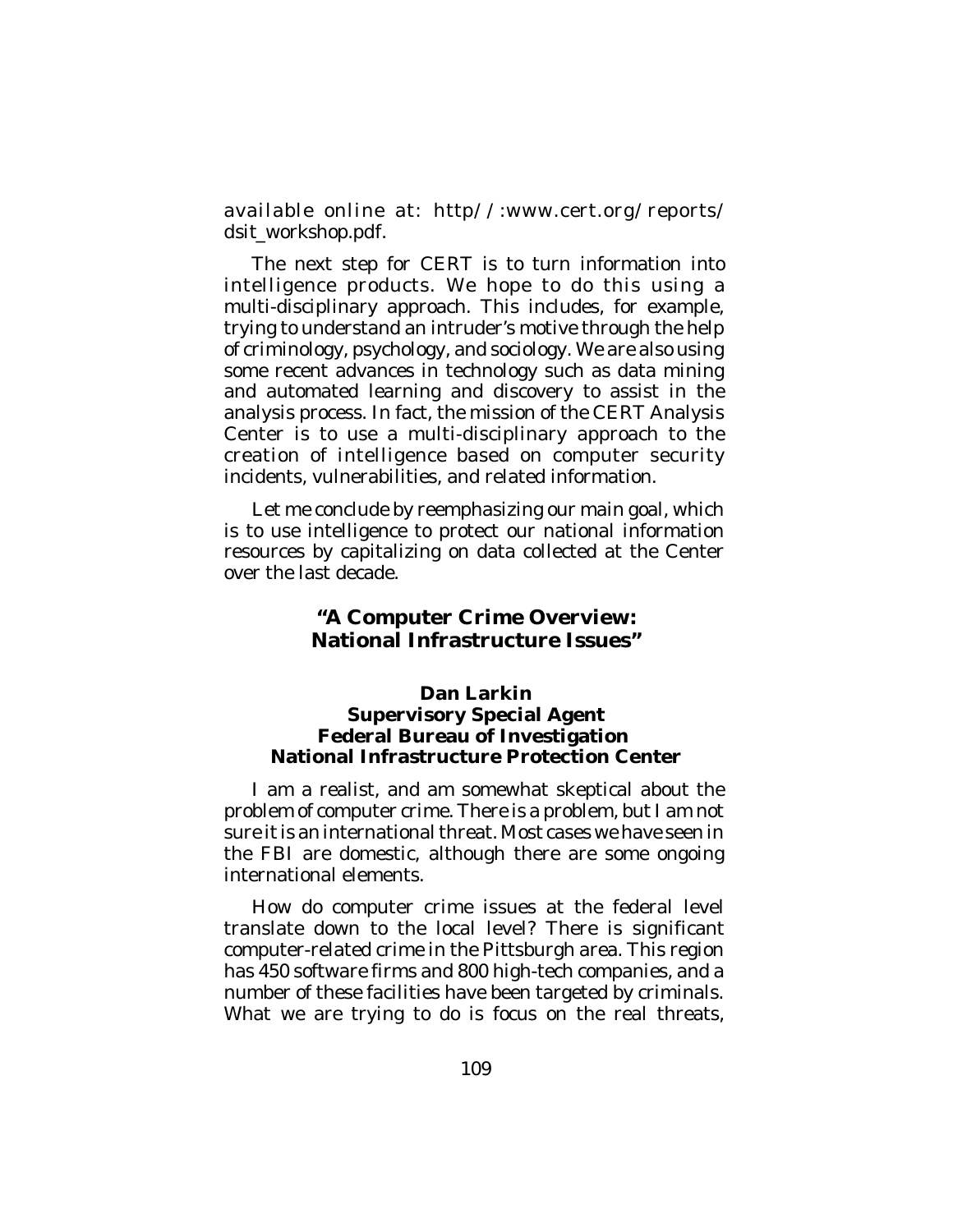reaching out to the experts in the military and in industry to locate those threats, and there are some new efforts at least at the local level to find an approach to the problem.

The Internet and increasing interconnectivity have led to vulnerability because of the need for speed and more information. What has happened is that we have had lots of juvenile Internet hackers, and the reality of the threat is vulnerability. I started working with CERT 5 years ago as part of the first national computer crime squad in Washington, DC. One hacker got into the National Oceanic and Atmospheric Administration (NOAA) satellite system, and the FBI started working with CERT; now there is a fulltime agent from the FBI at CERT. We are making more and more efforts to get business on board to work with us, confidentially, to inform industry about information that might be targeted.

The fact is that hackers are mostly juveniles, and they really fear prosecution. There are other criminal types involved, however—hackers, insiders, national, or international industrial-commercial spies. The FBI has had some success against economic espionage. For example, a celebrity came for treatment at the University of Pittsburgh Medical Center, and the hospital tried to protect her identity; a hospital employee hacked in to steal her medical records to sell them to a magazine. This event actually led to federal legislation to protect computer records. At Pittsburgh Paint and Glass, people were caught trying to peddle company secrets, and two were prosecuted.

The Internet provides criminals with a number of advantages: it makes it easy to locate victims; it creates an environment where victims do not have to see or speak to the criminals; it is a persuasive vehicle for fraud; there are only minimal costs to setting up a web page; and technology has exploded exponentially in the recent past. As a result, we have seen several particular types of Internet crime come to predominate: financial crimes such as money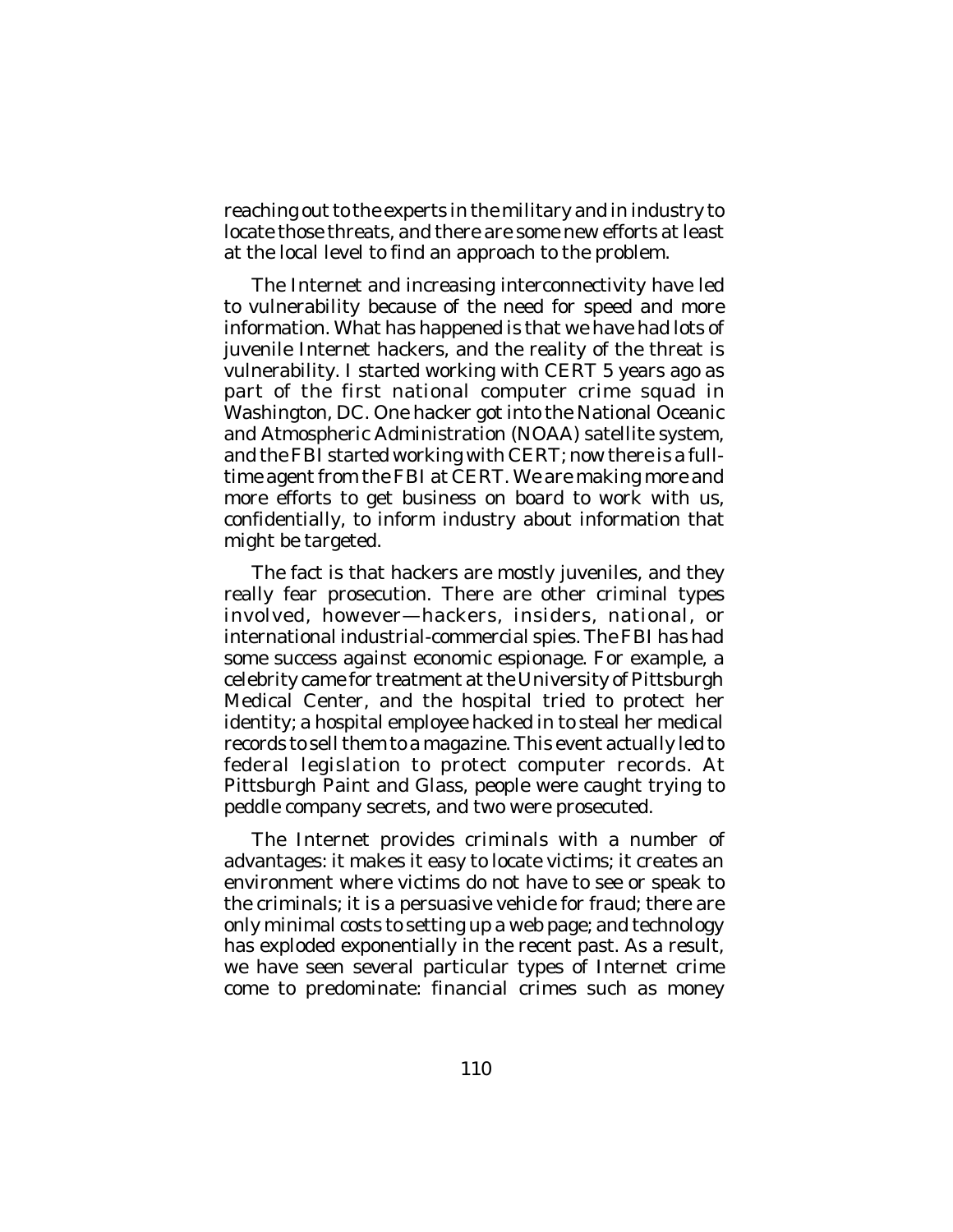laundering and on-line gambling, terrorism, extortion, child pornography, and a wide variety of frauds.

Let me conclude by highlighting several of the government's responses to these problems. First, Presidential Decision Directive 63 (PDD-63) created the President's Commission on Critical Infrastructure Protection, the goal of which being to network on the key issues and vulnerabilities in our critical infrastructure. Second, there is a new Internet Fraud Center coming on-line soon in West Virginia. Third, the whole Y2K crisis has been useful in forcing us to look more carefully at our vulnerabilities, and we are getting more feedback on vulnerabilities from industry than before. Finally, we are instituting a program called InfraGard, in which we go inside industry to work together on vulnerabilities, and boil that information down to disseminate to others (while retaining confidentiality). So far local industry has been quite responsive.

# **"Gaps in Response"**

#### **Frederick G. Tompkins Information Security Principal UNISYS Corporation**

What we are concerned about in the business sector is that the government community (primarily intelligence and law enforcement) is primarily looking at postulated or perceived threats. Our concern is that postulated/perceived is on the opposite end of the spectrum from where we are looking, which is what is real and what is probable.

Last February Dick Clark of the National Security Council (NSC) came to a financial industry session to discuss private sector samples of attack signatures. He indicated that the government had a database of 100s of attack signatures, and would make them available to industry with no conditions and no charge, with no expectation of return information. We were working on a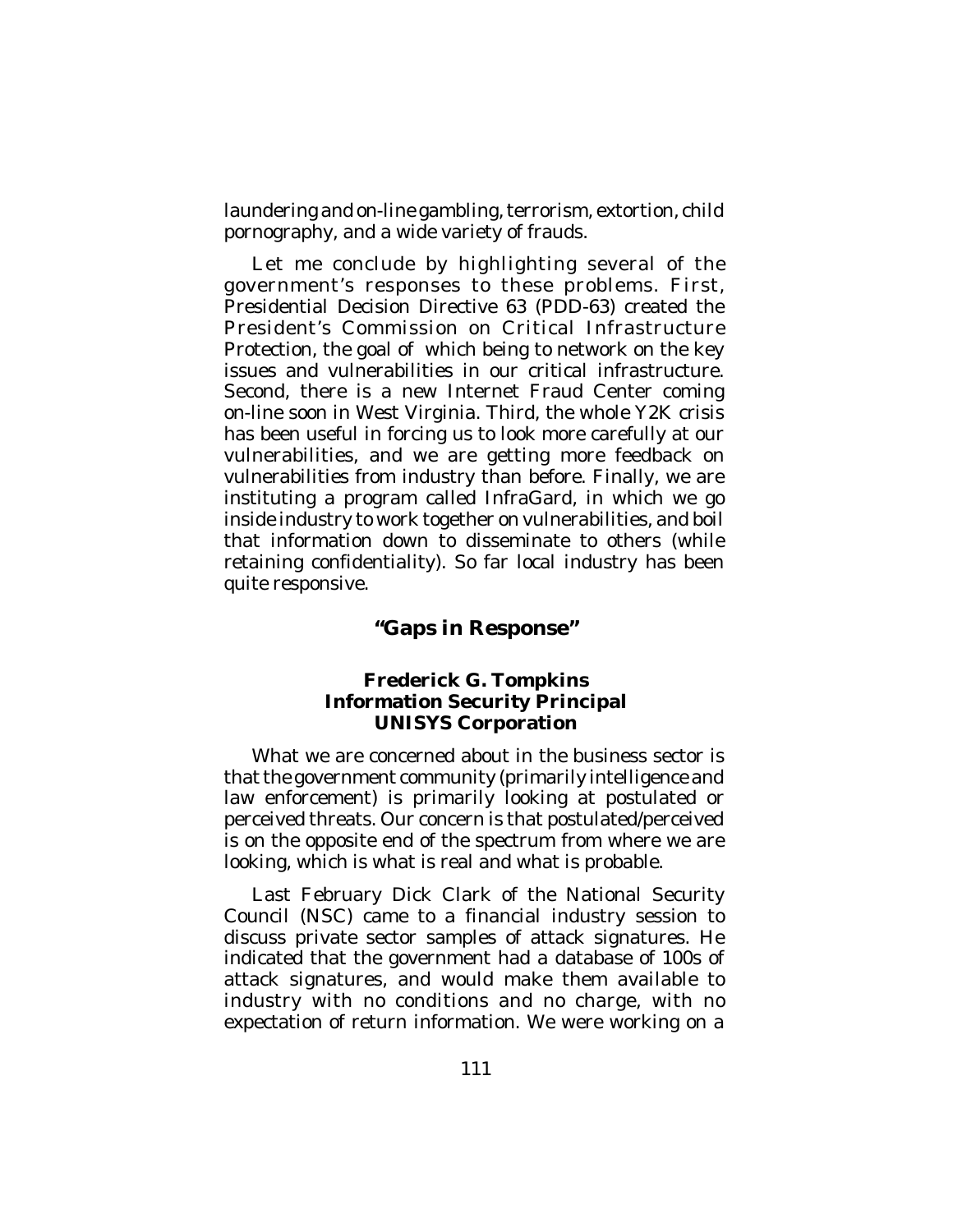vulnerability assessment methodology for the financial services infrastructure, and told the government we wanted a threat and indicator briefing, and that the database needed to be made available right away. However, soon the government told us that we needed clearances to get into the threat briefings, since they were not open after all. We did get a secret level briefing, and what we heard was based on secret information sources that we were not allowed to know about, and so on. So we are skeptical, to say the least. When we are told that information will be made available to us, we usually do not get it.

Let me put this issue in context. What is reality for the commercial sector? Our problem is now, not just down the road.

• **Commercial off-the-shelf technology**. The problem we face is that we no longer custom-design software, so that every unique problem we face must be dealt with using generic software. We cannot influence the design and development of the products we must purchase. In terms of risk, this increases the degree of uncertainty. Now we are changing internal business processes to employ software that was made by someone else; technology is the driver, not the servant, and this is a dangerous trend. A major Y2K risk concern is that 85 percent of the remediation code being written is from India.

• **Rate of technology change**. The half-life of technology is now 5 months. This shortens internal industry planning time frames from years to months, even down to days/hours. The strategic planning time frame used to be 3-5 years, now it is 8-10 months; tactical planning was 1-3 years, now it is 30 days; operational planning was 1 month to 1 year, today it is 48-96 hours. We simply have to move on to the next problem if we cannot fix the first one.

• **Risk acceptability**. How do we manage the synergistic effects of risk across the infrastructures? Typical government responses are all about sandboxes and turf; people are talking about threats and vulnerabilities,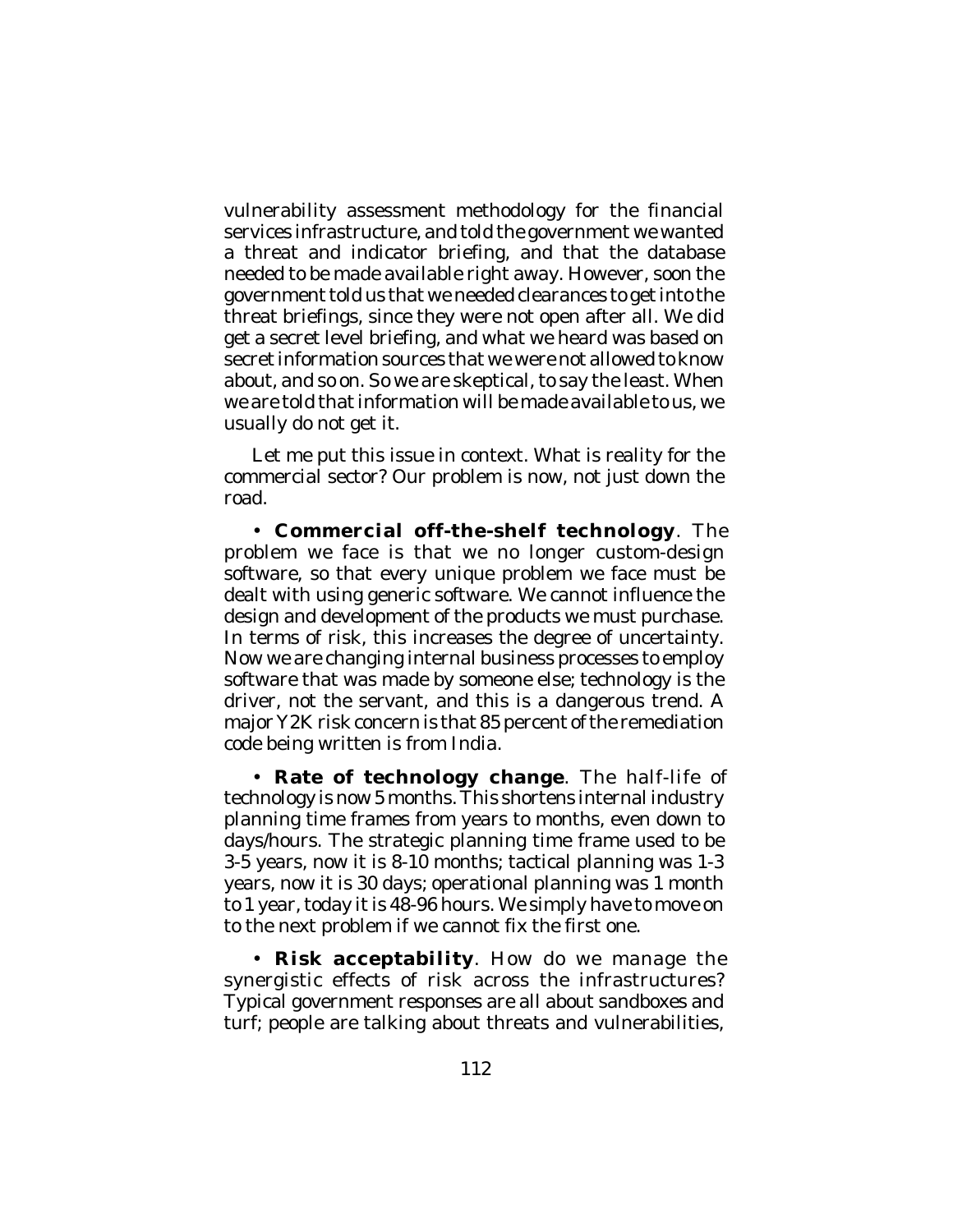but not risks, which is what we deal with. The arithmetic of the Cold War was easy; we could quantify the threat by counting. But we cannot do that now; we cannot do quantitative risk management. It is not possible to eliminate all vulnerabilities; the best we can do is pursue risk avoidance. For example, there is a trade-off with multi-programmed operating systems, which are actually serial, not simultaneous. Data is transferred between programs during wait times—control can be taken away from outside thanks to a flaw in how these operating systems are designed; the only solution is single-task operations, which are no longer feasible in the business environment. There is a trade-off between security and speed/flexibility.

• **Speed of business**. Little academic work is being done in this area. Just-in-time logistics in business is everywhere. At the Chrysler plant in South America, parts arrive just two hours ahead of when they are needed. Wal-Mart has no stockroom; each store instead has a satellite dish which enables it to order resupply as needed.

### **National and International Security.**

Let me make several observations on national security. Essentially, a different model of national security is needed. Former Deputy Secretary of Defense John Hamre has said that what is at stake is security "pre-Eisenhower," which means economic security. This was recognized in the President's Commission on Critical Infrastructure Protection (PCCIP) report, which stated that "our national defense, economic prosperity, and quality of life have long depended on the essential services that underpin our society." The commercial sector actually owns the infrastructure, and we control it within certain risk levels; the commercial sector wants to enrich its stock-holders, not arrest criminals. It needs a competitive edge to stay ahead in the marketplace where the product cycle is now 18 months.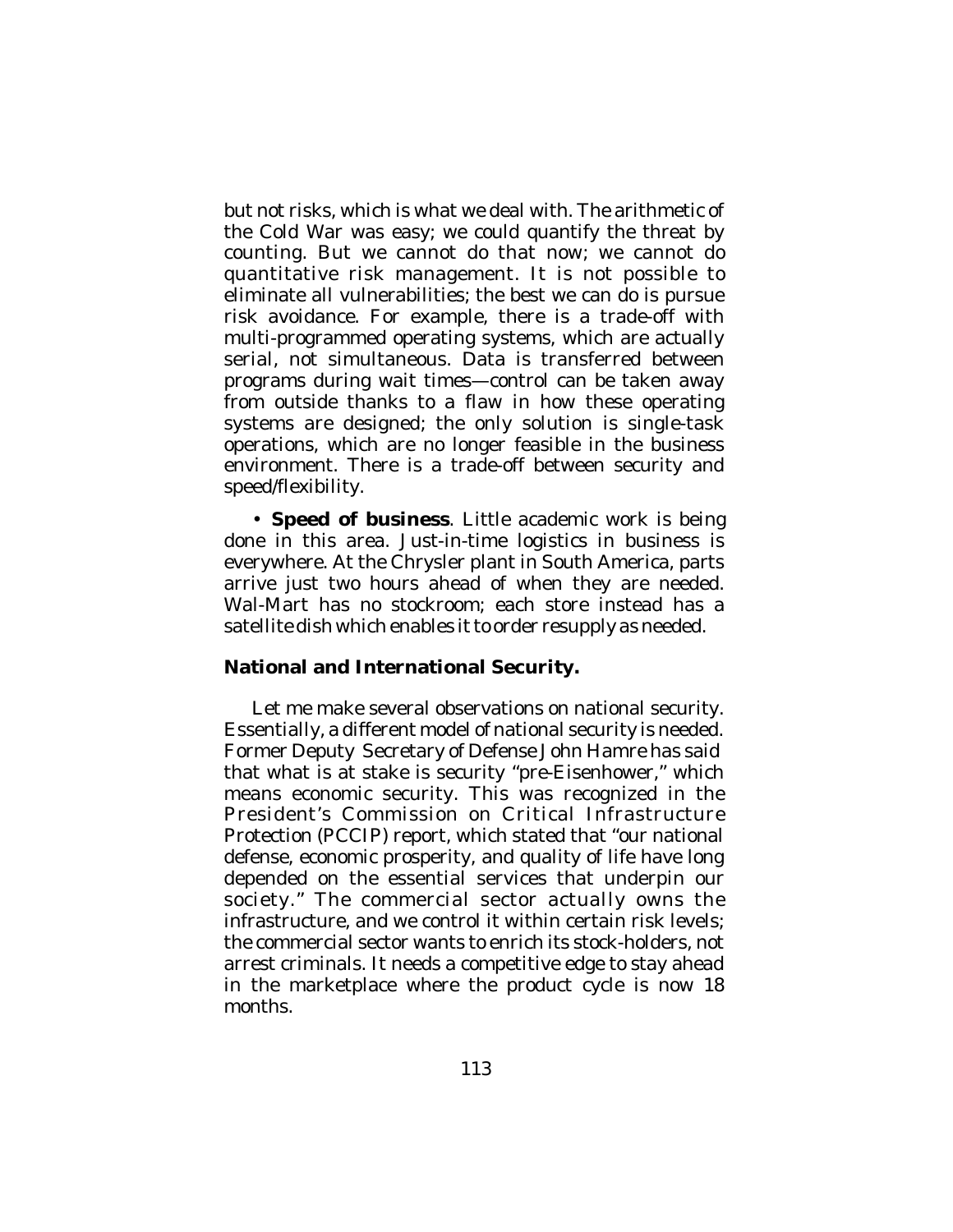The interim Hart-Rudman report (September 1999) emphasized the economic security impacts of technology vulnerability. It concluded that "the national security of all advanced states will be increasingly affected by vulnerabilities of the evolving global economic infrastructure" and that "global forces, especially economic ones, will continue to batter the concepts of national sovereignty." What is at stake, then, is not only the nation's security in the constitutional context, but also the nations' security because of the interdependence of economic relations and the international operations of American companies. For example, UNISYS does 60 percent of its business overseas; it controls NASDAQ operations, manages over half of all check clearances, and is used by most large banks in the world.

In summary, I would suggest several things. First, there are still significant cultural differences between industry and government which are bigger than paradigms and language. We are in a Kuhnian revolution in knowledge, and the current paradigm is in crisis; shifts are occurring and we do not know they are happening. The scientific community is at least 5 years behind in understanding the problems. Second, we all have a stake in the nation's security. Third, risks must be managed, not avoided. Nobody is saying how to do it, but compliance is not the answer. Fourth, our predilection for the countermeasure *du jour* must be overcome. Finally, what we are witnessing is not an information revolution, but a relationship revolution, with profound implications for how we do business.

### **Comments**

#### **Mac Fiddner University of Pittsburgh**

My challenge is to try to bring these presentations into perspective on the theme of the conference, but in the interest of time my comments will be brief. Responses are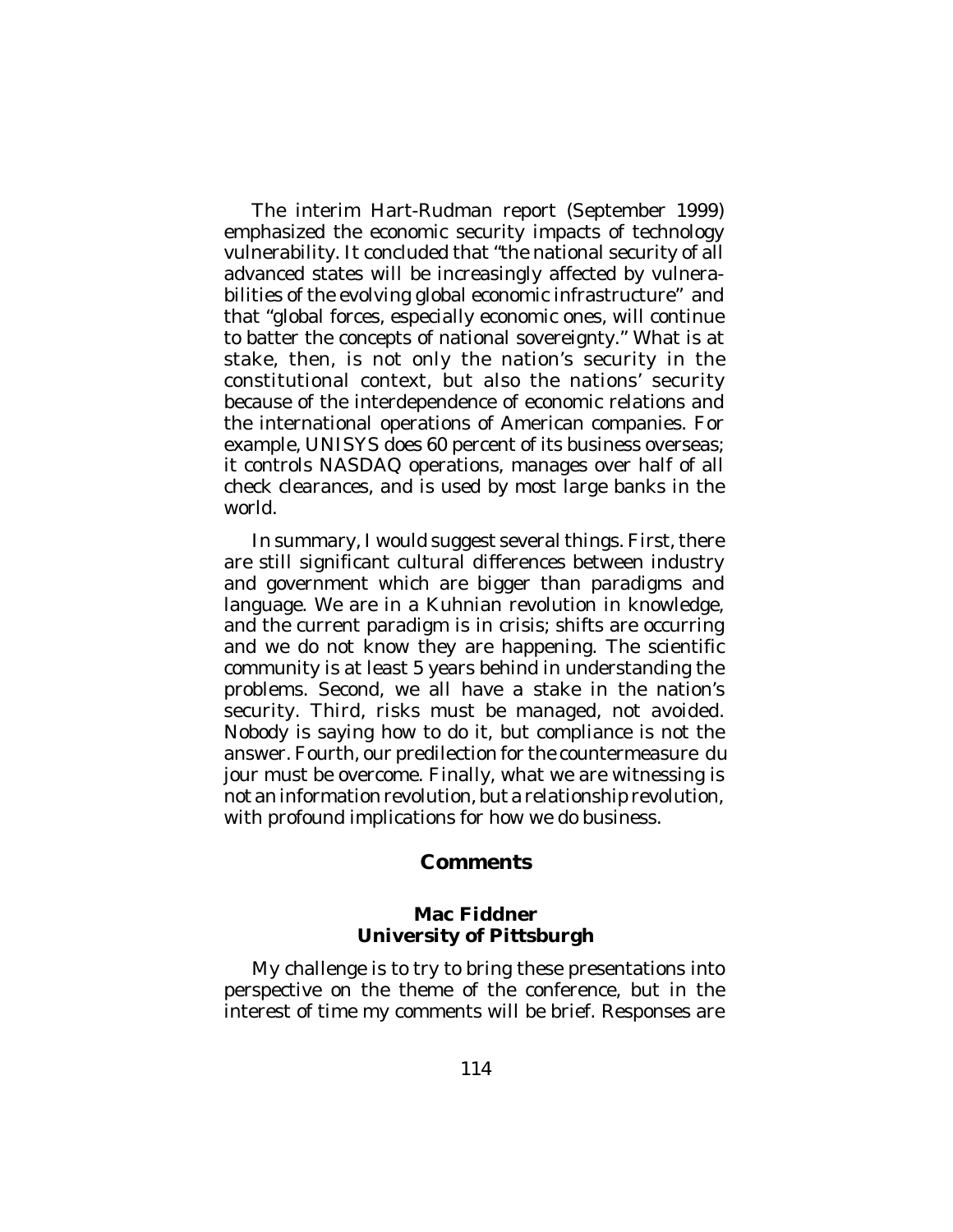the most difficult aspect of the problem, not just the technological complexities, but also the types of information being transmitted (public, private, and classified) and problems of sources, all while maintaining confidentiality and integrity. I would conclude that at the moment the government does not have a real policy in regards to information security. There is perhaps a de facto policy from the President's Commission on Critical Infrastructure Protection, but it is not a well-articulated policy.

#### **Discussion.**

Discussion revolved around the idea of cyber-mercenaries and the confidentiality of information provided by business to the government. The FBI has seen a relatively small number of cases of hackers for hire, and of the three most recent cases, two had significant international elements. The FBI's response has been to improve networking within the intelligence community to create early awareness, including broadening its network of intelligence to include groups like CERT. CERT does not investigate the origin of a threat; rather it reacts to the event itself. Mr. Ramsey believes that the majority of such incidents are international, raising important legal and jurisdictional questions.

Industry is concerned that the government may misuse corporate proprietary information (e.g., turning it over to the Securities and Exchange Commission), with no guarantee from the government that the information is going to be held confidential, particularly in response to Freedom of Information Act (FOIA) requests from business competitors. The FBI's position is that while business does not get satisfaction every time, the level of security from the FBI is appropriate, and business is protected from FOIA.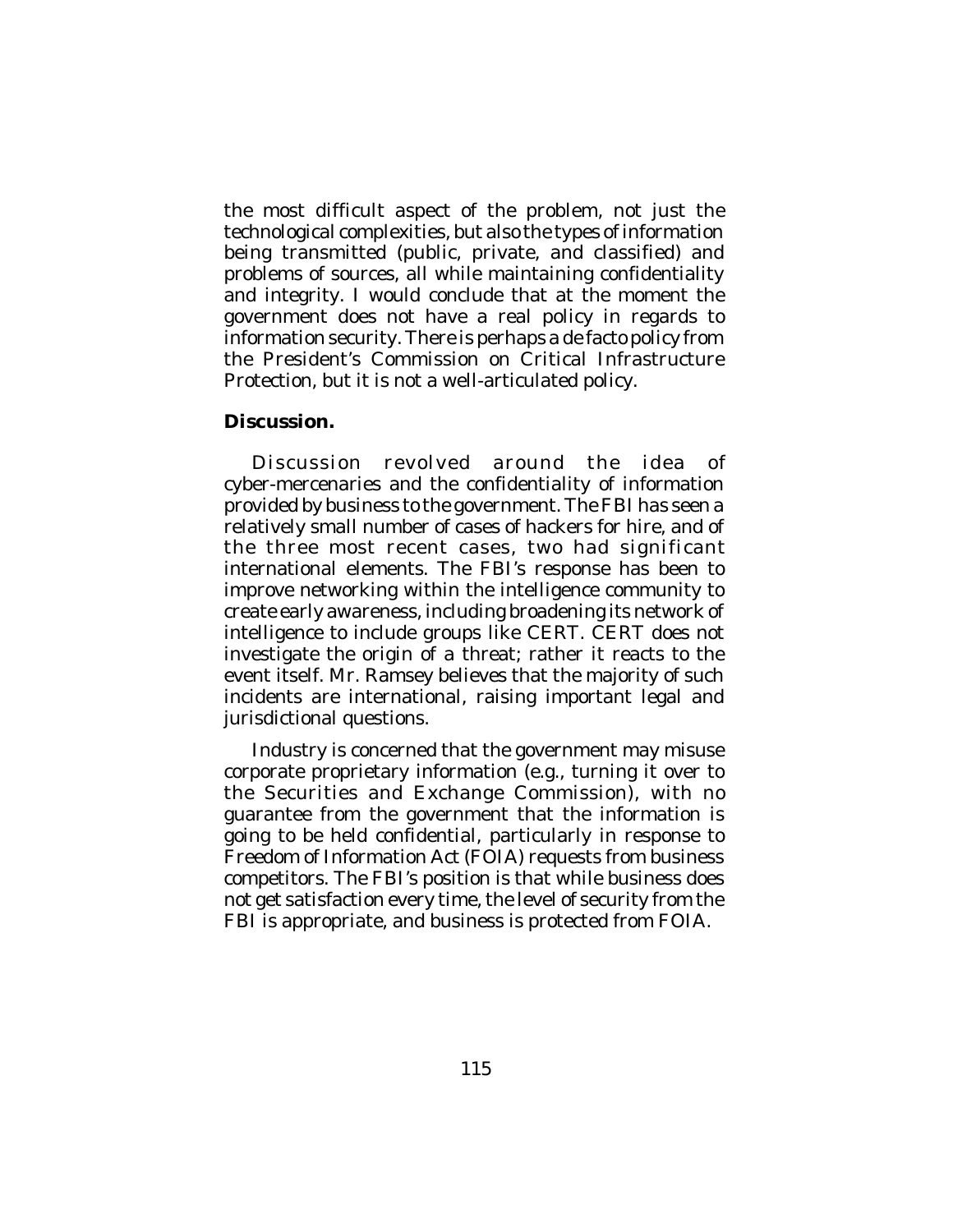# **NOON SESSION: Video Teleconference**

This session built on the previous session on responses to security threats.

# **"Towards a National Information Security Strategy"**

## **Dr. John Arquilla Naval Postgraduate School of Monterey and David Ronfeldt RAND Corporation**

Let me begin with a definition of information strategy. It is the pursuit of policy through informational ends and means, and it includes several components. First, supporting existing political, economic, and military domains of statecraft, and emergence as a distinct new domain itself. We want to conceptualize information as a distinct dimension of American power. Second, managing our own capabilities and resources, and interacting with others in peacetime, crisis, and war. It is at least as important that we learn how to manage our own resources as it is that we determine how to attack the enemy. Third, attending to both the contents and conduits—both the structuring and the processing—of information. It applies to the message as well as the medium. And finally, realizing that "information strategy" corresponds, at the highest level, to "knowledge strategy." What does one know about the battle for Seattle? Black helicopters and 135 nationstates were upended by nongovernmental actors.

As the information revolution alters the world, we see some crosscutting trends. First, the information revolution is resulting in a vast new technological infrastructure. We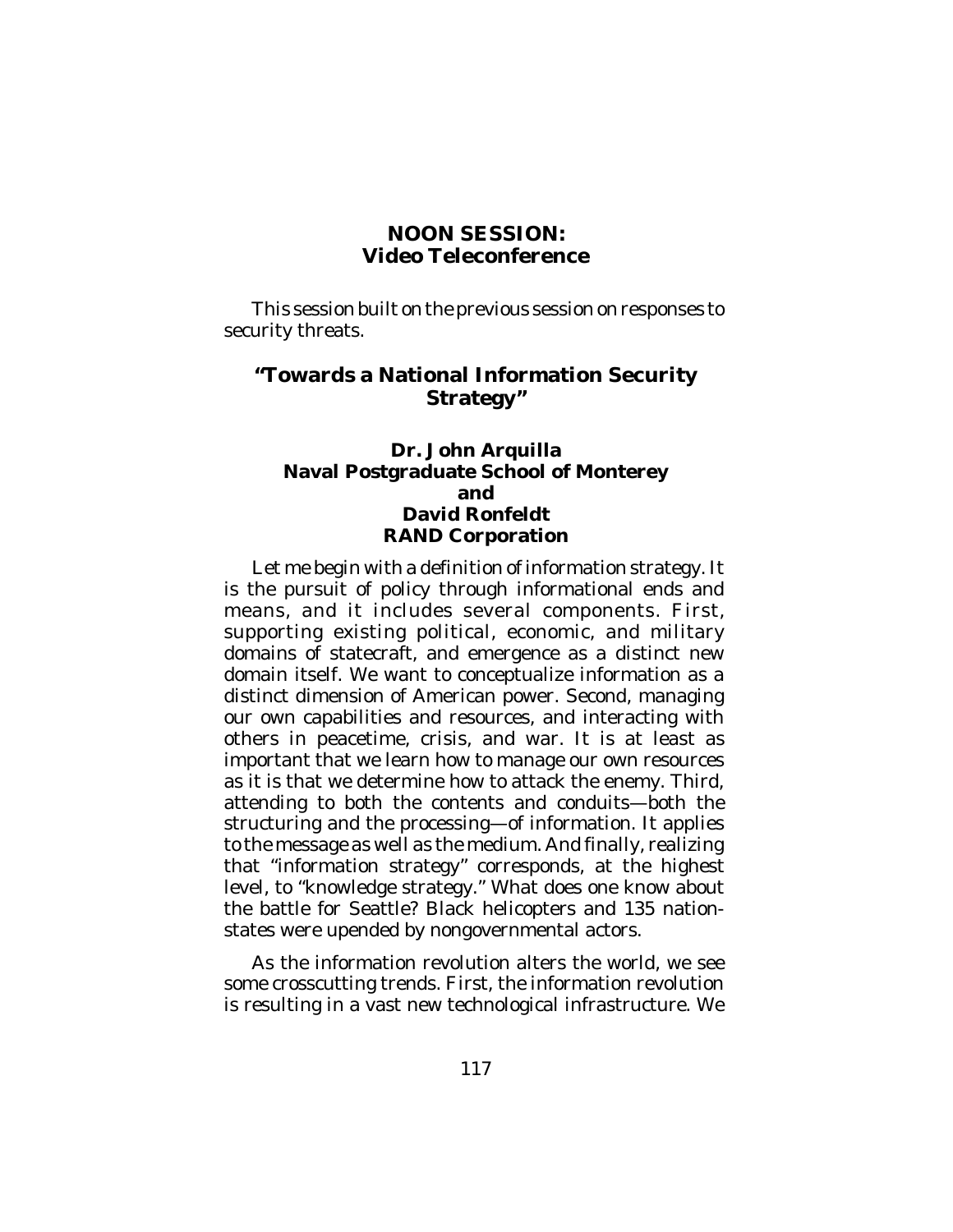have global access and interconnectivity, and the United States is the primary beneficiary of this, but as we become more dependent on it we also become more vulnerable. Second, the power of networked non-state actors is increasing. In civil society we are seeing nongovernmental organizations (NGOs) and activists, but we also see the emergence of "uncivil" society, such as criminals and terrorists. Third, the information revolution is enhancing the effects of "soft power" and "information operations," giving people greater ability to influence events. This is true of the Zapatistas in Mexico, of radio station B92 in Serbia, and Suu Kyl in Burma, for example. For states, this can also have some positive effects, perhaps allowing us to act at lower cost and with less risk, and perhaps also to target our actions better. We use economic sanctions quite frequently but with many unintended consequences. Information operations might allow us to pursue our aims without hurting a lot of people. Fourth, states are being altered in some ways, and perhaps diminished, but they will have to learn how to deal with these new actors.

David Ronfeldt and I are trying to articulate a four-part vision of where we should go with U.S. strategy. First, there is an emerging set of strategic opportunities and imperatives.

• On the defensive side, we need to maintain "guarded openness." Our economic and political security depend on open relations with our allies, but we have to be guarded because almost all information technology is dual-use in nature.

• Integrate a "sensory apparatus" to warn and monitor. In other words, we need to learn how to network better, something we do not do well in government.

• Develop the "noosphere" proactively. David and I like to coin a new term at least once a year, or else we are not doing our job, and this is taken from Des Jardin's notion of a "realm of the mind." This subsumes both cyberspace and the media-driven infosphere, and our corollary is that a new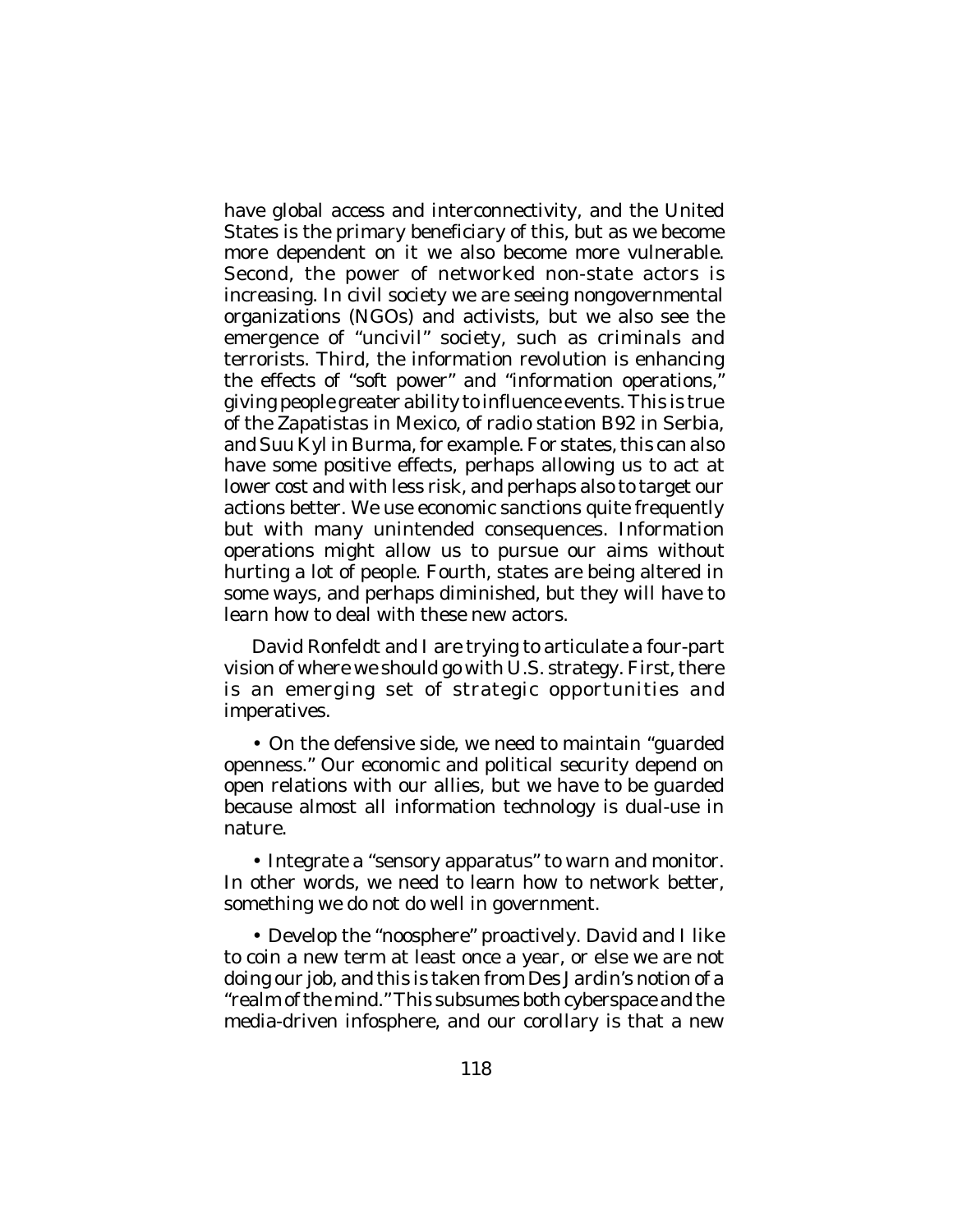type of politics will emerge alongside it, "noopolitik" rather than "realpolitik."

• Project the right "story" via soft power. Whose story won during coverage of the demonstrations against the World Trade Organization in Seattle? Clearly, the demonstrators' story prevailed.

• Use "strategic swarming" to mix hard and soft power. Swarming is a kind of tactical or doctrinal approach that allows one to strike from all directions simultaneously, whether it is social activism in downtown Seattle or the Zapatistas in southern Mexico. An interesting example of this was General Shelton's actions in Haiti a few years ago, where a small number of Special Forces were able to spread out and maintain control of the island during a period of intense coercive diplomacy.

Second, there is some concern or sensitivity over the role of the United States in information sharing versus information domination. Even our allies are worried about intelligence cooperation with us because they are afraid of some kind of exploitation. And if you listen to the Iranian or Vietnamese media's depiction of world opinion, they perceive that we are seeking domination over the world through cultural exports like reruns of Baywatch, although I do think some of this is tongue-in-cheek.

#### **National Information Strategy.**

How do we move toward formulating a national information policy and strategy? We have to rethink how we are applying "information" in the current political, economic, and military domains of our grand strategy. Then we need to identify the building blocks and measures for the development of a new information domain of granted strategy. This idea first appears in President Reagan's National Security Strategy in 1981, suggesting the notion of information as a fourth dimension of national power. At the same time, we have to think about how this problem applies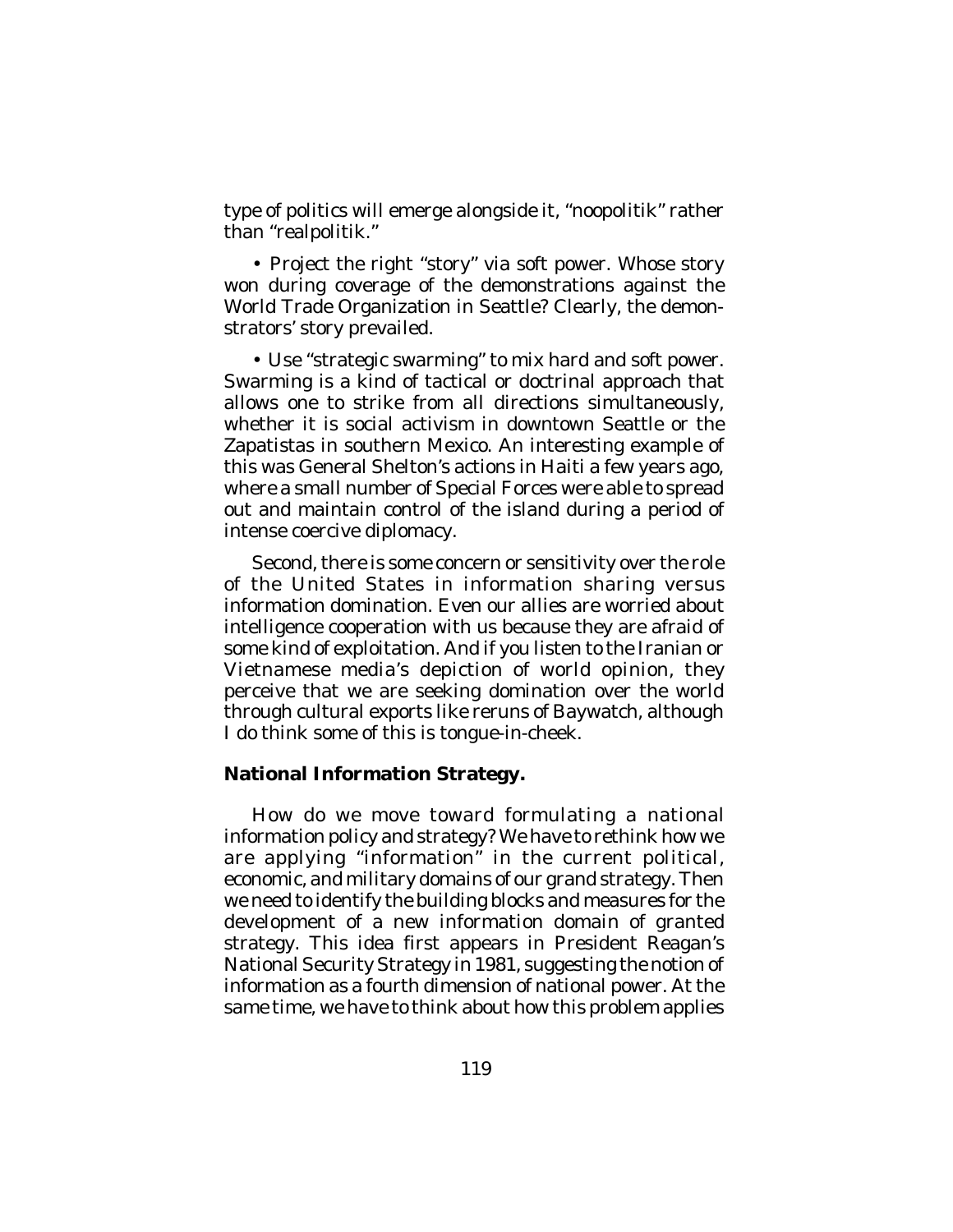to the offense-defense dilemma and its implications for deterrence and coercion, as well as what it means for alliances and conflict resolution.

Current grand strategy is already replete with information-driven elements. On the political level, our goal of democratic enlargement is greatly aided by interconnectivity because it puts such pressure on authoritarian regimes. But there are places where we need to apply some prudence because we do not want to see change come too quickly. We do not want it in Saudi Arabia yet, and who wants democracy in Algeria if the radicals take over?

In the economic domain, information creates a tremendous new profitability for the United States; the expansion and growth we have seen in the 1990s is the product of the information revolution. But we are looking at technology that is all dual-use, having both commercial and military applications, so we may inadvertently be endangering our information security and empowering our rivals. One of the great problems in our relations with China has to do with the ballistic missile and other technologies that they are acquiring.

On the military side, it is a fascinating time. It is difficult to find another period in time where one power had such predominance in military power over all others. What the information revolution is allowing us to do, in terms of information operations and the information used in our weapons systems to improve their accuracy, is to use extremely limited and discriminate force. But there is also a danger of information arms races, and the possible spread of weapons of mass destruction (WMD), if the U.S. edge in information technology is not shared. Opponents may feel the need to offset our capabilities with dirty, old-fashioned WMD. Recent Russian military exercises called ZAPAD [WEST] 99 featured extensive use of tactical nuclear weapons.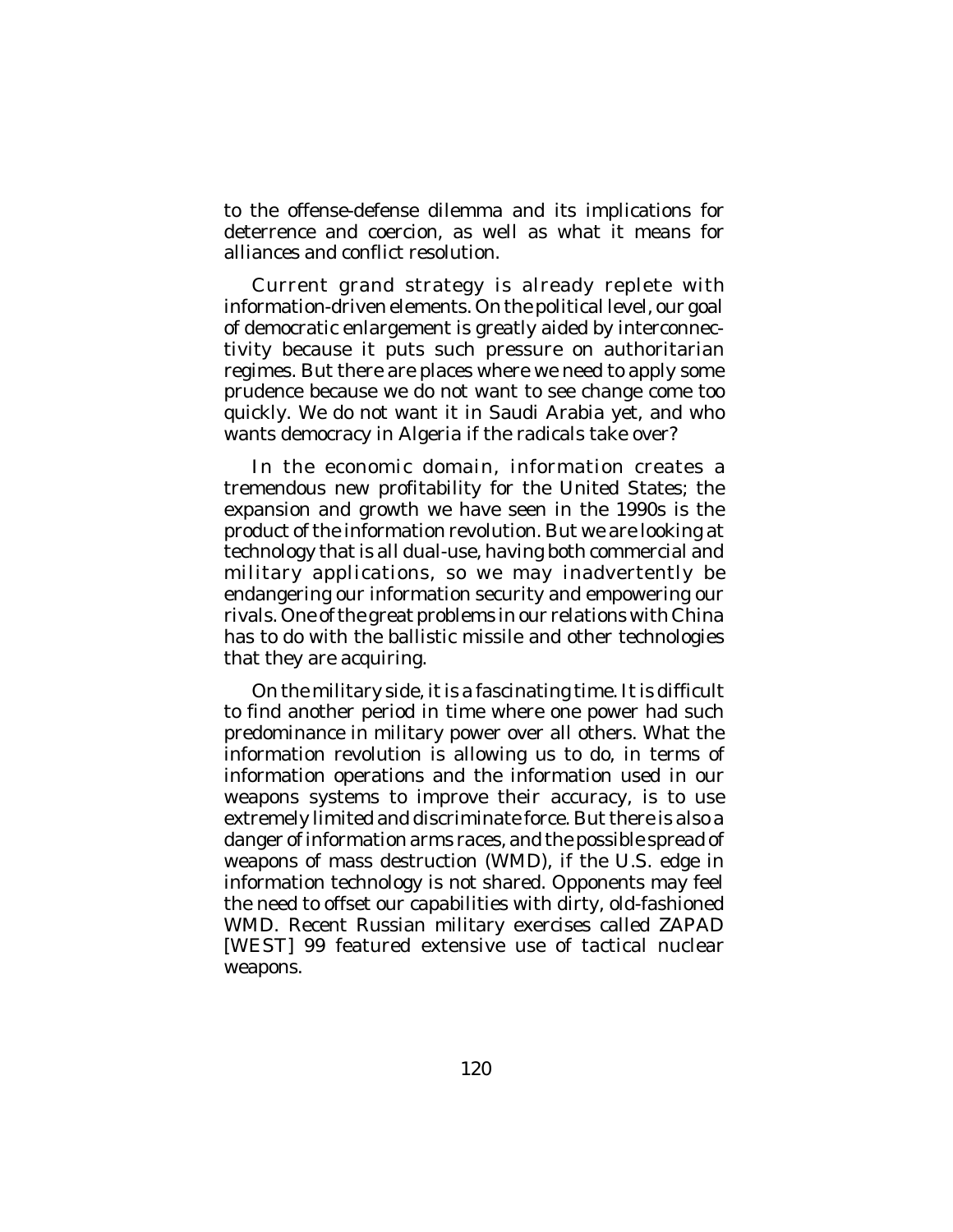### **A Framework for the National Information Strategy.**

If we want to conceptualize a framework for information strategy as a distinct domain, we need to think not only about offense and defense, but also about a more general posture. We need to think about the ideational tenets and organizational and technological principles, but the real defining level is that of ideational concepts. (See Table 3 below.)

We have a policy choice to make: are we going to focus narrowly or broadly? If narrowly, then our focus will be on cyberspace security and safety. This includes infrastructure protection and assurance, intrusion detection and rapid-response strategic information warfare, and public-private intelligence coordination. This is where we are right now. If our focus is broad, then we need to place additional emphasis on global "soft power." We would pursue this notion of "noopolitik," which is an international system based on ethics, norms, and values. It is really a revolution in diplomatic affairs, and the next step beyond constructivism. Such a strategy at a broad level would include the right of communications and information for all, and the deep coordination of government and NGOs. For example, why were none of the NGOs invited to the World Trade Organization meeting in Seattle? In either case, we need to pursue guarded openness, strategic swarming, organizational networking, and infrastructure expansion.

At the organizational design level, we recommend interagency networks and some new organizational structures, as well as better public-private cooperation. Half of all military communications traffic goes across commercial systems, so we need to learn how to cooperate better.

On the level of technological applications, we recommend wide diffusion of strong encryption technology because the bad guys already have it, so we might as well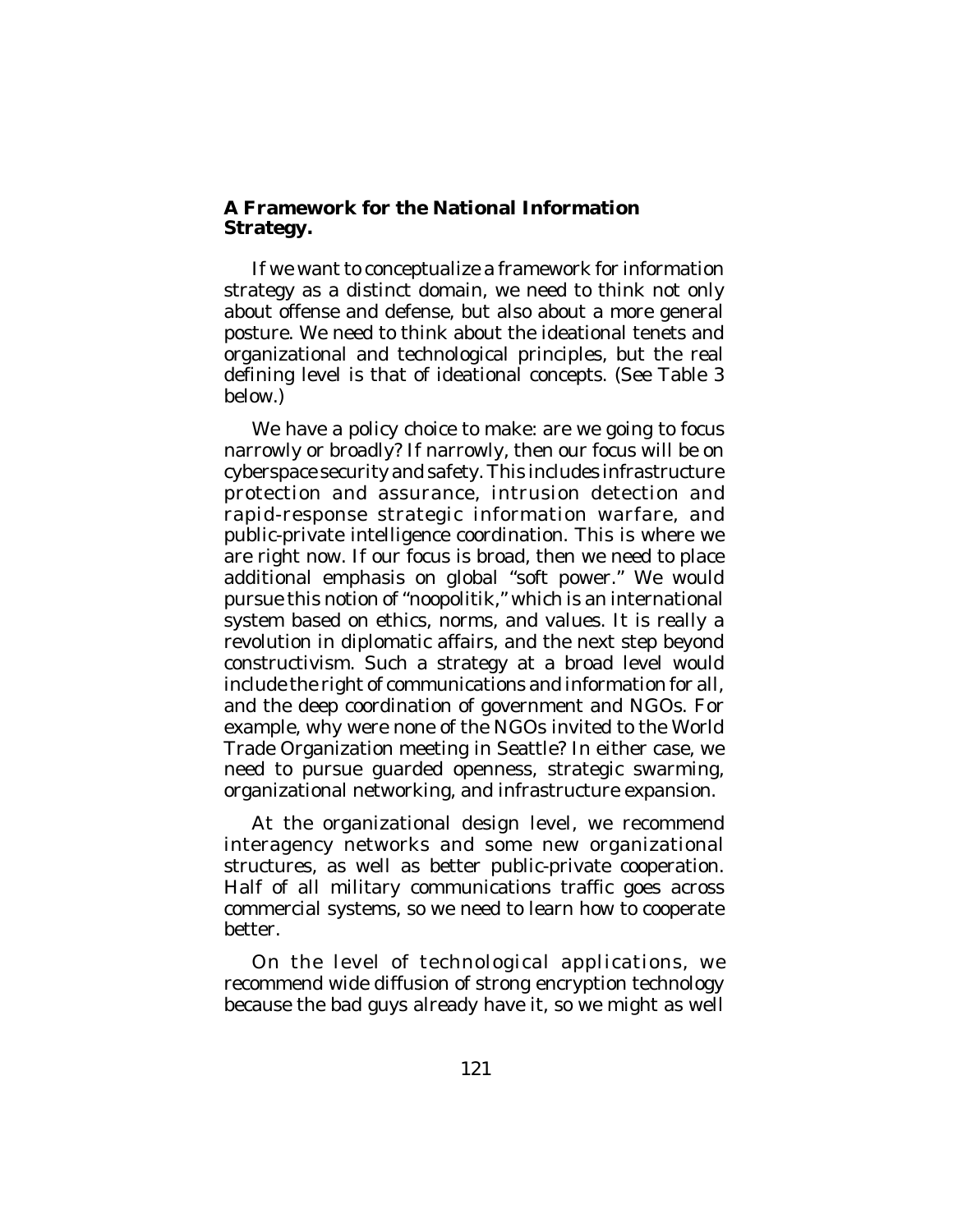use it. As to defensive measures, we need better depth defense—there is a kind of Maginot Line mentality about information security with firewalls or orange book systems that (supposedly) nobody can break into. However, every day we find new evidence that this is not true. What we need is depth defense that may allow the bad guys in, but all of our information is protected by strong encryption so little damage is done. Regarding offensive capabilities, we are not talking just about taking down somebody's power grid, we need to be considering how to use our great media howitzers to get the story across that will win.

David and I would recommend that we fill in the framework broadly as follows:

|                                                                                  | General Posture                                              | Defensive Measures                                        | Offensive<br>Capabilities                                |
|----------------------------------------------------------------------------------|--------------------------------------------------------------|-----------------------------------------------------------|----------------------------------------------------------|
| <b>Ideational Tenets</b>                                                         | Development of<br>noosphere,<br>noopolitik, plus a<br>$RDA*$ | Guarded openness,<br>no first use of SIW**                | Discriminate<br>swarming                                 |
| Organizational<br>Design                                                         | Interagency<br>networks, hybrids<br>with hierarchies         | Public-private<br>cooperation for<br>information security | Coalition<br>information-sharing<br>and interoperability |
| Technological<br>Applications                                                    | Wide diffusion of<br>strong encryption;<br>connectivity      | Preclusive and depth<br>defense architectures             | SIW** measures:<br>media broadcast<br>capabilities       |
| *RDA = Revolution in Diplomatic Affairs<br>**SIW = Strategic Information Warfare |                                                              |                                                           |                                                          |

#### **Table 3. The Ideational Tenets and Associated Principles.**

Across the ideational level, as I suggested earlier we need to explore the noosphere, this realm of ethics and ideas. Defensively, we need not only guarded openness, but the United States might find some benefits in a no-first-use statement regarding strategic information warfare (SIW) in order to reassure other countries. Offensively, we believe swarming will be the best doctrine.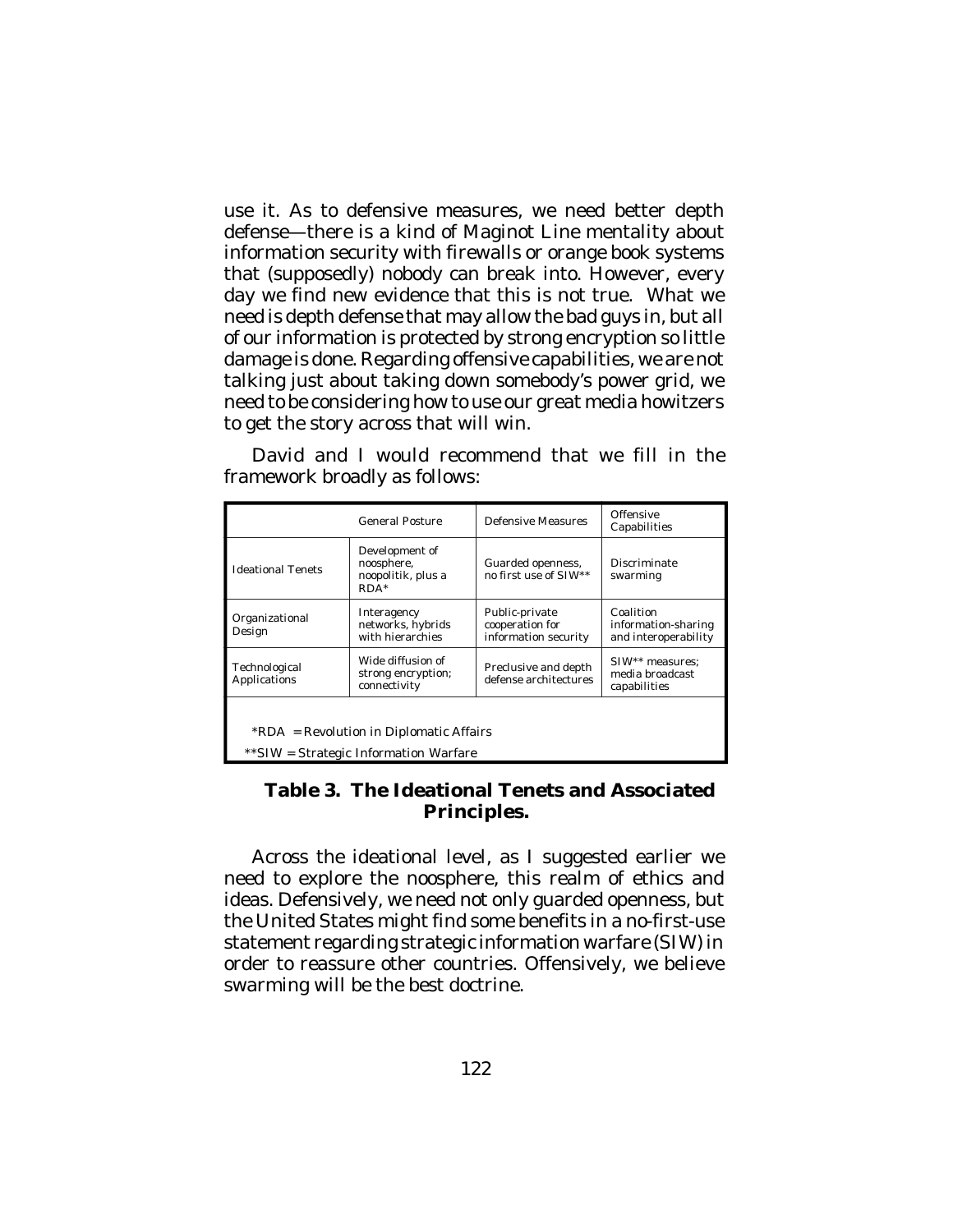Finally, we should consider some new and varied issues on the agenda. First, those that are defense-related:

• Defending the homeland against "cybotage."

• Elaborating behavior-based arms control. We are talking about behavior because we simply cannot control the technology any more with SIW.

• Operating in coalitions, projecting forces. These problems are immense. Disruption of our deployment schedules or air tasking orders could cause us a great deal of trouble.

• Coping with non-state actors, both civil and uncivil.

• Shaping a strategic information doctrine (SID). This is a change from the Single Integrated Operational Plan (SIOP).

Second are those that are community- and countryrelated:

• Constructing a globe-girdling noosphere, a global civil society that allows us to resolve many of our disputes with more peaceful means.

• Fostering a revolution in diplomatic affairs (RDA). This means building a diplomatic system that is not based on embassy edifices and putting the President on the front line of every diplomatic crisis.

• Developing a capacity for strategic swarming.

• Pressuring authoritarian rulers. The information revolution gives us quite a bit of leverage in places like Cuba.

• Settling high-risk conflicts such as Kosovo. Peace will come there not through a negotiated military settlement but through an agreement on some common future.

What we need for an information strategy then is a concept of operations for the 21st century. Lord Nelson, for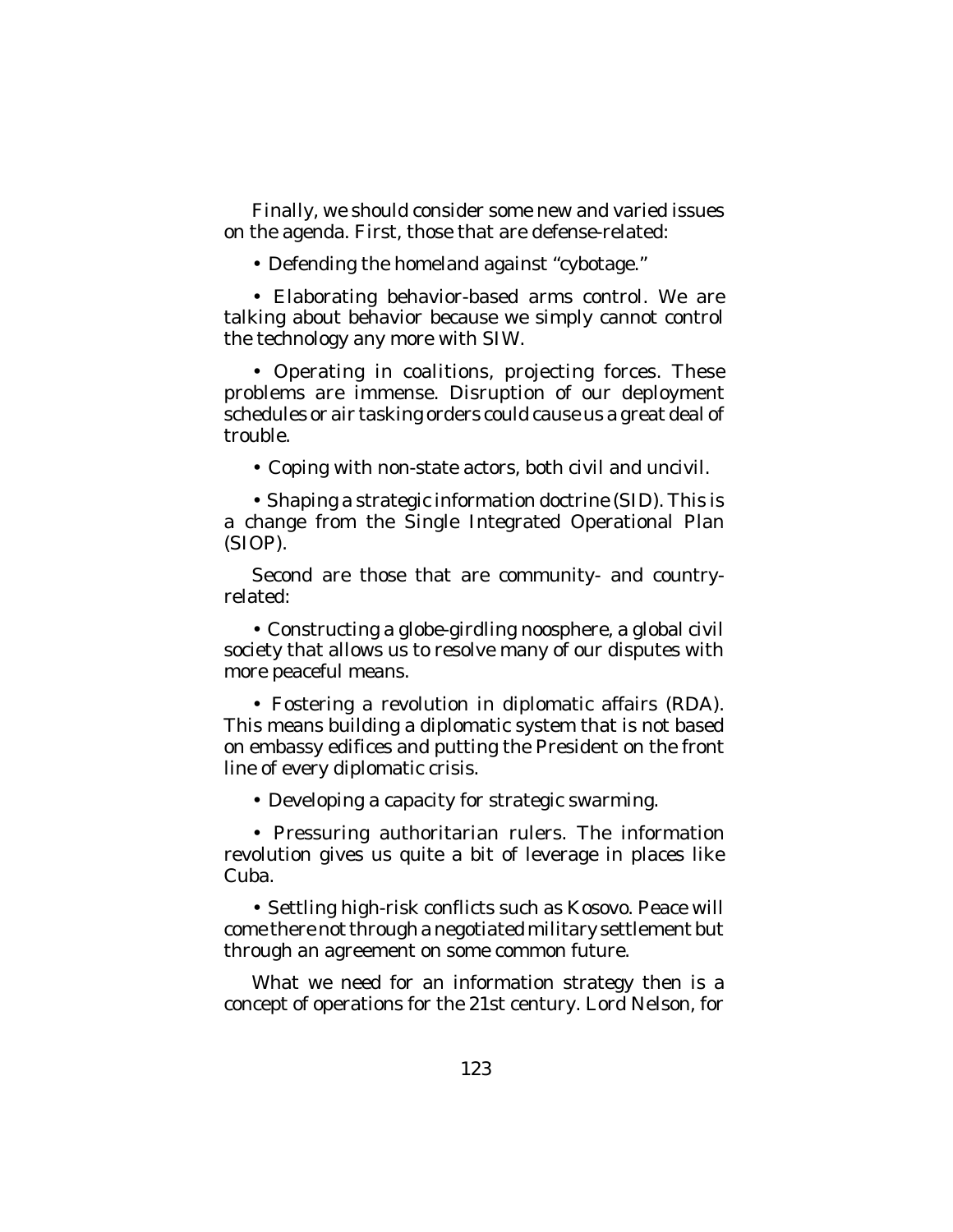example, suggested new naval tactics that allowed his ships to concentrate on smaller parts of the enemy's navy and achieve a striking advantage. At Trafalgar and a number of other battles, he did just this. In the German concept of *blitzkrieg*, the tank, airplane, and advanced communications were conjoined to enable maneuver warfare. We need to get to this point in our thinking.

At present, there are more questions than answers. What issues get priority or provide us with the best leverage? Do the issues and the framework relate well? How much can reorganization alone accomplish? At least, shifting the current direction of our thinking seems advisable. The prevailing concept of operations has emphasized the technical and defensive dimensions, keying on U.S. vulnerabilities. The focus of the next concept of operations should be on ideational and organizational dimensions, and on opportunities to be proactive. This requires a great strategic shift in thinking that we hope will be evidenced in the next Presidential Decision Directive (PDD) on the subject.

To explain where we are today, let me return to Table 3. We are already implementing most of the defensive measures recommended (except the no-first-use statement), and we are utilizing most of the technological applications except for the diffusion of strong encryption. What is not getting done is thinking about the general posture, including the need for new, hybrid hierarchies. On the offensive side we are not doing well at figuring out how to share information with our most trusted allies. We are also not really considering offensive doctrine; we are stuck with the doctrine of Curtis LeMay, which was something along the lines of "nuke them into glass." What we would introduce is something a bit more discriminate, with strategic swarming allowing us to place our efforts where we need them.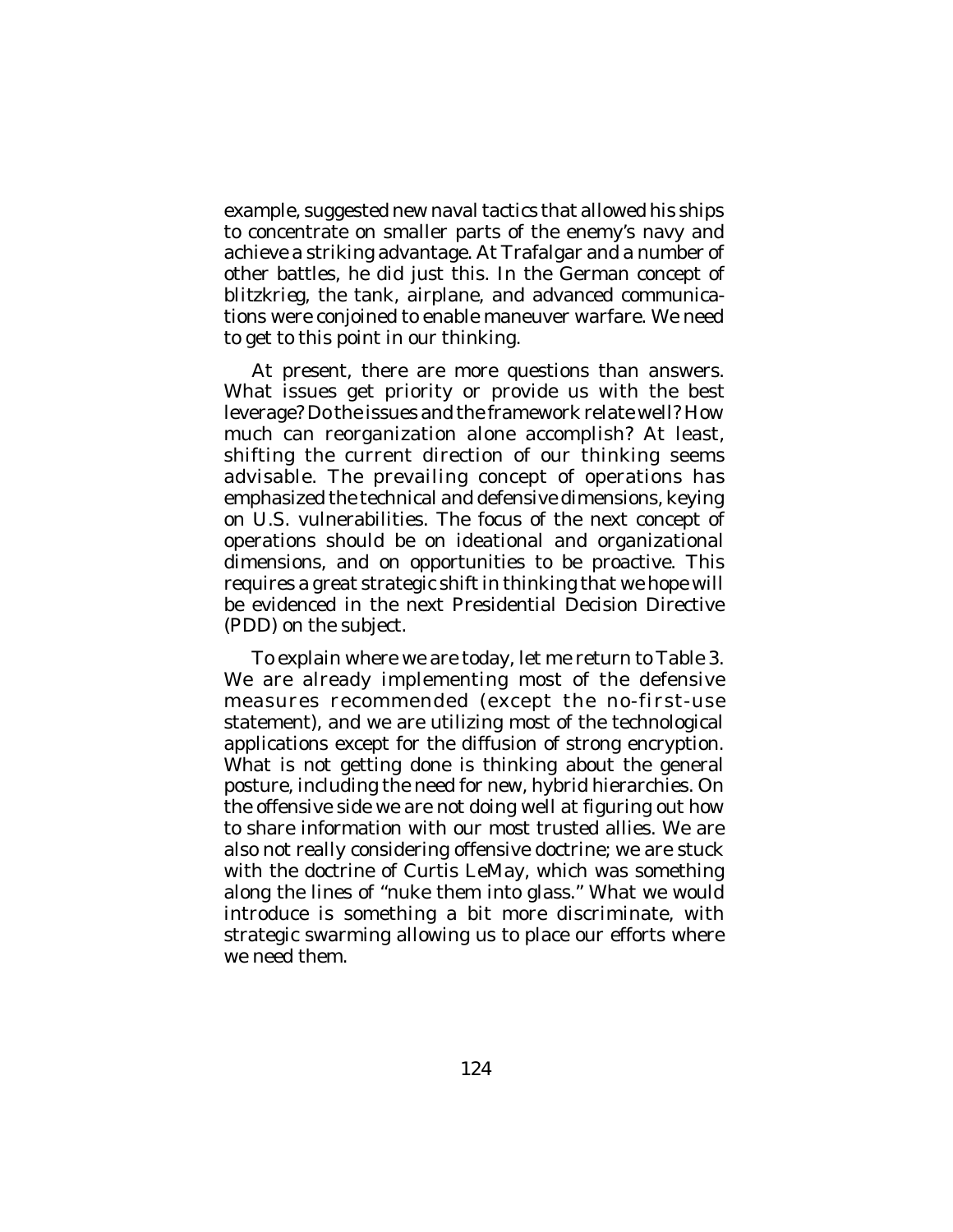# **Discussion.**

Dr. Arquilla was asked to comment on four issues: the place of physical violence in this approach; the empowerment of nongovernmental organizations; information warfare attacks against the economy; and the outlook for success in devising a national information strategy given bureaucratic realities.

### **Violence and Strategic Information Warfare.**

Violence does not go away. At the military level, the concepts that David and I have elaborated about cyberwar and netwar suggest that you can achieve your aims with a lot less destruction than you used to. We think you can avoid having to use annihilation or destruction to win, and that you can win with disruption. Violence is a key to terror and always will be, and my great fear is not that the cyber-terror threat will become real—though it is now a lot less than it is given credit for in official circles. My fear is that terrorists are learning how to become "informatized," and they are using information now openly available to guide and target their violent operations. Recently I was able to go on-line from my desktop computer and take virtual tours of U.S. military bases; I briefed this to some base commanders, and partly as a result that information is now off the Web. I see the terrorists using information in a variety of ways, most importantly as a tool for supporting their active combat operations because there is a lot of information out there. Secondly, I think terrorists are going to be increasingly using the Internet for fundraising. The Tamil Tigers have showed an ability to reach out to a large diaspora for material support. Those kinds of uses are what I am more afraid of than cyber-terror itself. Today the notion of using bits and bytes to bring whole systems down is very much exaggerated.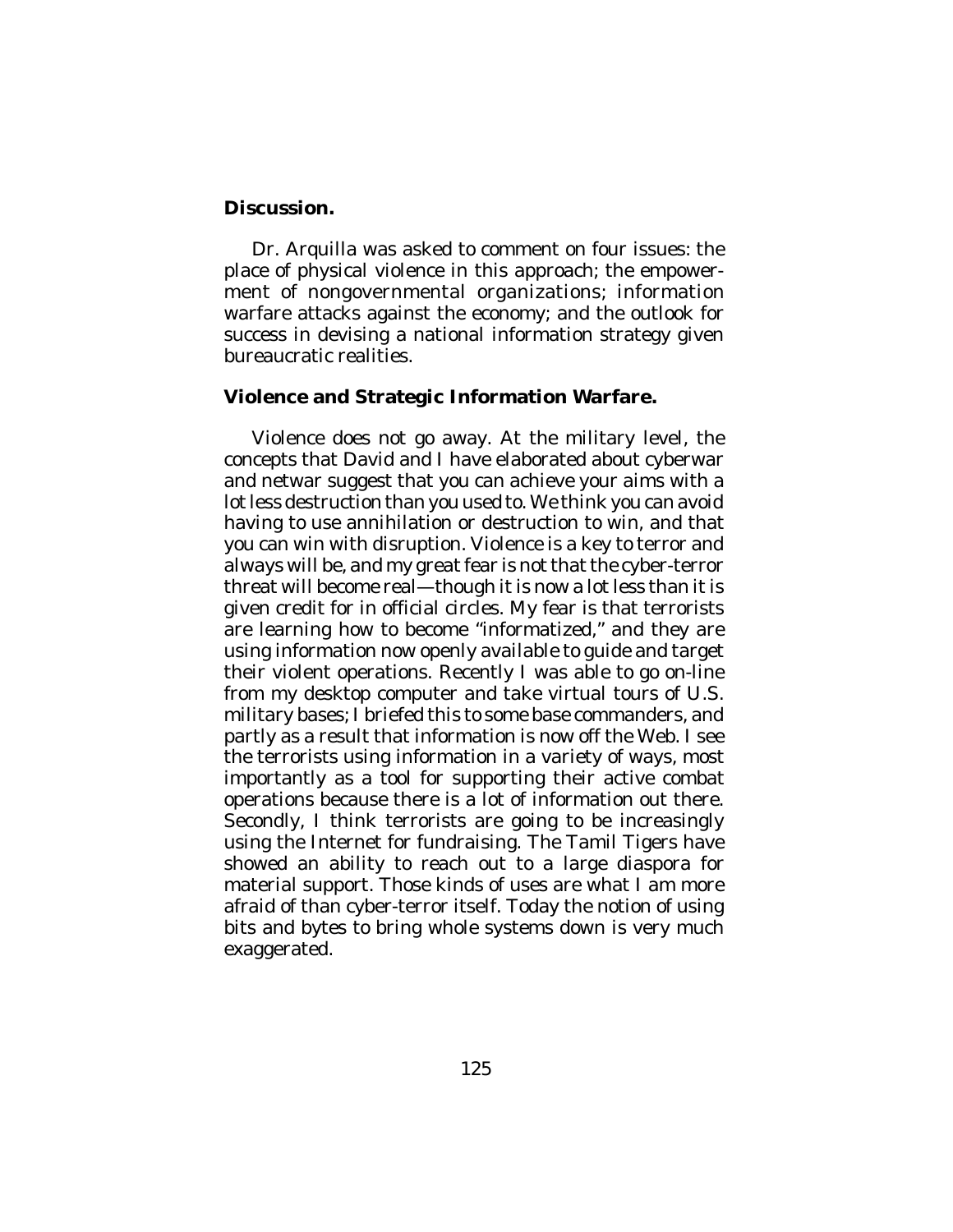# **Empowerment of Nongovernmental Organizations.**

Clearly in the case of the landmine issue, the Net was not the only resource out there. There was a lot of media coverage, and there was a lot of use of classic activist tactics. Aerial bombardment began with zeppelins dropping bombs on English pubs, and it took another 25 years for airpower to come to fruition as the defining force of 20th century conflict. In much the same way, I think the information revolution is now just getting on its legs in terms of civil activism. The case of the Zapatistas is interesting. It is clear that the Mexican government was influenced to end its military activities against them in part as a response to their use of information operations. In Burma, government behavior has been somewhat restricted because of Net-based activity. This is still at an early stage, and use of the Internet is not going to be effective every time. We need to be careful not to hype the capability, much like we have to be careful not to hype the threat of cyber-terror, either.

#### **Strategic Information Warfare against the Economy.**

I do not think the threat exists today, and it is not clear when it will. What we saw with the rise of airpower was two different viewpoints. One was that it would have an important effect on the battlefield, and it took about 25 years for that to happen. The other view of the early theorists was that airpower changed everything—you did not have to engage the enemy's field army to strike his homeland. For 85 years people have been trying to realize the potential of an independent striking force. I am afraid we are going to have a similar debate over information warfare that may last just as long. There are those who think we can bring the enemy to his knees simply through an information attack on his economic, political, and transportation infrastructures. Yet we built infrastructure that could withstand nuclear war—that is why we built the Internet. I think that information warfare is as doomed as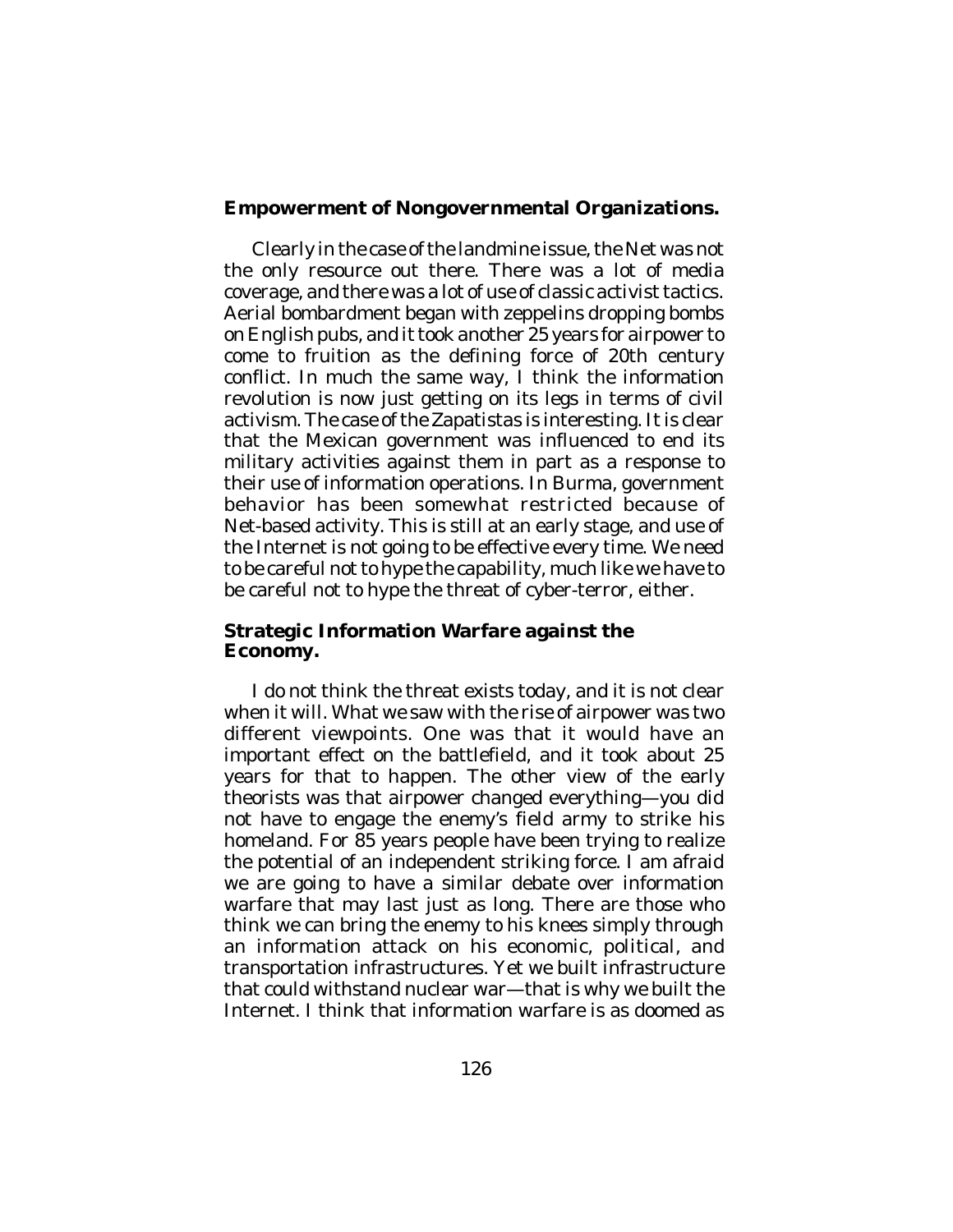the early, grandiose expectations of airpower. However, I think information warfare can have strategic effects if used against militaries. Disruption of American deployments could make all the difference, especially if an opponent has limited goals and threatens the use of WMD after he has achieved his goals and before we can respond. Such fait accompli strategies may be enhanced by information warfare. I think that like airpower, information warfare is going to have its main effects on the battlefield and will cause homeland disruption, but it will never be able to obtain a state's political aims in a true Clausewitzian sense.

### **Strategy vs. Bureaucracy.**

What we have is a dismal landscape of bureaucratic pulling and hauling. I see few opportunities to break through it. I have been looking at this issue for 10 years, and progress is only made slowly, and here and there. When I walk the halls of the Pentagon, the locus of world power, everyone I meet seems to think fatalistically that he can accomplish or influence nothing. So I think our greatest problem is sociological, in persuading people that they can make a difference in what they do. There are pockets here and there where people are trying to make a difference. We are beginning to get some interservice coordination, and a little bit of interdepartmental cooperation. The challenge in the years ahead of us is organizational, not technological. Unless we begin to develop some sense of loyalty to an entity greater than an individual service, or the State Department, or one of the other governmental actors involved, we are not going to move ahead. Ten years from now I do not know if we will yet have a real information strategy, although I am sure it will be an improvement on what we have now. We have enough of a cushion in the international arena right now that perhaps we can continue to muddle through for awhile.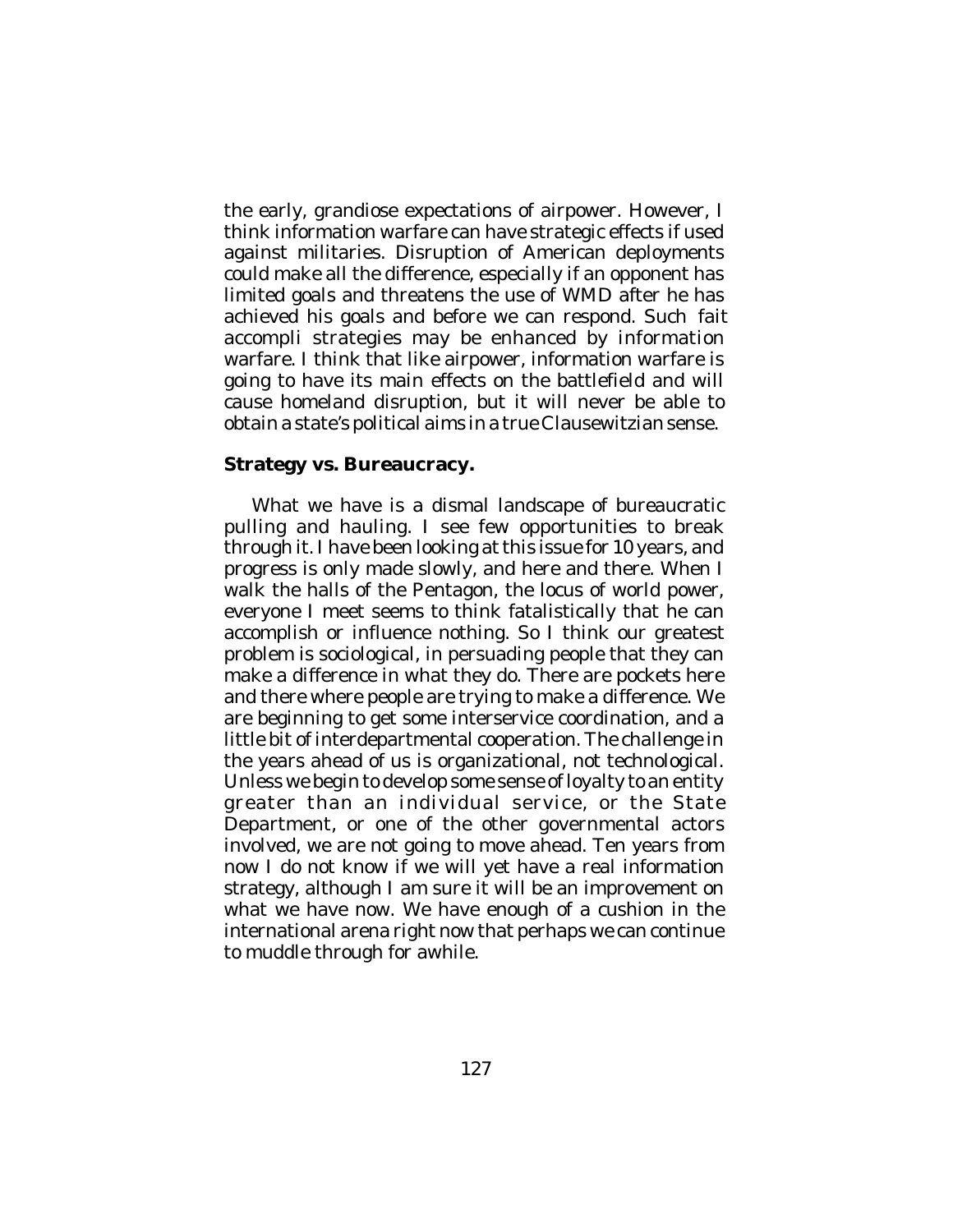## **SESSION 7: THE U.S. MILITARY AND INFORMATION OPERATIONS**

The aim of this session was to provide an overall assessment of the information revolution and its impact on the way U.S. military forces conceptualize, organize, and train for information warfare.

# **"Seizing the High Ground: Land Operations and Information Operations"**

#### **Lieutenant Colonel Michael L. Warsocki, U.S. Army Land Information Warfare Center**

Imagine being a commander in ancient Greek warfare. You could not see what was happening very well, so you had to seize the high ground. For centuries we have thought that we could win the battle if we were able to see better. Information has evolved into another dimension of warfare. We have now gone to the limits of physical height (space), but the new "high ground" is information.

Information operations (IO) is an integrating strategy of actions taken to affect an adversary's decision cycle, information, and information systems while defending one's own information and information systems. Physical security, psychological operations, deception, intelligence—IO encompasses all these things. The trick is to manage behavior through perception management. We want to modify the enemy's perception of the situation and change his behavior, to get into his decision cycle and influence it.

The older concept of command and control warfare (C2W) is the antecedent to IO. C2W was focused on the last two parts of Colonel John Boyd's notion of the OODA loop (Observe, Orient, Decide, and Act). We figured that if we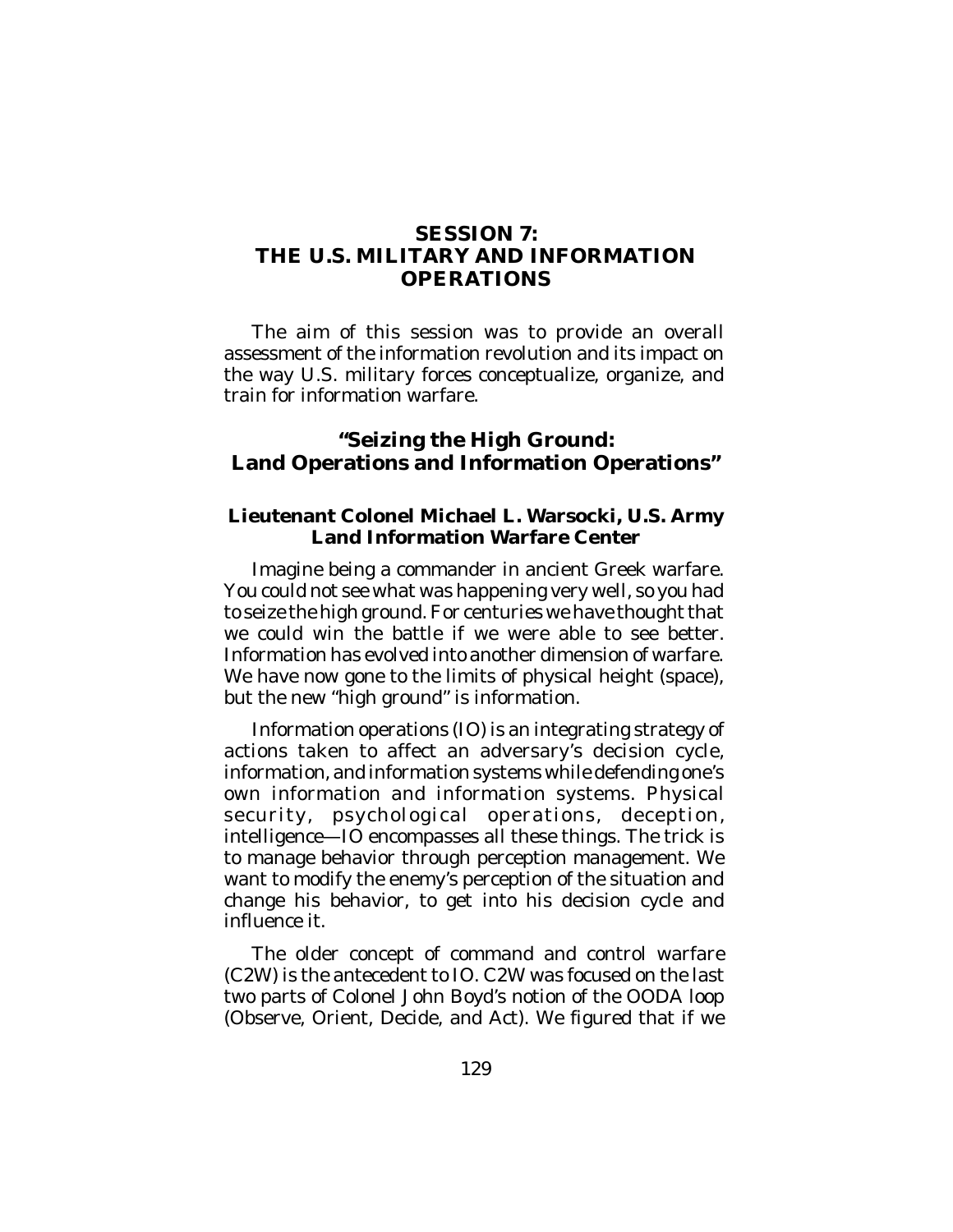could impact the information that the enemy's decisionmaker was getting, he would make bad decisions or give bad orders to execute them. This was seizing the high ground to create an advantage. It was not always easy to execute this kind of warfare, but it had the advantage of using force or kinetic energy, which we had plenty of. That does not work when you are in a peacekeeping situation, where force is impermissible, and we are doing that more and more.

Offensive information operations are centered on attacking the enemy's most vulnerable points. If we can create a situation where the enemy is giving orders and counterorders to the point that he is completely confused and all we have to do is come onto the battlefield and clean up, that is effective information operations. Think of police actions. A policeman can be dressed in a variety of ways, from McGruff the crime dog to kinetic energy-SWAT team guys that break down your door. The ultimate means of behavior modification is a bullet in the head, and that is what the military is good at. But that is not the first choice any more. The military has to figure out how to get into the unobservables: the willpower, perceptions, and situational awareness of the enemy's decision cycle.

Defensive information operations occur not just in the cyber-world, but on television, and in places like Bosnia and Somalia. By the way, the poor defenseless Albanians we saw on TV were also running black market operations, and we were confused as to what to do with them. They were successfully attacking our information systems.

The goal of information operations is to buy time. When chased by a bear you only have to be faster than the guy behind you. Strategically, I do not need to win the world, just buy time. Get a commander more time by condensing his decision cycle or disrupting the opponent's, and he now has command of a new dimension of warfare. The battlefield can be peacekeeping or anything, but time is the critical piece of the puzzle.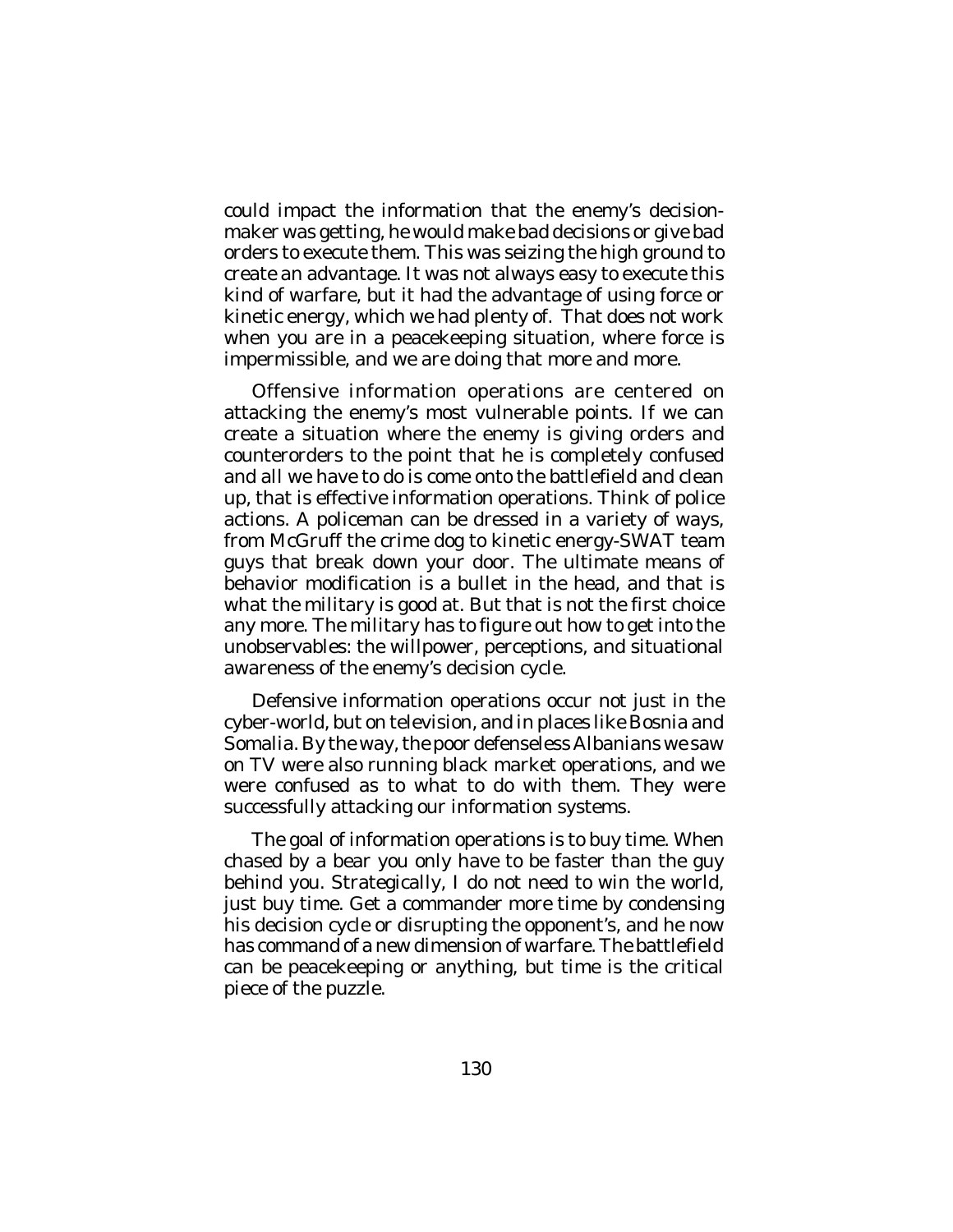The threat is anything that counters my plan, whether I am a businessmen, politician, soldier, or what have you. I have a plan, and defense is strong but offense is decisive. If someone has a plan countering mine, that has to be disrupted or delayed. An election campaign is an example of information operations interfering with the other side's plan. When I am a peacekeeper, the opponent is anyone who opposes my plan; it could be an NGO, an ally, or the enemy, and you deal with each differently.

The threat is also likely to be asynchronous and asymmetrical. The next time we go to fight we may not have 6 months to prepare our logistics, and we may be attacked asynchronously to disrupt our debarkation points, our bases, our supply and logistics net. There was a joke that went around in Bosnia about how to stop a NATO air strike: get five Canadians and handcuff them to the target. That's asymmetry. You do not need military power if you can get into the enemy's decision-making cycle by using the news media, and that is getting easier all the time thanks to television. In Serbia, Dutch footage of a U.S. helicopter going down with no bullets fired (it had clipped a high power wire) forced us to waste a week having to respond to it.

We are likely to face some changing threats, including the actors I would call "mugs, thugs, and wackos," who are getting more creative and adaptive. We are going to be dealing with social fabric issues with implications for policy, such as black markets, multinational areas, and criminal elements. For example, the Kosovo Liberation Army (KLA) was supposed to be protected by U.S. forces, but we did not know what to do with the Albanian black market that cropped up. It was not our policy to fight it; the rules of engagement were not clear.

There may be larger threats, as well, like the Chinese. A Chinese military document from June of 1999 titled *On New Warfare* outlined new principles of war which must be directed against the United States. It suggests the use of all means possible, including armed force and nonarmed force,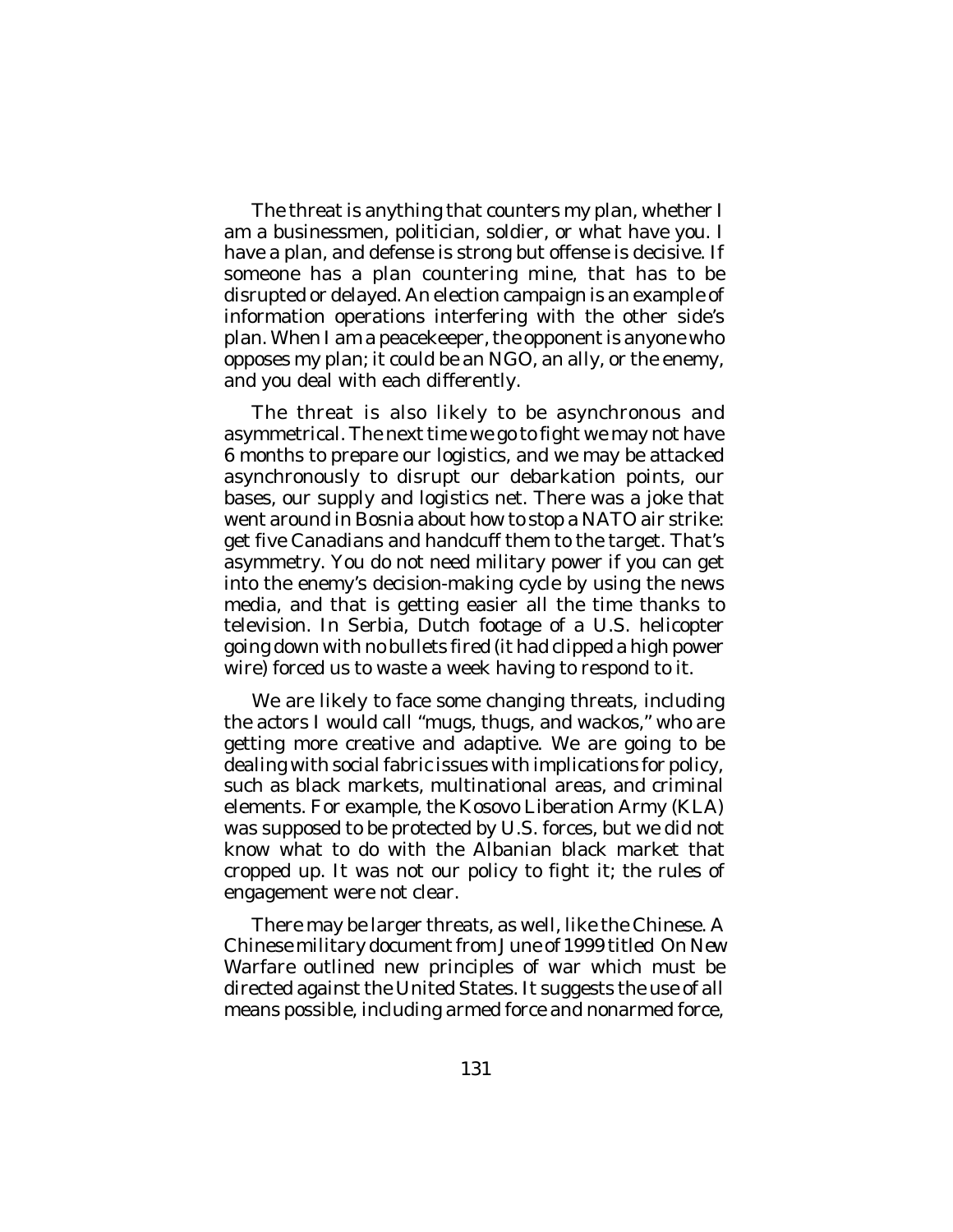and lays out eight laws for a secure strategy, including asymmetric, omni-directional, nontypical, flexible attacks. The Chinese are talking like they are at war, at least a reconnaissance war, and we need to do what we can to stop the reconnaissance.

This is not new. As far back as 1959 it was argued that the point of war is not to kill the enemy but to make him do what you want. What has changed is that information is now so ubiquitous that I can reach behind my opponent's front line and attack his systems through information operations. So how does the Army deal with this?

# **Information Operations.**

The planning principles of information operations are knowledge and synchronization. We need to know the target audience—at home, in allied countries, or in the opposing country. There are a number of principles, but the key is synchronization, getting people moving like a football team where everyone is working together and doing their individual jobs. This is easier said than done.

There are some processes in information operations that are worth exploring. We face a variety of crises, campaigns, and routine tasks, so we have coordination cells to vet problems, to put together a plan and get down to the level of executable tasks. These include a whole series of intelligence and civil affairs activities: community relations, working with nongovernmental organizations (NGOs), giving instruction to local police forces, and working with the media. The G-5 has to do the job of a real politician in working with the NGOs, but he has to stress that we need their cooperation because we are not just there to protect the NGOs.

What does the Information Operations Working Group (IOWG) do? It assists the IO staff officer plan, coordinate, and implement the IO campaign. Sometimes there is a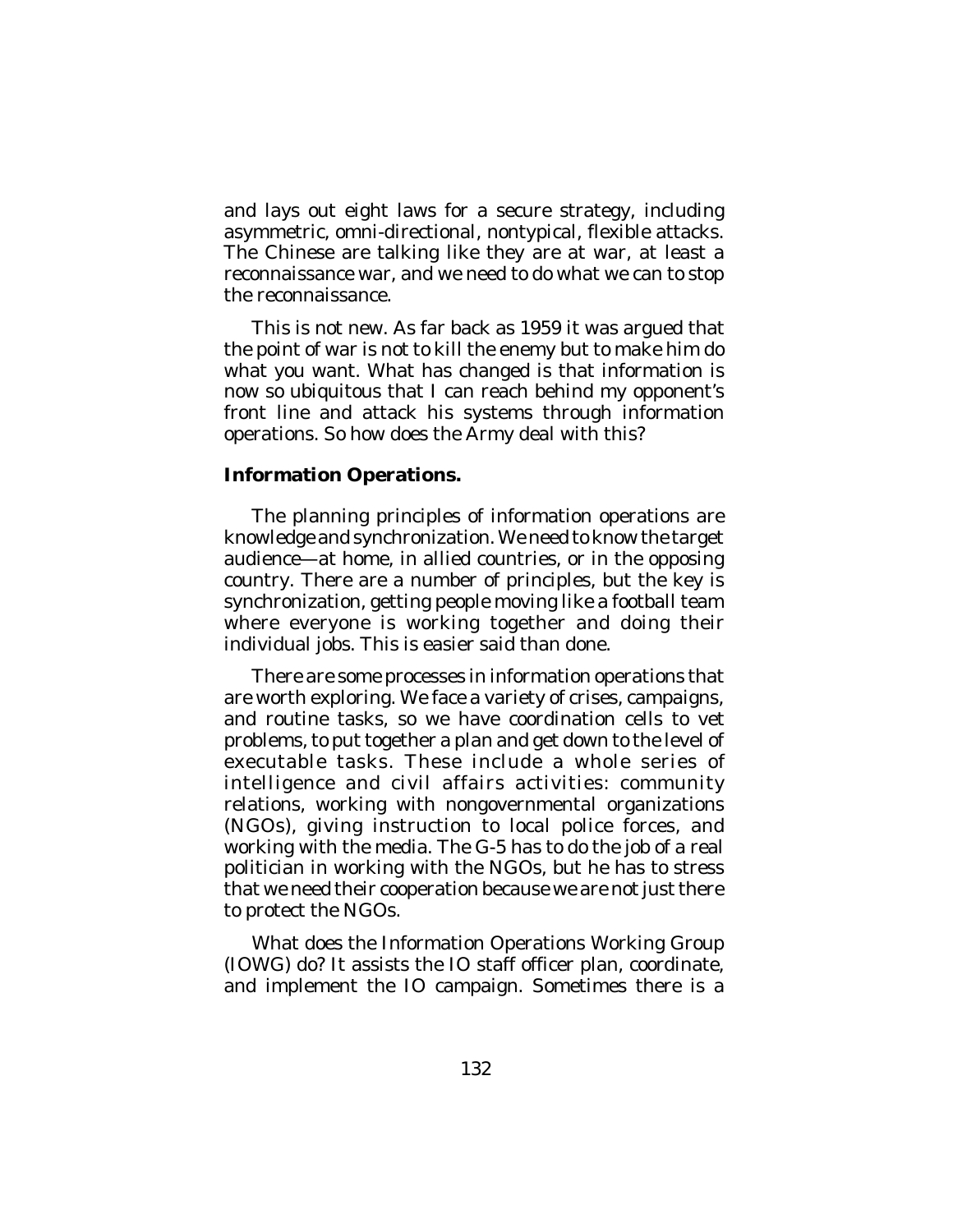question of who it is working for—the commander, the decisionmakers, or itself; it depends on the situation.

The key is orchestration of all these things. A lot of things are happening all at once, but they all have their own rhythms and cycles, and it is difficult to coordinate them. There is a lot of friction in this process. You have to get down to the nitty gritty details, by day and by month—press releases, plans, etc. People's perceptions are often shaped by how well you manage the day-to-day implementation problems.

Intelligence support in this process is crucial. There is a lot of information coming in, and synchronization of it all becomes important because the enemy may exploit it if you do not. There are lots of data out there, but we have to coordinate and share that knowledge. With some new databases like Oracle we can dump in both structured and unstructured data and turn the computer to the task of making sense of it. The trick is to take a lot of disparate databases and pull out of that haystack the needles that are truly useful.

One of the tools we are using to do this is called Themescape—we take lots of data, put it on the web, and bring out the themes. We take the information and use it to create connections between concepts or individuals, to visualize these in three dimensions, and bring out similarities and relationships among databases which may reveal to us a center of gravity that we should target.

How does the Army put all of this together? Until recently, this was not possible. We have opened what we call the Information Dominance Center, which is a central facility where teams from around the world can connect with us and work on coordinating information operations. Here we can bring together the entire execution of IO, including feedback and putting all the pieces together.

In conclusion, we need to know what IO can really do. The main goal is seizing the high ground of time, timely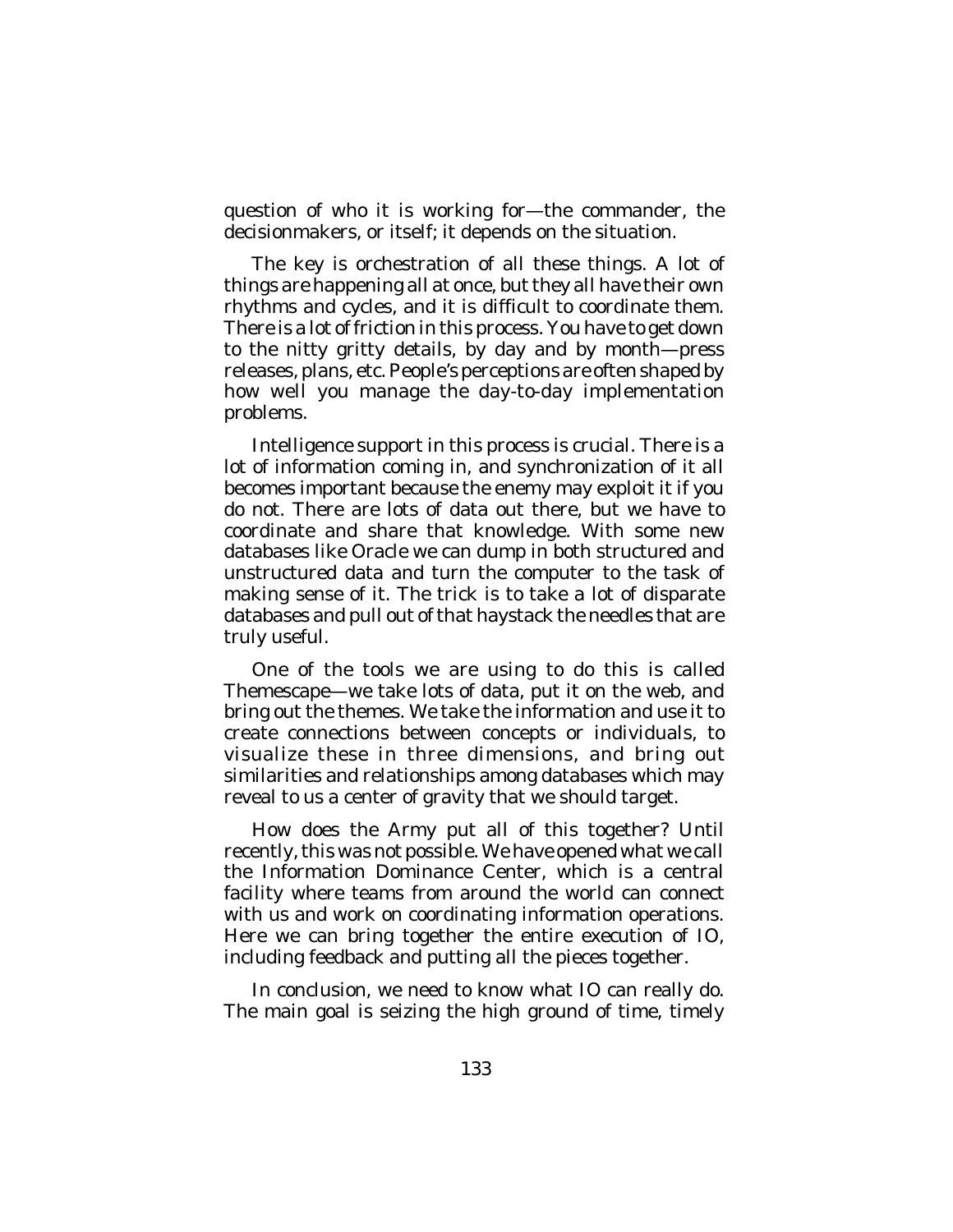information being so vital. Short-term IO modifies behavior, mid-term IO changes attitudes, and long-term IO changes deep-seated beliefs. The point is that we need to have realistic expectations about what IO can do for us. IO is not a silver bullet, but it can be an enormous help in avoiding the need to use lots of bullets.

# **"New Approaches to Information Warfare"**

# **Lieutenant Colonel Charles Ayala, U.S. Air Force**

I am not going to outline the ways in which the Air Force tries to do the kinds of things Colonel Warsocki has just described, because there is a lot of commonality with the Army approach. I spent a year as a National Defense Fellow at the University of Pittsburgh to encourage out-of-the-box thinking about information warfare (IW), and I want to share with you some of the ideas I encountered during that year that I am bringing back to the Air Force in the hope of shaping the debate further.

The rationale for studying information warfare is that information is the key to situational awareness for the airman and to the command and control of airpower As the country comes to rely more and more on airpower, we need to be looking at this from a variety of angles. Now within the Air Force, IW is very fragmented. All kinds of specialties have a piece of it, from the traditional computer geeks, to the intelligence people, communications and electronic equipment experts, the security folks, education and training teams, and public affairs specialists. In the Air Force, all the camps are contending for their slice of the budget, over what part of IW they can gain control.

Broadly, what I want to cover includes understanding the nature of IW, picking a definition of it, and finding some alternative approaches to IW.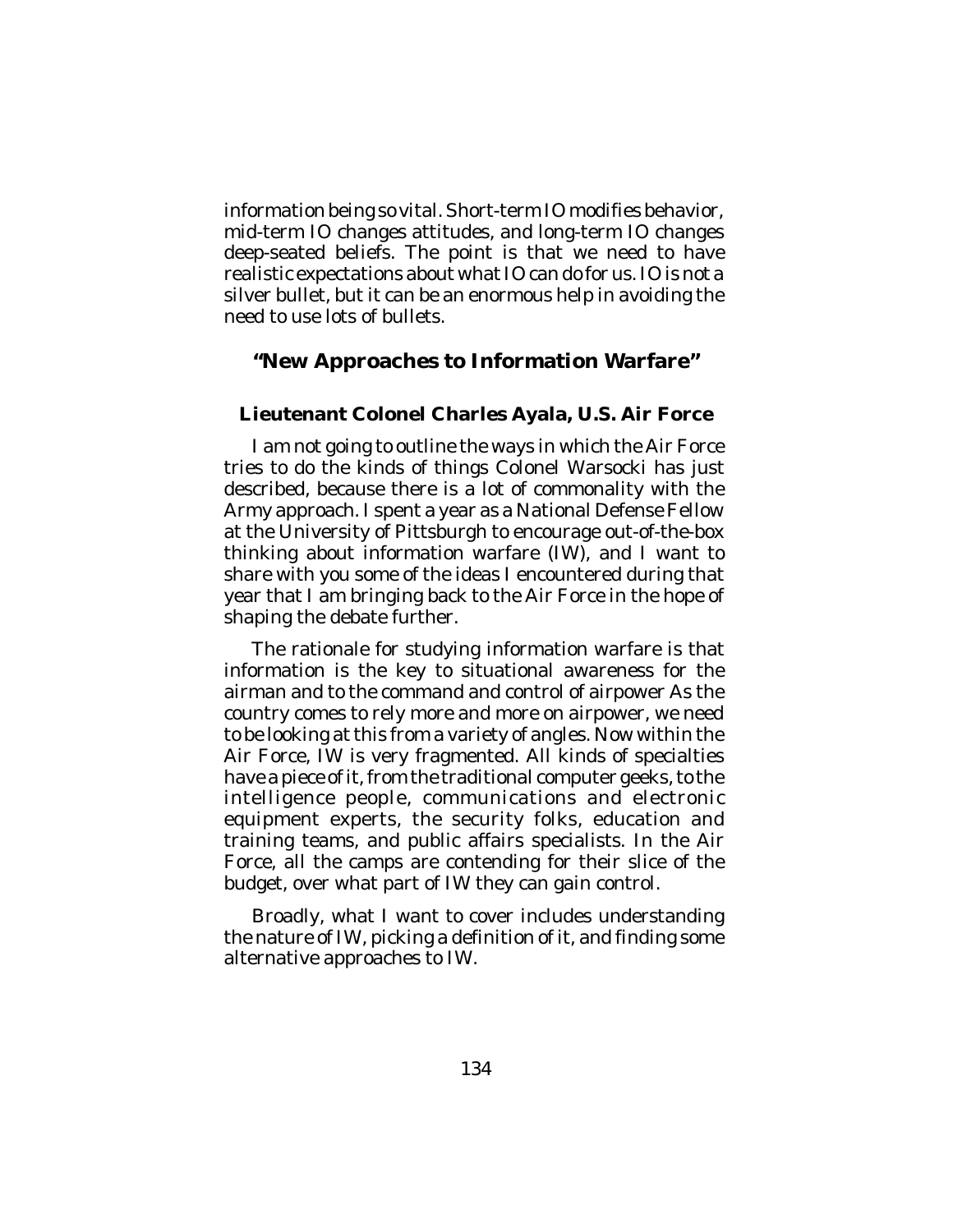## **Understanding the Nature of IW.**

IW is much more than just the interesting features of the Internet. There are 165 million users on-line, and more than 800 million pages on the web. But more than just the statistics, the bottom line is that the Internet is about money—e-commerce already generates more than \$200 billion a year. IW is also about changing technology. Data transfer rates and volume have grown exponentially, while the number of soldiers needed to cover an area has shrunk, and there are all kinds of new tools available.

There are a variety of IW definitions outside the Department of Defense, and most of these focus on asymmetry. The military service definitions are typically action oriented.

Now we do face a significant threat from nation-states, but we also face substate threats: first, widespread and validated (by the Defense Sciences Board)—incompetents and amateurs, hackers, disgruntled employees including military personnel, and crooks. Unhappy employees are really a big problem. The second type of substate threats are validated but limited, such as organized crime, foreign espionage agents, and enemy proxies. The last type of substate threat includes those whose existence is deemed likely but has not been validated, such as political dissidents and terrorists. We have found actors like Osama Bin Laden using laptops, but we are not sure what the uses are. Again, these substate threats are dynamic and moving, they are not static. When you group all of the threats together and consider the probabilities and consequences, the vectors are moving increasingly towards both.

Now IW can be carried out at all levels of understanding. As suggested earlier, it is true that the next time we are not going to get 6 months to prepare. However, we also have to be concerned with others who will give us 10 years—they will take a more strategic approach.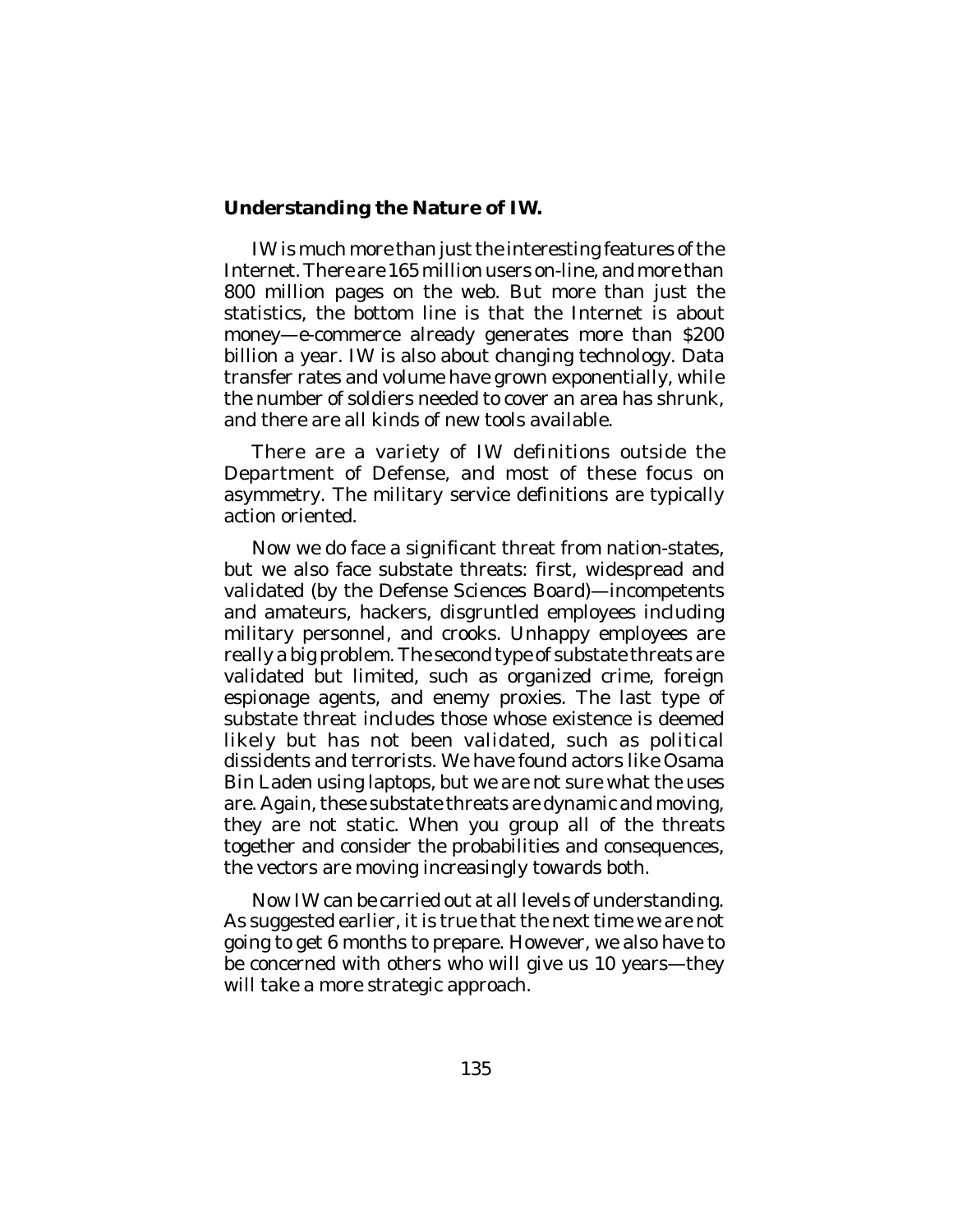## **Choosing a Definition of Information Warfare.**

Existing approaches are oriented toward process or a concentric ring model, where we try to create system paralysis in the enemy by hitting his centers of gravity all at once. The Air Force strategy is operational risk management—everything we do in the military is inherently dangerous, but we do not stop because it is dangerous, rather we try to manage the risk. This concept of risk management has proven successful in flight operations, and it is being applied by the Air Force to networks and to how we deal with the media.

I would propose a modified definition of information warfare, which is to take "war" out of "information warfare." Let me explain by breaking it down further. Information is defined as text that answers the prerogatives of who, when, what, and where; knowledge is text that answers the questions of how and why. Text is a stimulus for those of us who have sight, but we need to modify the traditional definition to include stimuli of all the senses, not just sight. War is stimulating the senses in a violent way. What if we could create the reaction we desire while using nonviolent stimuli?

In looking for a better definition of IW, I have come across several new approaches that are worthy of mention. First, the approach taken by academics at King's College in London (what I call a "Scotland Yard" approach) is based on crime. They emphasize understanding the organization, capabilities, motive, and objectives of the opponent, then taking a matrix and applying a network analysis. This does not require a lot of sophistication, but it is a disciplined approach involving categorization and linkage that may be useful to the military for determining what we want to do with IW.

Second, the Bulgarian military's general staff approach is OODA loop derived, the goal being to reduce uncertainty. Their notion is that information warfare is an oxymoron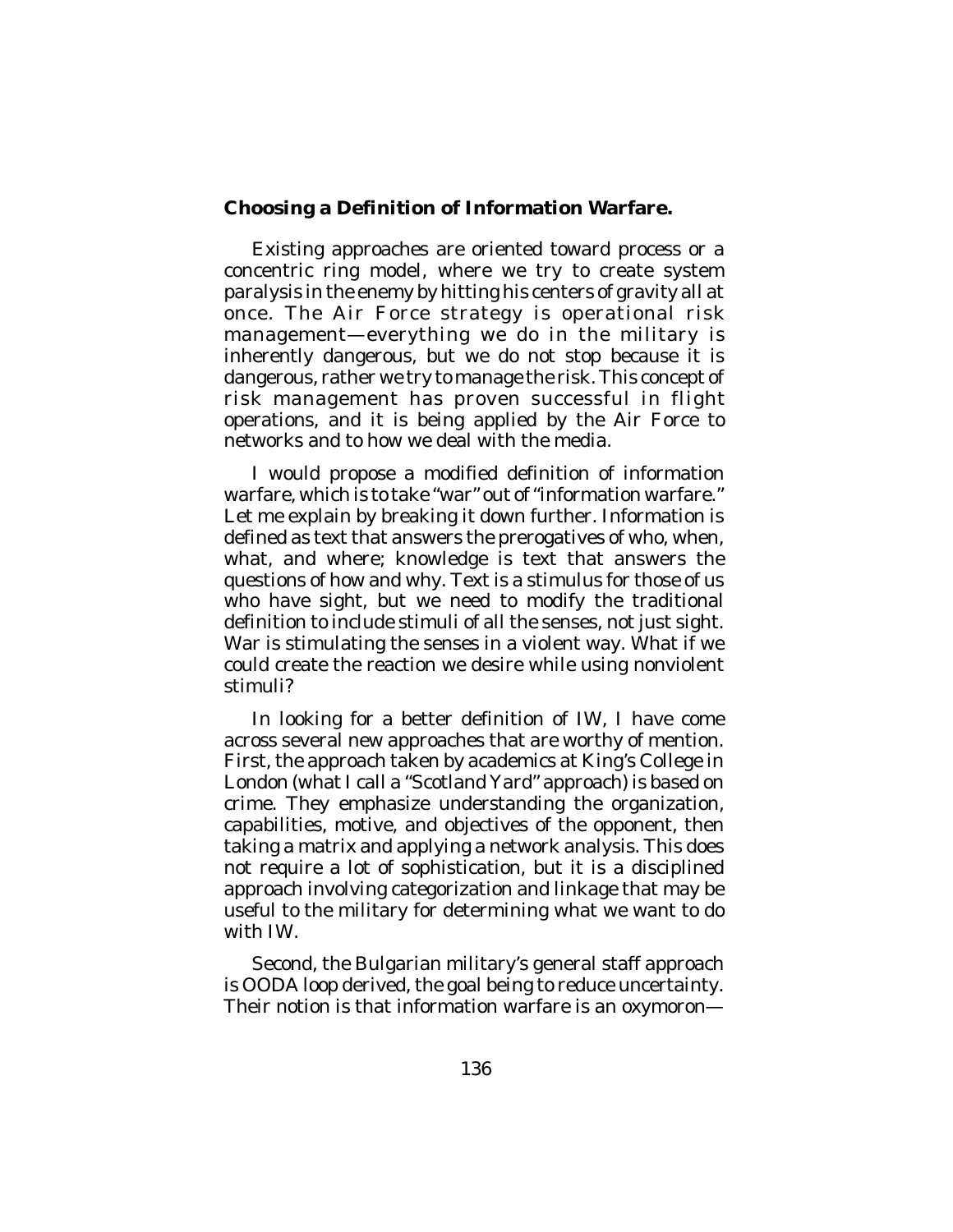there is no war if you are doing the information part correctly. This is truly out-of-the-box thinking for the Air Force, and it is dicey because it throws responsibility for IW down to the level of the individual soldier or airman. Ultimately this may push the issue into the civilian sector and away from the experts in violence management.

The third approach is the Massachusetts Institute of Technology "Oxygen System." The idea here is that information is like oxygen—we all need it, and even after being used it recycles itself. This is a useful model because of its ease of use, transparency, and criticality.

Finally, the People's Republic of China has come up with the notion of setting up a fourth branch of its armed forces to do information warfare. This reflects a different viewpoint and more fundamental Chinese thought based on Sun Tzu and the idea of *chi* or wisdom—a different way of thinking about the whole process. It deals in the realm of chaos—creating order out of a disordered situation.

These new slants on information warfare have serious implications for how we organize, train, equip, operate, and maintain our forces. Sometimes the Air Force has undergone change for the sake of change, but these are fundamental changes that we cannot avoid.

• We will need changes in how we *organize*, through increased teaming. The Air Force tried a Total Quality Management (TQM) approach in the Air Combat Command, and took the sortie rates of poor teams and brought them up dramatically.

• We will have to *train* differently, using things like collaborative, computer-based training, video teleconferencing, and distributed learning. We will train soldiers to their task, to the language required, to the cultures they will need to know.

• We will *equip* soldiers in new ways, issuing technology to the lowest echelons. We are just starting this process. Every cadet at the Air Force Academy now receives a laptop,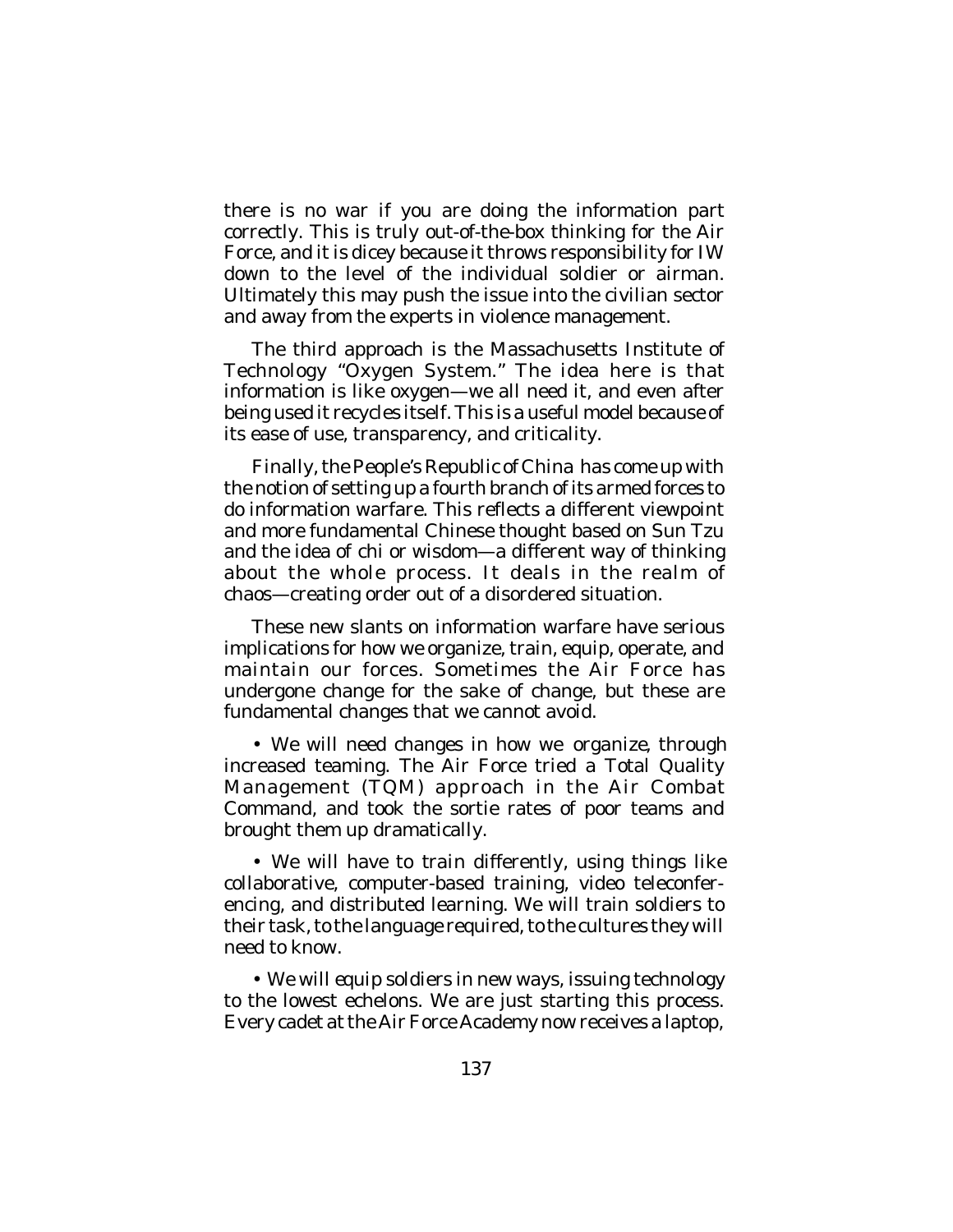whereas they used to be given a slide rule or calculator. In the future we will give everyone Palm Pilots or similar technology, so that soldiers and airmen will become familiar with the technology from the very beginning.

• How we *operate* will be changed. We will need to move to a more relaxed structure, a so-called "skip echelon" where the boss does not mind going around the system. Communications will take on special value, and we will have to emphasize individual accountability and a back-to-basics approach.

• Finally, we will have to alter how we *maintain* our forces. We are already going to more modular designs which can incorporate commercial, off-the-shelf technologies. Eventually we will supplement most high-cost upgradable equipment with low-cost throwaway equipment.

Let me conclude with three ideas. The threat of IW is real but distorted. We are usually focused on the systems and the medium, and we are not paying enough attention to the content. Alternative tools and models do exist outside of the military, and they need to be considered more fully. And finally, the potential exists for decreased, instead of more efficient, violence.

#### **Discussion.**

The panelists were asked to comment on two ideas. First, it was suggested that the concept of "chaorder," a mixture of chaos and order, is reflected in the blurring of distinctions among war, crime, terrorism, social protest, black markets, etc. This creates new policy dilemmas, yet the military still seems to be training for the old paradigm. Second, it was offered that the military operates only where directed by civilian authorities, yet those authorities are more and more removed from the reality of the military. The military may have to take a more active role in informing the civilian authorities just what it is capable of doing.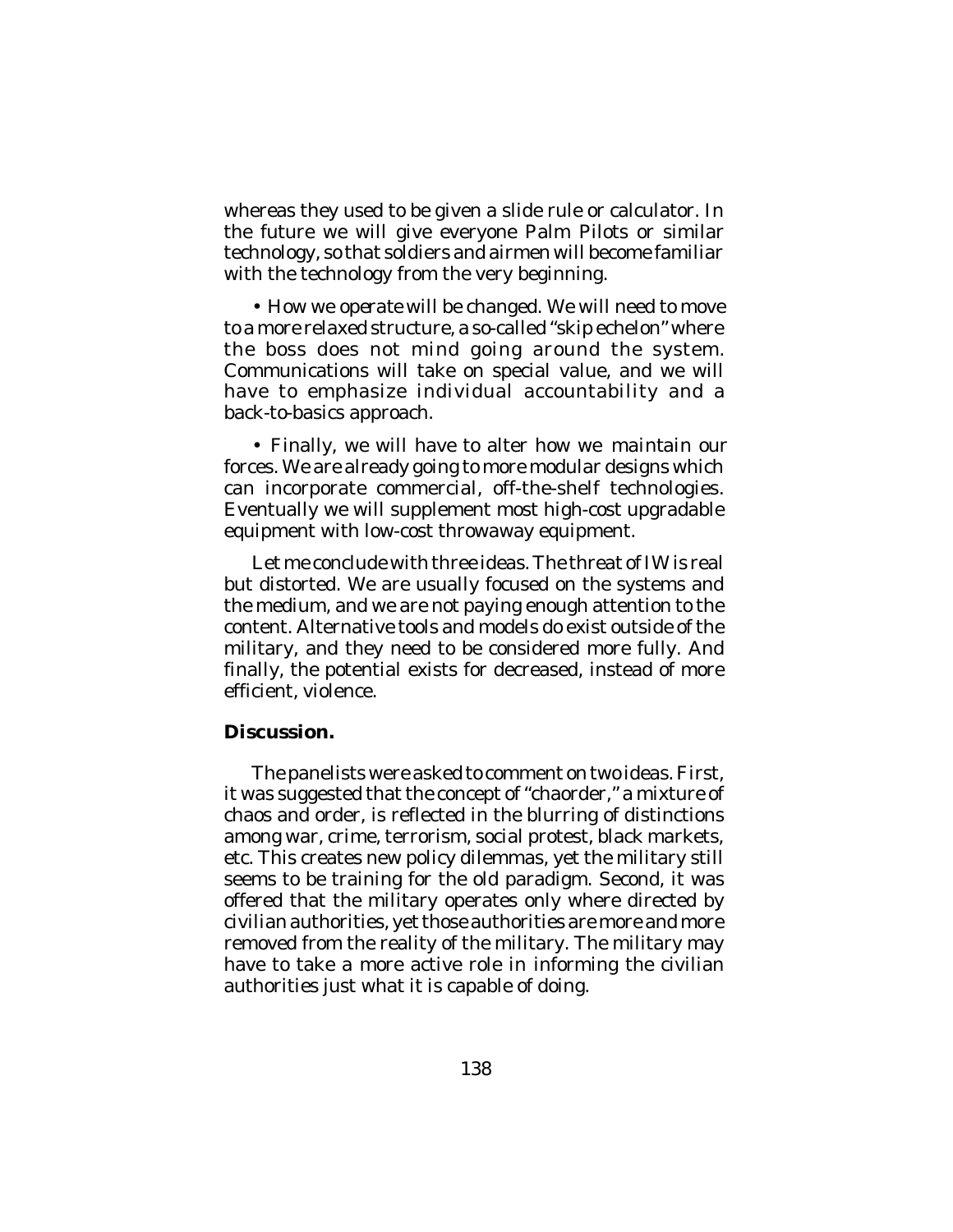### **Training for the Old Paradigm.**

*Colonel Warsocki*: Training is indeed critical. The Command and General Staff College at Fort Leavenworth wants to talk about IO, but the reality is that this is not what we train people to do. Now what they are getting is lots of information with some kinetic energy—training people to be police and handle situations first before resorting to violence. The good news is that the new generation of leaders has been in Bosnia and learned how to deal with the locals and the media. They are learning from the school of hard knocks rather than formal training. The learning curve was steep in Bosnia, and the learning was not institutionalized, but for better or worse we are learning the hard way. This may not be happening doctrinally at the Joint Readiness Training Center, and the schools are still not ready to teach it, but everyone is learning it.

*Colonel Ayala*: In the Air Force we are training for the future, but not enough. At the Air Command and Staff College and the Air War College, information has been taught as an instrument of power at least since the time of the Gulf War. So many officers are learning about it, although a lot of officers do not have the opportunity to go through these schools. Many on the enlisted side are getting it in their leadership schools. However, it is still not far enough. I would add that as the Air Force is standing up the Expeditionary Air Force with all its new packages and coordination issues, the process has caused a good bit of confusion, but I think we are moving in the right direction.

# **Civilian Control of the Military.**

*Colonel Ayala*: I think the civilian population may be getting out of touch, perhaps because people do not serve any more and we no longer have a draft. At the same time, we are an all-volunteer force, and what we do is instantaneously on TV. It is one thing to see it on TV and another to serve. What could be done? We need to bridge that gap somehow, maybe through the reinstitution of the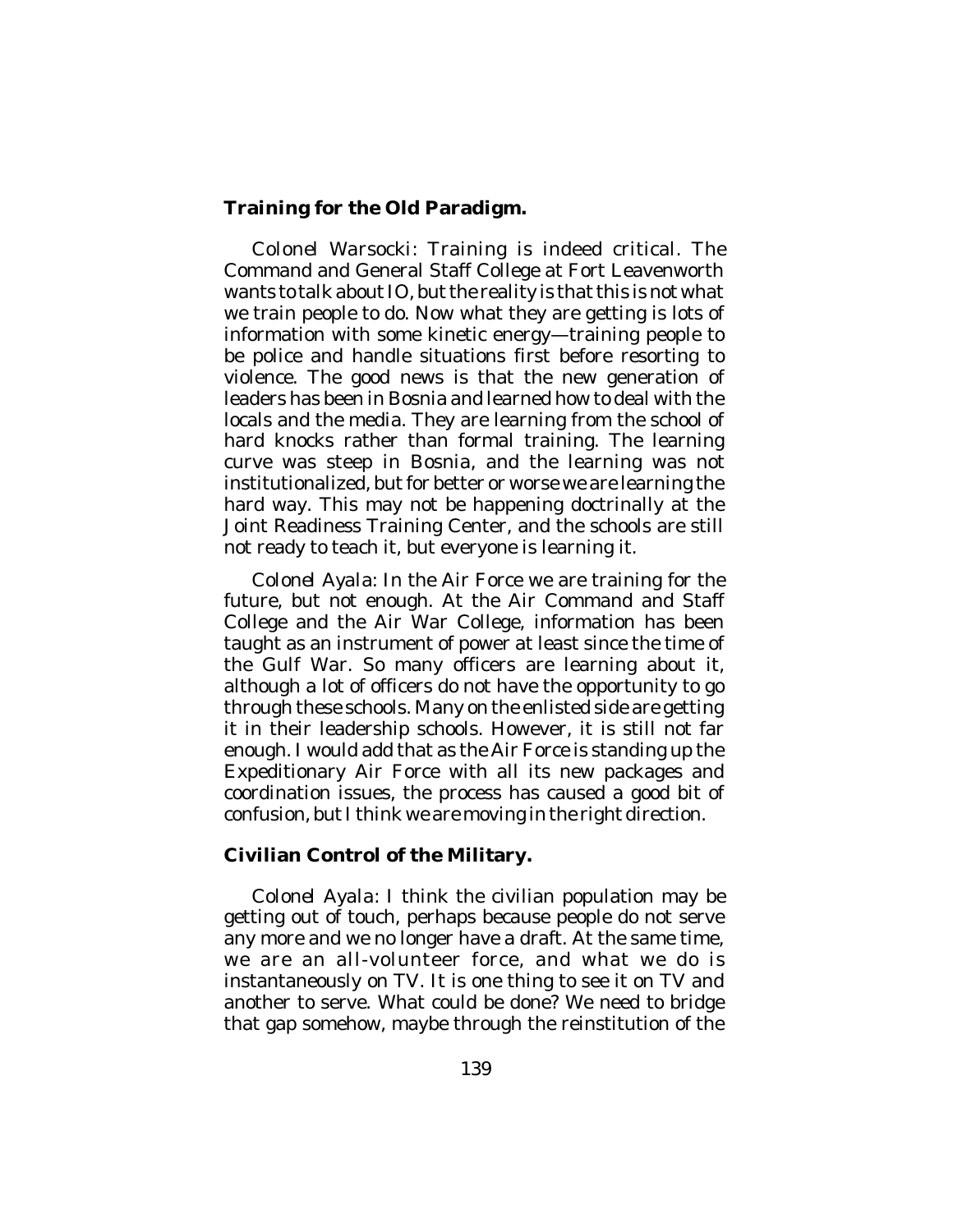draft or some kind of national service. What is important is that citizens be familiar with the forces that guard our way of life. Second, politicians do have to point us in the right direction, but the situation now is such that even the regular airman or soldier is the contact point where the military interacts with the media and the public. Cockpit voice recordings are used to get a message across about our honesty and truthfulness in admitting mistakes, and others are sharing in that pilot's hectic experience but judging it publicly after the fact. You cannot time it or manage it; it is not going to be as orchestrated as a press conference by the commander.

*Colonel Warsocki*: The fight is on today, and the military has to get engaged early. There are questions about overreaching the bounds of military structure, but we are in whether we like it or not. Now how do we fix this? One, policy-makers need to be intellectually honest. Take the example of the Kosovo Liberation Army and how policymakers like Secretary of State Madeleine Albright and then-Assistant Secretary of State Richard Holbrooke became emotionally involved with the Kosovar Albanians. There was a degree of disingenuousness about the Albanians being our "friends." The Albanians wanted the world's best air force to support them, so they engaged in a campaign that was orchestrated to bring the United States into the fight. Factual intelligence on the ground made no difference to the policy-makers. Intellectual honesty has to take over from emotional language.

*Dr. Metz*: The military realizes it needs speed, not just in mobility but in operations, before the enemy gets there. The problem is that we are moving toward a fast military but we still have a slow-moving political system. It is a good thing that politics takes a long time, because we need consensus in a democracy. However, wargames we have conducted at Carlisle (at the Army War College) reveal the real tension between a quick military and the slower executive branch decisionmaking process. We are going to continue to see a tension between these speeds.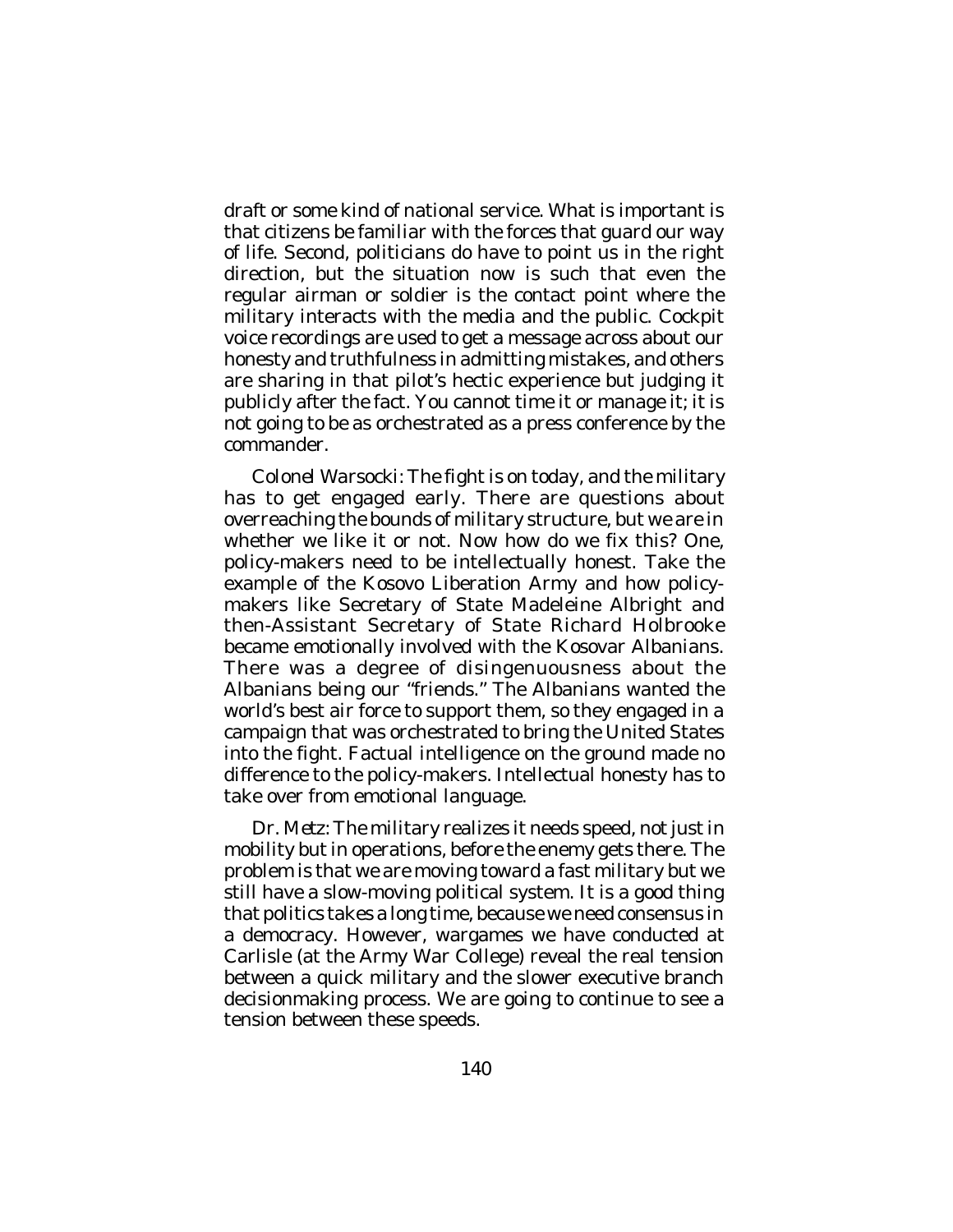*Colonel Warsocki*: An example of that tension occurred when the Army crossed the Sava River into Bosnia. The Army got calls from the National Security Council on down asking what we could do about the situation in Sarajevo. The answers went up and down the chain, but it ultimately came down to what was politically acceptable and physically doable. We settled for taking the airfield. The determining factor was what politics would accept, rather than what was needed, and this put soldiers' lives at risk.